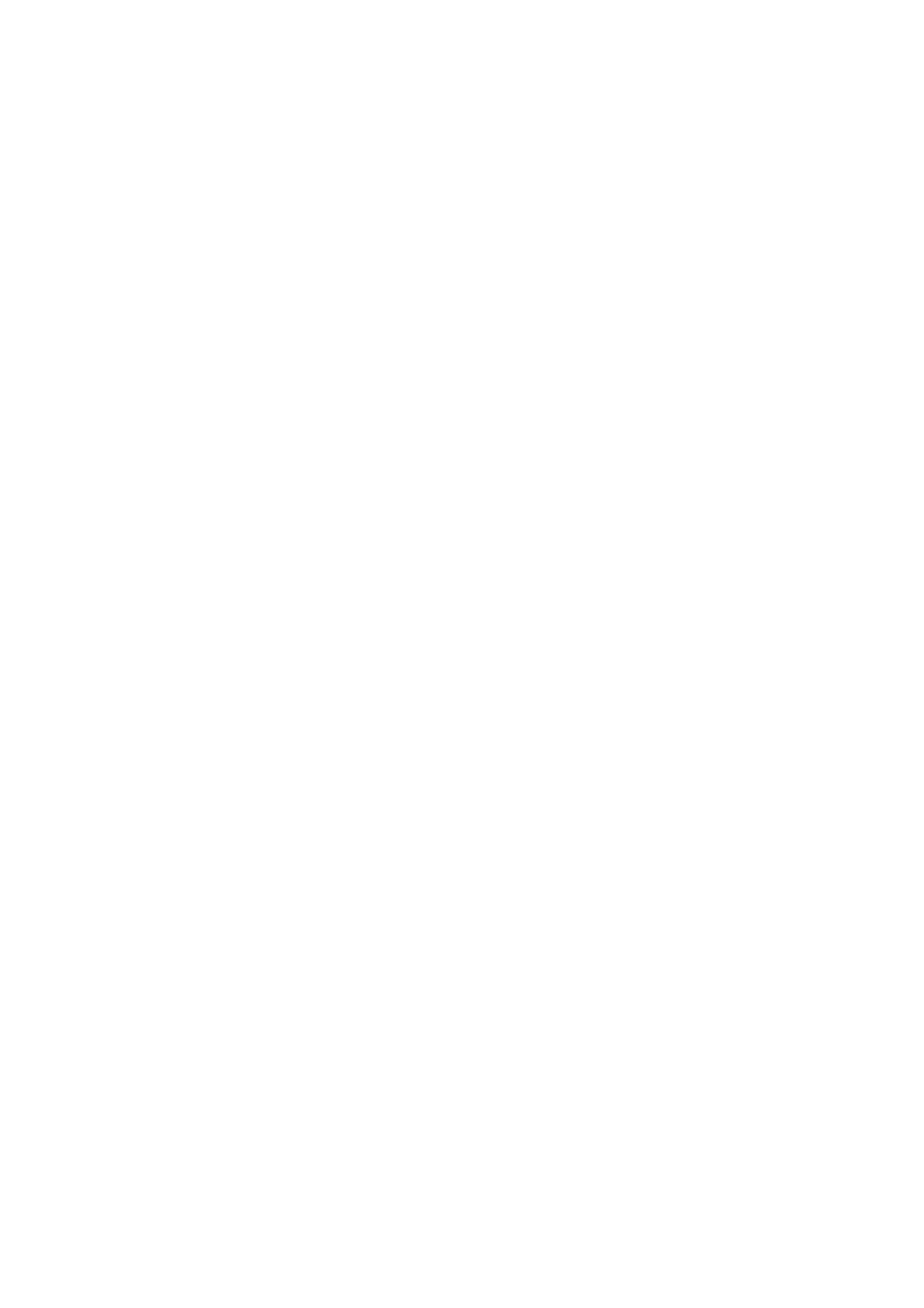## Approval of the thesis:

# **THE RECONCILABILITY OF NON-EUCLIDEAN GEOMETRIES WITH KANT'S PHILOSOPHY OF MATHEMATICS**

submitted by **CAN ÇÖTELİ** in partial fulfillment of the requirements for the degree of **Master of Arts in Philosophy, the Graduate School of Social Sciences of Middle East Technical University** by,

Prof. Dr. Yaşar KONDAKÇI Dean Graduate School of Social Sciences

Prof. Dr. Ş. Halil Turan Head of Department Department of Philosophy

Assoc. Prof. Dr. Samet Bağçe Supervisor Department of Philosophy

## **Examining Committee Members:**

Prof. Dr. Mehmet Hilmi Demir (Head of the Examining Committee) Ankara Sosyal Bilimler Üniversitesi Department of Philosophy

Assoc. Prof. Dr. Samet Bağçe (Supervisor) Middle East Technical University Department of Philosophy

Prof. Dr. David Grünberg Middle East Technical University Department of Philosophy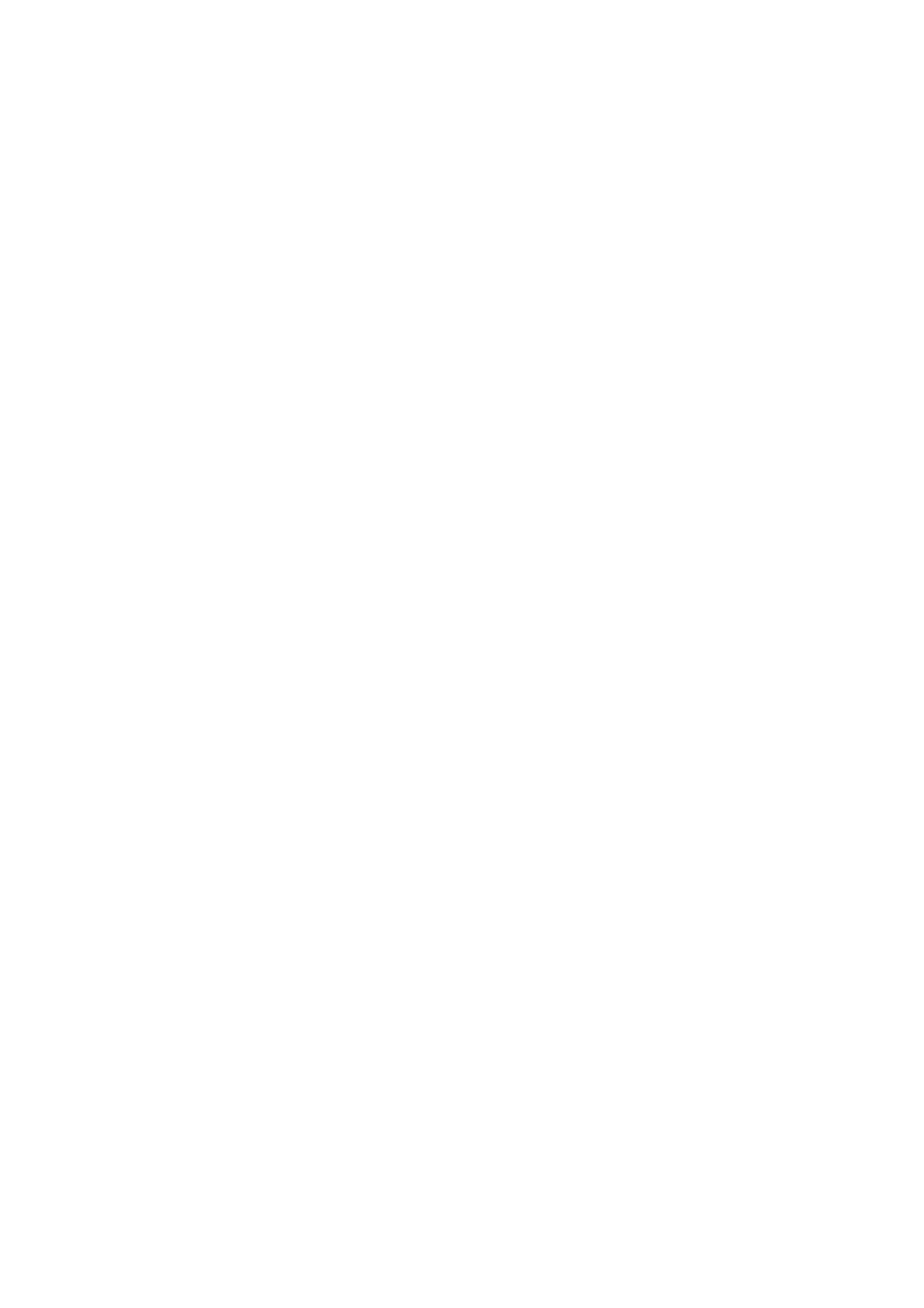**I hereby declare that all information in this document has been obtained and presented in accordance with academic rules and ethical conduct. I also declare that, as required by these rules and conduct, I have fully cited and referenced all material and results that are not original to this work.**

**Name, Last Name:** Can Çöteli

**Signature:**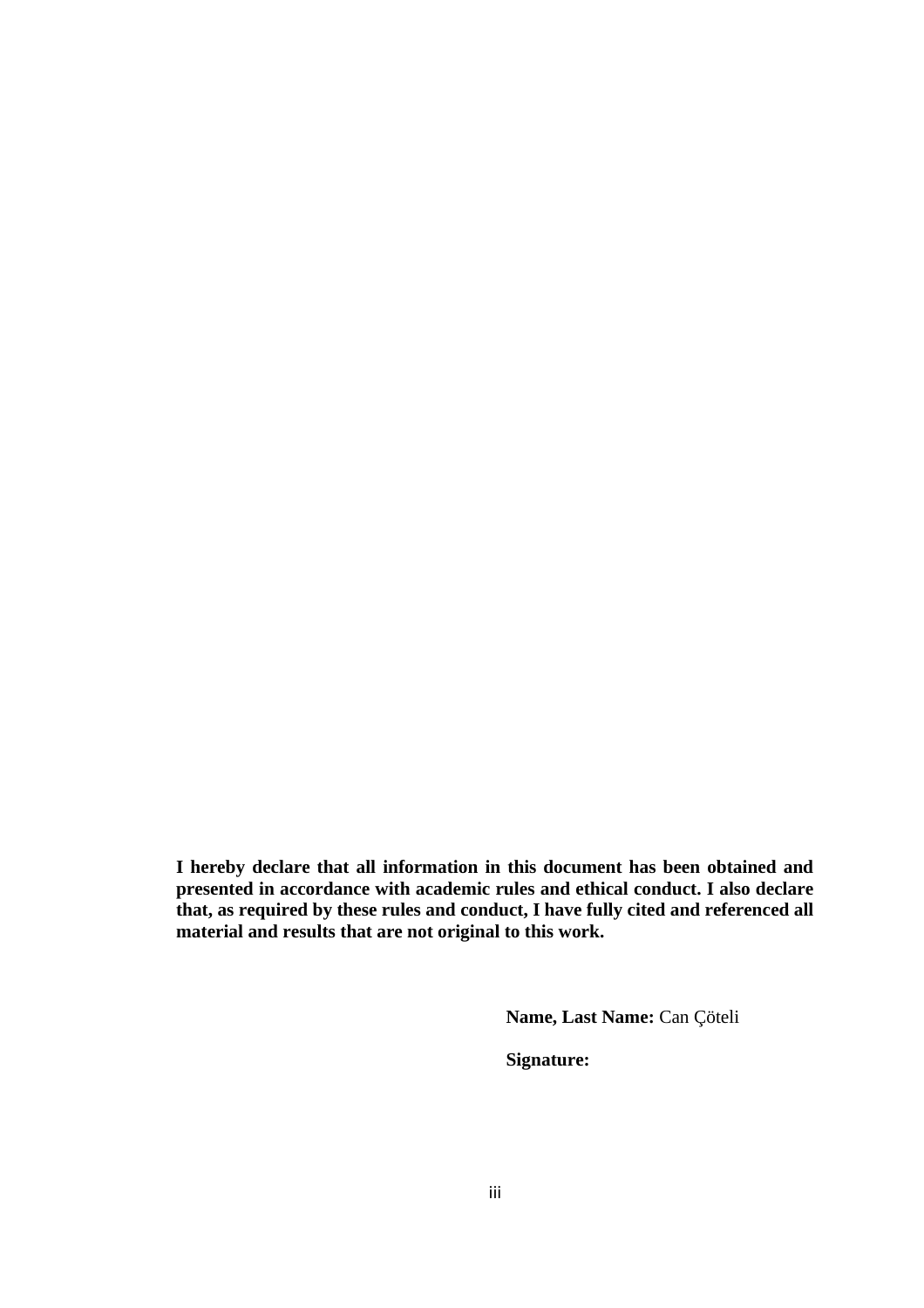#### **ABSTRACT**

# THE RECONCILABILITY OF NON-EUCLIDEAN GEOMETRIES WITH KANT'S PHILOSOPHY OF MATHEMATICS

ÇÖTELİ, Can M.A., The Department of Philosophy Supervisor: Dr. Samet Bağçe

September 2021, 95 pages

This thesis examines Kant's philosophy of geometry, and the possibility of reconciling non-Euclidean geometries with Kant's philosophy of geometry. Kant believed that the propositions of Euclidean geometry are necessary and universal. In addition to that, he embraced the view that the character of space is Euclidean and he did not give any credence to the possibility of determining the character of space by using another geometrical structure. He also propounded the view that experience plays no positive role in the acquisition of geometrical knowledge. In this thesis, the views of Helmholtz, Poincaré and Reichenbach as to the positive role experience plays in the genesis of geometry are elaborately discussed. In the light of their views, it is shown that different environmental conditions have the potency to compel sentient beings like us to adopt non-Euclidean geometries. These geometries, in turn, has a proper intuitive content in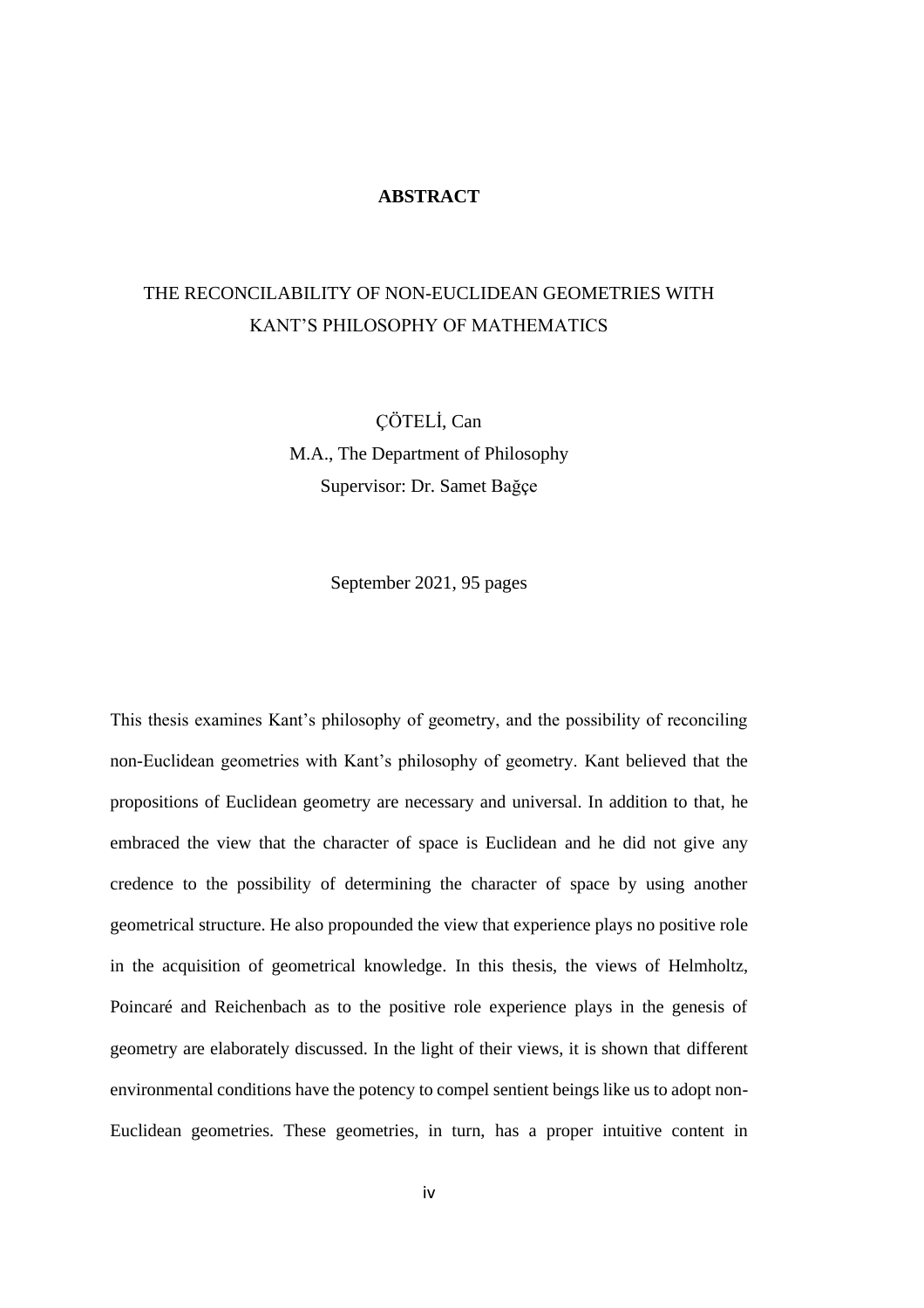contradistinction to Kant's claim that they are only possible logically, not intuitively. Under these considerations, this thesis shows that it is not possible to reconcile Kant's theory of geometry with non-Euclidean geometries even if undergoes appropriate modifications offered by certain philosophers such as Strawson, who tried to reduce the scope of Kant's theory of geometry to visual space by arguing that visual space cannot be non-Euclidean. For Strawson, the propositions of Euclidean geometry are necessary and universal as was propounded by Kant, but its validity its limited to our visual space. This thesis also shows the possibility of visualizing non-Euclidean geometries by considering the views of abovementioned philosophers in contradistinction to Strawson's arguments in support of Kant's theory of geometry.

**Keywords**: pure intuition, non-Euclidean geometry, visual space, Poincaré, Reichenbach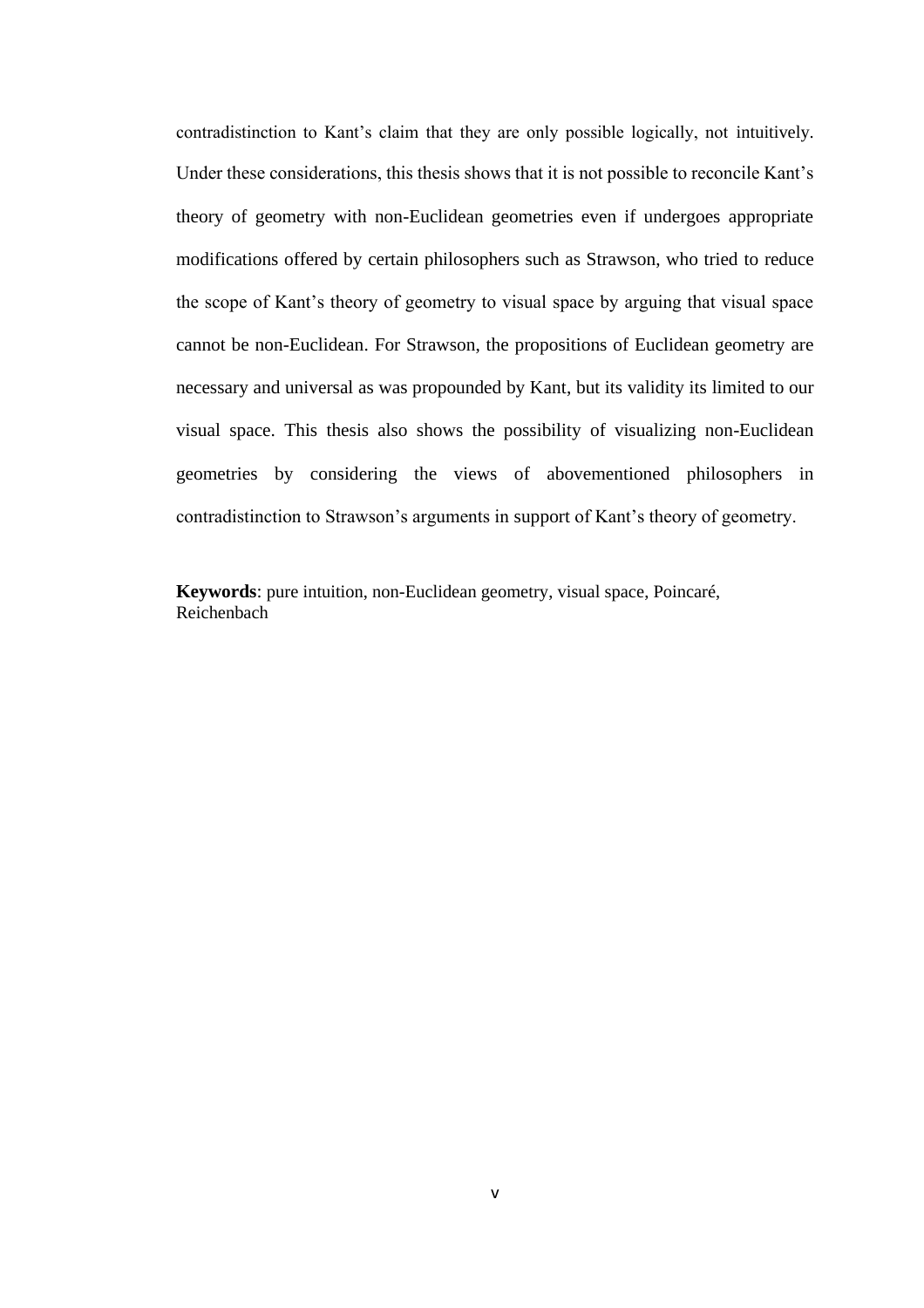**ÖZ**

# THE RECONCILABILITY OF NON-EUCLIDEAN GEOMETRIES WITH KANT'S PHILOSOPHY OF MATHEMATICS

ÇÖTELİ, Can Yüksek Lisans, Felsefe Bölümü Tez Yöneticisi: Dr. Samet Bağçe

Eylül 2021, 95 sayfa

Bu tez genel hatları ile Kant'ın geometri felsefesini ve Öklid-dışı geometrilerin Kant'ın geometri felsefesi ile uzlaştırılabilirliğinin olanaklılığını araştırmaktadır. Kant Öklid geometrisinin önermelerinin zorunlu ve evrensel olduğunu savunmuştur. Buna ek olarak uzayın karakterinin Öklidyen olduğunu ve uzayın geometrik karakterinin farklı bir geometrik yapı kullanarak belirlenemeyeceği görüşünü benimsemiştir. Kant'ın ortaya attığı bir başka görüş ise geometrik bilgimizin kökeninde deneyimin asla bir payı olmadığıdır. Geometrik bilgimizin kökeninde deneyimin pozitif bir rolünün olduğuna ilişkin Helmholtz, Poincaré ve Reichenbach tarafından savunulan görüşler detaylı bir şekilde tartışılmıştır. Bu görüşler ışığında, farklı çevresel koşulların, bizim gibi canlıları farklı geometrik yapıları seçmeye itebileceği gösterilmiştir. Öklid-dışı geometrilerin bunun sonucunda duyumsal bir içeriğe sahip olabileceği Kant'ın bu tarz geometrik sistemlerin ancak mantıksal olarak mümkün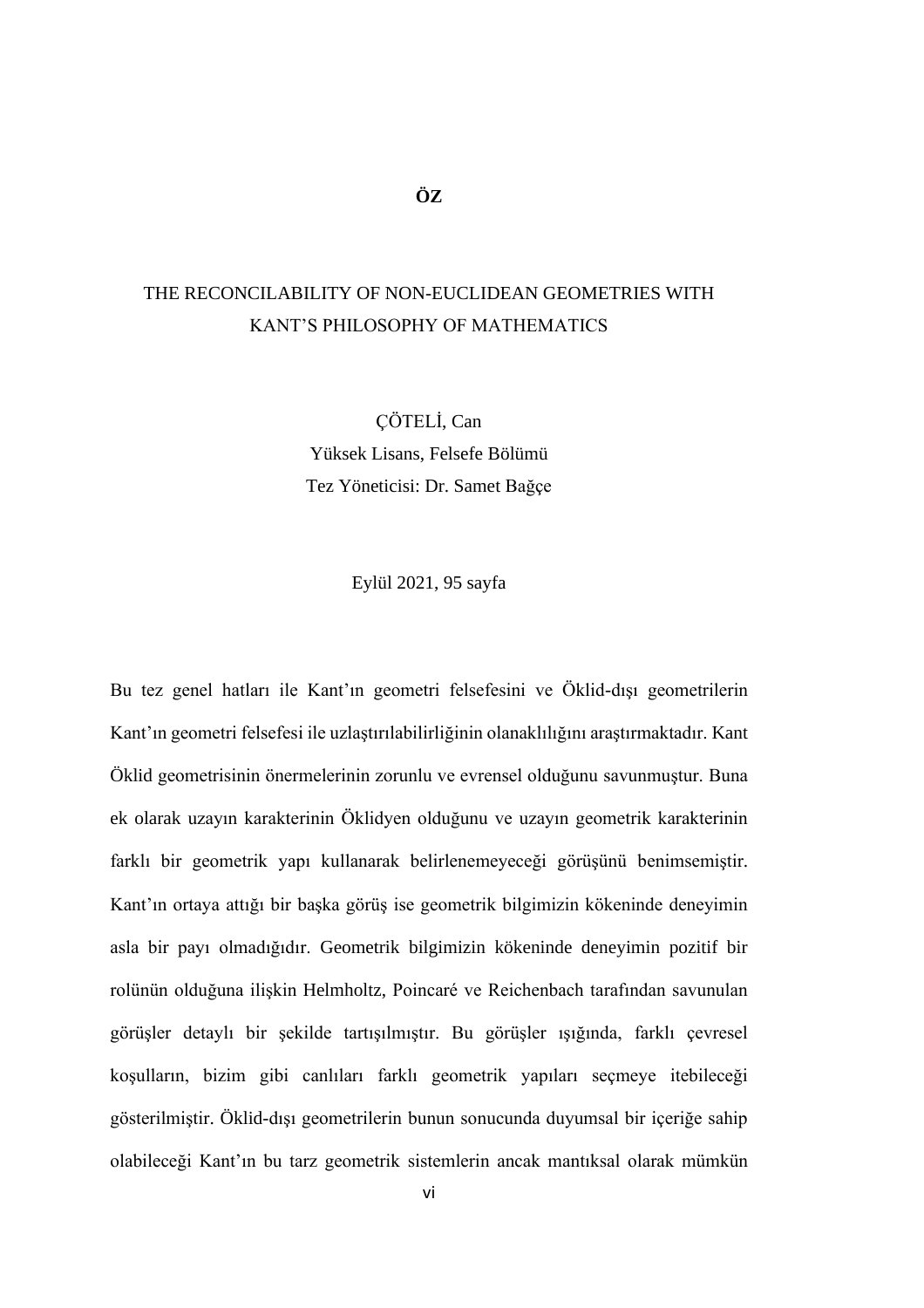olabileceği fakat duyumsal olarak mümkün olamayacağı görüşünün aksine gösterilmiştir. Bütün bunlar hesaba katıldığında, bu tez Kant'ın geometri kuramının Öklid-dışı geometriler ile uzlaştırılamayacağı gösterilmiştir. Strawson gibi Kant sonrası filozoflar, Kant'ın geometri kuramının geçerliliğini görsel uzayı kapsayacak şekilde modifiye etmeye çalışmışlardır. Strawson'a göre Öklidyen geometri Kant'ın savunduğu gibi zorunlu ve evrenseldir, fakat geçerliliği görsel uzay ile sınırlıdır. Fakat bu tezde görsel uzayımızın da Öklid-dışı bir içeriğe sahip olabileceği yine aynı filozofların görüşleri göz önünde tutularak tartışılmıştır.

**Anahtar Kelimeler**: arı görü, görsel uzay, Öklid-dışı geometir, Poincaré, Reichenbach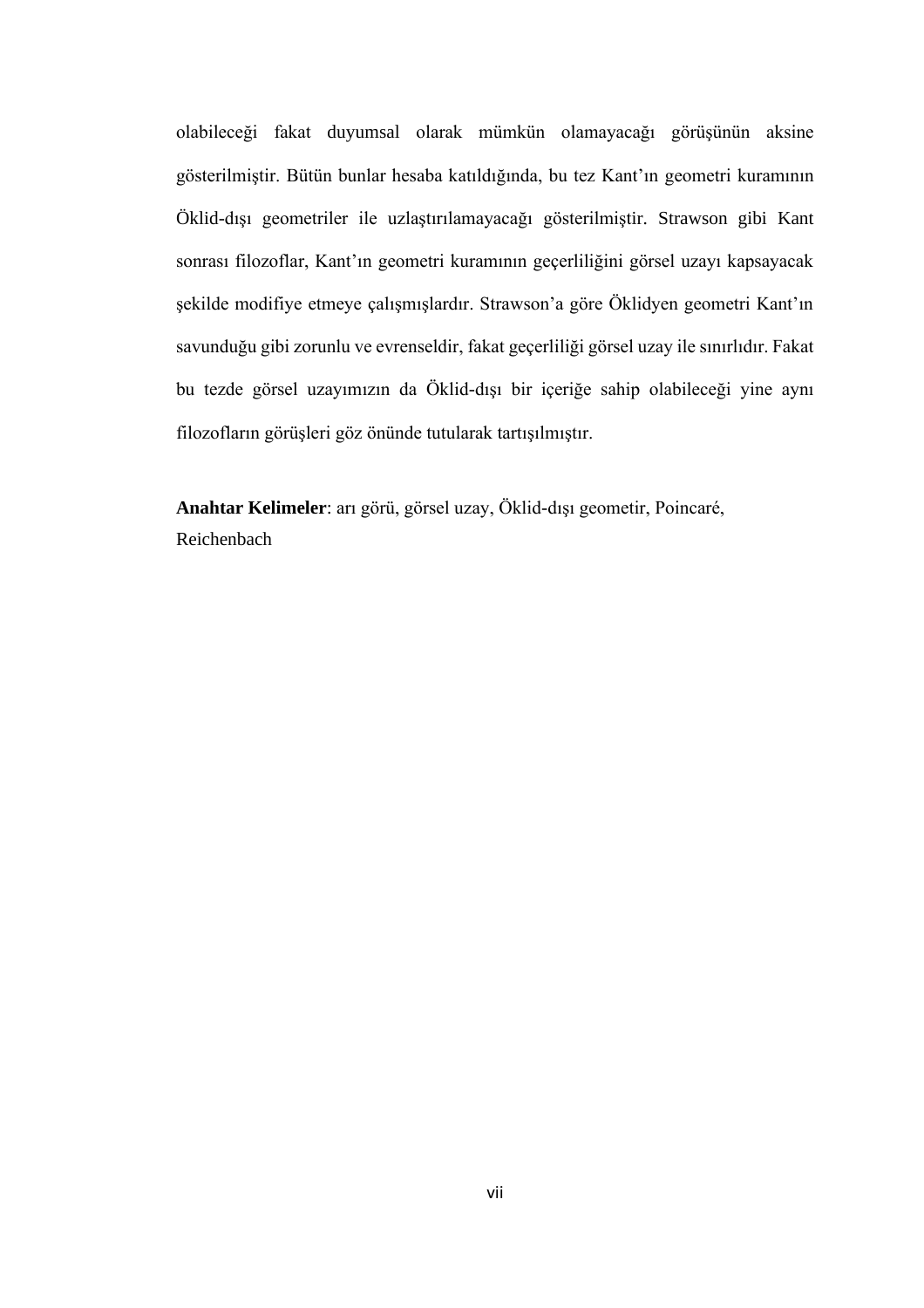*To My lovely mother and grandmother*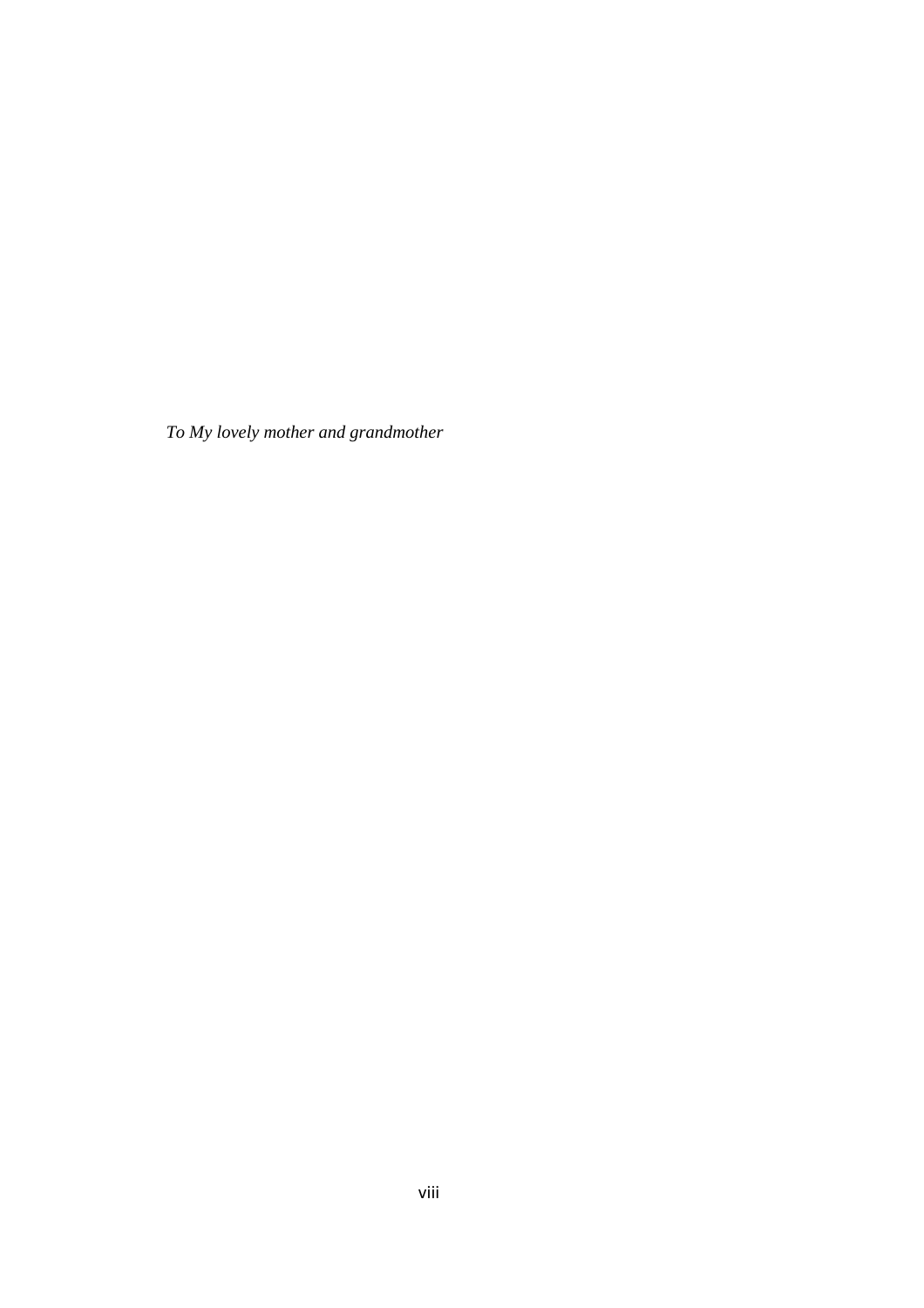# **ACKNOWLEDGMENTS**

The author wishes to express his deepest gratitude to his mother and Ahmet Nedim Eraslan for their patience, guidance, support and criticism throughout the work. The author would also like to thank Mr. Akçagüner, Mr. Şahin and Mr. Birgül for their assistance.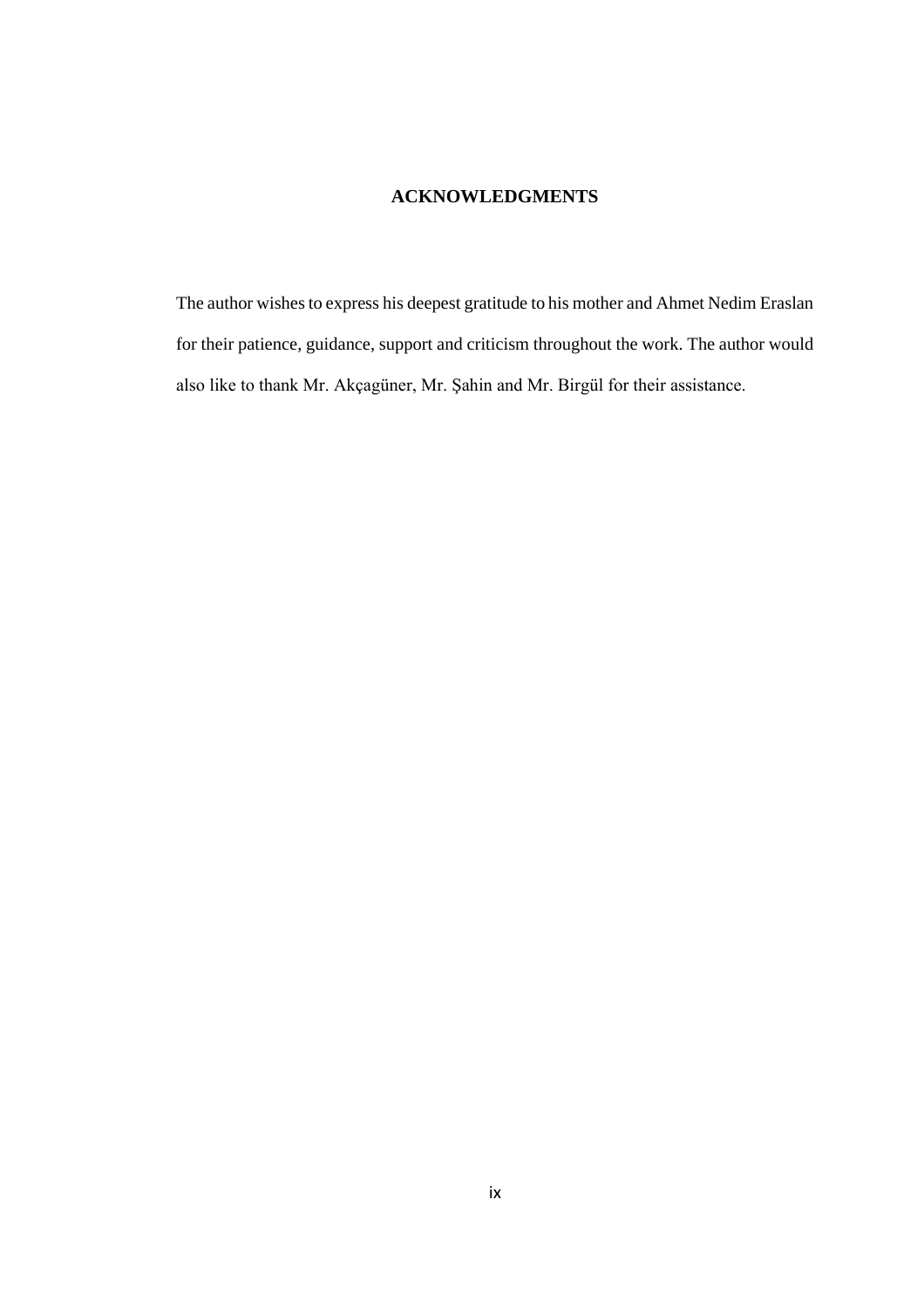# **TABLE OF CONTENTS**

| <b>CHAPTERS</b>                                                             |
|-----------------------------------------------------------------------------|
|                                                                             |
|                                                                             |
|                                                                             |
| 3.1.                                                                        |
| 3.2.                                                                        |
| 3.3.                                                                        |
| 3.4.                                                                        |
| 3.5.                                                                        |
| 3.6.                                                                        |
| 4. THE DISCOVERY OF NON-EUCLIDEAN GEOMETRIES48                              |
| IMPACT OF NON-EUCLIDEAN GEOMETRIES TO KANT'S<br>5.<br>THE                   |
|                                                                             |
| The Possibility of Non-Euclidean Geometries in Kant's Philosophy of<br>5.1. |
|                                                                             |
| 5.2.                                                                        |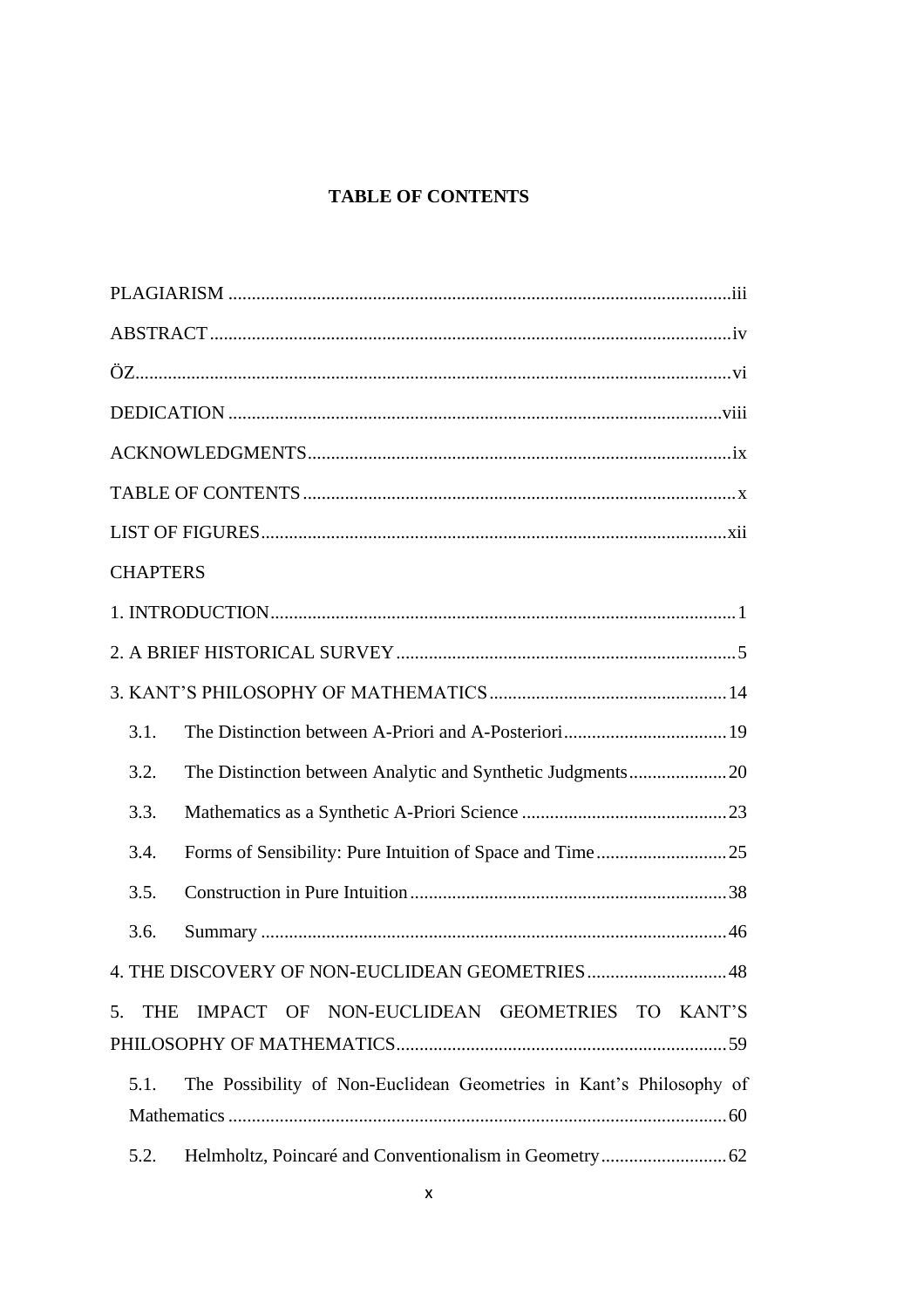| <b>APPENDICES</b> |  |
|-------------------|--|
|                   |  |
|                   |  |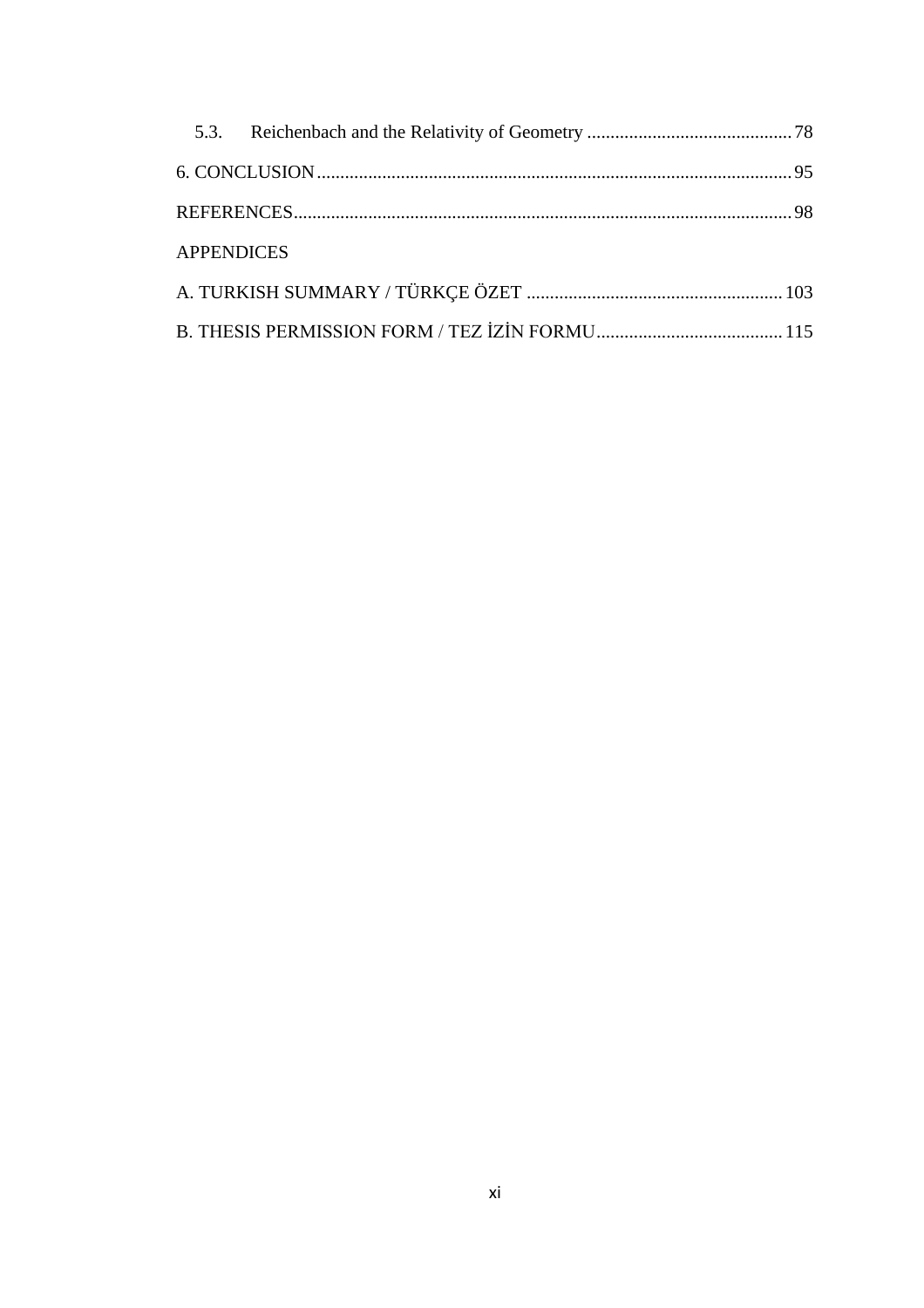# **LIST OF FIGURES**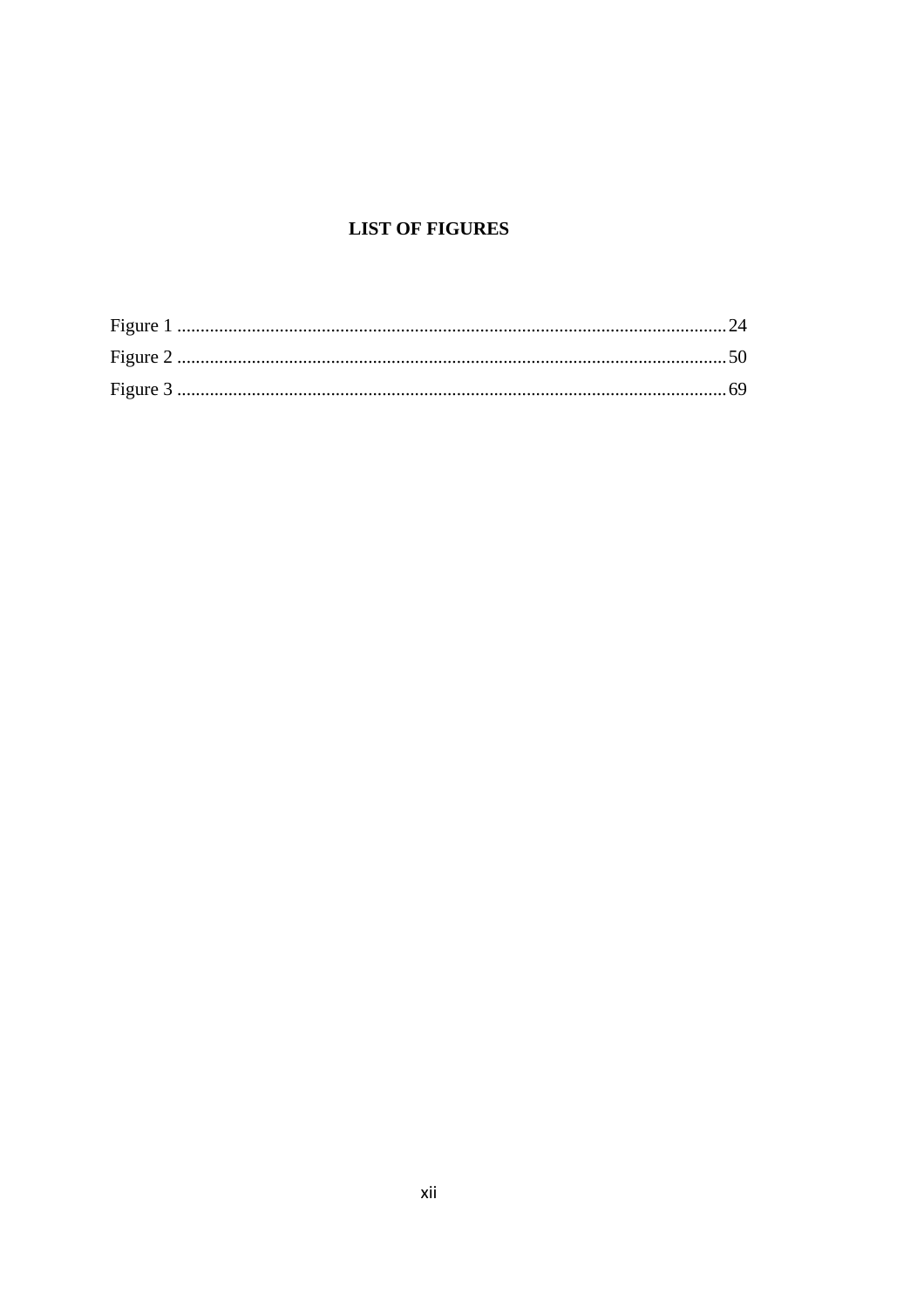## **CHAPTER 1**

## **INTRODUCTION**

Mathematics, without doubt, is a fascinating topic to reflect upon for philosophers. Since the times of antiquity, philosophers have always enquired into the nature of this peculiar knowledge. What are mathematical entities? Do they exist? If they do exist, then where and how do they exist? Also, how do we know mathematics? From what source did we attain such knowledge? The early philosophers have been burdened by these seemingly insurmountable ontological and epistemological questions. In time, this burden became the peculiar fate of philosophers; being always dissatisfied with partial accounts as to the reality and the origins of mathematical knowledge, they always tried to advance further and improve their understanding of these matters.

Perhaps what gave rise to the contentious views as regards the epistemological and ontological status of mathematical knowledge is, without the slightest doubt, the effect Euclid's Elements brought about on philosophers. Even though Euclid's Elements, and along with it geometry and geometrical reasoning, became the paradigmatic source of apodictic certainty, necessity and universality. The origin of such necessity and universality daunted philosophers for centuries. Many philosophers tried to account for the origins of geometry according to their ideologies. Empiricists and rationalists offered their solutions, but not before Immanuel Kant has appeared on the scene, the disputes have been successfully settled.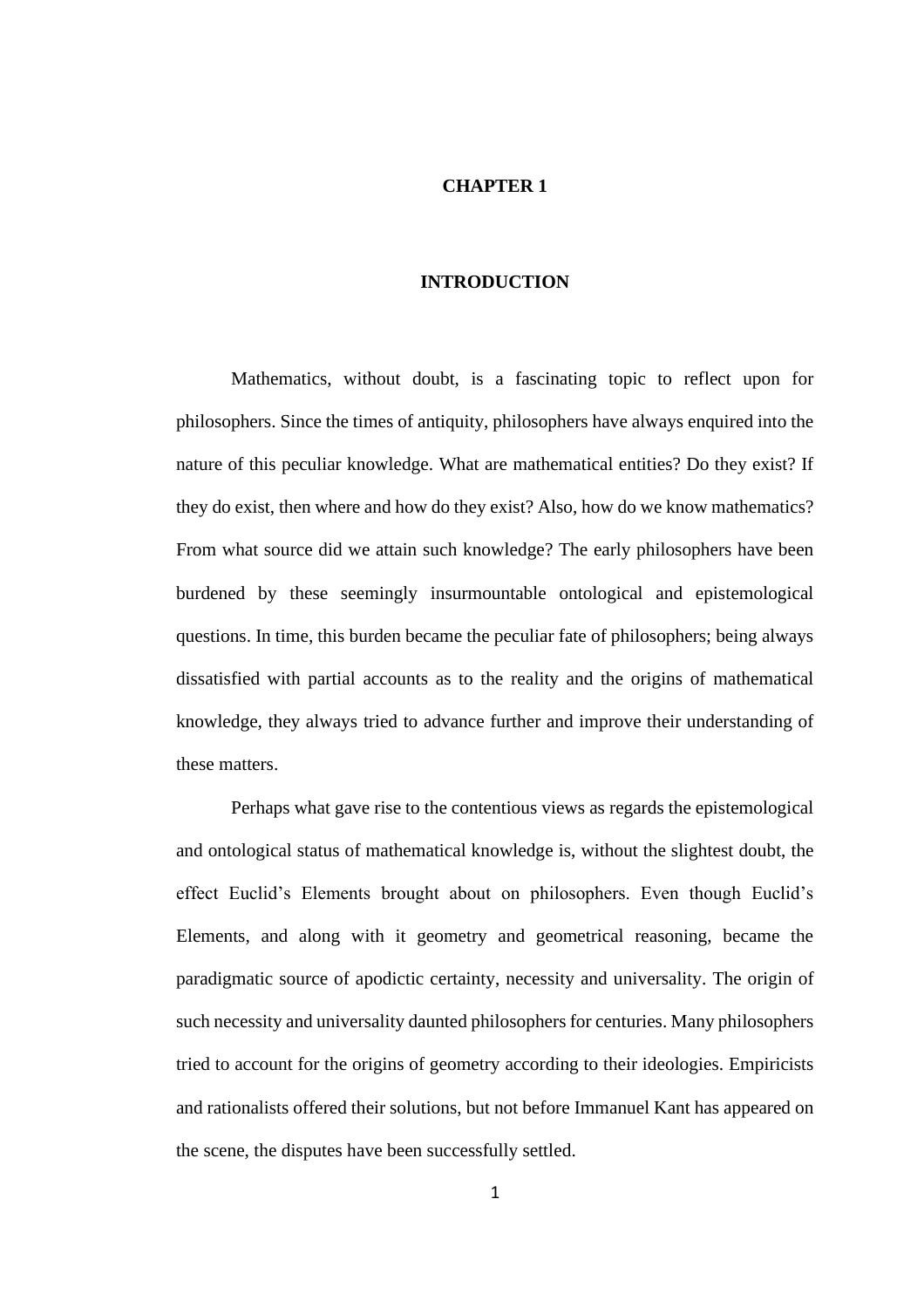Kant settled the disputes by successfully synthesizing empiricism and rationalism, and offered a fresh philosophical ground for Euclidean geometry. Owing to Kant, Euclidean geometry gained its secure and unshakable place as a true science of space. For a very long time, Kant's philosophy of geometry reigned over Europe; it seemed, after a very long time, that Euclidean geometry was successfully and philosophically grounded.

19<sup>th</sup> and 20<sup>th</sup> century witnessed revolutionary thoughts that radically altered the way mathematics and physics are understood. The discovery of Non-Euclidean geometries, and the discovery of the special and general theories of relativity and quantum mechanics in the field of physics are, without doubt, the most triumphant discoveries in the history of intellectual thought, the importance and value of which can be compared to the discoveries of The Elements and Newton's laws of motion and universal gravitation. The discovery of Non-Euclidean geometries came into a clashing course with our understanding of geometry and of course with Kant's philosophy of mathematics, because for a considerable long period of time, no one has doubted that the space could be other than the way it was described by Euclid's Elements. But Non-Euclidean geometries have granted the possibility that space could actually be otherwise than the way it was described by Euclidean geometry. Perhaps the final blow to Kant's philosophy of mathematics came from Einstein's discovery of special and general relativity, because Einstein successfully made use of Non-Euclidean geometry to account for spatial relations between objects, which otherwise could not simply be modelled by Euclidean geometry. This, in effect, proved that the non-Euclidean geometries are not just fantasies of mathematicians.

The subject of this thesis is to investigate whether or not non-Euclidean geometries can be reconciled with Kant's philosophy of mathematics. Even though it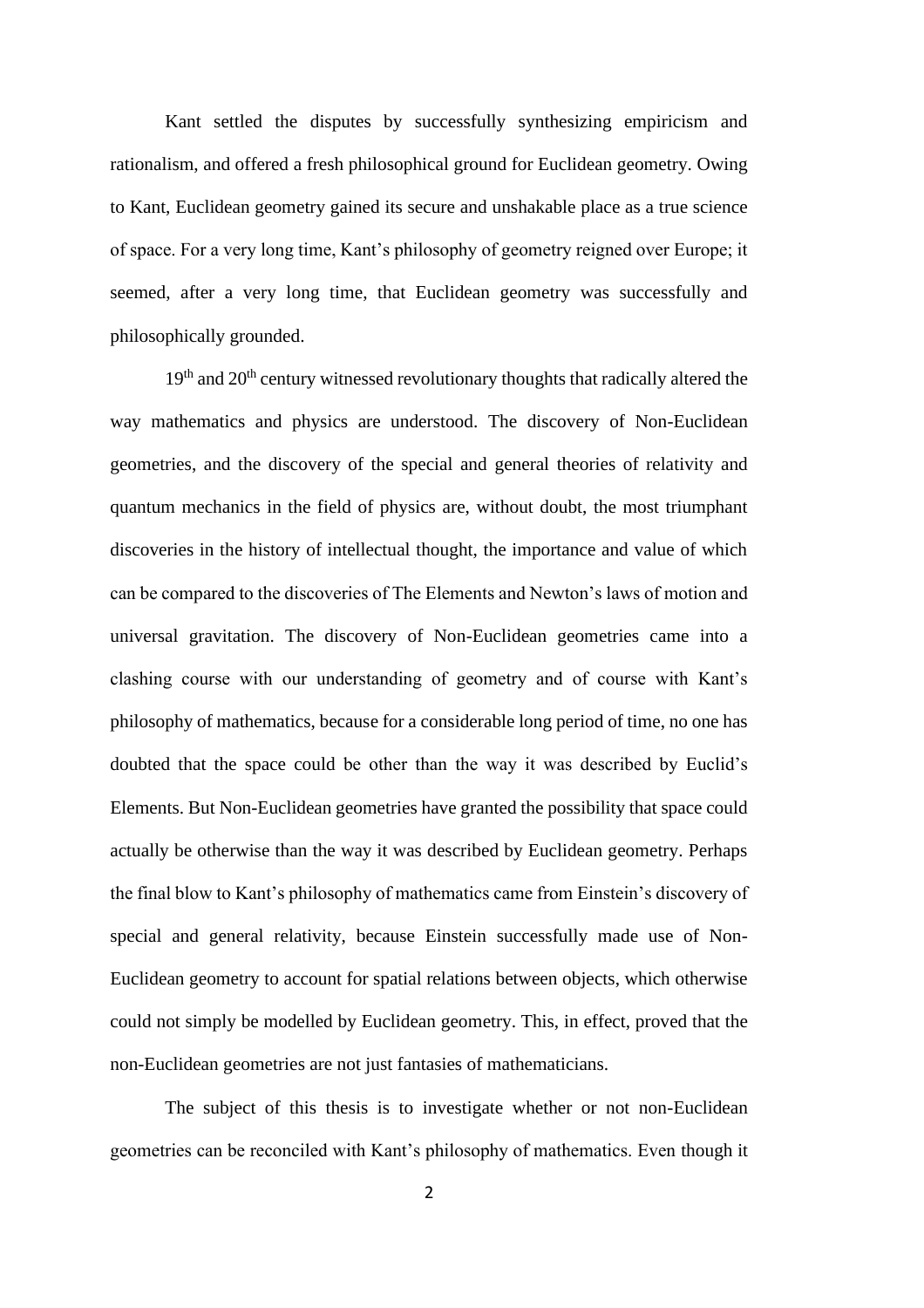was first assumed by certain philosophers and scientists that these discoveries both in mathematics and physics rendered Kant's theory of geometry and space obsolete, there appeared, in the subsequent chapters in the history of philosophy, some philosophers who tried to rescue Kant's philosophy by showing that his philosophy can endure these death-blows if appropriate modifications are made in his system. This thesis will begin by a concise exhibition of the historical roots of geometry and then it will make a brief historical survey with regard to the philosophical reflections upon geometry up until Kant has appeared on the scene. In order to obtain a thorough understanding of Kant's philosophy, a brief information as to the grounds which prepared the motivation for Kant to come up with his own thesis must be provided. In the second chapter, a prolonged and more detailed exposition of Kant's philosophy of mathematics, along with his views as regards space and the exact relation between space and geometry will be given. The third chapter will focus on the intellectual climate after Kant, and on the discovery of Non-Euclidean geometries. And lastly, in the final chapter, the impact of Non-Euclidean geometries on Kant's philosophy of mathematics, in the light of numerous interpretations from variety of philosophers, such as Poincaré and Reichenbach, is going to be discussed.

In conclusion, my thesis aims to show that no modification can save Kant's theory of geometry from its demise. First of all, it will be shown that the space could be modelled by non-Euclidean geometries in contradistinction to Kant's views. This brings us to the conclusion that the Euclidean geometry is not the only geometry that can be used in describing the character of space. Second of all, it will be shown that the intuitive comprehension of non-Euclidean geometries, along with its rigorous logical comprehension, is possible. Kant and his followers believed that it is impossible to make sense of non-Euclidean geometries. My thesis is going to tackle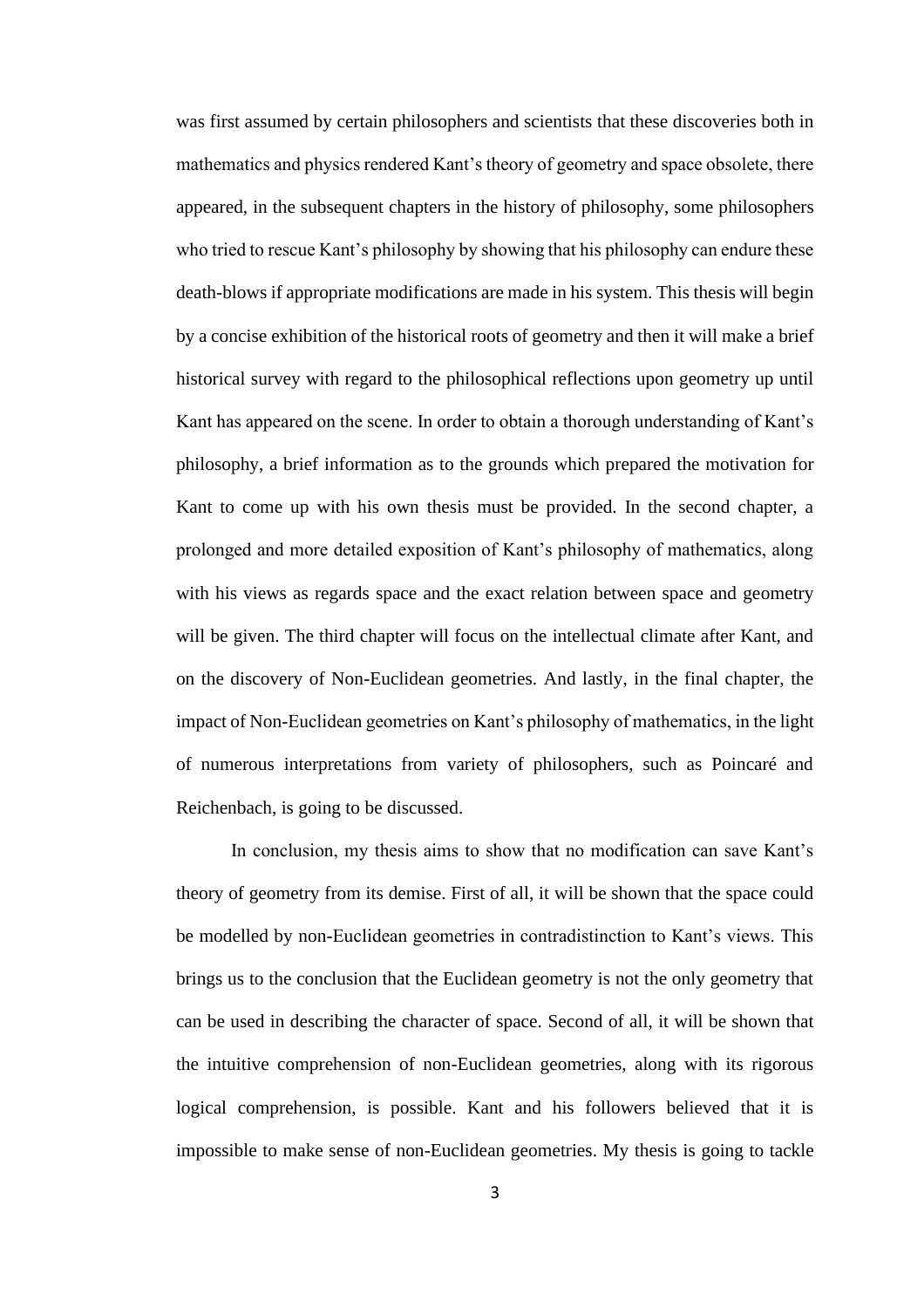the issue of the possibility of the intuitive plausibility of non-Euclidean geometries, and it is going to provide an arena in which conflicting views of the opposing parties are going to battle each other.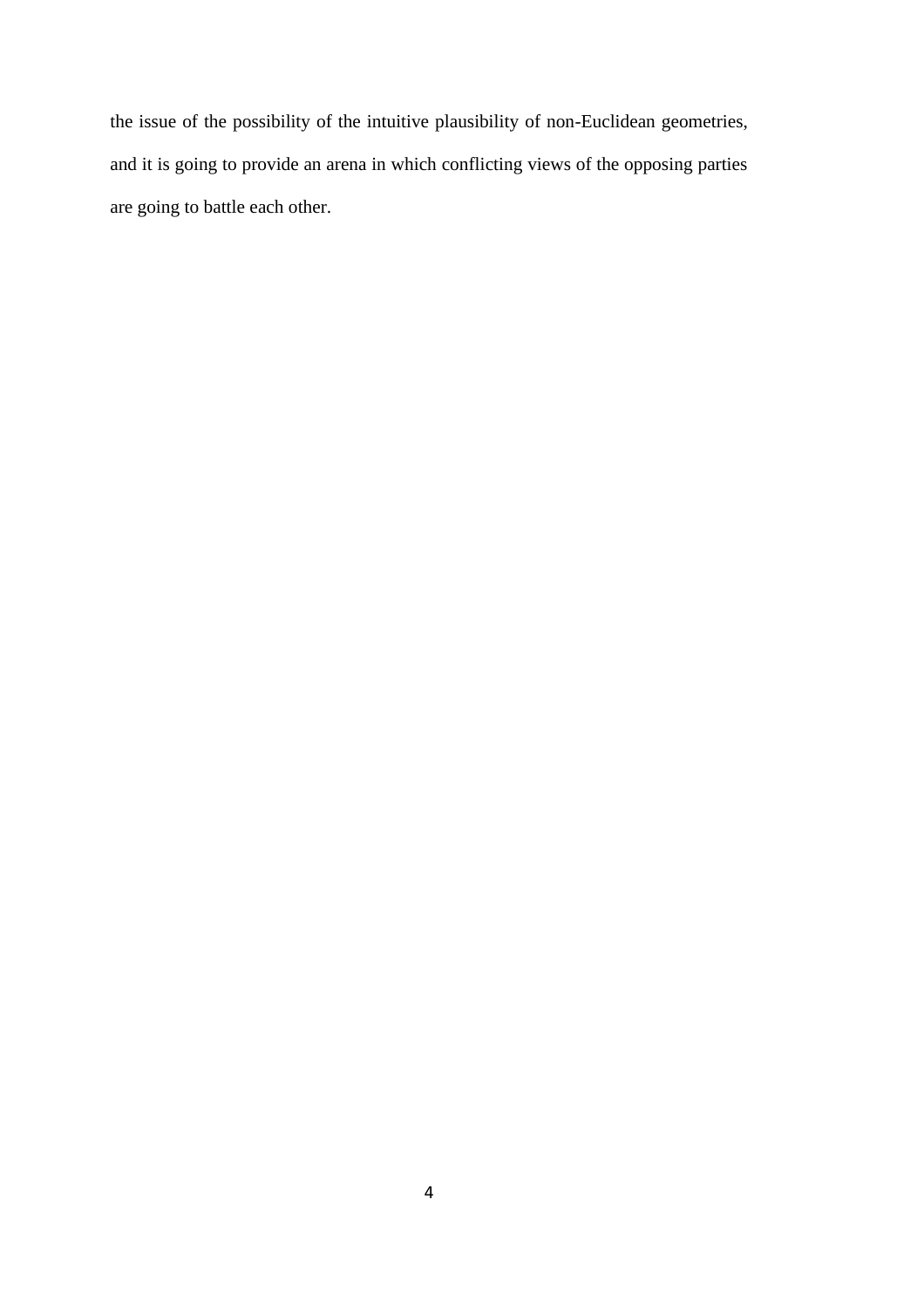## **CHAPTER 2**

## **A BRIEF HISTORICAL SURVEY**

Geometry, as a practice, owes its origins to Egyptians and Babylonians, who used it as an instrument for the measurement and determination of magnitudes. The approach of Egyptians and Babylonian practitioners to geometry was practical; they used it in architecture, surveying, and sky observations and in many more practical fields. The annual rising of the Nile River, for example, necessitated the incorporation of geometry and engineering; for without the aid of geometry, it would have been difficult, if not impossible, for the Egyptian people to cope with the consequences of this yearly flood. Proclus gave a brief comment as to the attitude of the Egyptian practitioners towards geometry with his following words:

According to most accounts, geometry was first discovered among the Egyptians, taking its origin from the measurement of areas. For, they found it necessary by reason of the flooding of the Nile, which wiped out everybody's proper boundaries. (Proclus, 1970, p. 52)

This, however, does not mean that the minds of the Egyptian and Babylonian practitioners of geometry were not occupied with certain geometrical problems. It is well known today that these ancient practitioners contributed a lot to the field of geometry by discovering certain geometric relations. Egyptians, for example, discovered how to calculate the area of a given triangle and circle (Schreiber, 2015). Various areas and volumes were calculated, but this, again, was carried out with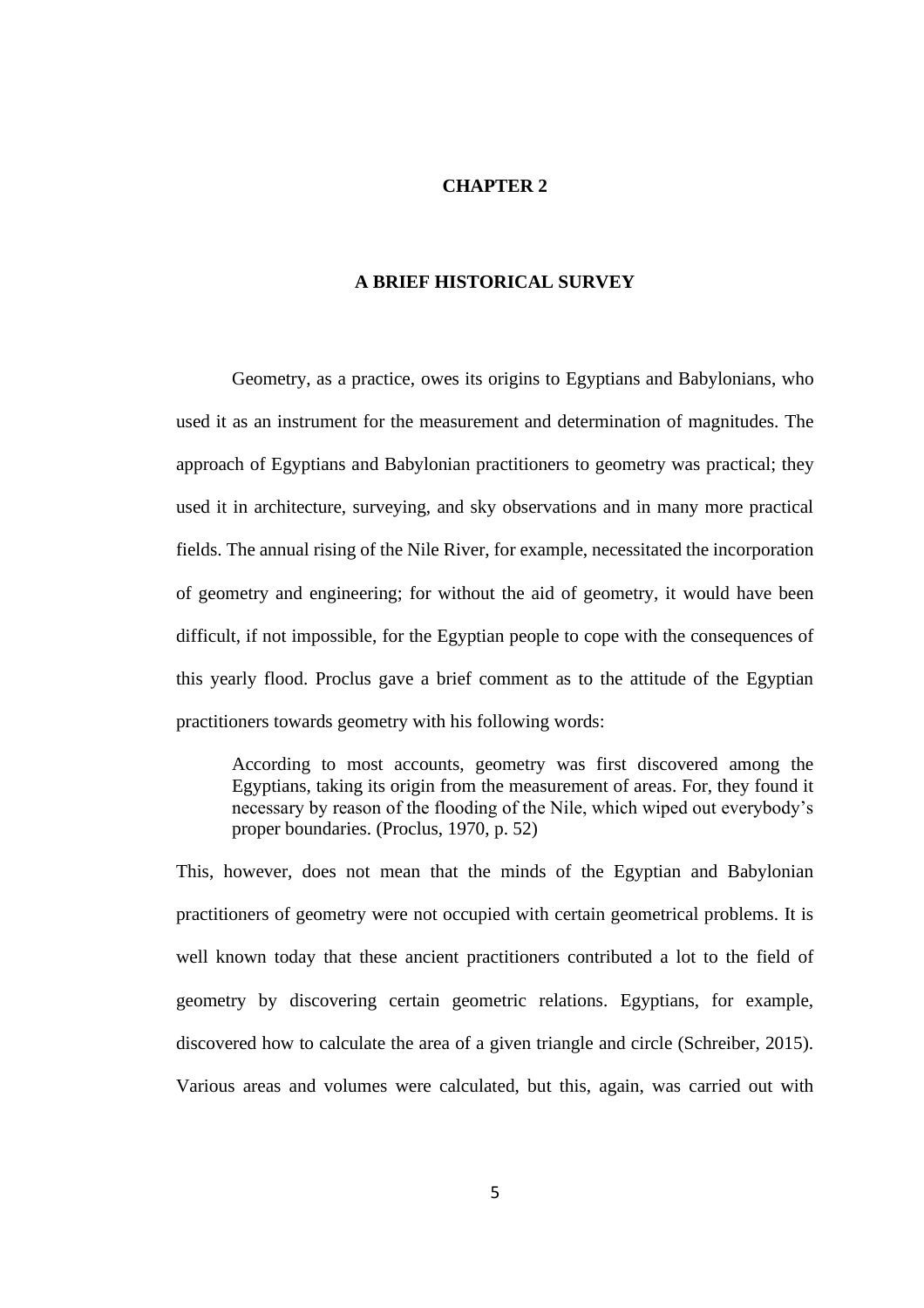respect to the practical engineering problems that had needed to be solved back then (Schreiber, 2015).

The transition from Egyptian and Babylonian geometry to ancient Greek geometry is remarkable in the sense that in the latter, geometry was gradually stripped off of its empirical character and vulgar origins, and it gained a new rigorous and scientific outlook. For Greek philosophers, it was as though geometry, as a practice, was carried out only for the sake of the spirit of geometry and nothing else. The comment provided above that belongs to Proclus continues as follows:

Nor is there anything surprising in that discovery both of this and of the other sciences should have had its origin in a practical need, since everything which is in process of becoming progresses from the imperfect to the perfect. (Proclus, 1970, p. 52)

Schreiber states that it was with Pythagoras that geometry had been started to be practiced for its own sake; that is, completely detached from the practical affairs (Schreiber, 2015). Also later on, we see with Plato, a distinction between the geometry practiced by merchants and builders, and that practiced by philosophers. (Plato, 1997).

Around 300 B.C. Euclid appeared on the scene. Without doubt, one of the most brilliant and remarkable achievements in the history of the intellectual thought is *Elements of Geometry*. This monumental edifice was compiled by the great ancient Greek mathematician, Euclid. The compilation was remarkable in that Euclid put together the findings of Babylonian, Egyptian and Greek geometricians and organized them into a single and consistent system. What is new in the Greek system is the *axiomatic approach* so as to establish a firm theory of space. The system is composed of *axioms, postulates* and *definitions*, each of which is then used to prove certain *propositions*. Axioms actually go by the name of *common principles*. These principles are nothing more than the principles of logic which are common to all scientific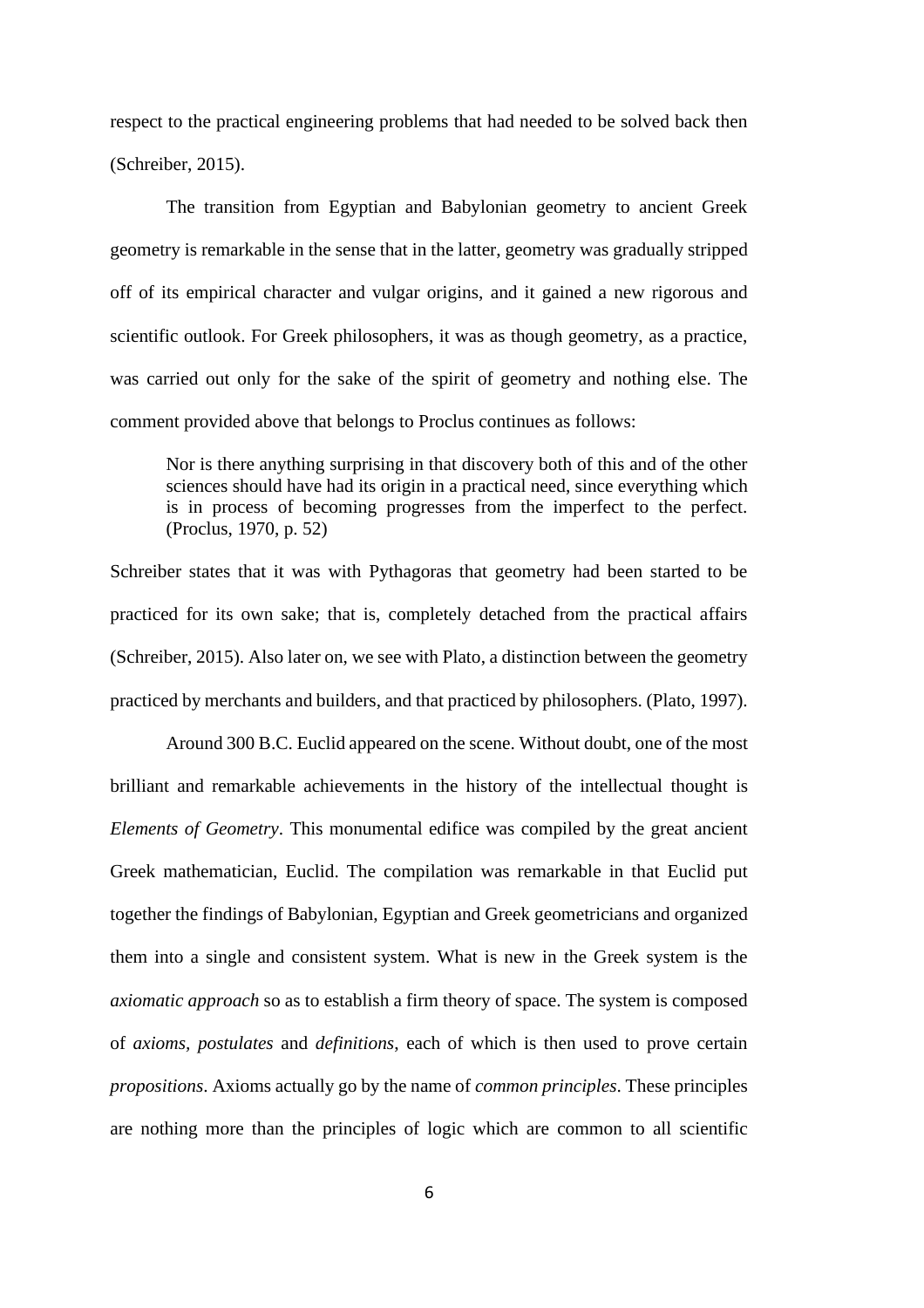disciplines unlike *postulates*, which are bodies of premises taken to be self-evidently true and specific to the field of geometry. Postulates are special in that they function as the determination of or a set of procedures for constructing a well-defined geometric figure. Through the postulates, one obtains information as to the most elementary figures that can be constructed in geometry. Propositions are generally stated in natural languages; they function as statements which are to be shown through certain constructions and then be proven accordingly. The Elements is the prototype of a first deductive system in which theorems can be deduced by virtue of the proper utilization of the axioms, postulates and definitions. One of the most remarkable aspects of Euclid's system is that the soundness of the theorems need not go through validation which involves processes of measurement and experimentation; these theorems are rather shown to be true with an unprecedented rigor and assuredness through deduction.

The Elements of Geometry has become the paradigmatic example of the mathematical method and an axiomatic system, and along with its influential spread across centuries, philosophical and mathematical problems associated with it have begun to surface. Philosophers and mathematicians did not refrain themselves from reflecting upon the nature of geometry and geometric reasoning. Daunted and perplexed, perhaps by the compelling force with which the propositions of Euclidean geometry impose themselves upon the human mind, many of the philosophers naturally questioned the origins of the geometrical knowledge and from whence it derives its necessity and certainty. What was, after all, the proper subject-matter of geometry? Did it study the visible shapes and figurative properties of concrete objects? Did it study the spatial relations between objects? Did it study the space itself? Or was it about something more abstract and ethereal, as perhaps had been thought by Plato?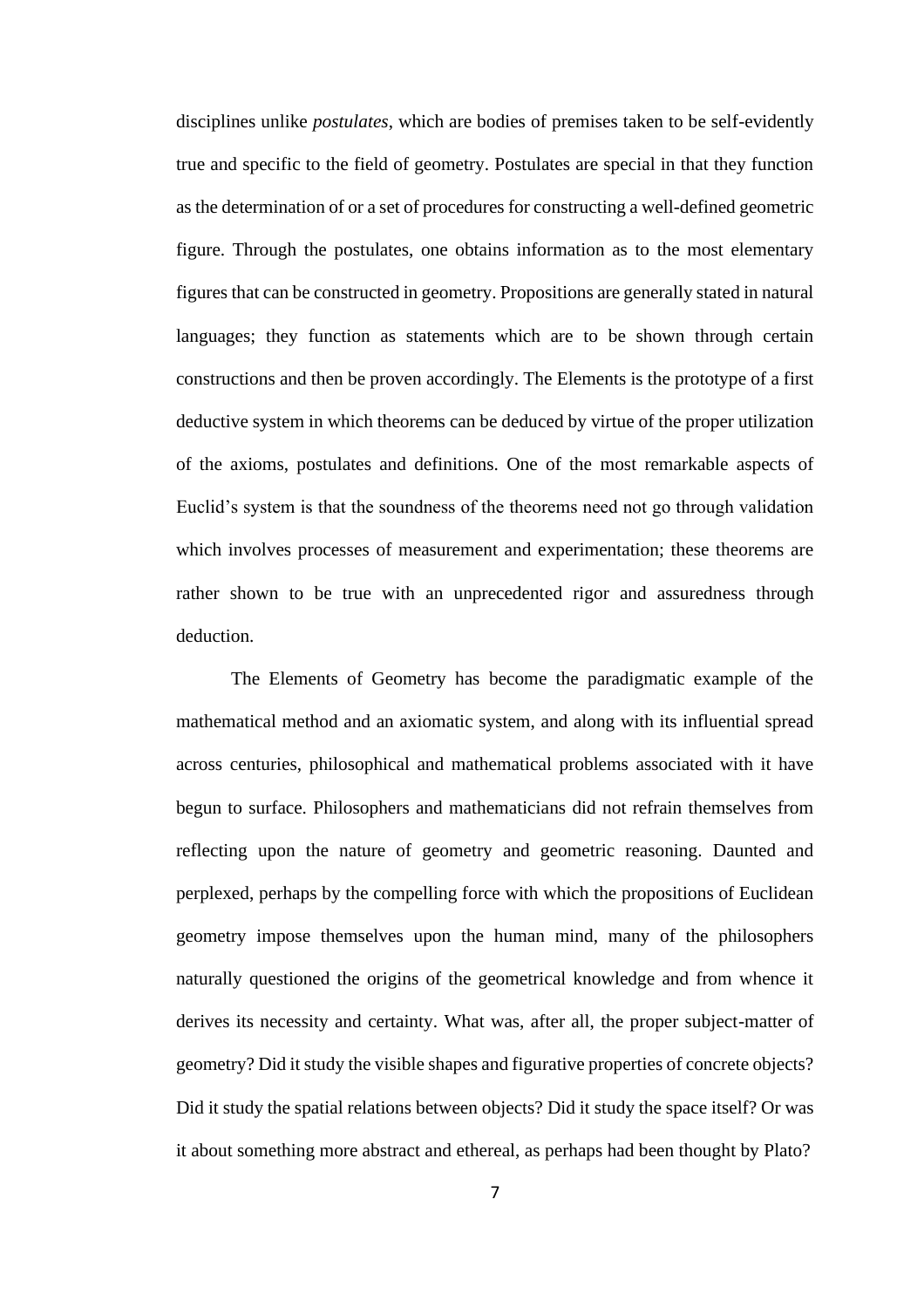Plato was the forerunner of the idea that the geometrical objects were not to be confused with sensible objects (Plato, 1968, 529c-530a). A line, for example, as defined by the Elements, is that which lies evenly with its points (Heiberg, 2007, p. 6). But from whence we could know that such a property belongs to the concept of line if the objects of sensation are not able to instantiate that concept accordingly? This shows that he was aware of the difficulty of reconciling the abstract entities of geometry with their sensible counterparts. Thus, in seeking the true origins of geometry, Plato had recourse to the existence of the world of forms, eternal and unchanging, which is revealed to us through rational contemplation. Plato had a point, for Euclid's Elements seem to have been unrelated with the study of the practical problems related with the measurement of concrete objects. The unrelatedness of Euclid's Elements with the measurement of concrete objects was exemplified by Stephen Barker, a philosopher who was keenly interested in these issues. In his book, *Philosophy of Mathematics*, he claims that a straight line cannot be drawn between two points on the surface of the earth, for there are various factors which have the potential to render the activity of drawing a straight between two points almost impossible. (Barker, 1964) So whatever the subject matter of *The Elements* was, it surely was not concrete figures and their measurable properties. This is why Plato sought a refuge to the divine and eternal forms and deemed geometry as an extra-mundane endeavor which transcends the world seen, heard and touched.

Plato's position is characterized today as realism about mathematical entities which also goes by the name of Platonism. This, however, is not the only interpretive solution to Euclid's Elements. The solution offered by Plato comes with a burden of ontological commitment; a commitment to the existence of a realm which transcends this world and is forever hidden from our perceptual faculty. This ontological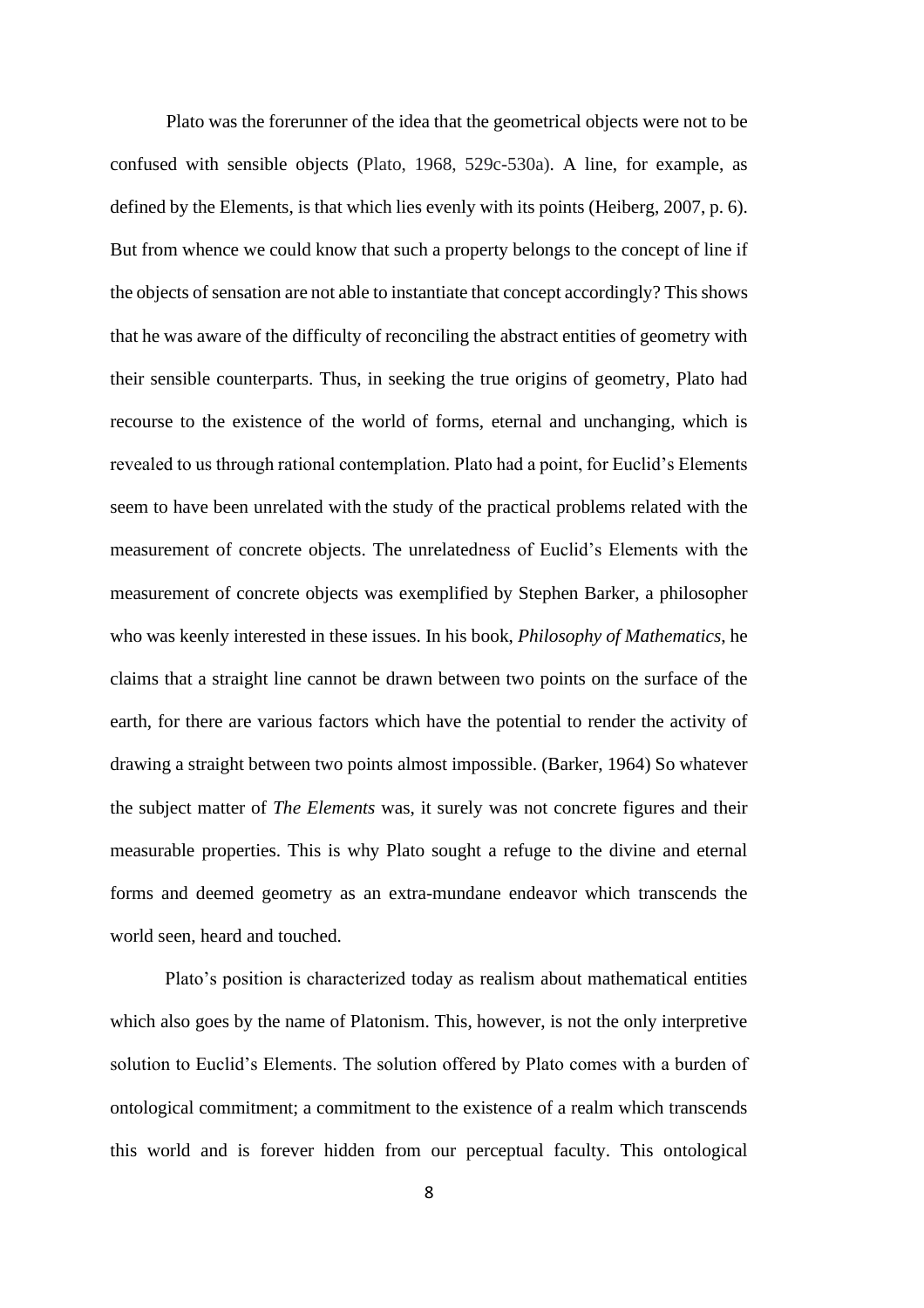commitment, which is in a sharp contrast with the core tenets of empiricism, prepared the ground for the disputes as regards the origins of geometrical knowledge and these disputes have not been settled even up to the present day.

Empiricists, such as John Locke, George Berkeley and David Hume, were not eager to dispense with the sensible aspect of geometrical reasoning; geometry, after all, is using figures, such as points, lines, surfaces, etc. with which we are closely acquainted in our everyday experience. So it is not a daring assumption that we come to know these objects of geometry through our experience.

Berkeley found the abstract geometrical entities as *inconceivable,* or *unimaginable.* To give an example, no particular line seems to be able to instantiate the concept of a straight line properly as was defined by Euclid, for neither are we able to imagine a breadthless line as it was defined within the Elements, nor we are able to see and inspect any in our experience. In Berkeley's words: "Extension without breadth i.e., invisible, intangible length is not conceivable tis a mistake we are led into by the Doctrine of Abstraction." (Berkeley, 2019, 365a). Berkeley concluded that the proper subject matter of geometry is not "*extension in abstract*" (Jesseph, 2009). The object of geometry, for Berkeley, is "the sensible extension, composed of sensible minima." (Brook, 2012, p. 2)

Another seemingly insurmountable problem was related with the proofprocedures in which the particular objects are used as universals that quantify over all the others. After all, for Berkeley, the subject matter of geometry is the particular figures constructed on a canvas or imagined. How is it, then, that a particular geometric figure, such as a constructed triangle, or a line, is able to convey general information as to all other triangles, if the object of geometry is nothing other than sensible extension? After all, no two triangles could be assuredly held to be equal in terms of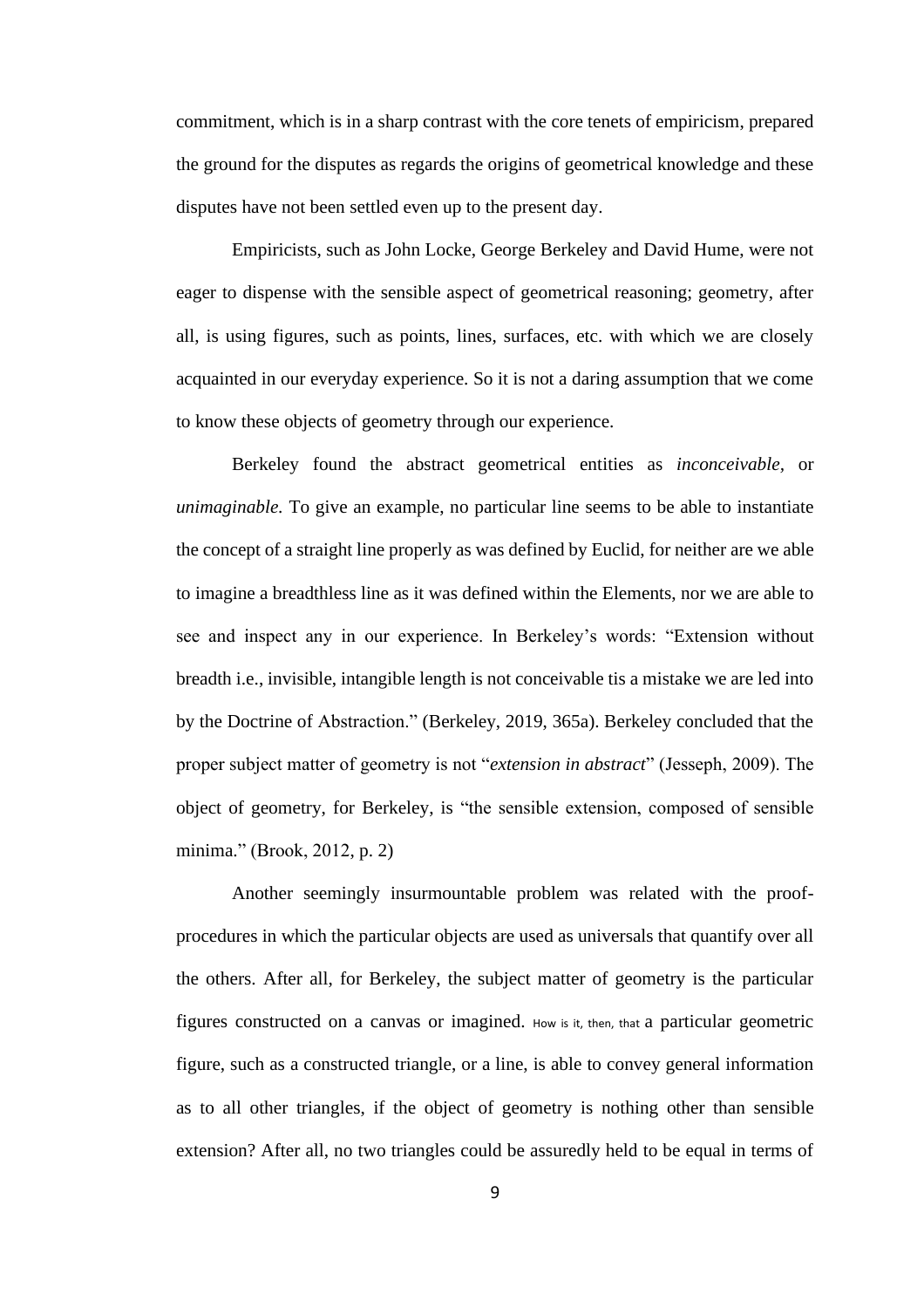their magnitude. This point is also stressed by Hume. David Hume was troubled by the granular and irregular nature of apparent bodies, for no body that we measure is able to yield an exact information as to its length, area or volume. He said "appearance can never afford us any security, when we examine, the prodigious minuteness of which nature is susceptible." (Hume, 1960, p.70). This would mean that, under the empiricist view, no two triangles could have been expected to possess exactly the same properties. A triangle, for example, is constructed *in concreto* when one attempts to prove a given proposition about all triangles. That triangle, then, serves as a universal in that every property that is discovered by virtue of an appeal to that particular triangle is also valid for all the other triangles. This seemed to be an oxymoron for empiricists such as Berkeley, for how is it that the universal is assumed by a mere inspection of the particular? The universality of the propositions of geometry must then, at best, be comparatively universal, a type of universality which is achieved through induction. But this was totally at odds with the deductive structure of Euclid's Elements. This is why Berkeley thought *"*that propositions and demonstrations in geometry might be universal, though they who make them never think of abstract general ideas of triangles or circles." (Berkeley, 2020, p. 209).

Rationalists, on the other hand, seemed to be more content with Platonism compared to the empiricists. Rationalists such as Leibniz and Descartes, believed that it is the intellect which is able to grasp the essence of these propositions and confer to those propositions strict necessity and universality. So rationalists accused empiricists for "explaining away" the apodictic certainty of the propositions of geometry and treating the totality of the system as a mere contingency. Descartes, for example, believed that the propositions of geometry are comprehended *clearly* and *distinctly* in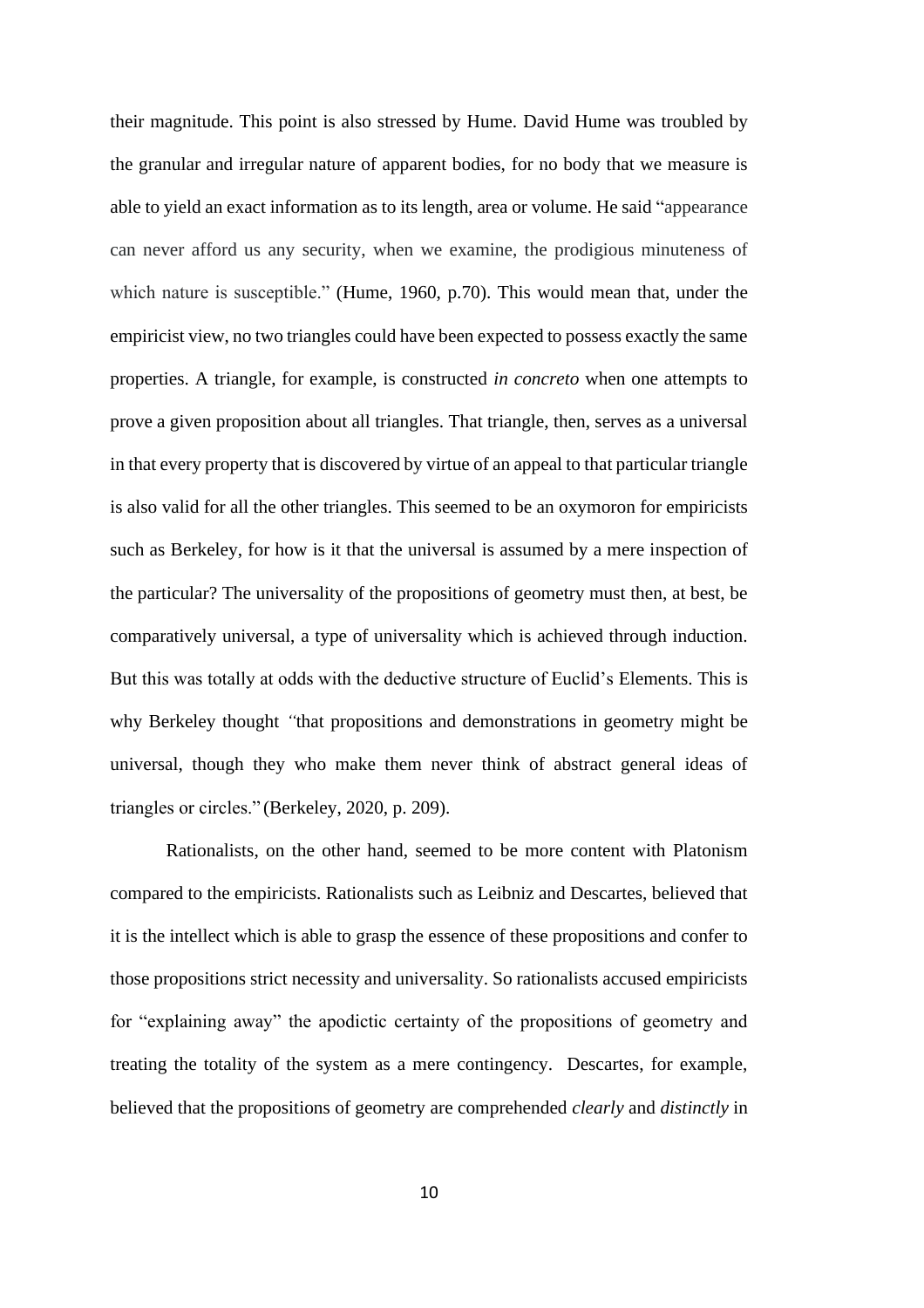the *natural light of reason* which made any doubt cast on their soundness irrelevant and preposterous.

Descartes held that *"*the nature of a triangle appears utterly evident" (Descartes, 2008, p. 50). In his mind, he continued, he can determine every property that follows from the essence of the concept of the triangle, clearly and distinctly. Descartes also believed that the presence of a triangle in his mind is not dependent at all to any particular triangle that he has come to know through his senses. One of the reasons that he put forward to support this thesis is that there exists in his mind "innumerable other shapes that it is impossible to suspect ever reached me via the senses." (Descartes, 2008, p. 46) This means that we can conceive of, clearly and distinctly, a shape which we need not have been confronted prior to our contemplation of it in our experience. This, on the part of rationalists, is "explaining away" the connection between the geometry of sensibles and the geometry that is purely contemplated, for Descartes rigidly held the view that the idea of a triangle must not have arisen in him through his sense organs. Descartes, in his *Dioptrics*, developed a theory which he called *natural geometry,* to try to account for how the perceived geometrical character of objects and their relations are also *innate* and has been all along existed in the perceiver prior to one's exposure to the world of senses. His thesis later confronted with series of criticisms raised by Berkeley and others.

Even though rationalism is not necessarily affiliated with Platonism, it nevertheless remained loyal to the core tenets of Platonic thought that the intellect is somehow able to comprehend the propositions of geometry independently of the intervention of our faculty of sensibility. And this is exactly why the propositions of geometry must be universal and necessary, for the comprehension of the propositions begins from within and not bound to the knowledge attained from without, which is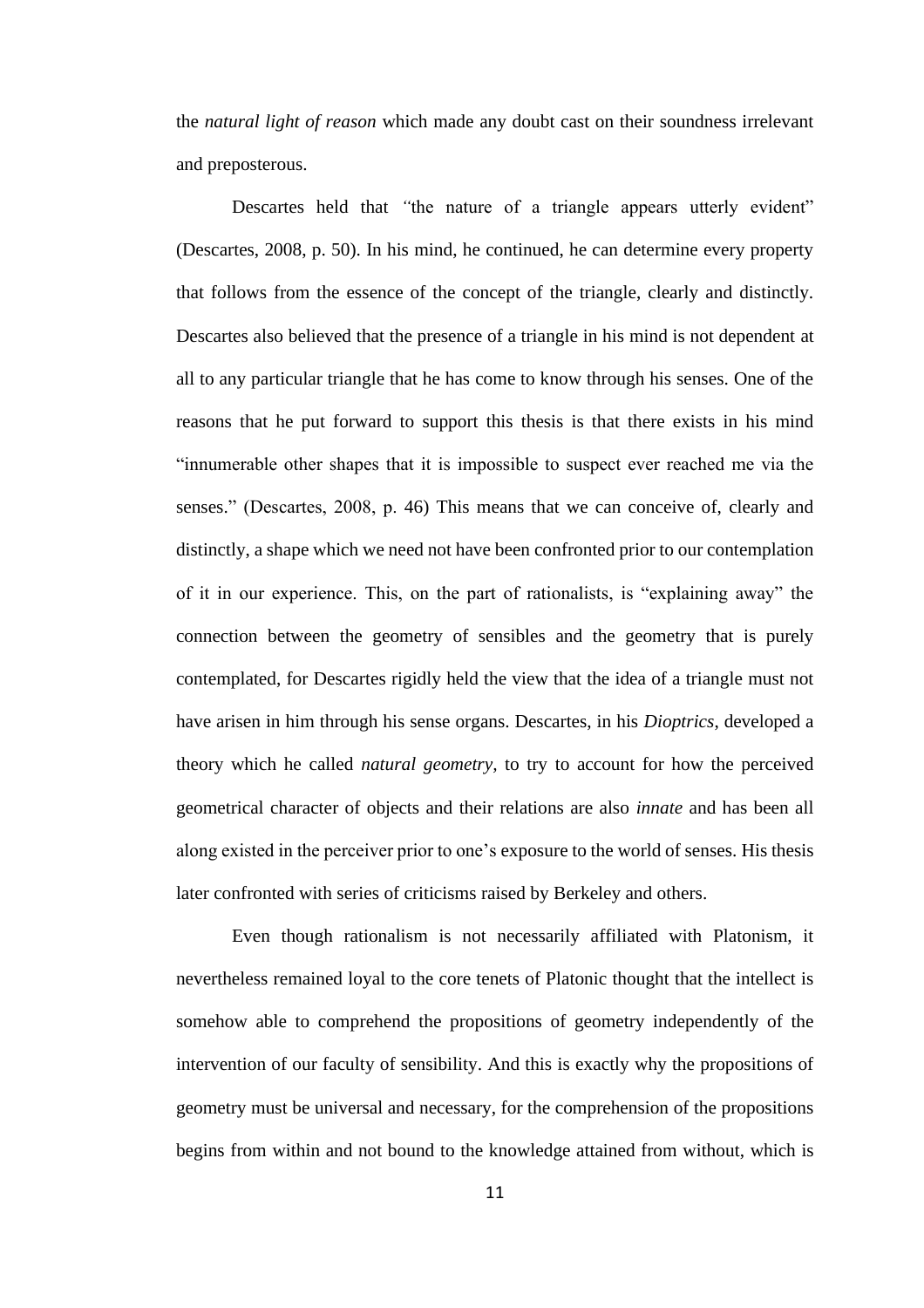contingent and fallible. Rationalists were well aware of the fact that no empirical proposition can impose itself upon the mind with such necessity and universality as that of geometry.

The apparent dichotomy as regards the possible origins of geometry was on the scene. The contention between the members of the opposing school of ideologies is obvious. Both parties had their own reason to insist upon their view, and posed certain problems related with the views of the opposing side. It seems that rationalists were able to account for the apodictic certainty of the propositions of geometry by locating the seat of the geometrical knowledge within the pure intellect. But this in turn made the applicability of geometry to nature problematic and left other problems, such as the conceivability of the abstract figures in imagination and the universality of the propositions unsettled. Empiricists, on the other hand, located the true origins of geometry within sense perception at the expense of giving up on certainty and necessity of its propositions.

Perhaps the most outstanding turn in the philosophy of geometry took place with Immanuel Kant. Kant was well aware of the problems of both schools of thought and his *transcendental idealism* can be crudely described as a synthesis of empirical and rational cognition. Kant, as pointed out by Henry Allison, accused empiricists for sensitivizing the intellectual concepts that belong to the field of geometry, and accused rationalists for intellectualizing appearances what properly belongs to sensibility (Allison, 2015). Owing to Kant's outstanding work on human understanding and the elaborate picture that he provided as to how the co-operative work between the understanding and sensibility take place to account for condition of the possibility of sciences in general, geometry reclaimed and secured its indisputable proper place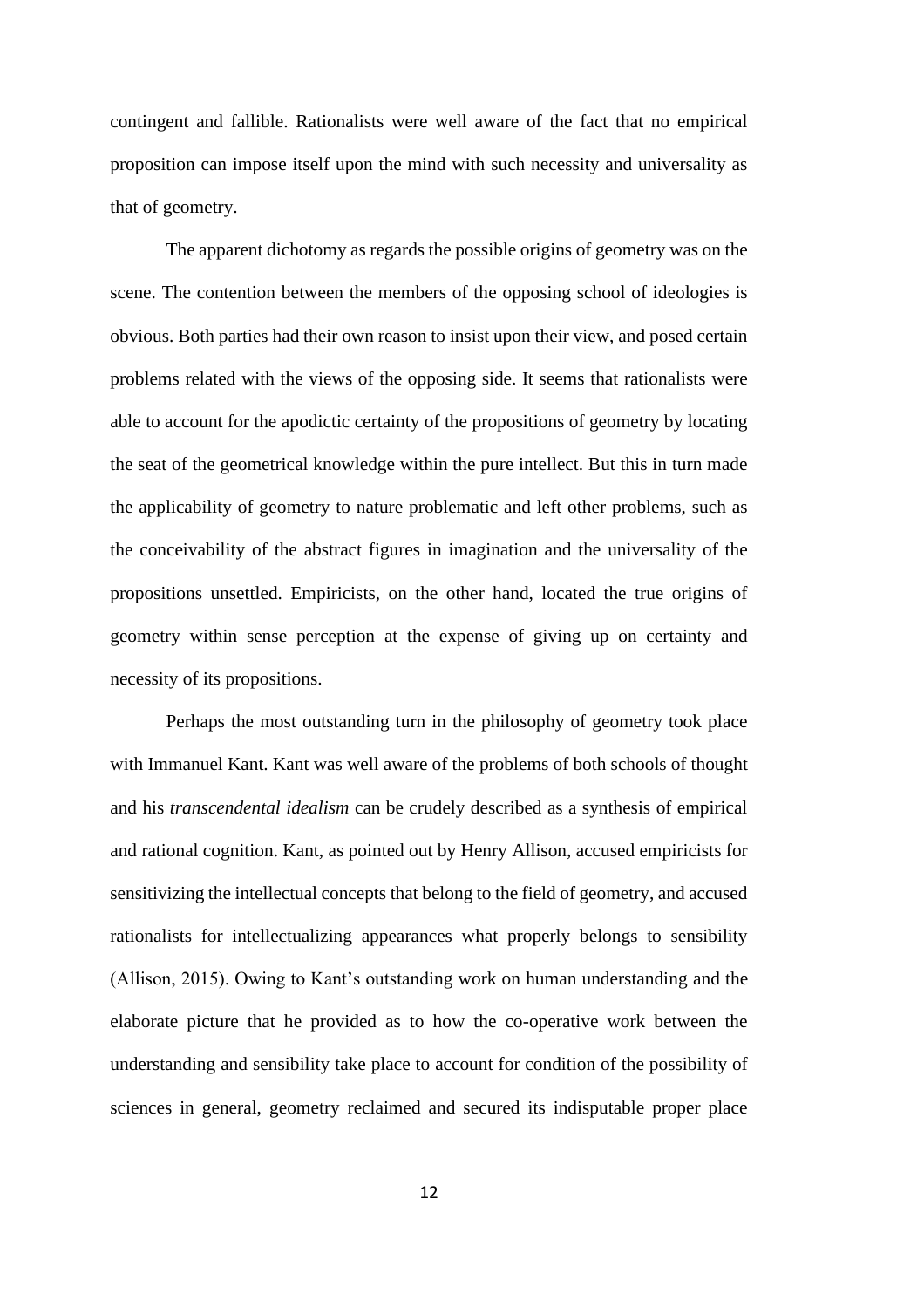along with other sciences, at least for a while. With Kant, geometry became a body of *synthetic a-priori* truths; which are apodictically certain, necessary and universal.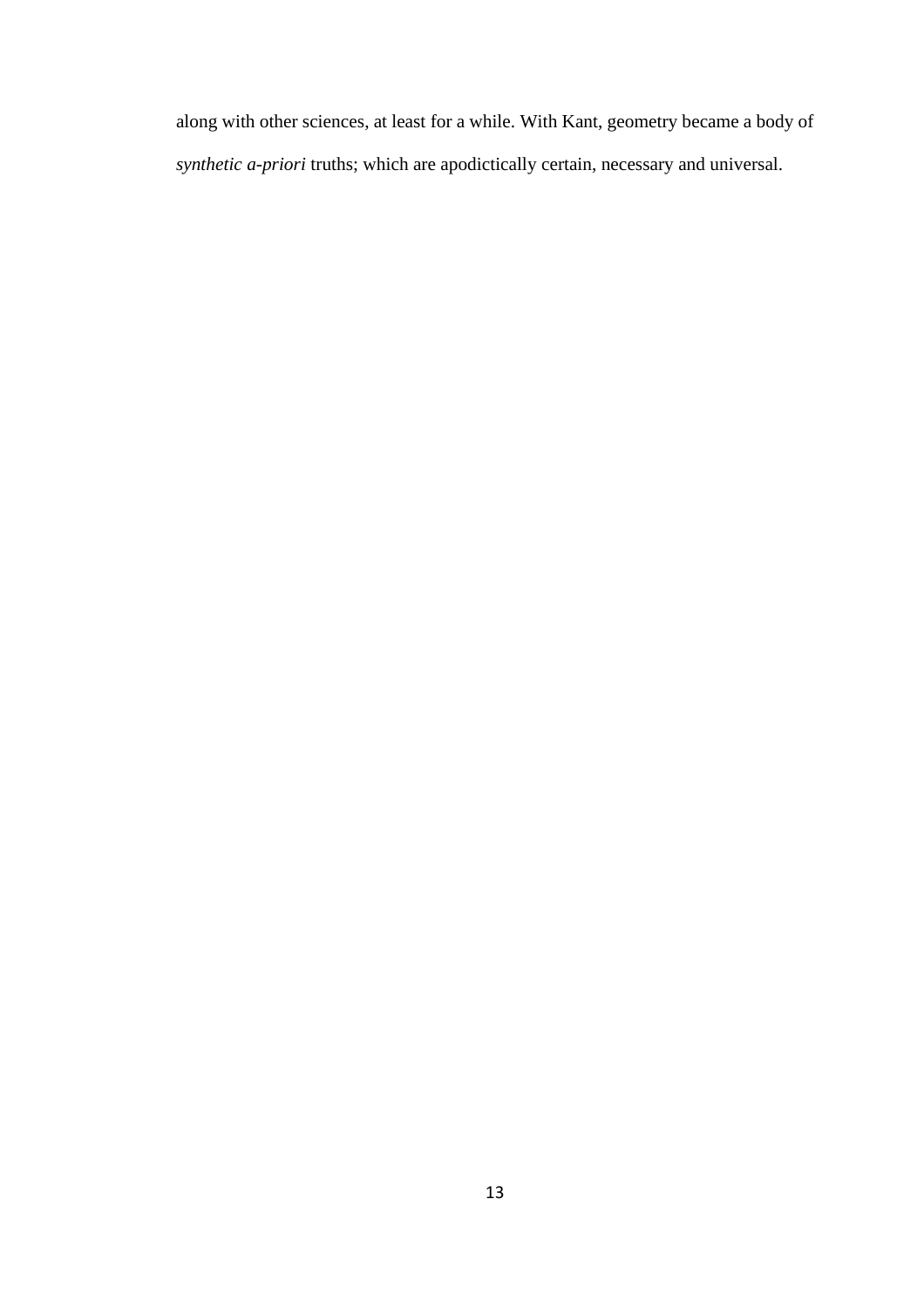## **CHAPTER 3**

## **KANT'S PHILOSOPHY OF MATHEMATICS**

As was laid down earlier in the previous chapter, Kant's genius lies in his successful synthesis of rationalism and empiricism. Kant did not agree with empiricist philosophers with regard to the *origin* of our mathematical knowledge, nor did he agree with rationalists as to the *content* of mathematics. He was well aware of the problems associated with both schools of thought.

The secure progress of physics and geometry was put into danger by the skepticism raised by radical empiricists such as David Hume. Kant, notwithstanding the skepticism of Hume, was assured by the secure progression of geometry and physics because they are not as frequently renewed and "brought to a stop as they near their goal" (Kant, 2007, Bvii/Bviii). Kant witnessed the coming and going of many metaphysical systems, each of which was in contradiction with the other and strove in vain to claim an eminent place. But mathematics, he observed, never halted its progress and advanced without any breaks in the history. So mathematics is not just a *random-groping,* as is metaphysics, and the aim of the *Critique* is to prove that the ground upon which mathematics travel is secure.

Kant's solution to rescuing geometry from the skeptical assaults of empiricism and the dogmatic tenets of rationalism was his introduction of the philosophical system which goes by the name of *Transcendental Idealism*. The cardinal tenet of transcendental idealism is that the objects must conform to the *forms of our intuition*;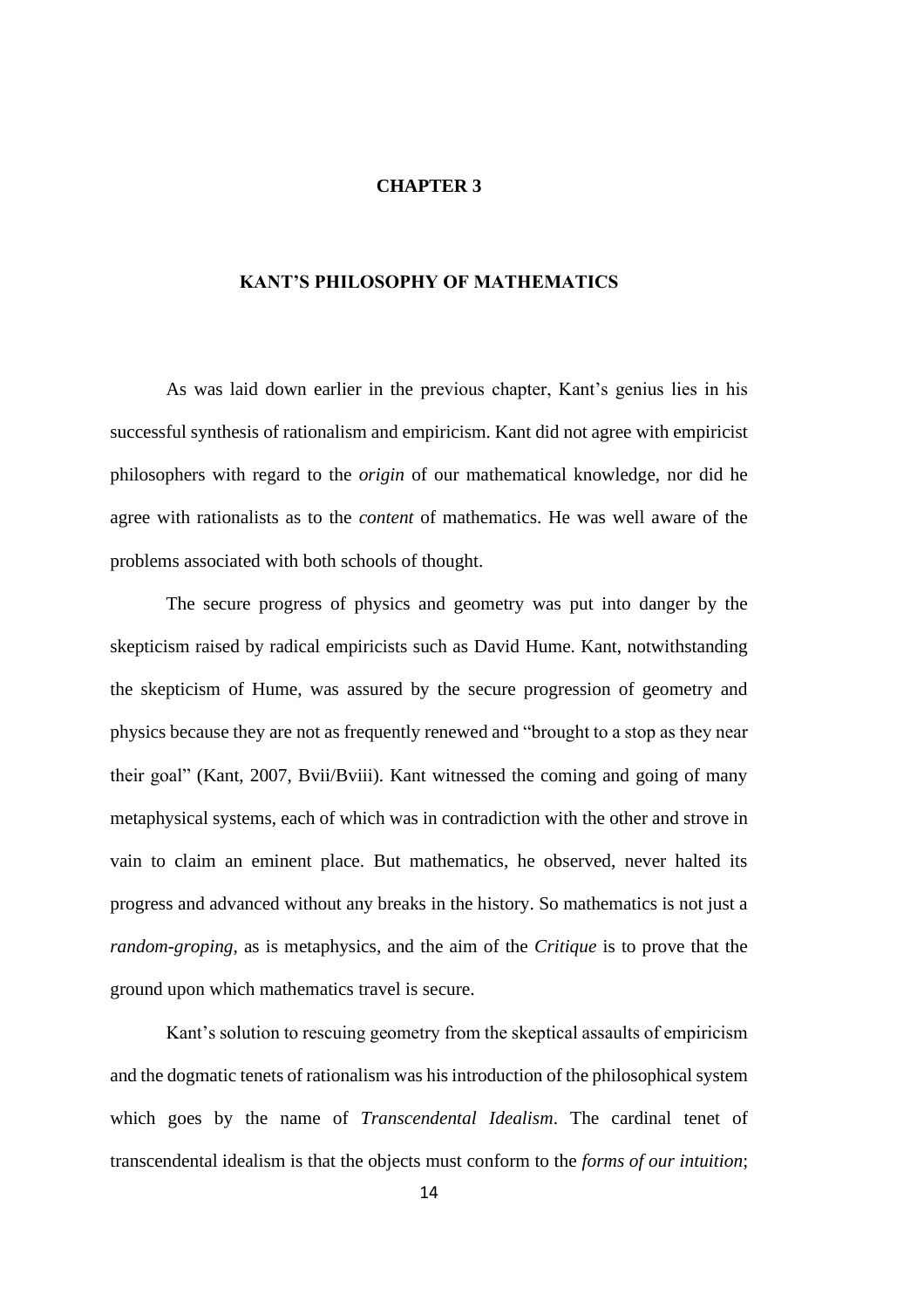which Kant deemed as *the pure intuition of space* and *pure intuition of time,* and then must be determined according to the *pure concepts of the understanding.* Intuition is a term which is muddled with conflicting interpretations throughout the history of philosophy. The original German term is *'anschauung';* which means *'to behold',* or*, 'to grasp directly or immediately'*. Space and time, for Kant, are intuitions as to which we have an *immediate* direct access. Kant believed that our intuition of space and time are *a priori<sup>1</sup>* frameworks (of space and time) which we impose upon experience and which act as the condition of the possibility of experiencing objects in the first place. Those frameworks are *conditio sine qua non<sup>2</sup>* for experience, that is, by virtue of them the experience becomes possible. Not only must the objects conform to this pure framework, but also to the concepts of the understanding which are not derived from experience. Our knowledge, for Kant, cannot be obtained if we rest on intuitions alone, they must also be determined according to the a-priori concepts of the understanding. Through the former, the objects are *given* to us, through the latter, they are thought (Kant, 2007, B74/B75). To display the collaborative work of our pure forms of sensibility and the concepts of the understanding in producing knowledge, Kant famously asserted that "thoughts without content are empty, and intuitions without concepts are blind" (Kant, 2007, A51/A52). The content is provided to us by our intuitions, and understanding acts on these intuitions and *determines* them accordingly, by subsuming them under concepts and relating them to one another in a possible judgment.

<sup>&</sup>lt;sup>1</sup> A-priori, in Latin, means prior to any given experience. A proposition is knowable a priori if it can be known without experience of the specific course of events in the actual world. (The Oxford Dictionary of Philosophy, 2008). A detailed exposition is going to be given in the subsequent section.

<sup>&</sup>lt;sup>2</sup> In Latin, it means a necessary condition for something to exist or happen (Oxford Dictionary of Philosophy, 2008)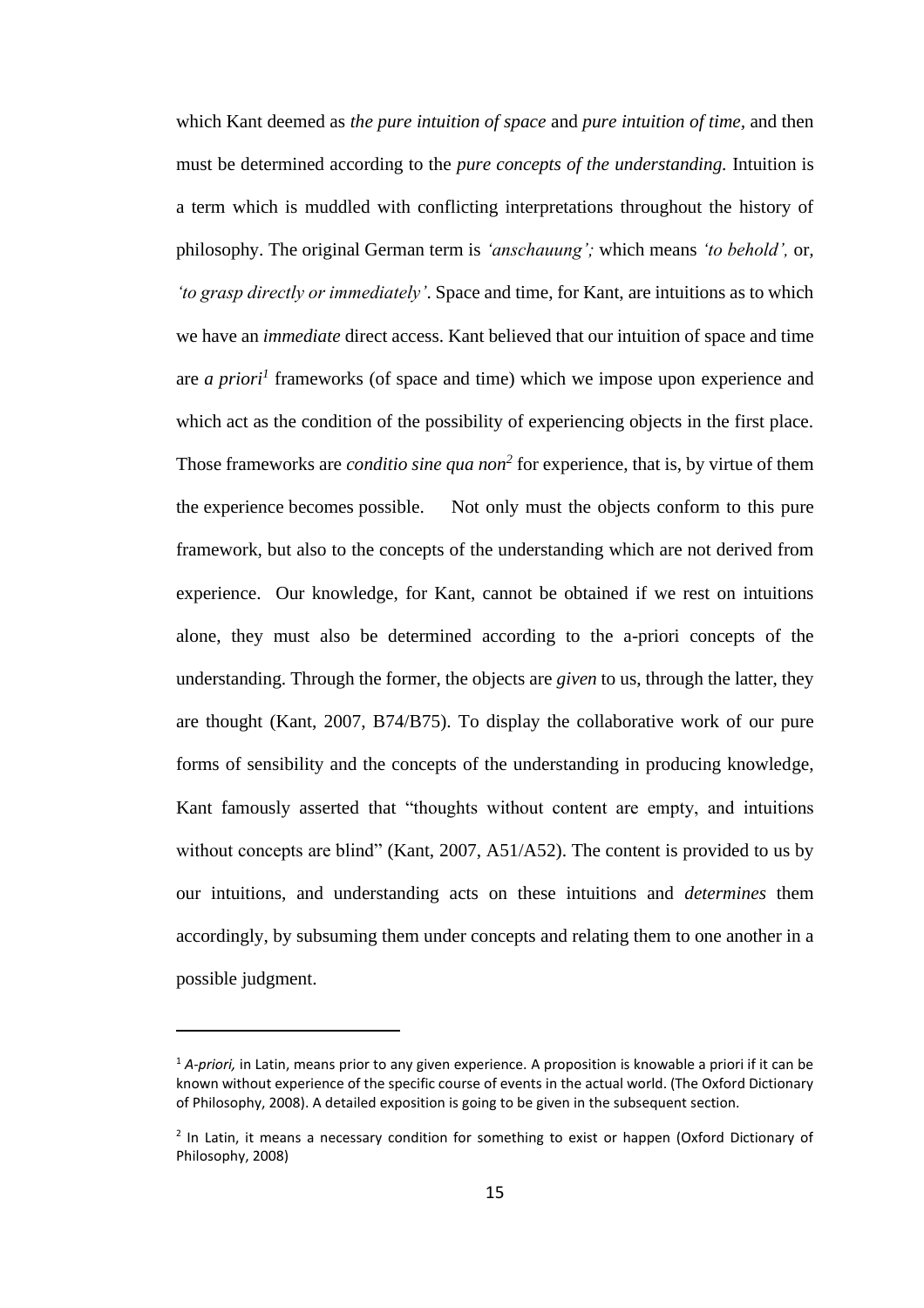This revolutionary thought, that the objects must conform to our cognition, completely turned upside down the philosophical method which had been implemented before Kant. Before Kant, it has been assumed that all our knowledge must conform to objects, but Kant, by turning upside down the traditional conception, required that the objects now must conform to our cognition. The emphasis given to the experiencing subject than to the experienced object has been held to be analogous to the revolution brought about by Copernicus, where the astronomy has been turned "inside-out" by the replacement of the position of our Earth with the sun within his heliocentric system. The revolution brought about by Kant, since then, has gone by the name of the *Copernican revolution* in the history of philosophy.

Transcendental idealism enabled Kant to refrain from believing in a mind independent world in which mathematical entities reside. Going back to Plato, mathematical objects had been believed to be residing in a non-spatio temporal and non-mental realm, completely resilient to all kinds of alteration and change. With transcendental idealism, Kant successfully avoided an ontological commitment to the mind-independence of mathematical objects. The origin of mathematical knowledge was now located in the pure intuition of space and time. It is by virtue of the peculiar and subjective constitution of our minds that we are able to do mathematics; and the construction of every mathematical object takes place in it in a-priori fashion.

Transcendental idealism also enabled Kant to relate the mathematical knowledge to our sensibility without depriving the propositions of it from their apodictic certainty, necessity and universality. It has been commonly held before Kant that any kind of knowledge that has its seat on sensibility is *contingent* and is gained from experience. But with Kant, this sensible faculty was no longer related only with the mode of representation by virtue of which the qualitative properties, such as the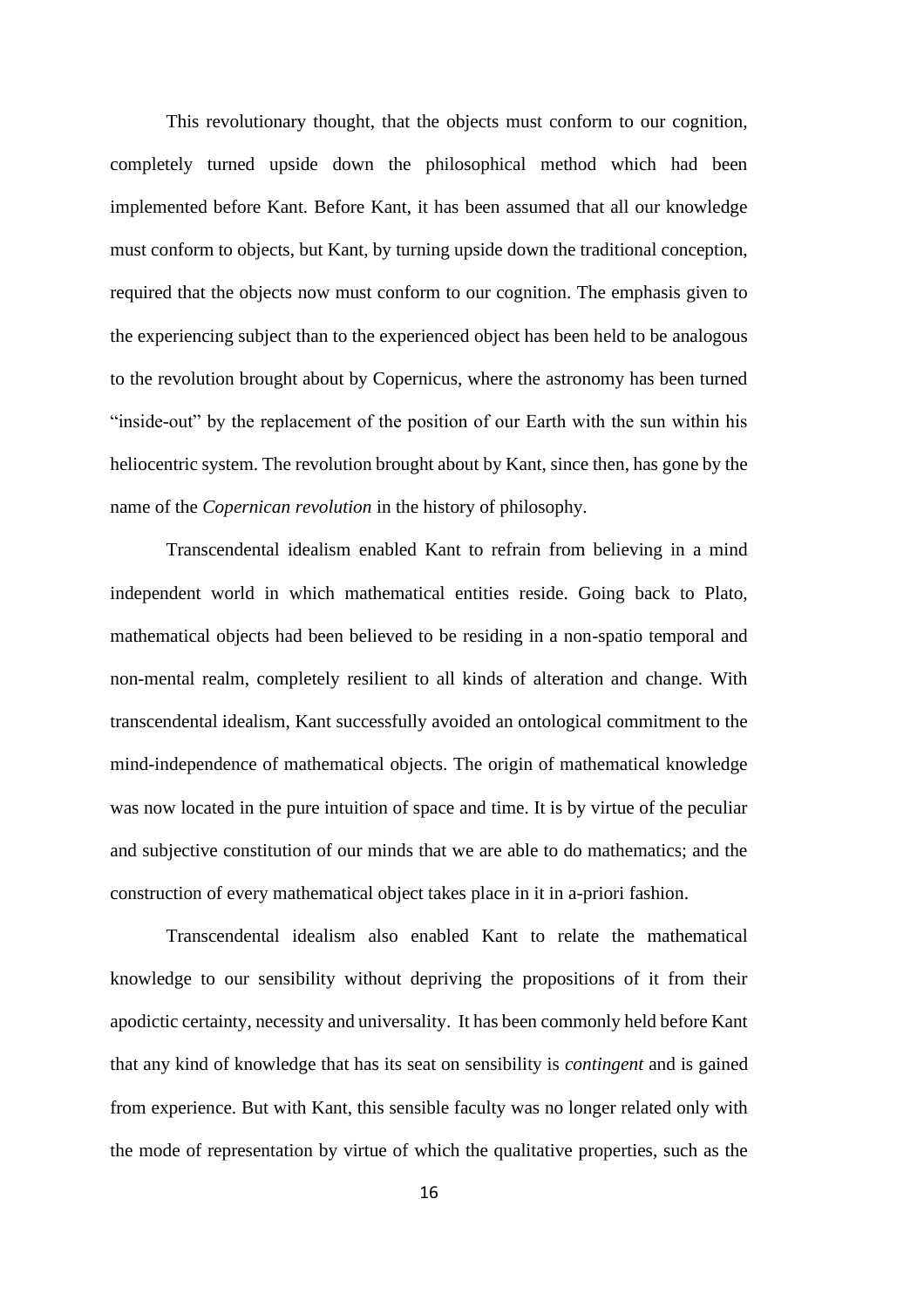color, sound, etc., of the objects of senses are given to us. It is true that Kant stated that "the mode in which we are affected by objects, is entitled sensibility" (Kant, 2007, A19/A20), but the distinction that Kant had drawn between the *form* and the *matter* of our representations enabled him to differentiate between *pure intuitions* and *empirical intuitions*. The matter of our representations (viz. their qualitative properties such as their color, sound, etc.) are that which we receive from our sense organs, which alone yields us *sensations*. The form, on the other hand, is the framework in which the manifold of sensations is organized and ordered. These frameworks are *space* and *time,* and they are *forms of intuition*. The pure form of sensibility also goes by the name of *pure intuition*. What remains when we take away from all the content of our representation of a body; such as its color, hardness and other sensible properties, is *pure extension*, which belongs to pure intuition. (Kant, 2007, A20/A21)

Since he located the true origin of mathematics in our sensibility, he did not agree with rationalists, such as Leibniz and Wolff<sup>3</sup> with regard to the *content* of geometry, for neither the sole inspection of any concept nor their relations carried out in chain of syllogisms in purely in a logical manner was capable displaying the peculiar nature of mathematical knowledge. Kant used the proof-procedures in Euclid's Elements in setting up a counter-example to the methodology used by Wolff to display that mathematics required more than setting concepts into relations. His break with Wolffian tradition enabled Kant to relate our mathematical knowledge to our pure intuition of space. This is why Kant waged a war against analytical treatment of the truths of mathematics which deprived mathematics from its sensible content, which,

<sup>&</sup>lt;sup>3</sup> Christian Wolff, a rationalist philosopher who had a huge impact on pre-critical Kant, held that mathematical method consists of "chain of syllogisms guided that proceed from axioms and definitions to theorems" (Frketich, 2019).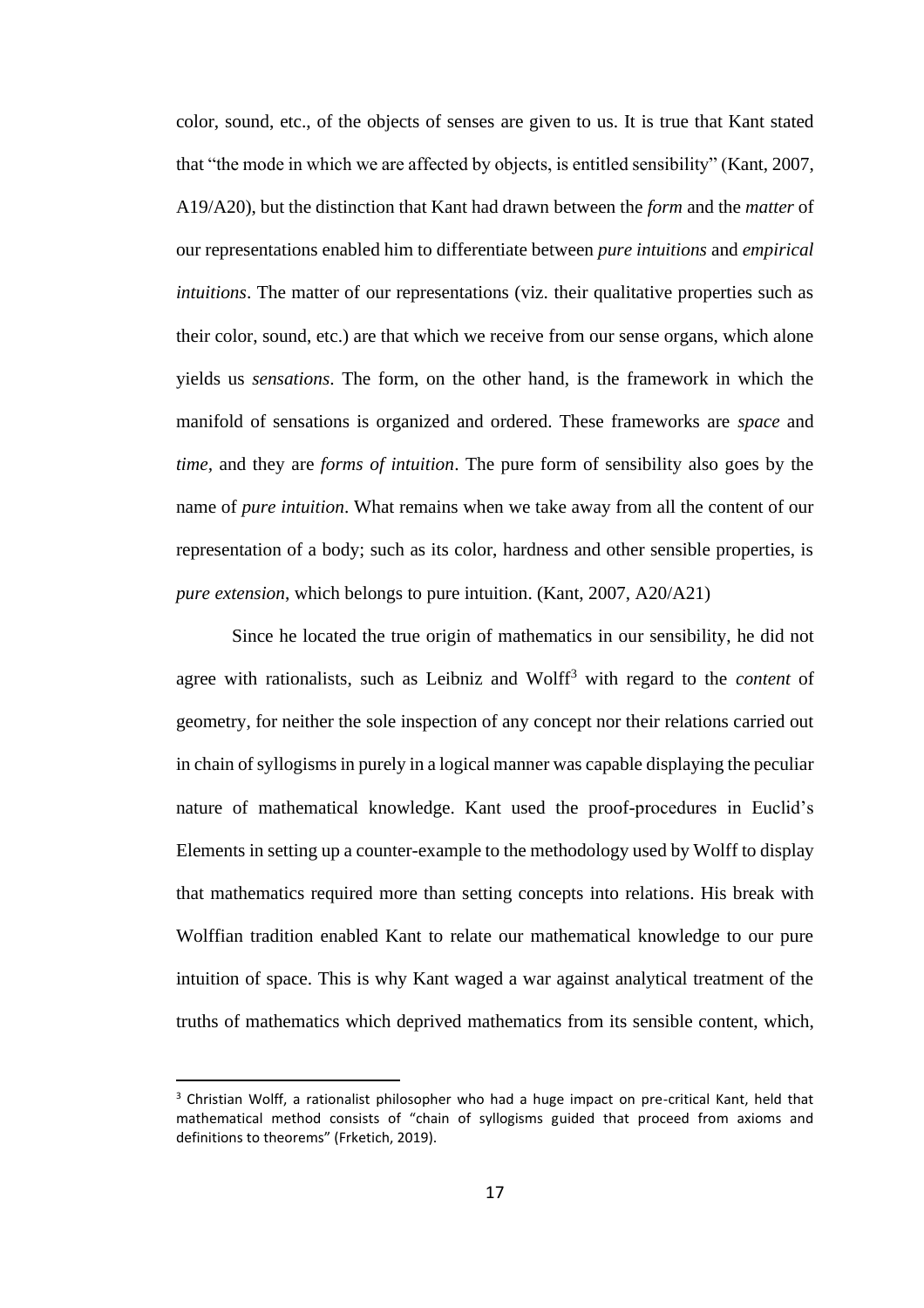for Kant, in its *pure form*, space and time. At the heart of his rejection there lies the connection between mathematics, and space and time, and as a *proto-intuitionist*, Kant was perhaps the first philosopher to tackle the origin and content of our mathematical knowledge to space and time.

In conclusion, the proper subject matter of geometry is nothing but pure figures that are either realized by a process akin to *abstraction<sup>4</sup>* as Kant have put it, or *constructed* in the pure intuition. So the propositions of geometry are neither *synthetic a-posteriori* nor *analytic a-priori* truths. The former is related to the empirical and contingent truths, whereas latter to the truths of reason, which are attained by virtue of pure reason alone, detached from our faculty of sensibility. They are *synthetic a-priori*  truths, a novel category introduced by Kant to philosophy.

In order to make a thorough understanding of what synthetic a-priori means, the distinction between a-priori/a-posteriori and analytic/synthetic judgments must be elaborately discussed. The next sections are devoted to the elaboration of these two critical concepts.

<sup>4</sup> By *abstraction*, I meant the process of taking away all that belongs to the content of the given representation. When everything as regards its content is abstracted from a representation, what remains is its *form*, or *extension* (Kant, 1929, B35). So, a *triangularity* of a triangle can either be realized by abstracting all the relevant features from a given empirical intuition, or it can be purely constructed in the imagination. It does not matter, for Kant, whether the form is realized in the sensible object or in the imagination, for the determinative form common in both representations is their spatial form, which is known a-priori. More on this will be discussed in the subsequent sections.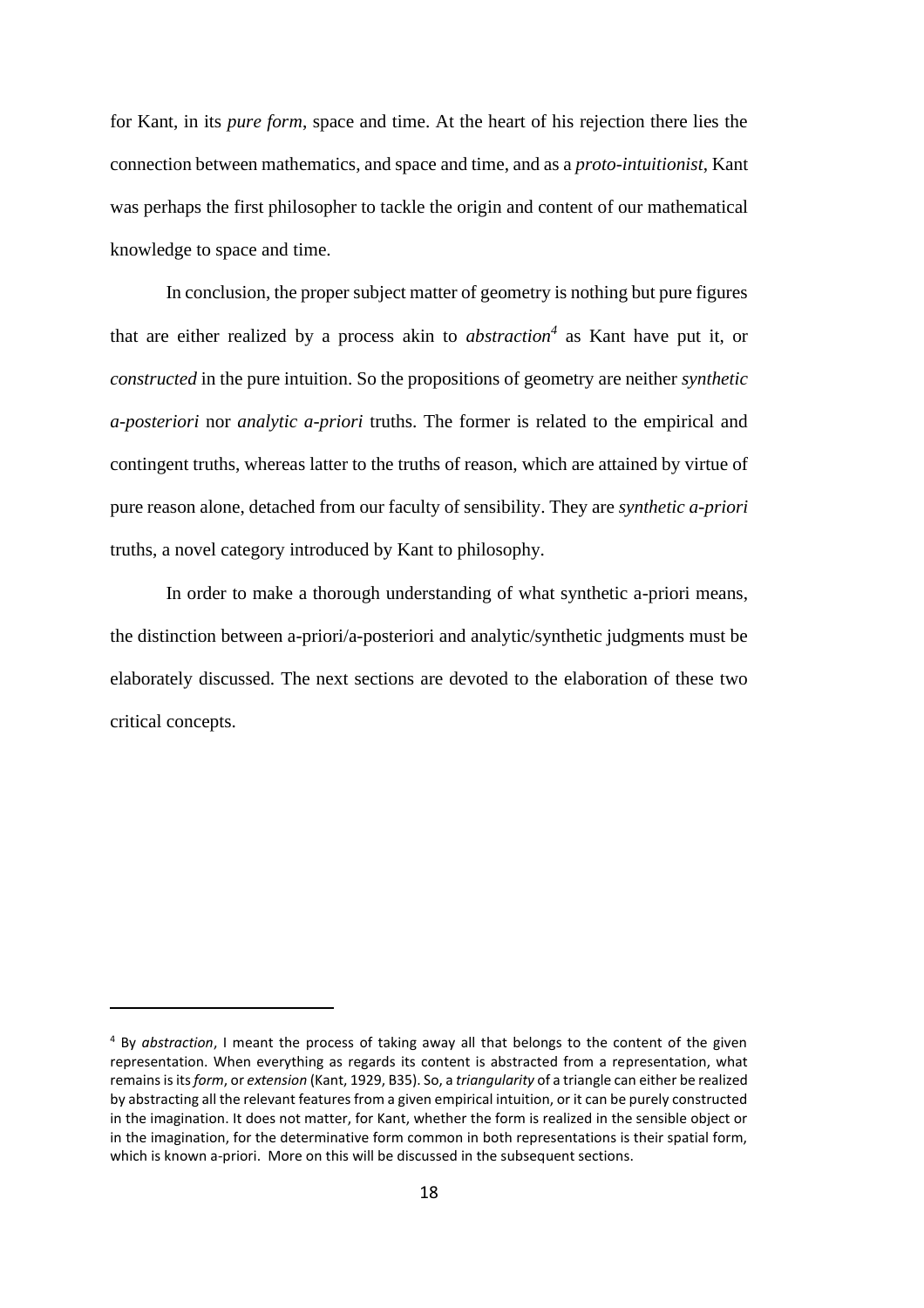## **3.1. The Distinction between A-priori and A-posteriori**

Kant stated in *Preface to the First Edition* of his *Critique of Pure Reason* that *"*the subject of the inquiry is the kindred question, how much we can hope to achieve by pure reason, when all the material and assistance of experience is taken away*"*  (Kant, 2007, Axiv/Axv). As it is roughly discussed in the preceding sections, Kant believed that the lawful aspect of reality is a product of our faculties of understanding and sensibility, and it results from the collaborative work of our faculties of sensibility and understanding.

*A-priori*, in general means the kind of knowledge that is independent of our experience. *A-posteriori* means the kind of knowledge that is obtained through experience. Two essential properties of a-priori judgments are *necessity* and *universality*; all a-priori judgments are necessary and universal. The necessary judgment is that the negation of which does not make any sense and therefore not possible. Similarly, if a judgment is universal, it means that no exception to that can be provided. These two criteria go hand in hand with one another and, for Kant, are not separable. A-posteriori judgments, on the other hand, are *contingent* and *comparatively universal*. Contingent judgments are that the negation of which are possible both in thought and in reality. Comparative universality, on the other hand, is the criterion which enables the possibility of the occurrence of certain exceptions to those judgments. Comparative universality can only be achieved through *induction*, but a strict universality through *deduction*.

Certain propositions that belong to natural sciences can only be justified on contingent grounds and can only achieve a comparative universality. The proposition, our solar system has eight planets, is a contingent proposition. It is contingent because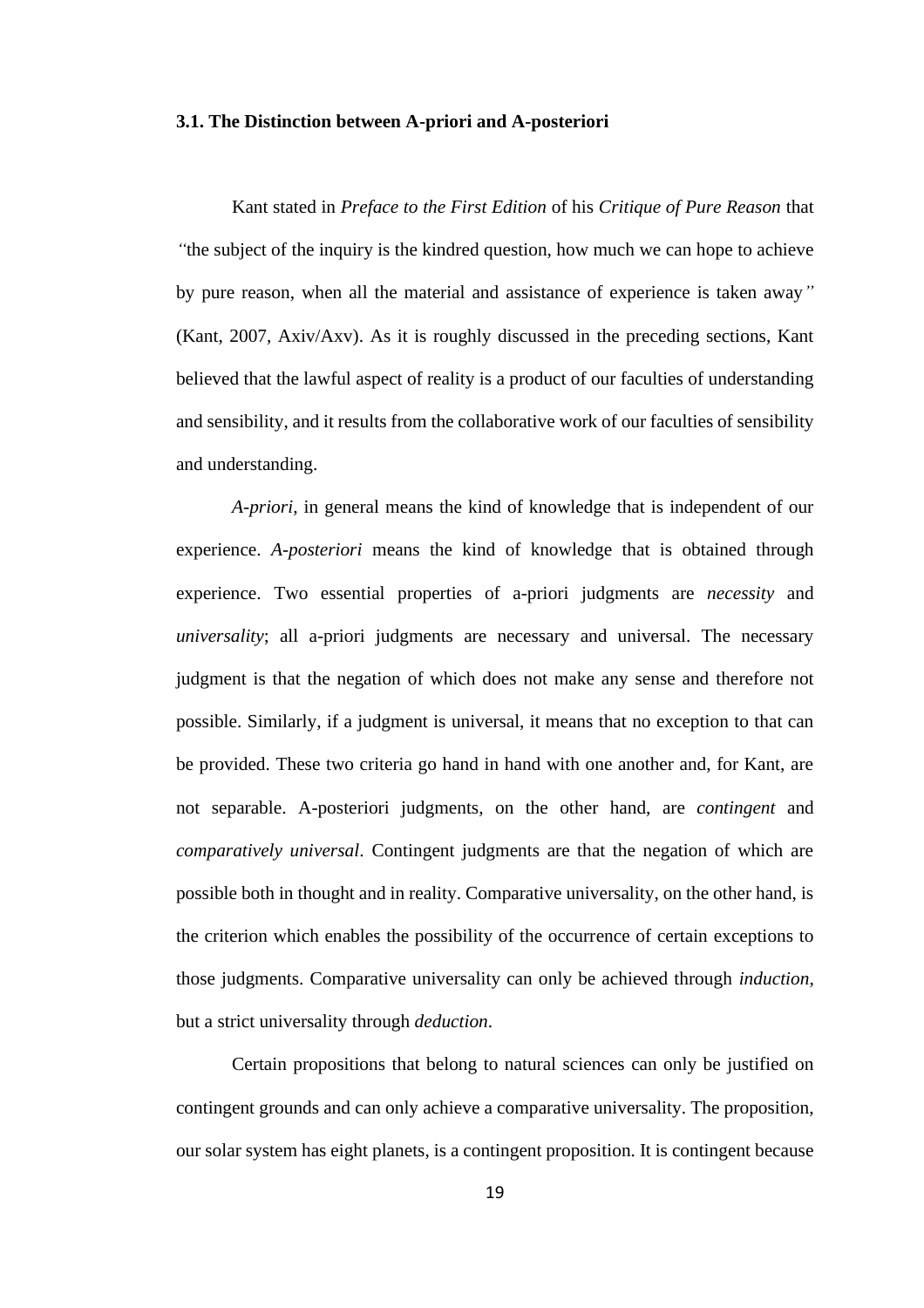there remains no reason not to think of the possibility of our solar system having more or less planets. Who knows what is going to happen to our solar system and the planets in it in the future? This is also why it can be justified inductively; we can only assumethat the future is going to resemble the past and thereby conclude that our solar system is going to have the number of planets that it currently has in the future. But we cannot make this statement with hundred percent certainty.

Mathematics, on the other hand, is considered to be an a priori science by Kant. An elaborate discussion as to why mathematics is a-priori will be given in the subsequent sub-sections of this chapter.

## **3.2. The Distinction between Analytic and Synthetic Judgments**

Perhaps what needs to be laboriously scrutinized, so as to achieve a thorough understanding of the nature of the *synthetic a-priori* propositions, is the famous distinction that Kant made between analytic and synthetic judgments. There are two criteria, which can be indirectly inferred from Kant, that exist for distinguishing analytic judgments from synthetic judgments.

The first criterion can be entitled as *containment criterion.* All judgments come in the standard subject-predicate form. If the predicate is necessarily thought, or in other words, contained in the subject, then the judgment is entitled as analytic. This containment relation between the predicate and the subject is the identity relation that takes place between them. In other words, the predicate becomes nothing but a restatement of the subject term through concepts that are already contained *within*  itself. These concepts, through which the subject is rephrased, are concepts that collectively constitute the subject. If we imagine a taxonomy in which our subject has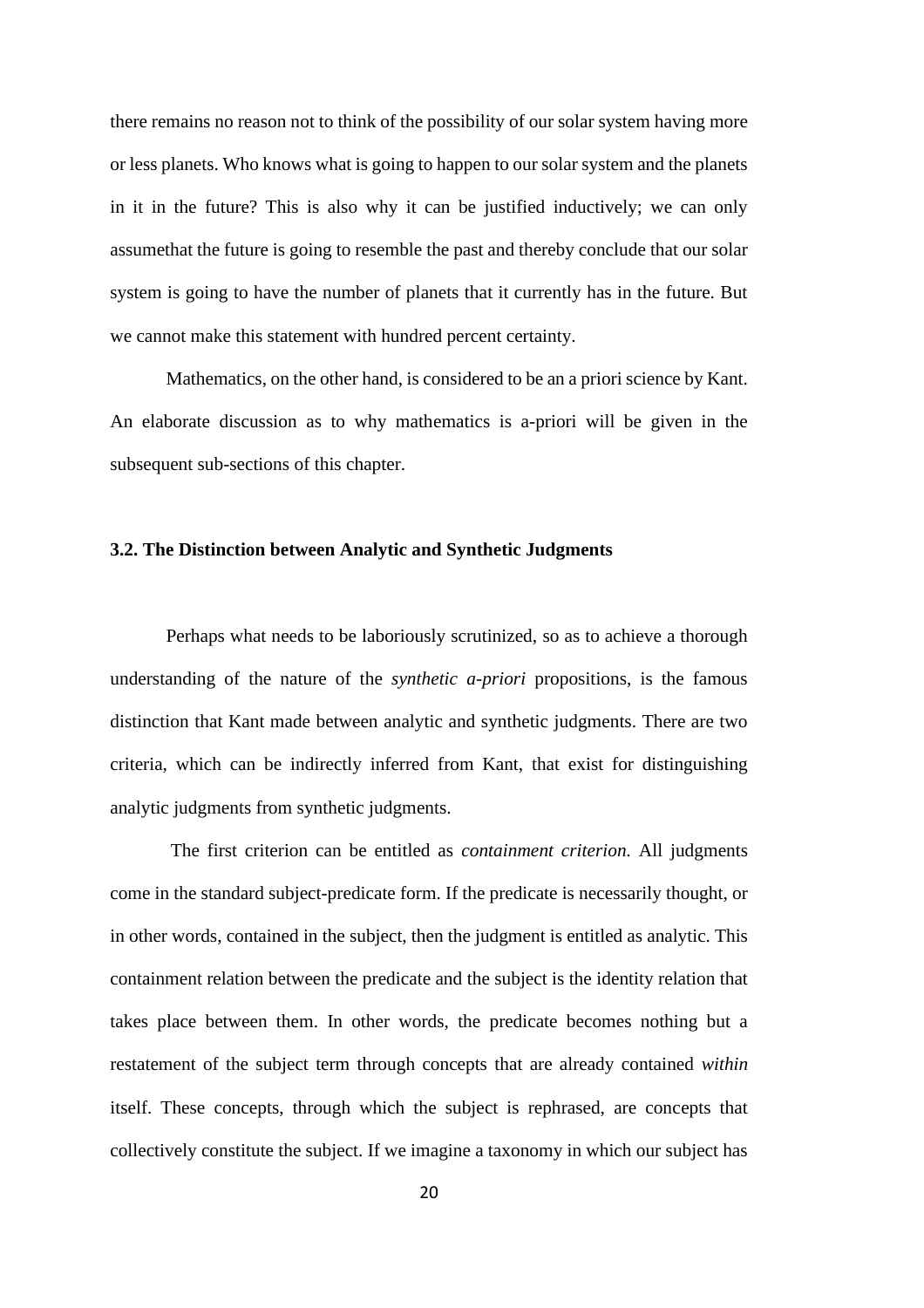a definite place among other taxa, then the concepts that belong to the predicate belong to a higher-level in the same conceptual hierarchy, that is to say, they represent a more general taxa under which the subject becomes a species. Consider the following example *"all bachelors are unmarried men"*. Let's denote the concepts by using brackets, so <br/>bachelor> refers to the concept of bachelor. It is clear that in the taxonomy of concepts, <br/>bachelor> and <men> belong to a more general (higher) level. So the formation of  $\alpha$ -bachelor> necessarily requires first the formation of  $\alpha$ -men> and <unmarried>. Only with the combination of those two concepts, <bachelor> can be formed.

In addition, in the synthetic judgments, the predicate is not analytically contained within the subject; it is only connected with the subject. This indicates that no matter how much the subject is analyzed into its constituent concepts, the predicate which is connected to it can never be found *within* it; the predicate constitutes wholly and addition to the given subject. The example *"the sky is blue"* is an instance of a synthetic judgment; the predicate *"is blue"* is connected to the concept *"sky"* which is not originally thought within it. In this example, the connection between the subject and the predicate is learned through experience. It is the experience which forms the ground of such connection. We learned that the sky is blue through observation.

The second criterion is the reducibility of judgments to the principle of noncontradiction. In fact, the second criterion is just a way to be assured of the first criterion through subjecting the containment relation to the principle of noncontradiction and see whether the containment relation is analytic or synthetic. Analytical judgments can be known through the principle of non-contradiction. This implies that in analytic judgments, the denial of the predicate and the affirmation of the subject always yield a contradiction. This makes sense; for the subject is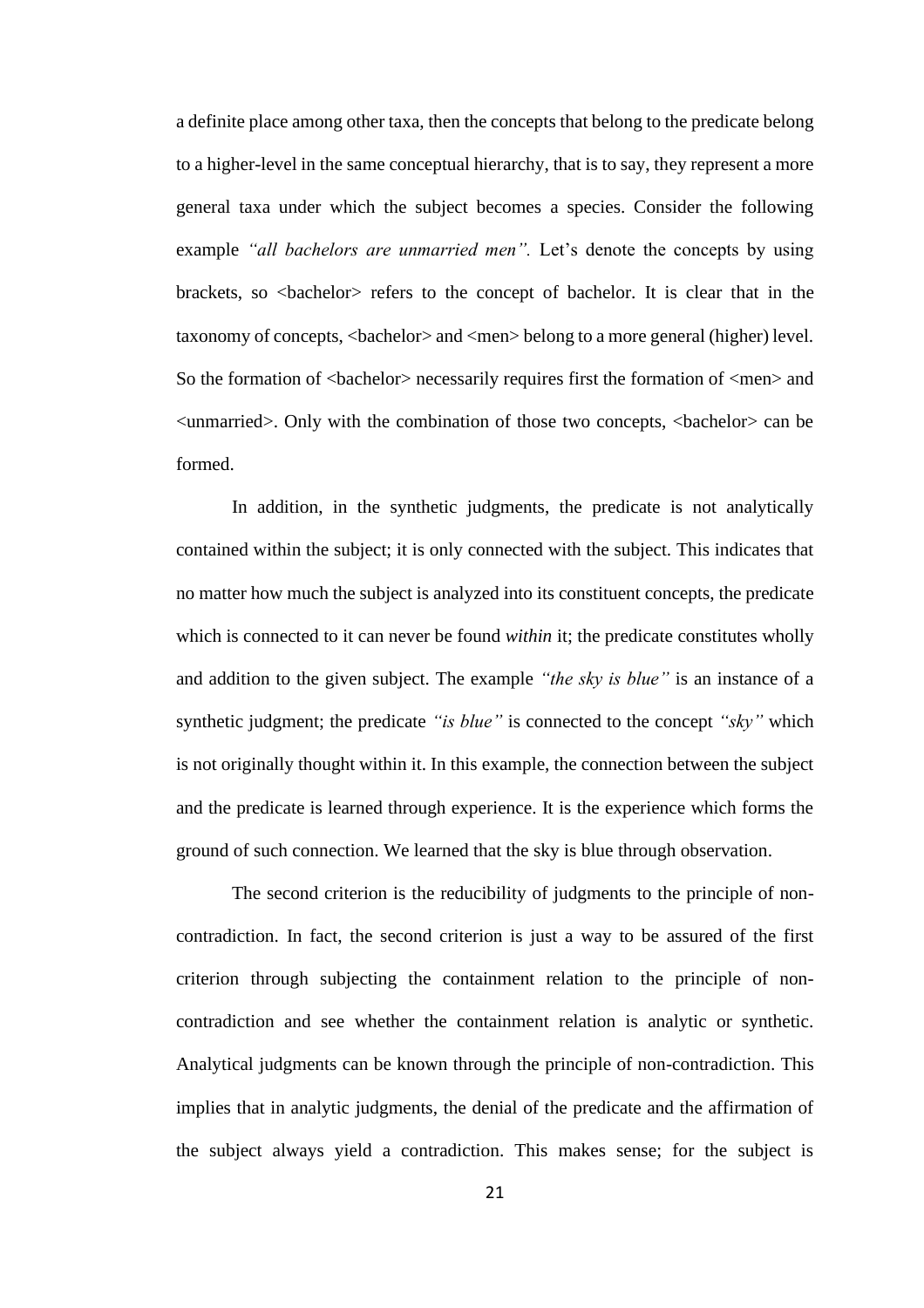necessarily constituted through the concepts that belong to the predicate in analytic judgments, so the negation of the predicate amounts to the negation of the concepts that necessarily and collectively constitute the subject. This inevitably yields a contradiction. But the same principle; the principle of non-contradiction, is not the sole criterion through which the knowledge is attained in the synthetic judgments; the comprehension of synthetic judgments requires more than the principle of noncontradiction. The same example, *"the sky is blue"* can be given to explain why it is the case. The predicate *"is blue"* does not stand in a necessary connection with the subject *"sky"*. This is why, the negation of the predicate does not provide any cue for anyone who is not acquainted with the connection between the predicate and the subject in one's experience; it is merely a contingent truth that the sky is blue. The sky could have been red as well. The truth-value of this statement depends on a variety of contingent conditions.

All analytical judgments are *explicative*, that is, unable to add anything new to our knowledge of the subject through the predicates attached to it. Because, as it was discussed above, all the concepts inherent in the predicate are already contained within the subject. But synthetic judgments, in contrast to analytic judgments, are *ampliative*. This means that they expand our knowledge and avail to us new connections.

In conclusion, the distinction between a-priori/a-posteriori concerns the *origin*  of our knowledge. The distinction between analytic/synthetic, on the other hand, concerns the *content* of our knowledge. A-priori judgments have their origin in the mind. Kant clearly stated that "we can know a-priori of things only what we ourselves have put into them" (Kant, 2007, Bxviii/Bxix). It has already been discussed in the previous sections that Kant resorted to the faculty of our pure intuition to locate the true origin of mathematical knowledge. So mathematical judgments are a-priori; they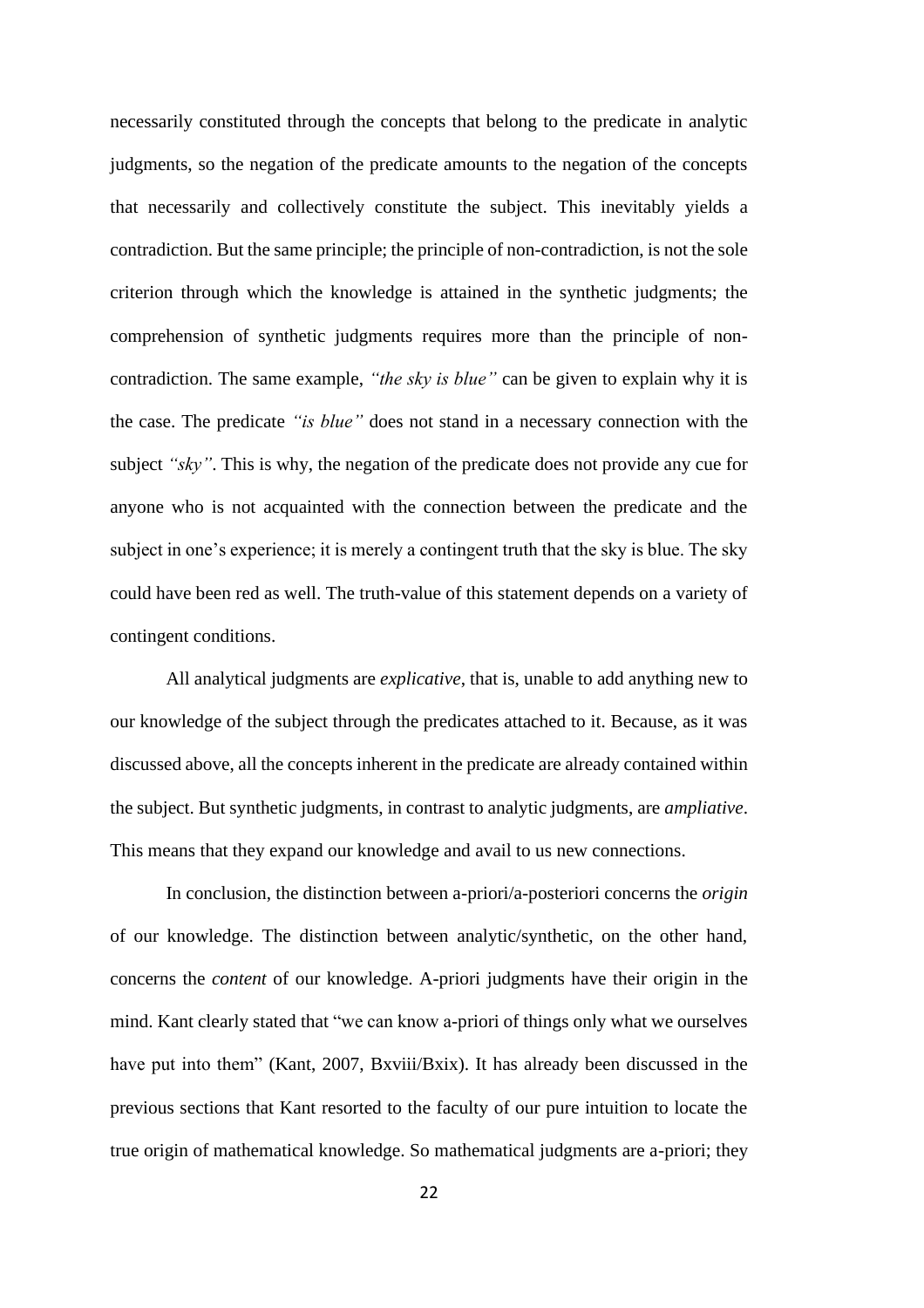are not derived from experience, they carry with them a strict necessity and universality which are not to be found in the empirical judgments. But what about the content of mathematical knowledge? As it was briefly discussed at the outset of this chapter, he was not sided with rationalists as to the content of mathematical knowledge; he did not accept the view that the propositions of geometry, for example, could be discovered through *discursion*, that is to say, through conceptual analysis. So the propositions of mathematics must be synthetic.

Thus the indispensable conclusion that is to be drawn from it is the following: mathematics is synthetic a-priori. But what exactly does it mean for mathematical propositions to be synthetic a-priori? The following section is mainly focused on this particular question.

# **3.3. Mathematics as a Synthetic A-Priori Science**

Mathematical judgments are both a-priori and synthetic. They provide us with ample examples of a-priori judgments, for they are necessary and universal, that is to say, the negation of which are not possible and there occurs no exception to them. According to Kant, the proposition, for instance, the sum of the interior angles of a triangle is equal to the sum of two right angles, is a necessary and universal proposition. It is necessary, for the negation of it cannot be comprehended and therefore not possible, it is universal, for there exists no triangle, the sum of its interior angles of which are larger than, or smaller than the sum of two right angles.

Mathematical judgments are also synthetic; this means that no matter how hard one analyzes, for example, his concept of triangle, one can never find that its interior angles add up to two right angles. The mathematician needs to go beyond the given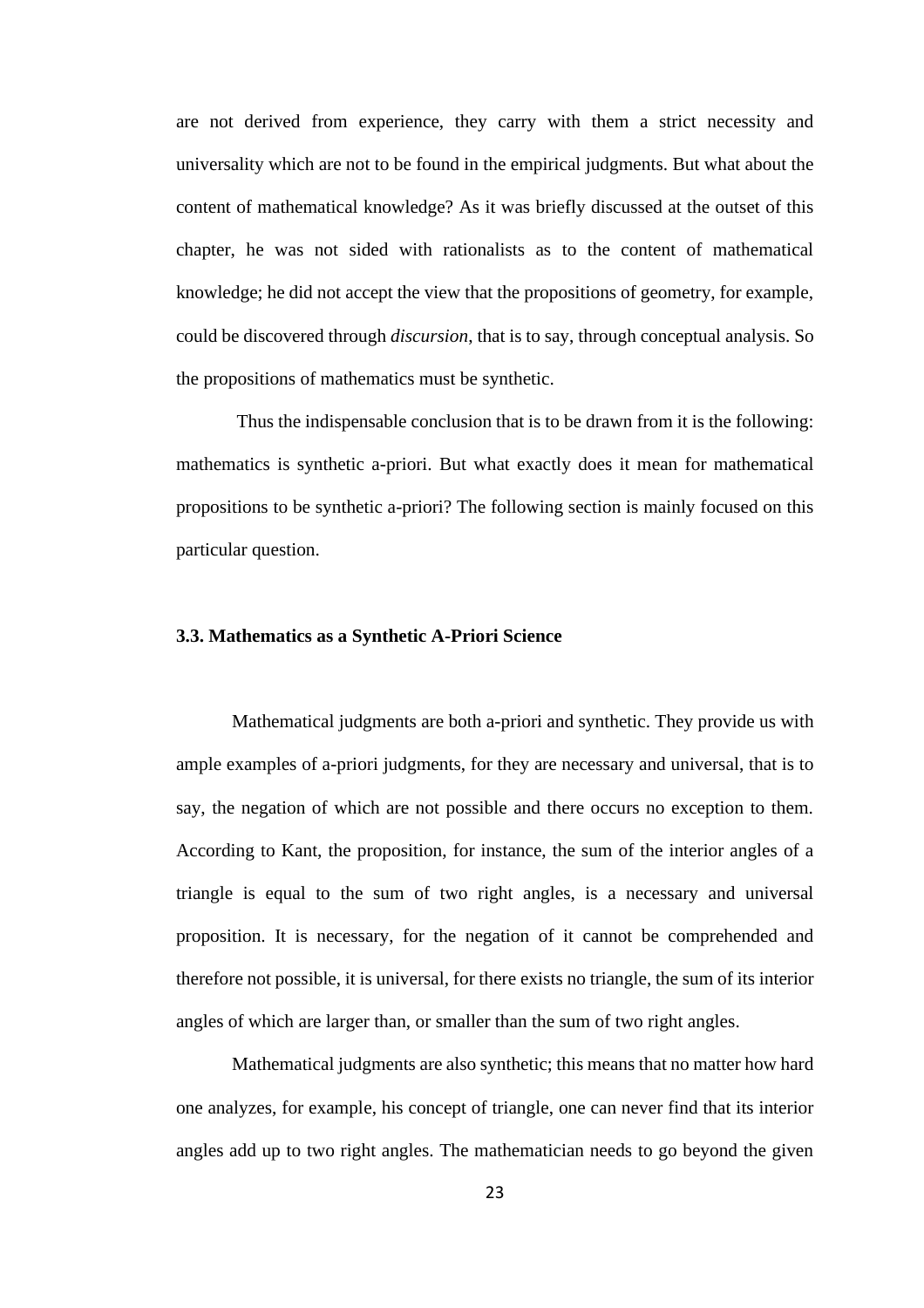concept and make some *constructions* to be able to see that the concept of triangle can be predicated of the given property. Kant explained this procedure followed by the geometer as follows:

He at once begins by constructing a triangle. Since he knows that the sum of two right angles is exactly equal to the sum of all adjacent angles which can be constructed from a single point on a straight line, he prolongs one side of his triangle and obtains two adjacent angles, which together are equal to two right angles. He then divides the external angle by drawing a line parallel to the opposite side of the triangle, and observes that he has thus obtained external adjacent angle which is equal to an internal angle. In this fashion, through a chain of inferences guided by throughout by pure intuition he arrives at a fully evident and universally valid solution of the problem. (Kant, 2007, A716/B744)



*Figure 1*

The logical analysis of the concepts cannot account for the connection between the subject and the predicate of the given proposition; the relation between the subject and the predicate can only be discovered through chain of inferences guided by pure intuition. The constructions are necessary for one to make the necessary synthesis between the subject and the predicate and to connect them.

This makes mathematics, a true science, for every proposition is achieved through a synthesis guided by pure intuition which expands our knowledge. Mathematics is more than explicating and making clear what has already been given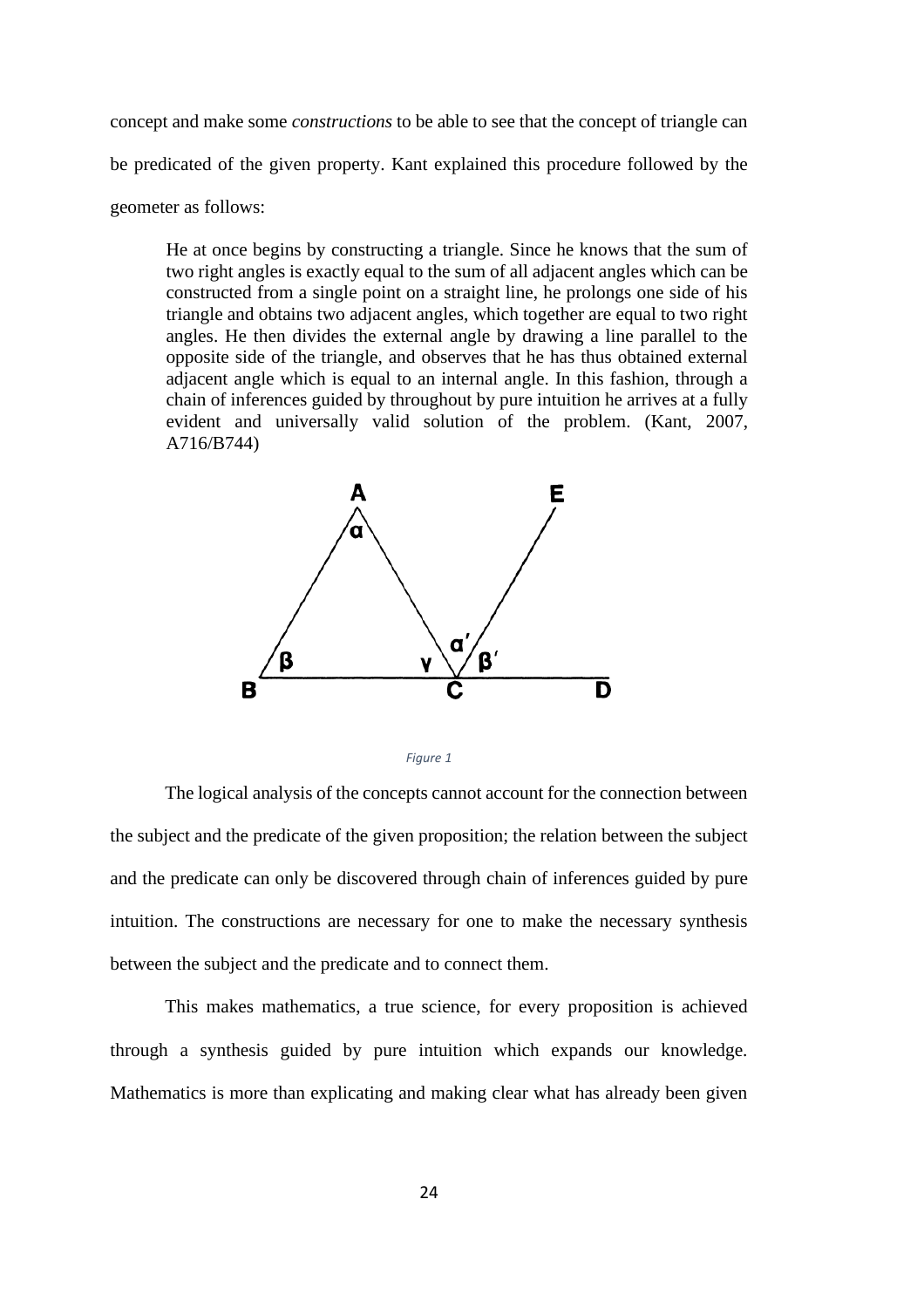to us; had it been the case, it would have been nothing other than a gigantic tautology in which nothing new is said.

But what is this *construction in pure intuition?* Why does geometry require such an act? The answers to these questions are immediately tied with the relation between our intuition of space, time and mathematical practice. Indeed; the very possibility of the knowledge of mathematics is dependent upon the faculty of sensibility. That being said, two important questions need to be addressed at this point; first, how are synthetic a-priori judgments possible? And second, what exactly does construction in pure intuition mean? Our inquiry is going to begin with the former question.

# **3.4. Forms of Sensibility: Pure Intuition of Space and Time**

Kant believed that we have forms of sensibility (pure intuition of space and time) by virtue of which the various properties of appearances are *determined* completely a-priori. "In space", Kant states, "…their shape, magnitude and relation to one another are determined." (Kant, 2007, A23). Every object of experience must be located in space and time necessarily. There simply exists no object which do not appear as not belonging to a particular space or time. So space and time are responsible from ordering and organizing our manifold of sensations; therewith, the various spatiotemporal relations among appearances are possible only in virtue of this pure faculty of sensibility.

Kant aimed to show, in *The Critique of Pure Reason,* that the necessity and the universality of the propositions of geometry, and the very possibility of the construction of the concepts of geometry, strictly follows from the a-priority of our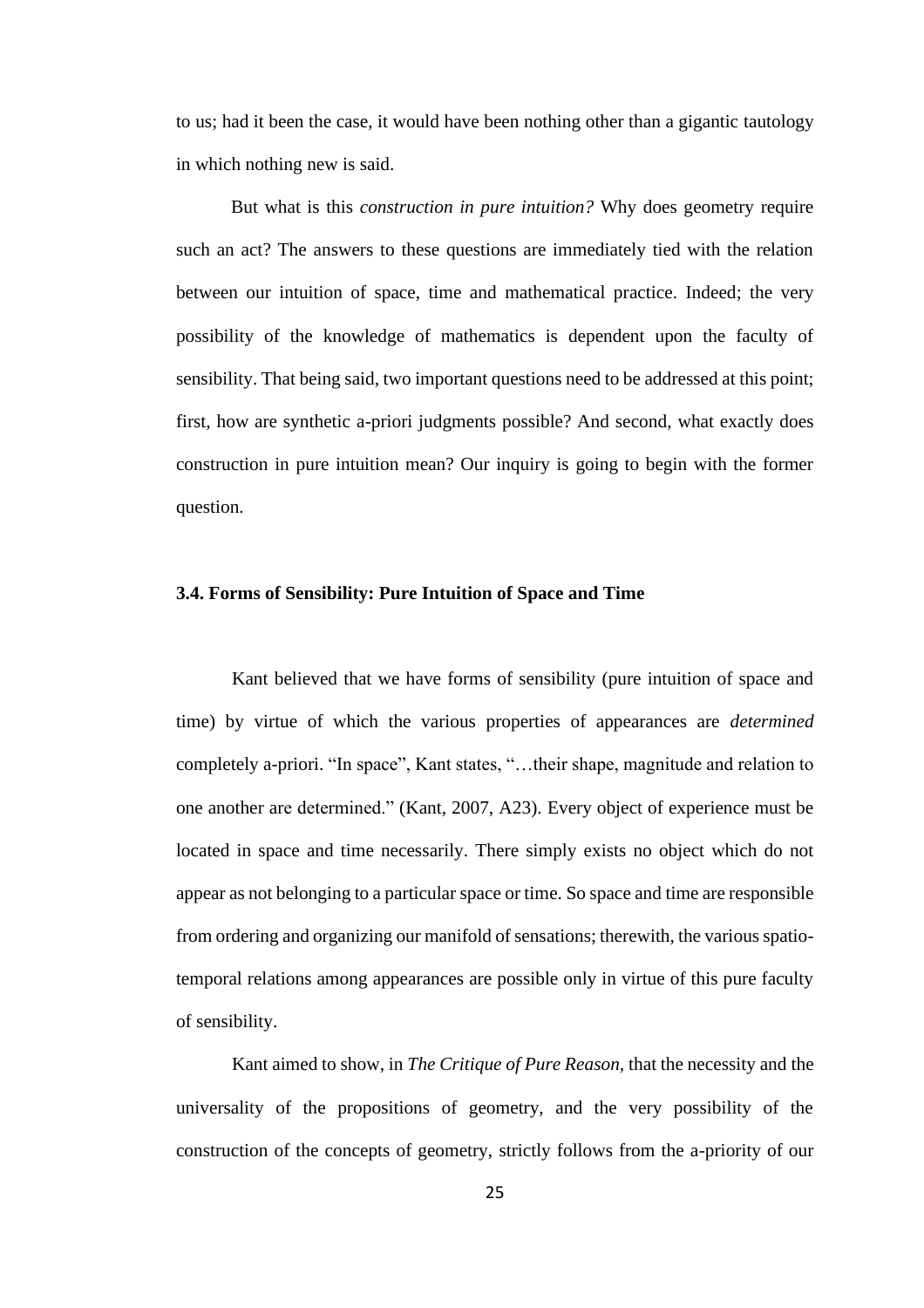pure intuition of space. Geometry "is a science which determines the properties of space synthetically, and yet a-priori" (Kant, 2007, B40/B41). To do that, Kant adopted *the synthetic method* in *The Critique of Pure Reason*. Synthetic method, as utilized by Kant, is that which derives the possibility of the necessity <sup>5</sup> and universality of the judgments of a particular domain of knowledge, such as geometry, from the faculties of the mind which are a-priori. So it is a *progressive method<sup>6</sup>* in which one starts from the original resources of cognition (such as from pure intuitions and understanding) towards a particular domain of knowledge through the synthesis of the elements that belong to that cognition. This is why he claims that the modal status of the knowledge of Euclidean geometry is dependent upon that of our pure intuition of space. The progression from our pure forms of intuition to the necessity and universality of the geometrical knowledge is in accordance with the synthetic method; for without this pure intuition of space, it is not possible to account for from whence the necessity and universality of the propositions of geometry arise. This is supported by Kant stated that "the apodictic certainty of all geometrical propositions, and the possibility of their a-priori construction, is grounded in this a-priori necessity of space." (Kant, 2007, B39)

<sup>5</sup> The modal ambiguity may strike the reader here. But the reader must not forget that Kant was mainly interested in the conditions of the possibility of knowledge in general. So, what must be shown first is the possibility of having a capacity or a faculty by virtue of which the necessity and the apodictic certainty of the propositions of geometry can be sown.

<sup>6</sup> In *Prolegomena,* however, Kant uses the regressive argument to show that there must be an a-priori source of cognition of space given that geometry is a science which demonstrates its results necessarily and a-priorily through constructions. The regressive method goes by the name of the *analytic method.* Kant can be accused of using the analytic method to justify the a-priority of our intuition of space and thereby committing a fallacy by reasoning in a vicious circle, for, in *The Critique of Pure Reason,* he originally demonstrated the a-priority of our intuition of space as a necessary condition for the science of geometry in the first place. In the literature, this argument goes by the name of *'Argument from Geometry'.* A detailed analysis of this methodological distinction and how should Kant's argument from geometry be correctly treated can be found in Lisa Shabel's article *Kant's Argument from Geometry*.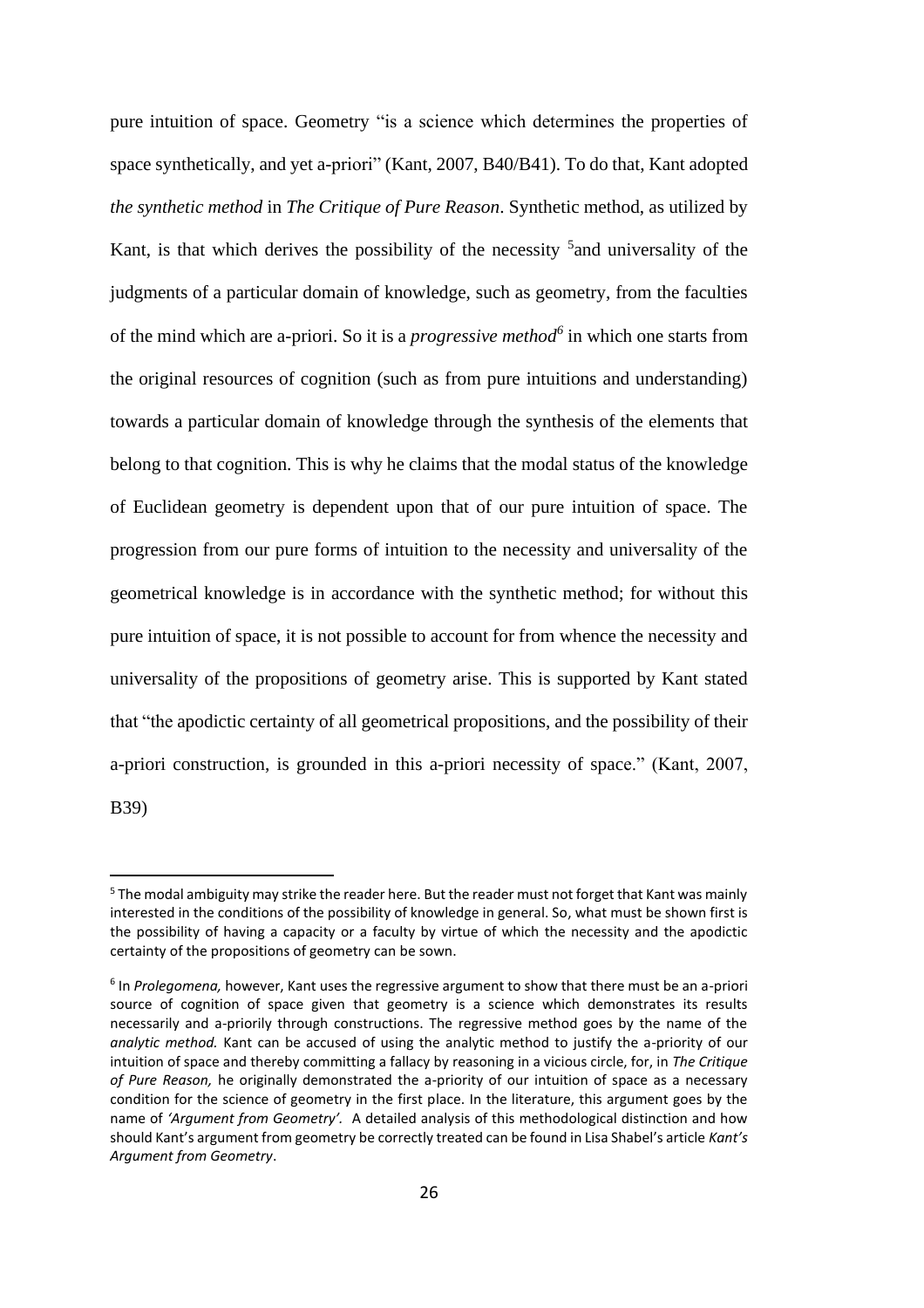The pure frameworks of space and time, postulated in *The Transcendental Aesthetic,* account both for the possibility of geometry as a synthetic a-priori science, and the possibility of the necessary applicability of that science to the objects of senses. By this reason, the postulation of an a-priori framework enabled Kant to tackle the long unsettled question of how mathematics can be applied to the nature. The proper mathematization of objects of senses is said to be accomplished with respect to these forms of intuition. The geometric determination of the relations among appearances, and the determination of their figurative properties (e.g., their geometric form) is said to be accomplished in the pure intuition of space and time. What follows from this is that geometry find its *transcendental applicability* to the objects of senses. In brief, Kant offered a *"transcendental explanation of the mathematical nature of the world"*  (Cantu, 2018), and he achieved this by locating the seat of the possibility of the geometrization of the nature within the subjective constitution of the human mind, that is, in pure intuitions.

The reader, at this point, must be mindful of the modern distinction between *pure geometry* and *applied geometry* and how it relates to Kant's theory of geometry even though this distinction has not been explicitly stated within the works of Kant and can only be inferred indirectly. Had Kant limited his discussions solely to the possibility of the science of geometry and its a-priori and synthetic nature, the application of geometry to experience, and therefore its *objective validity (reality)*  would have begged and explanation. Consider the following passage:

Through the determination of pure intuition we can acquire a-priori knowledge of objects, as in mathematics, but only in regard to their form, as appearances; whether there can be things which must be intuited in this form, is still left undecided. Mathematical concepts are not, therefore, by themselves knowledge, except on the supposition that there are things which allow of being presented to us only in accordance with the form of that sensible intuition. (Kant, 2007, B147)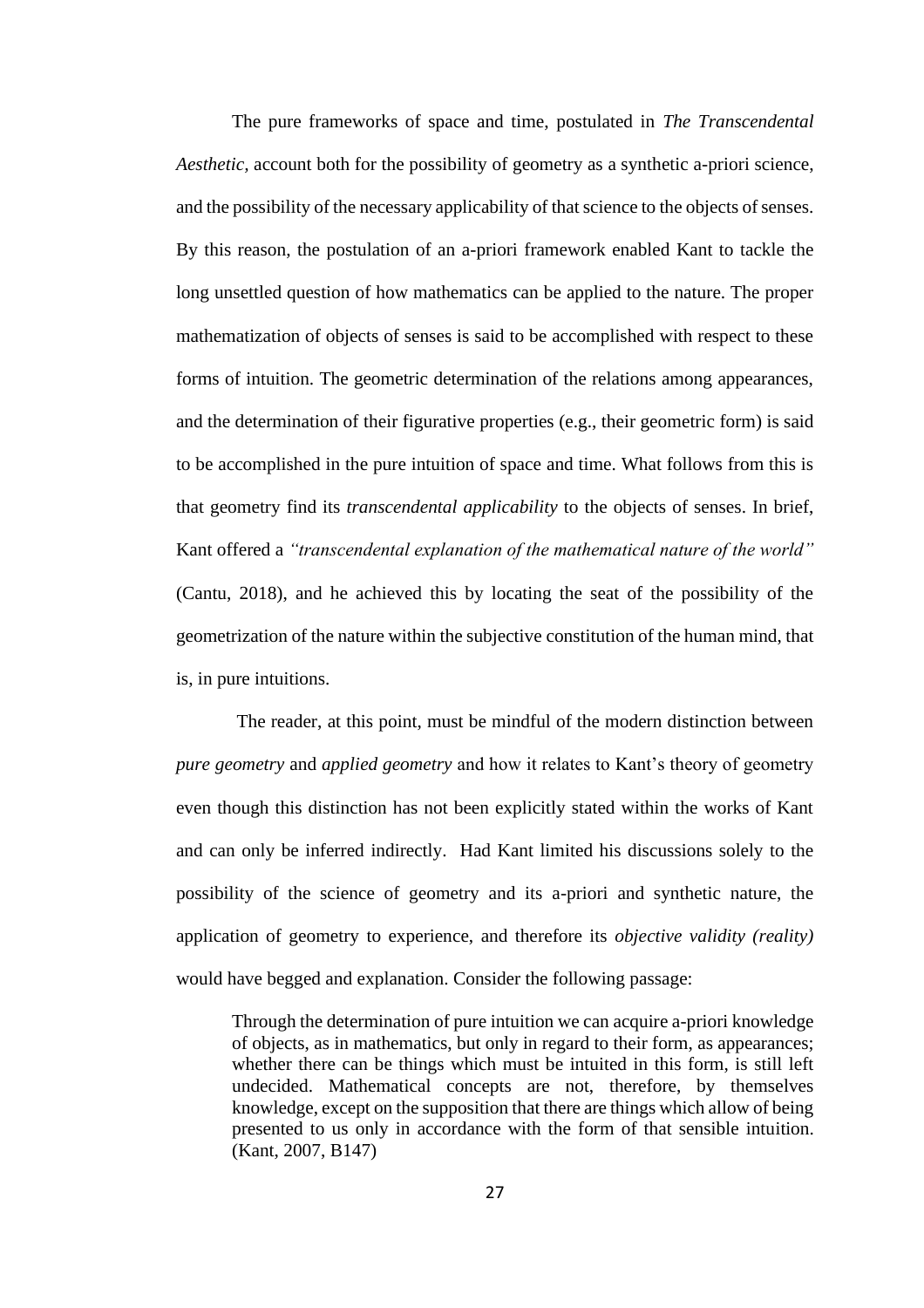In brief, Geometry determines space both a-priori and synthetically. The determination is a-priori, for the intuition upon which the science of geometry is predicated is apriori. It is synthetic, for the propositions of geometry, as was shown in the previous chapter, can only be obtained by going beyond the given concepts, and this is achieved through certain procedures involving constructions<sup>7</sup> that takes place in a-priori intuition.

Having displayed the tripartite modal relation between geometry and space and spatial perception, what needs to be shown is the transcendental ideality of space as being a pure form of sensibility, for only if the space is transcendentally ideal, the attainment of synthetic a-priori knowledge with regard to it becomes possible.

The philosophy of space before the time of Kant had long been occupied by and centered on two overarching conceptions: *absolutism* and *relationism*. The former is the view that space and time exist independently of all possible objects and object relations, and the latter is the view that space and time depend for their existence on possible objects and relations. The question put forward by Kant, in the *§2* of *Transcendental Aesthetic,* as to the origin of space and time is given as follows:

What, then, are space and time? Are they real existences? Are they only determinations or relations of things, yet such as would belong to things even if they were not intuited? Or are space and time such that they belong only to the form of intuition, and therefore subjective constitution of our mind apart from which they could not be ascribed to anything whatsoever?" (Kant, 2007, A23/B38)

Here, Kant started his investigation as to the nature of space and time with an ontological question; he asked what kind of entities space and time are. He wanted to

<sup>7</sup> In fact, the construction that takes place in pure intuition of space is not only a *spatial construction*; it is rather a *spatio-temporal construction* which requires the transcendental ideality of both space and time to yield a-priori synthetic knowledge. This will be discussed more elaborately in the subsequent section.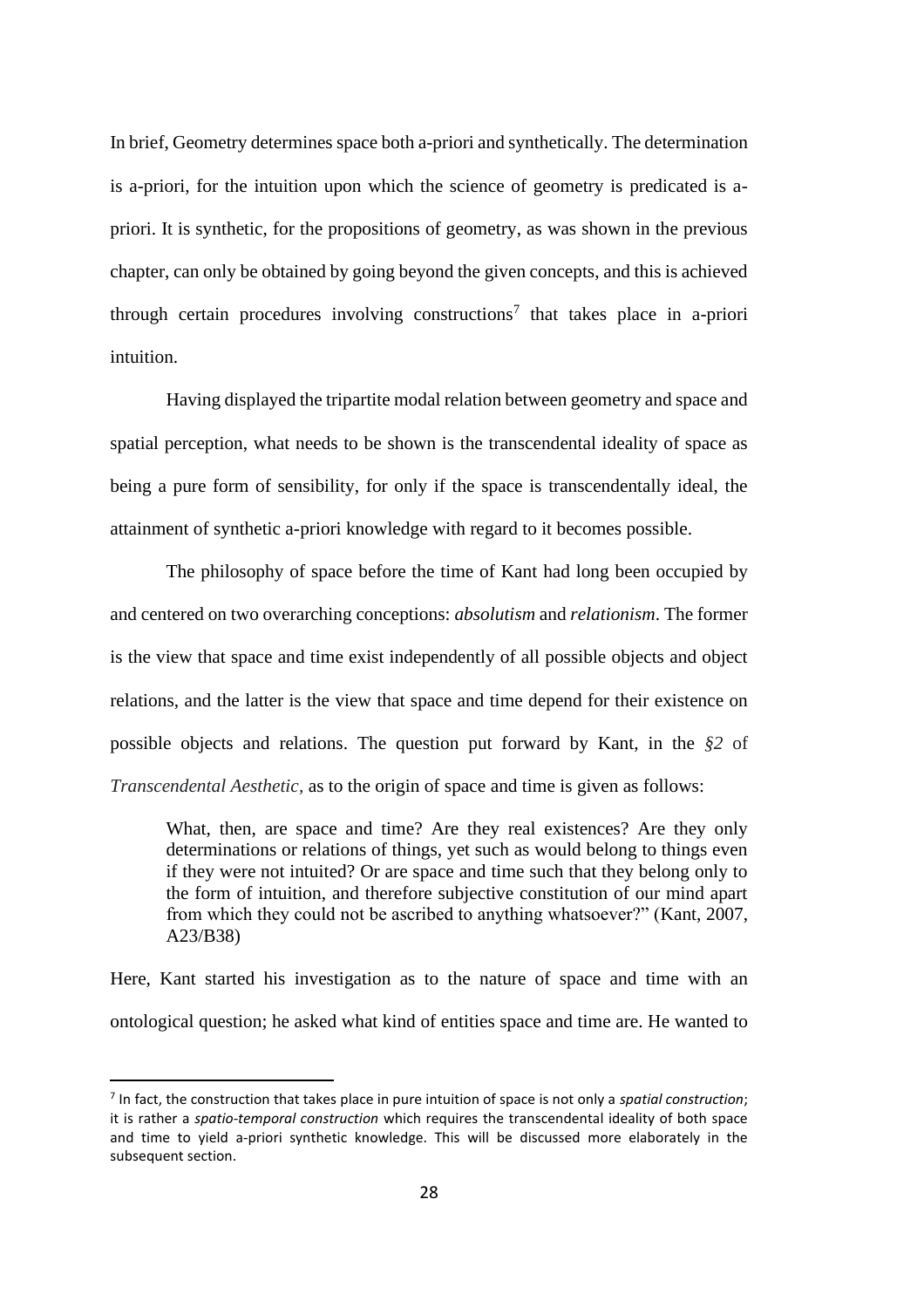know whether they *subsist* on their own, or *inhere* in things, or none of them. So the opening of the passage suggests that the discussion was mainly concerned, at this stage, with the ontological status of space. The ontological concerns of Kant can be restated as his concerns as to the *origin* of our representation of space. By locating the space and time in our minds as pure forms of sensibility, Kant avoided any commitment to the existence of an absolute space and time, a view propounded by Newton and Newtonians, and to the existence of space and time as relations between things in themselves, a view purported by Kant to have been propounded by Leibniz. He did not think that this origin lies outside of the faculty of pure sensibility. He clearly stated in the conclusion part of *§3* that space "does not represent any property of things in themselves, nor does it represent them in their relation to one another" (Kant, 2007, B42/B43). So all the doors for the *transcendental reality* of space in the form either as an absolute empty container of things, or as relation between things are closed.

Both standpoints were criticized by Kant for several reasons. According to the former view; entitled as *absolutism*, space is a totally mind-independent entity, capable of subsisting on its own. The question, then, naturally arises: how is it that one knows with indubitable certainty that points of space exist independent of any material object? The question can be evaluated both from an ontological and an epistemological standpoints. From an ontological standpoint, the claim that space, as *no-thing,* exists is a bizarre claim. Kant states that the proponents of this view "have to admit two eternal and infinite self-subsistent non-entities, which are there yet without there being anything real." (Kant, 2007, B56/A40) From an epistemological standpoint, given that one cannot obtain any empirical information by any means about these points, it is a rightful question to ask. There seems to be an insurmountable epistemological barrier that needs to be overcome by the proponents of the view of space, as an *empty*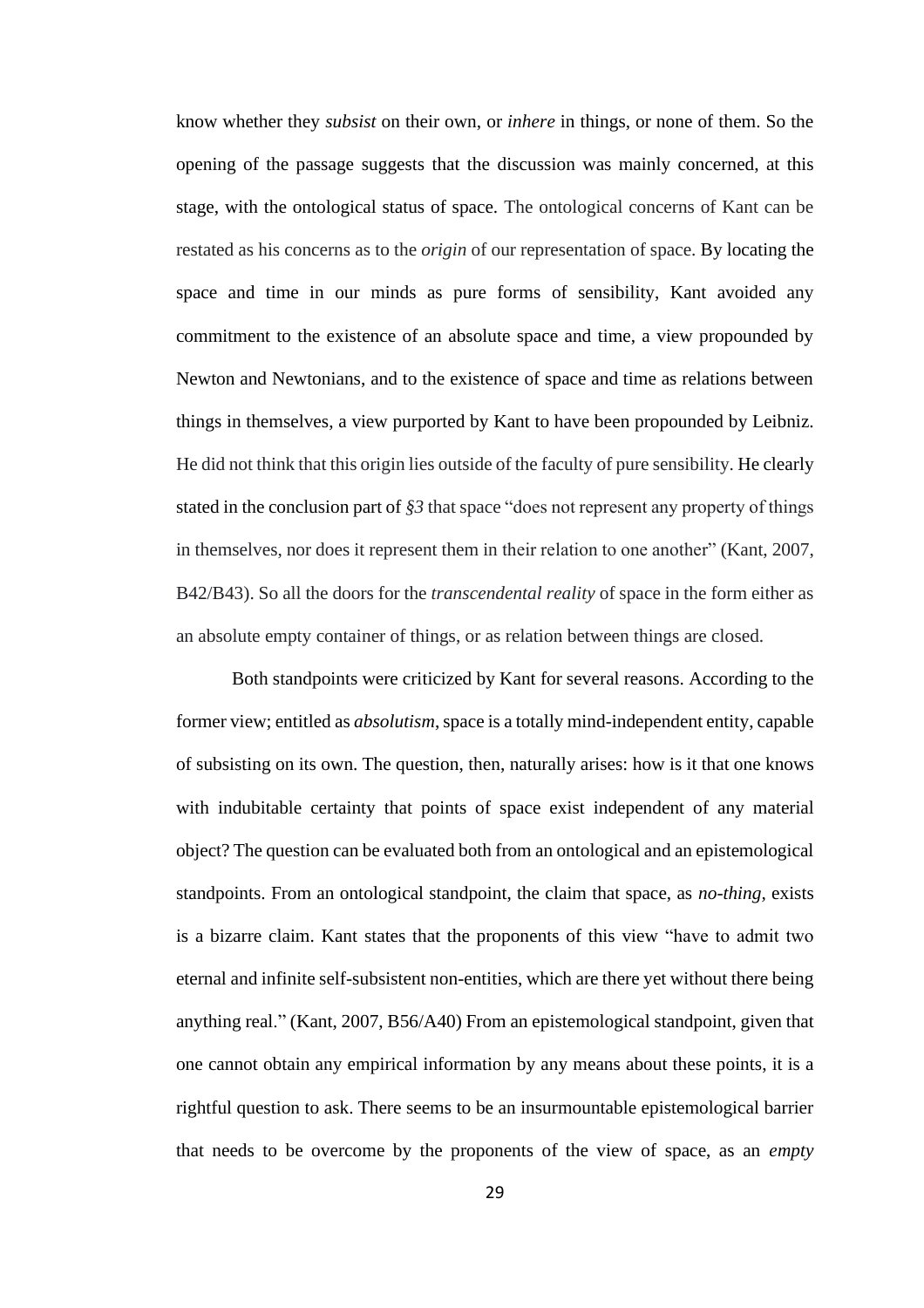*container*. Empirically speaking, the problem is that space is *causally inert,* it does not *affect* our sensory organs and consequently it is not causing any sensible effect. This is a view not acceptable by Kant, for it is committed to the belief that the knowledge of a thing as it is in itself is possible even though there seems to be no way to be acquainted with it in a possible experience. The proponents of this view, notwithstanding the insurmountable ontological and epistemological problems they are facing, were committed to the transcendental reality of space and time by locating the origin of space outside our form of intuition.

The latter view, entitled as *relationism*, is the view that space and time are nothing but relations among objects. According to this view, the existence of space is dependent upon the relations of objects, so without there being the experience of the objects first, the idea of space cannot arise in us. Thus, it can be said that the perceiving of appearances is prior to the existence of space. This means that space is not something over and above the objects of experience. In brief, without there being objects; space would lose its meaning and could not exist.

That the space is *transcendentally real* as a system of relations between things as they are in themselves was propounded by Kant to be the position of Leibniz. Leibniz held that space and time are *phenomena bene fundata.* Phenomena bene fundata, when translated from Latin to English, means *well-founded phenomena*. Well-founded phenomena are the ways in which the various activity of *monads<sup>8</sup>* appears to us in a confused manner. Space and time, as being confused representations of *monads,* are in fact real and thus representative of things in themselves. The only

<sup>8</sup> Monads are mind-like simple substances which are the ground of all corporeal phenomena in Leibniz's philosophy. A detailed discussion as to the nature of monads takes place in Leibniz's *Monadology*.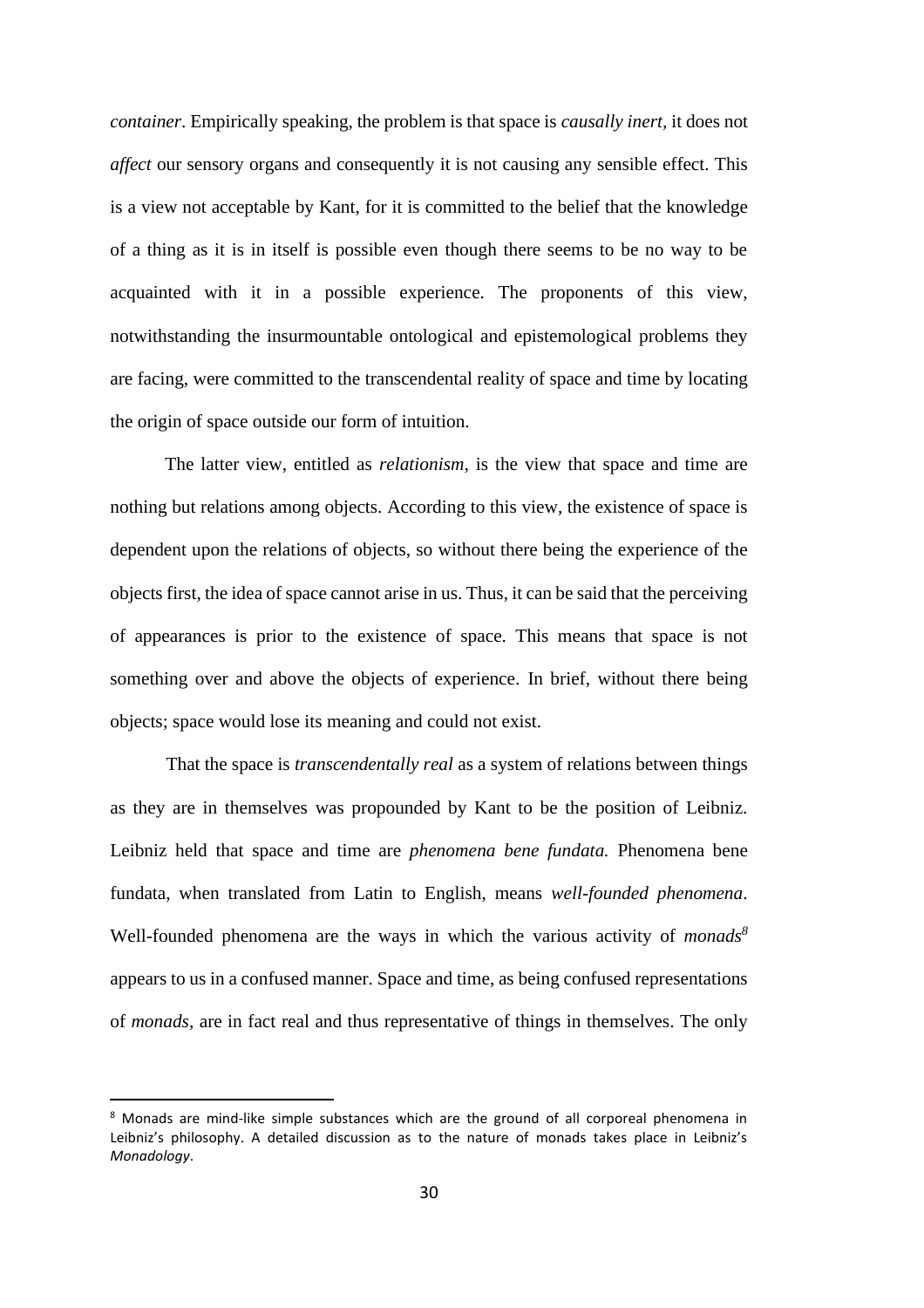difference between *monads* and *phenomena* is that there exists a degree of clarity and distinctness in the idea of them; monads are the *supreme reality*, but *phenomena* are the *confused representations* of these monads and their various activity. But they are the one and the same reality for Leibniz; the difference between them comes only in degrees, not in kind, as Kant propounded. So space and time, under Leibniz's treatment, becomes a real, yet confused representation of the activity of the monads, which is interpreted by the subject as relations between them, and the transcendental distinction between appearances and the reality is lost. Kant, by locating the origin of space in our faculty of pure sensibility, secured the transcendental distinction between appearances and reality and thereby granted that our sensibility is not a confused representation of things as they are in themselves. It is clearly explicated by Kant in the following passage taken from *§8* in *The Critique of Pure Reason*:

…all our intuition is nothing but the representation of appearance; that the things which we intuit are not in themselves what we intuit them as being, nor their relations so constituted in themselves as they appear to us, and that if the subject, or even only the subjective constitution of the senses in general, be removed, the whole constitution and all the relations of objects in space and time, nay space and time themselves, would vanish. (Kant, 2007, A42/B60)

This, as a consequence, do secured the necessary and universal progression of the science of geometry. Had space and time had been entities in themselves, either as *substances* or as *relations,* how could we legitimately confer a-priority and apodictic certainty to the geometric propositions? Kant rightly raised this question. Under this view, the apodictic certainty and necessity of geometrical propositions could not have been justified; for they would have been nothing but a set of general relations abstracted from experience, which can only grant us a-posteriori knowledge. Even if we do concede that the geometry is a necessary and universal science; it's relation with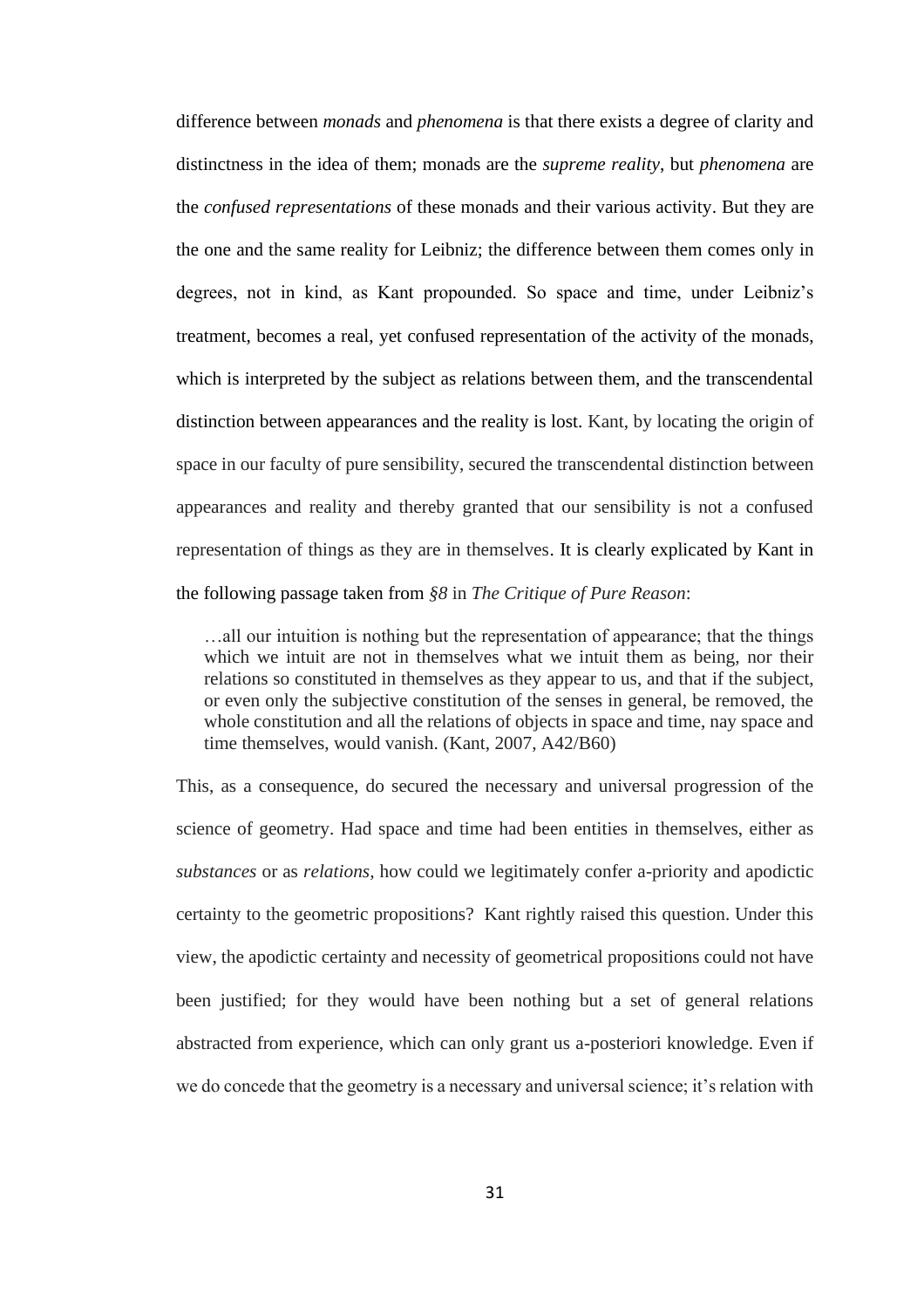appearances would remain problematic. This is brilliantly summarized by Kant as follows:

…But since they are unable to appeal to a true and objectively valid a priori intuition, they can neither account for the possibility nor bring the propositions of experience into necessary agreements with it. (Kant, 2007, A41)

It is only in virtue of having their seat in the subject, as was discussed in the section about the nature of a-priori judgments, could the universality, necessity and apodictic certainty of the propositions of geometry have emerged along with its necessary agreement with the propositions of experience. To show that space actually has its seat in the subject and is in fact transcendentally ideal, Kant also stated the following:

Space is not an empirical concept which has been derived from outer experiences. For in order that certain sensations be referred to something outside me (that is, to something in another region of space from that in which I find myself), and similarly in order that I may be able to represent them as outside and alongside one another, and accordingly as not only different but as in different places, the representation of space must be presupposed. (Kant, 2007, B38/B39)

This means that we cannot read from any appearance anything spatial; the spatiality is something that we bring into the appearances. The assumption that those spatial relations are derived from experience *begs the question* for Kant; for any ascription of polyadic relational predicates to appearances already presupposes the idea of space, so the spatiality of appearances cannot be mentioned without first having an idea of space, thus this idea is not derived from experience. In Patricia Kitcher's words:

Kant may also be noting that Leibniz's own position in the correspondence with Clarke suggests that our representation of space involves a priori elements. Leibniz claims that we perceive objects in various positions relative to one another. We then abstract from the objects and think of the positions themselves, filling in the currently unoccupied places in the perception, to reach the intellectual idea of space as a system of positions for actual and possible objects. Thus Leibniz seems committed to the view that the creative subject is responsible for elements in our representation of space. So Kant's point may also be that it is inconsistent for Leibniz to characterize [the representation of] space as a product of the creative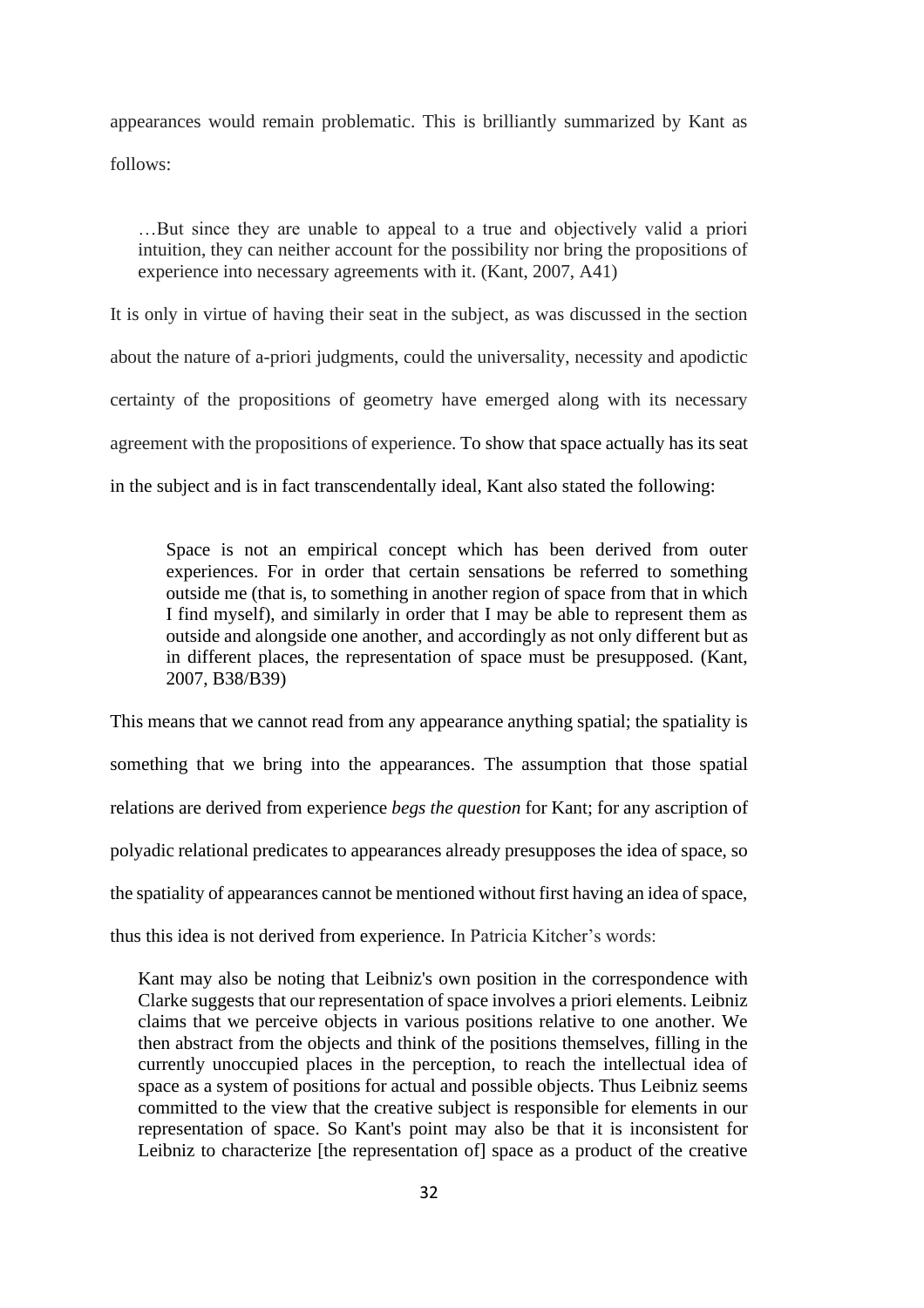activity of the subject and then to claim to have shown that it depends on actual objects encountered in perception. (Kitcher, 1987, p.234)

It is hard to be oblivious to the apparent symmetry between the content of our geometrical knowledge and the content of our representation of space. Geometry, after all, is the science which study space. Just as the geometrical knowledge could not be obtained discursively, that is, through the analysis of the given concepts, so our representation of space could not be obtained in the same way, so by virtue of its relation to our pure intuition the content of geometry becomes synthetic. It is within that pure framework that we construct the objects of geometry. According to another view affiliated with relationism<sup>9</sup> our representation of space could in fact be an idea that belongs to reason itself to give the phenomena a *spatial and temporal order*. According to this view, the mind generates notion of *place,* or *distance* to make an ordered, *conceptual representation* of the manifold of appearances perceived by the sense organs. At this particular juncture, Kant raised his second criticism towards relationist accounts of space. His second criticism is about the *content* of those relations. He objected to the view that the general concept of space could be a concept (or idea) that belong to reason, and thereby rejected the view that space is nothing but a general concept of relations.

It is not, however, altogether clear what it really means for space to be a nonconceptual representation, and how Kant support his thesis that space is not discursive. To understand why exactly the origin of our representation of space is located under

<sup>&</sup>lt;sup>9</sup> Leibniz may said to have held two distinct conceptions about space which may be overlooked by Kant. Kant accused Leibniz, on the metaphysical grounds that he equated the representation of space and time as confused representations of things-in-themselves, therefore from Kant's lenses, he committed a transcendental fallacy. But Leibniz also held that space is an idea that belongs to the pure understanding. In several passages, in his *New* Essays, he held that space is an *idea of relation* that belong to the pure understanding. *See* Gottfried Leibniz, *New Essays* for more.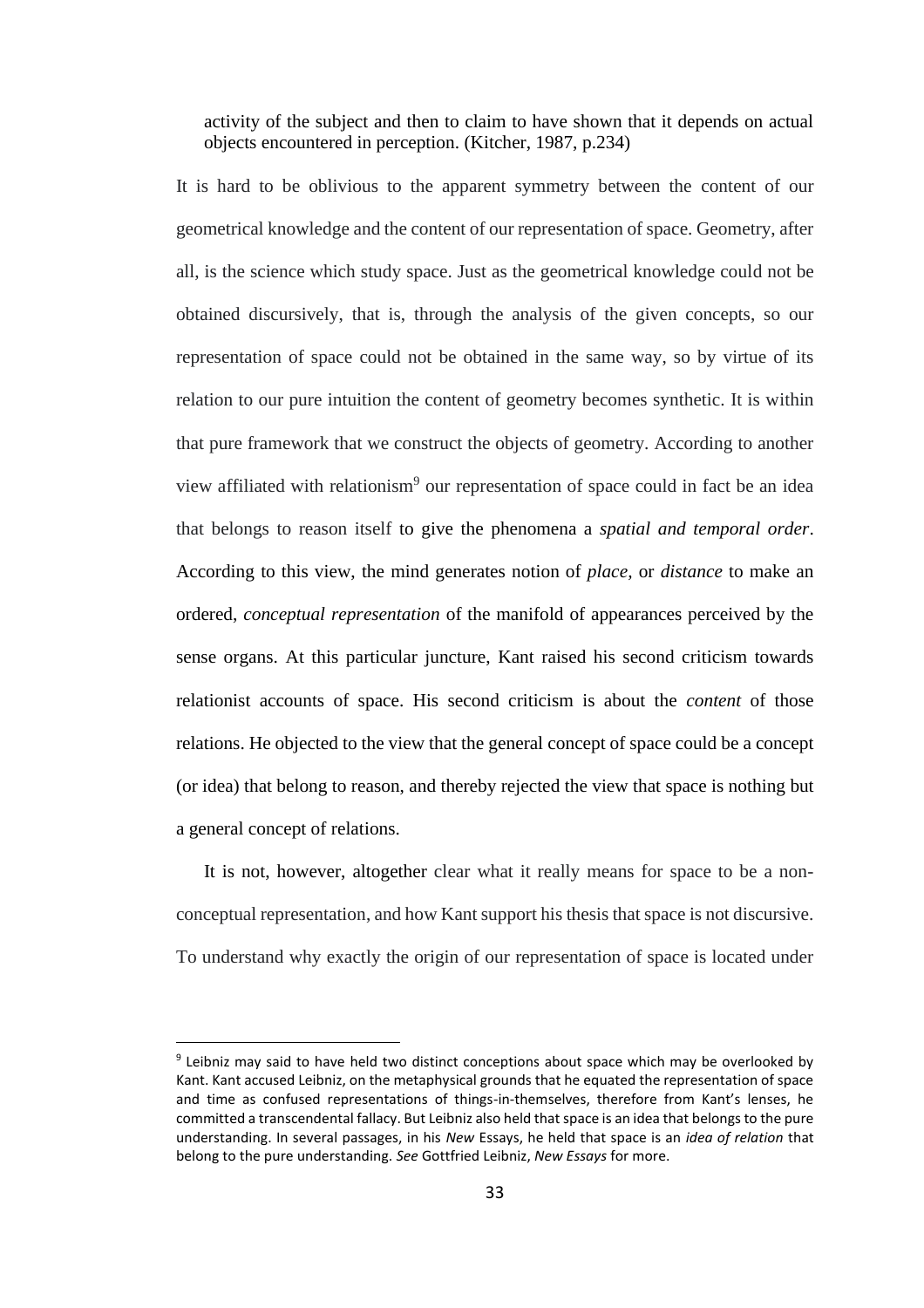the faculty of pure sensibility rather than in understanding, the differences between *intuitions* and *concepts* must be elaborately discussed. Two of the most important features of intuitions are that they are *singular*, in opposition to being general, like concepts, and *immediate*, that is, their knowledge is not mediate and dependent upon the knowledge of other concepts. Intuitions are singular in the sense that they can be ostensibly referred to as something that is out there; as outside of our bodies in a particular spatio-temporal region. Space is the condition of the possibility of any kind of delineation or ostension; it is by virtue of our *outer sense* that we are able to point towards things and refer to them as *out there*. There is only one unique space in which every object appears. So it is a singular framework. When we talk about diverse spaces, what we actually think of is the parts of the same unique space. Intuitions are also immediate in that being aware of their presence do not require any mediation; that is to say, the object is no longer indirectly referred to through concepts. In brief, immediacy is related to the awareness of the actual presence of any object. Our knowledge of space and the parts of space is not known mediately, that is, through the mediation of other concepts. We are immediately aware of the presence of all possible locations in space. Through these two important criteria, Kant was able to relate our representation of space, and as a consequence of it, our knowledge of mathematics, to non-conceptual elements.

What remains to be shown is how space and time, as pure forms of our intuition, satisfy these two criteria. The right place to begin this proof is to point out the discrepancy between intuitive ways of knowing and conceptual ways of knowing. The laws of intuitive knowledge comes into friction with the laws of understanding and this poses certain difficulties when an intuitive representation is forced by the understanding to be represented conceptually. What is evidently different in between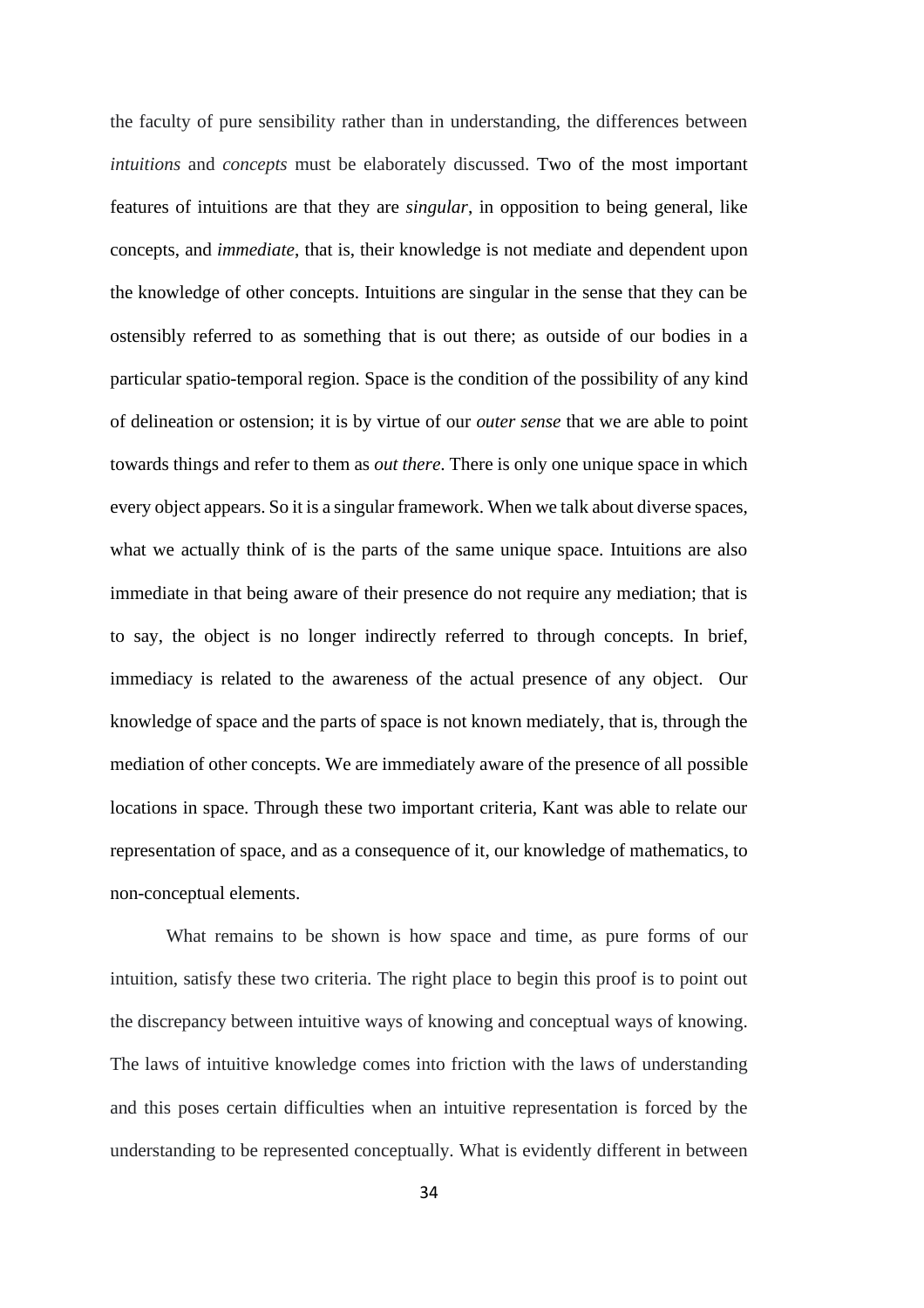intuitive representation and conceptual representation is that the *mereological<sup>10</sup> structure* of the former is exactly the opposite of that of the latter. This difference with regard to their mereological structure is explicated both in *The Metaphysical Exposition of Space*, and in *The Form and Principles of The Sensible and Intelligible* 

*World.* When the part-whole relation of these two different kinds of representation is considered, it is seen that the whole precedes its parts in an intuitive representation, whereas the parts precede the whole in a conceptual representation. So the totality of an intuitive representation is given prior to its parts; whereas the totality of a conceptual representation demands to be constructed from its parts. The third proposition of *The Metaphysical Exposition of Space* goes as follows:

Space is not a discursive or, as we say, general concept of relations of things in general, but a pure intuition. For, in the first place, we can represent to ourselves only one space; and if we speak of diverse spaces, we mean thereby only the parts of one and unique space. Secondly these parts cannot precede the one all-embracing space, as being, as it were, constituents out of which it can be composed; on the contrary, they can only be thought as in it. Space is essentially one, and the manifold in it, and therefore the general concept of spaces, depends solely on the introduction of limitations… (Kant, 2007, A25)

To support this claim that the all-embracing space is given prior to its parts, Kant

immediately recurs to the problems that occur in trying to represent it conceptually:

Space is represented as an infinite given magnitude. Now every concept must be thought as a representation which is contained in an infinite number of different possible representations (as their common character), and which therefore contains these *under* itself; but no concept, as such, can be thought as containing an infinite number of representations *within* itself. It is in the latter, however, that space is thought; for all the parts of space co-exist *ad infinitum.* Consequently, the original representation of space is a-priori intuition, not a concept. (Kant, 2007, B40)

 $10$  Mereology is a branch of philosophy which studies the relationship between the parts and the whole.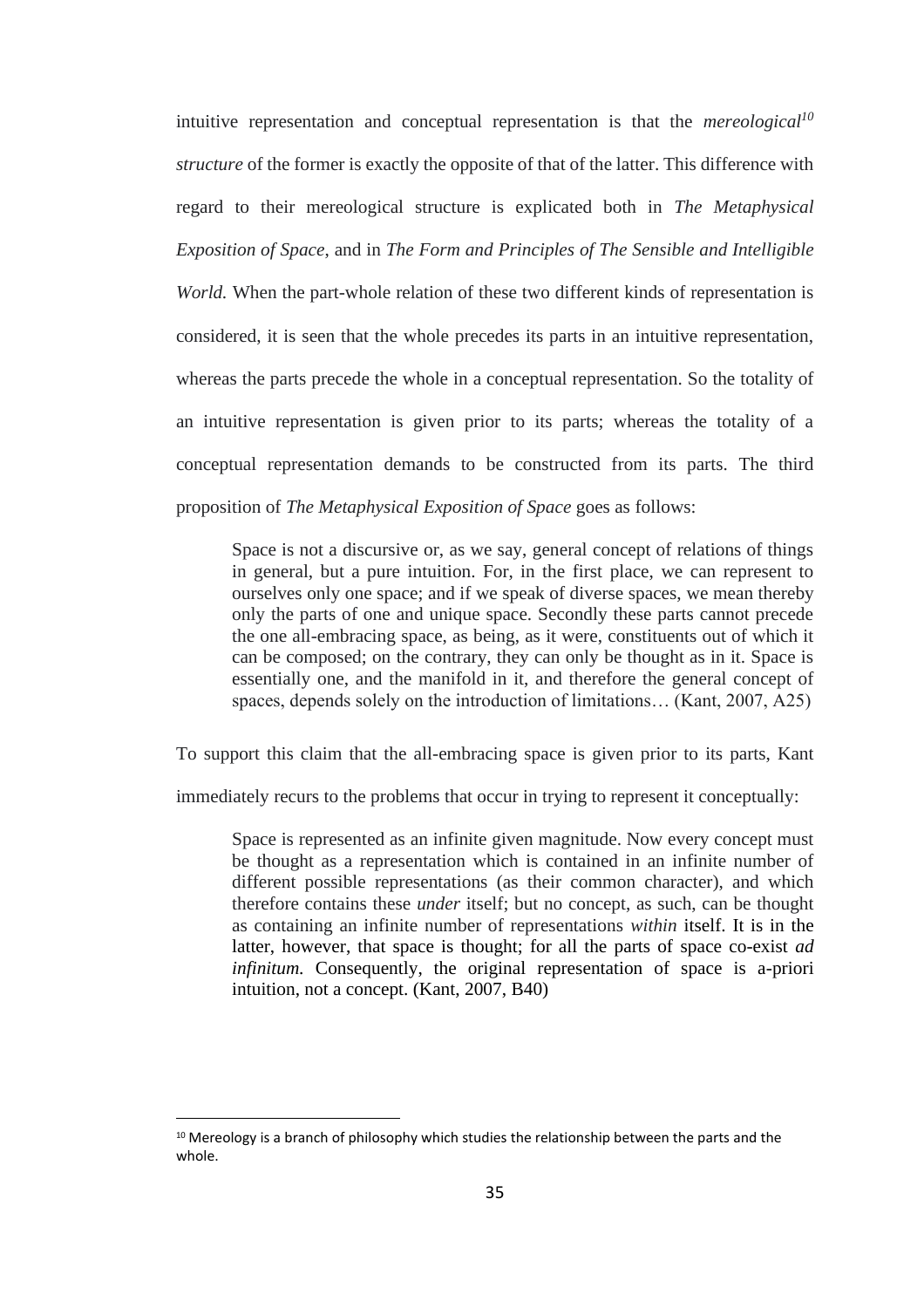The understanding of these passages is difficult even by Kantian standards. The decryption of the passage requires a clear understanding of what Kant possibly have meant by two different kinds of containment relations; it seems that to be contained *within* something is not to be confused with to be contained *under* something. One of the most illuminating interpretations to make sense of the difference between those two distinct containment relations comes from Michael Friedman. According to Friedman, "B40 operates with Kant's particular notions of extension and intension" (Friedman, 1992, p. 67). By extension, it should not be understood, however, the modern usage of the term. Friedman states that "the modern notion of the extension of a concept was completely foreign to Kant" (Friedman, 1992, p.68). Extension, according to the way it is generally used and accepted in the modern literature, is a set of particular objects that fall under a given *concept*. So, according to this definition, the particular tables are the *extension* of the concept of table. But here, extension of a concept is not the particular objects which partake under a concept because they share a certain property; the extension is itself a concept which falls *under* another in a given conceptual taxonomy. The concepts; <bachelor> and <unmarried>, for example falls under the more general concept,  $\langle$ men $\rangle$ . So those concepts are extensions of  $\langle$ men $\rangle$ . The *intension* of a concept, however, consists of those concepts which constitutes it. So the same concept, the concept of man has this intension:  $\langle$  -rational $\rangle$ ,  $\langle$  -animal $\rangle$ , <material> and <created being>. In other words, the intension of a concept is the definition of a concept with reference to the higher concepts under which the first concept is subsumed. So the concept of men contains *within* itself <rational>, <animal>, <material>, and <created being>.

No concept contains *within itself*, as do spatio-temporal quantities, infinitely many representations. If <br/>bachelor> contained within itself infinitely many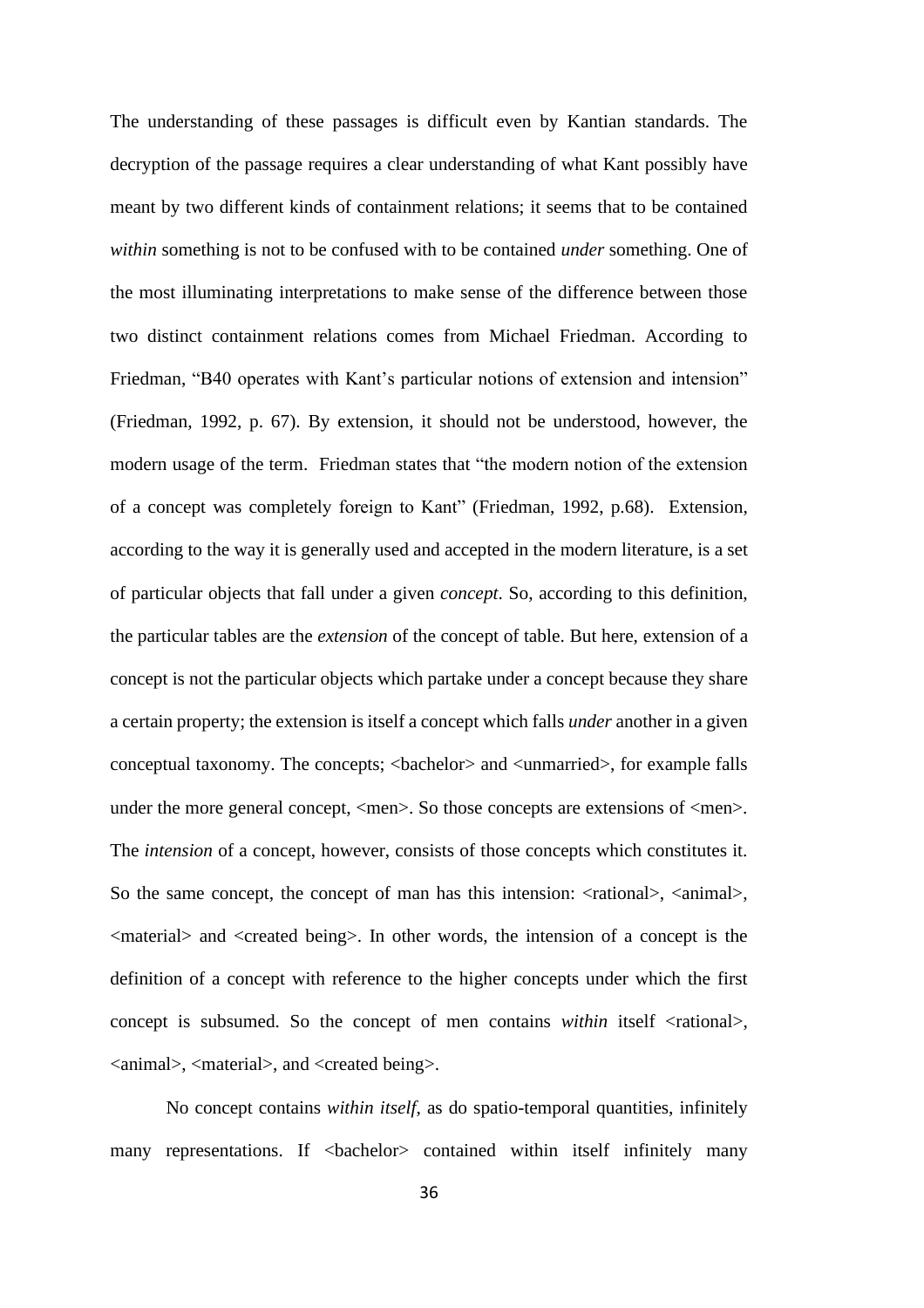constituents, the analysis would never terminate. This would practically render our concept unintelligible, for in order to comprehend a concept, we must first comprehend the concepts which collectively constitute it. So, in order for our concept to be rendered intelligible, the number of concepts that collectively constitute it (intensions) must be finite. If space is to be represented conceptually, then the particular instances (regions) of space must be considered as intensions of the general concept of space. But every instance of space, due to the fact that space is *infinitely divisible,* already contains an infinitely many sub-regions*,* and those sub-regions infinitely many other regions, and this goes on *ad infinitum*. Accordingly, neither the synthesis of those quantities, that is, the progress from the given regions, would give us the totality of space, nor the analysis of them, that is, the regress from the given part to its constituents, would come to an end and terminate in a simple part which is not a part of anything else, if we were to represent space conceptually. Therefore, when it comes to the representation of *continuous quantities<sup>11</sup>*, the only way to represent them is through intuition. Only our intuition is able to give us an object *immediately* and in a *singular* way. According to Kant, his *argument from infinity* provides us with a clear intuitive grasp of the one and unique space, so he argues that space must be a form of intuition. Because when we attempt to represent diverse spaces, we generally assume those diverse spaces, as Kant states, a part of a one and all-embracing unique space. What follows from this is the following: space is both *singular* and *immediate.* It is immediate, for no mediation is required for us to intuit space; we have a direct relation to it; it is presented to us directly. It is singular, for its parts is not given prior to the whole of it; on the contrary,

<sup>11</sup> Space and time, for Kant, are *quanta continua,* which are given as enclosed within *limits*. They are given within limits because "any portion of space must be composed of smaller portions, and therefore can't be 'simple' in the sense of not having parts" (Kant, 2017). Therefore, the only simple items in space are not portions, but limits, which can be divided further into simpler elements.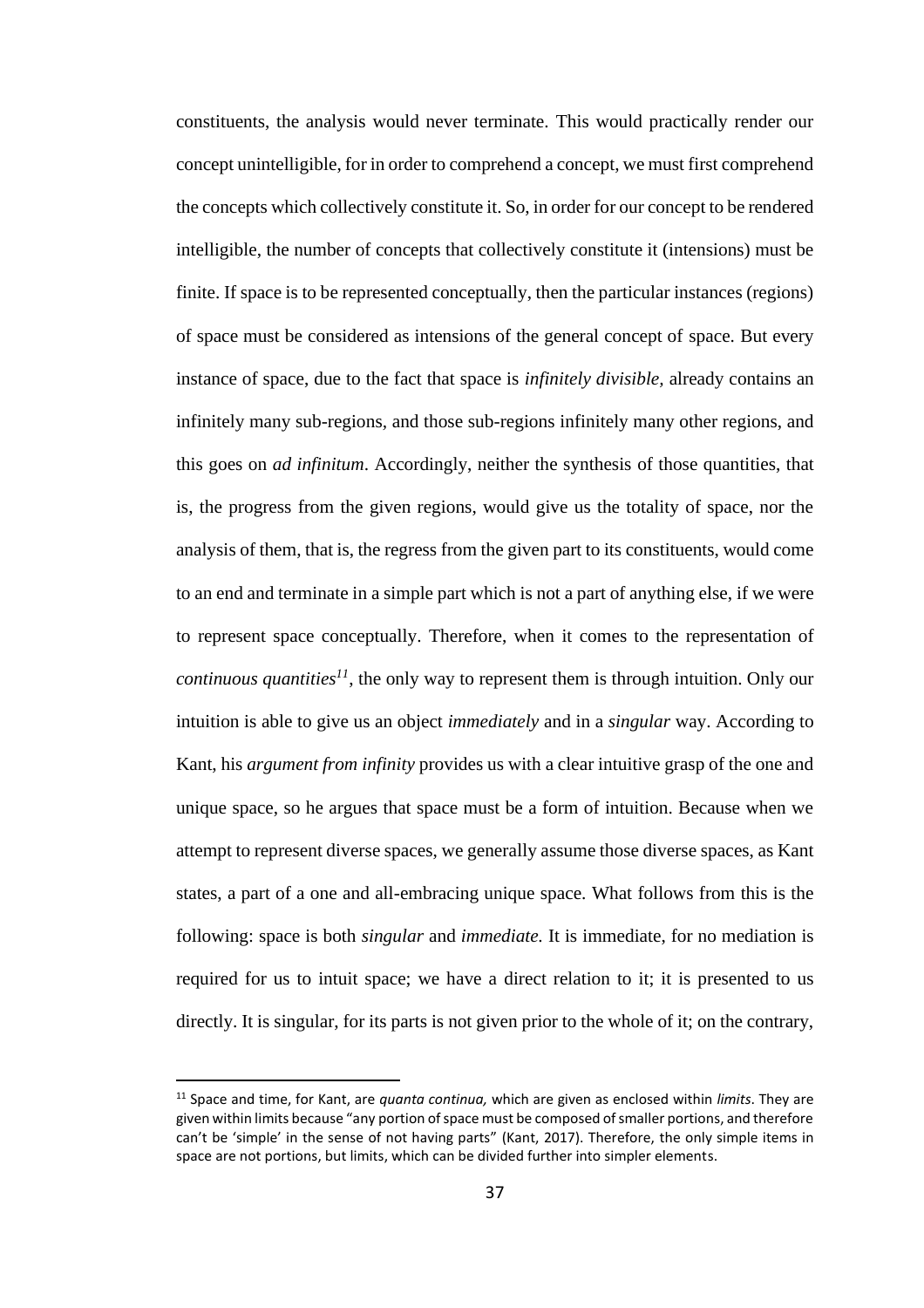its parts can only be thought within it. When it comes to the sense impressions that we receive through our sense organs, that we have an *immediate* relation to them and that they are singular seem to be so obvious that we are not obliged by an internal mechanism to offer any kind of proof. But when it comes to our representation of space; since the form itself does not reach us as impressions do, certain justifications seem quite indispensable. And the argument was provided by Kant to ease the doubts.

In conclusion, the space is neither absolute, nor relational; the emphasis on the absolute/relational debate has been shifted into ideal/real. It is also not a conceptual representation, but an intuition. Geometry, as an action of the geometer, takes place in this pure intuition completely a-priori. But as was laid out in the previous sections, we cannot rest in these pure intuitions if we are to produce mathematical knowledge; we also have to recognize what we actually intuit under concepts. Kant famously asserted that "to construct a concept is to present the intuition corresponding to it a priori" *(A713/B74).* If the concept has no intuitive content, it is empty, therefore it must find its referent in the pure intuition. The process of the formation of geometrical knowledge was brilliantly summarized by Kant in *The Critique of Pure Reason, Transcendental Deduction.* The construction procedure is what remains to be fully explicated in this chapter in the following section.

#### **3.5. Construction in Pure Intuition**

In *Transcendental Deduction,* Kant speaks of a *three-fold synthesis* in order to account for what actually takes place within the mind during the process of synthesis and the generation of concepts. Even though *TD* aimed at providing a transcendental ground for the deduction of the pure concepts of the understanding, it nonetheless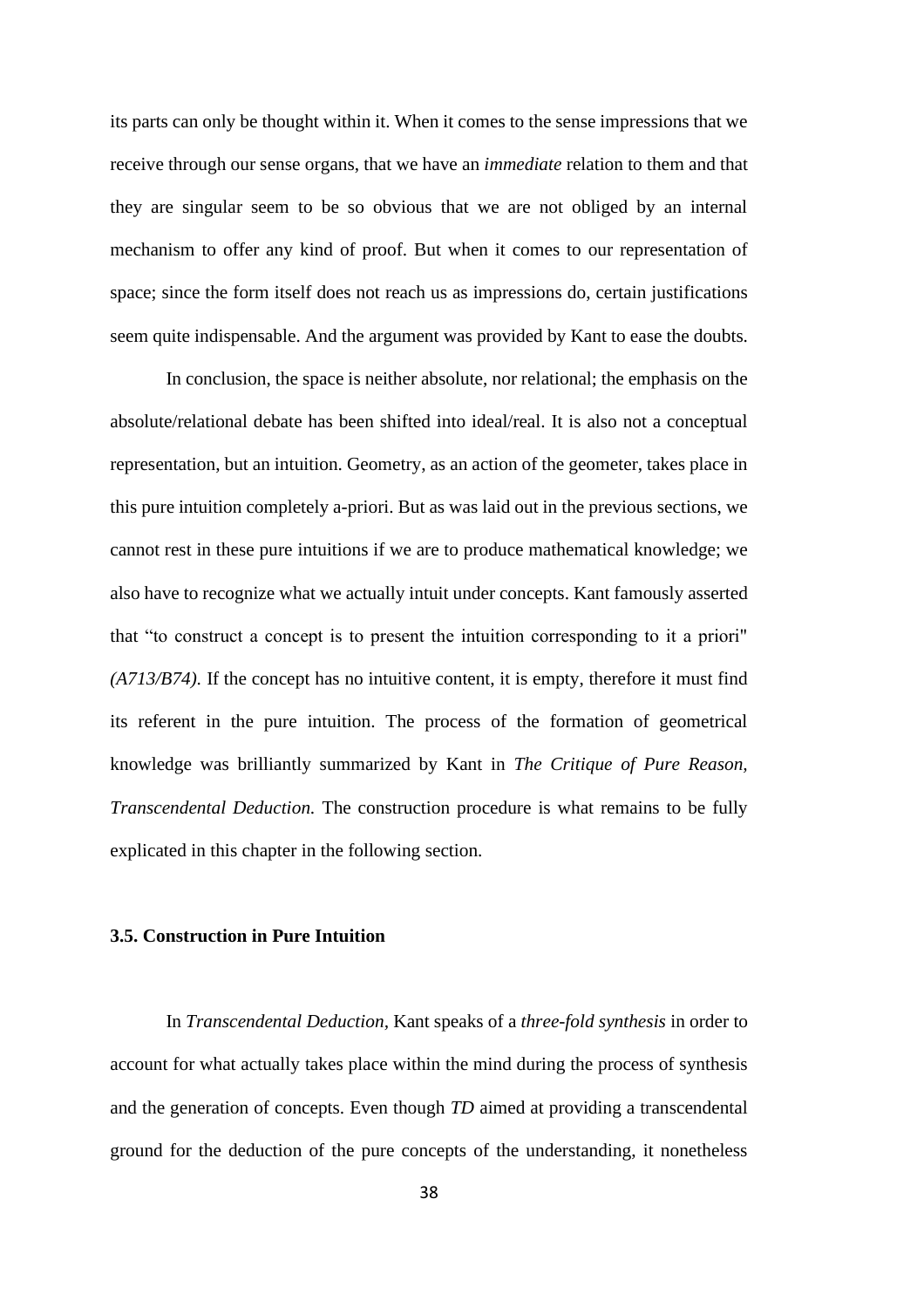provides the reader with illuminating insights as to how construction of the geometrical concepts in pure intuition takes place. So the analysis of this three-fold synthesis which essential to obtain any knowledge whatsoever will shed a light into our understanding of what necessarily takes place in the mind of a geometer during the procedure of construction.

The mentioned three-fold synthesis is composed of *synthesis of apprehension, synthesis of reproduction* and lastly, *the synthesis of recognition*. All these threesyntheses take place a-priori in mind, therefore provide the transcendental ground for the possibility of knowledge. Every synthesis; be it a synthesis of outer representations or inner representations, must be carried out according to the conditions of our inner sense, which is entitled as the pure intuition of time by Kant. Therefore, what must be considered first is the temporal nature of our consciousness; for all representations, be it outer or inner, necessarily belong to inner sense as Kant states in *Transcendental Aesthetic*. Thus all our representations are modifications of inner sense; by means of our inner sense, representations are intuited successively, one succeeding the other in time. First and foremost, what is needed for a proper cognition is to unify our representations that succeed each other into a whole so that they be represented as a single representation. *The synthesis of apprehension* aims at providing *unity* for our representations; due to the temporal nature of our consciousness, the processing of every representation requires time, and through the synthesis of apprehension, the synthetic unity of the manifold, given successively in time as a modification of inner sense, is constituted. A spatio-temporal manifold, which we are receptive of due to our pure forms of intuition, is unified under a single representation and represented as a whole through this synthesis. Kant states that we should never have a-priori representations of space and time without the synthesis of apprehension. Because a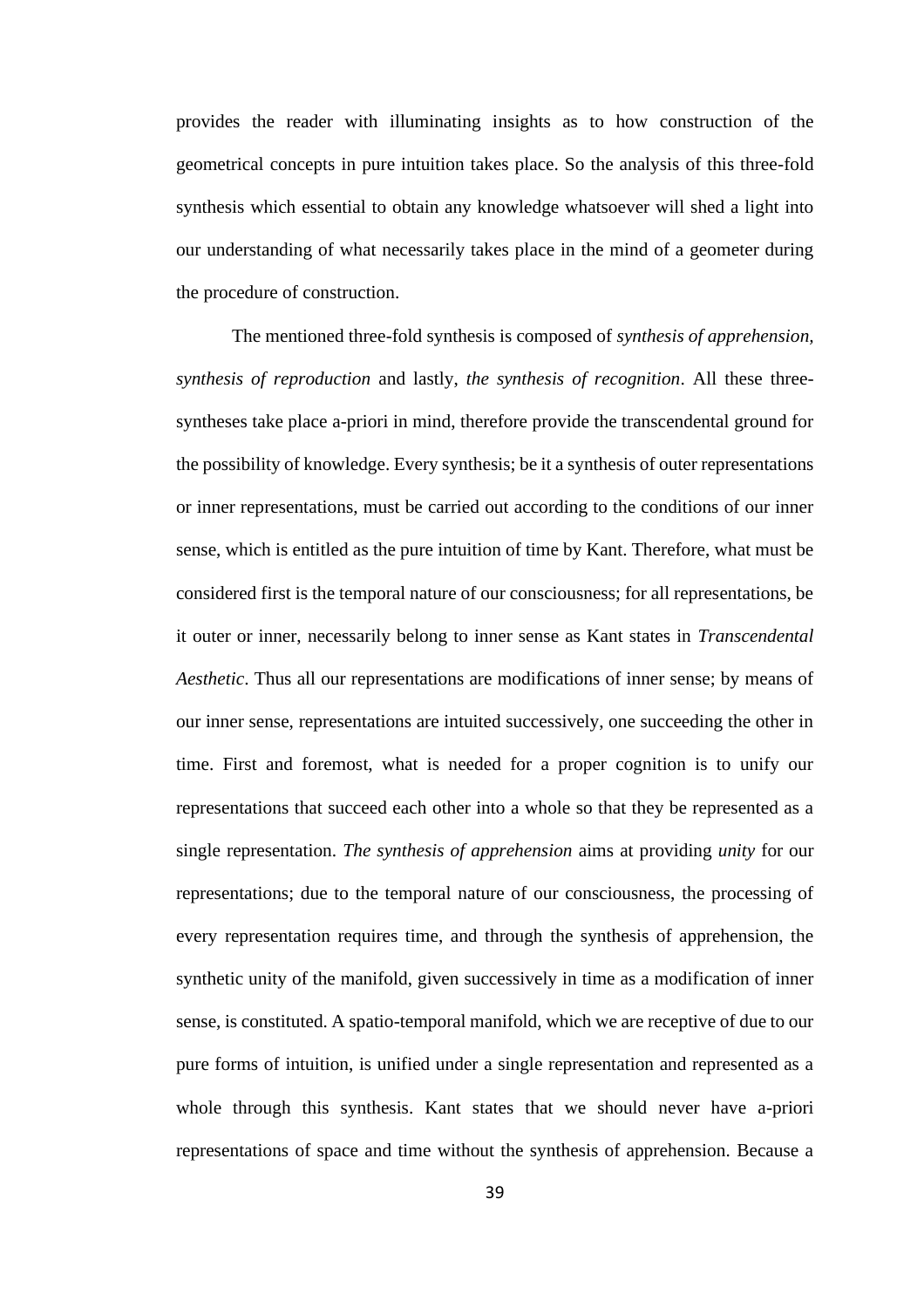geometer constructs objects in the pure intuition of space through *delimiting* the one and unique space. This means that the space has now become itself the object so as to be *determined*; the manifold in it must be subjected to the conditions of the inner sense and unified.

Moving onto the *synthesis of reproduction,* we witness that Kant divided the synthesis of reproduction into two; the one which is carried out in the *empirical imagination*, and the other which is carried out in the *transcendental imagination*. Since the geometry proper is predicated upon the one which is exercised a-priori, the focus of our attention must be directed to the analysis of the synthesis that takes place in the transcendental imagination. For Kant, there must be something which, as the apriori ground of the necessary synthetic unity of appearances, makes their reproduction possible. That ground is none other than the transcendental imagination. In the transcendental imagination*, the synthesis of production* takes place. It is that which enables us to retain previously constructed representations in our imagination in order for us to be able to connect them with others that comes after them in the given sequel. Kant provides an example as to what really takes place in our imagination when we are making the synthesis of production:

I seek to draw a line in thought… obviously the various manifold representations that are involved must be apprehended by me in thought one after the other. But if I were always to drop out of thought the preceding representations (the first parts of the line …), and did not reproduce them while advancing to those that follow, a complete representation would never be obtained… (Kant, 2007, A102/103)

So a geometer successfully keeps in his mind the previous parts of a line (points) that he constructed in order to carry out one's construction and be able to represent oneself a line. Without this power of imagination, he would always drop out of thought and never be able to represent a particular whole (say, a line). This activity of *drawing* was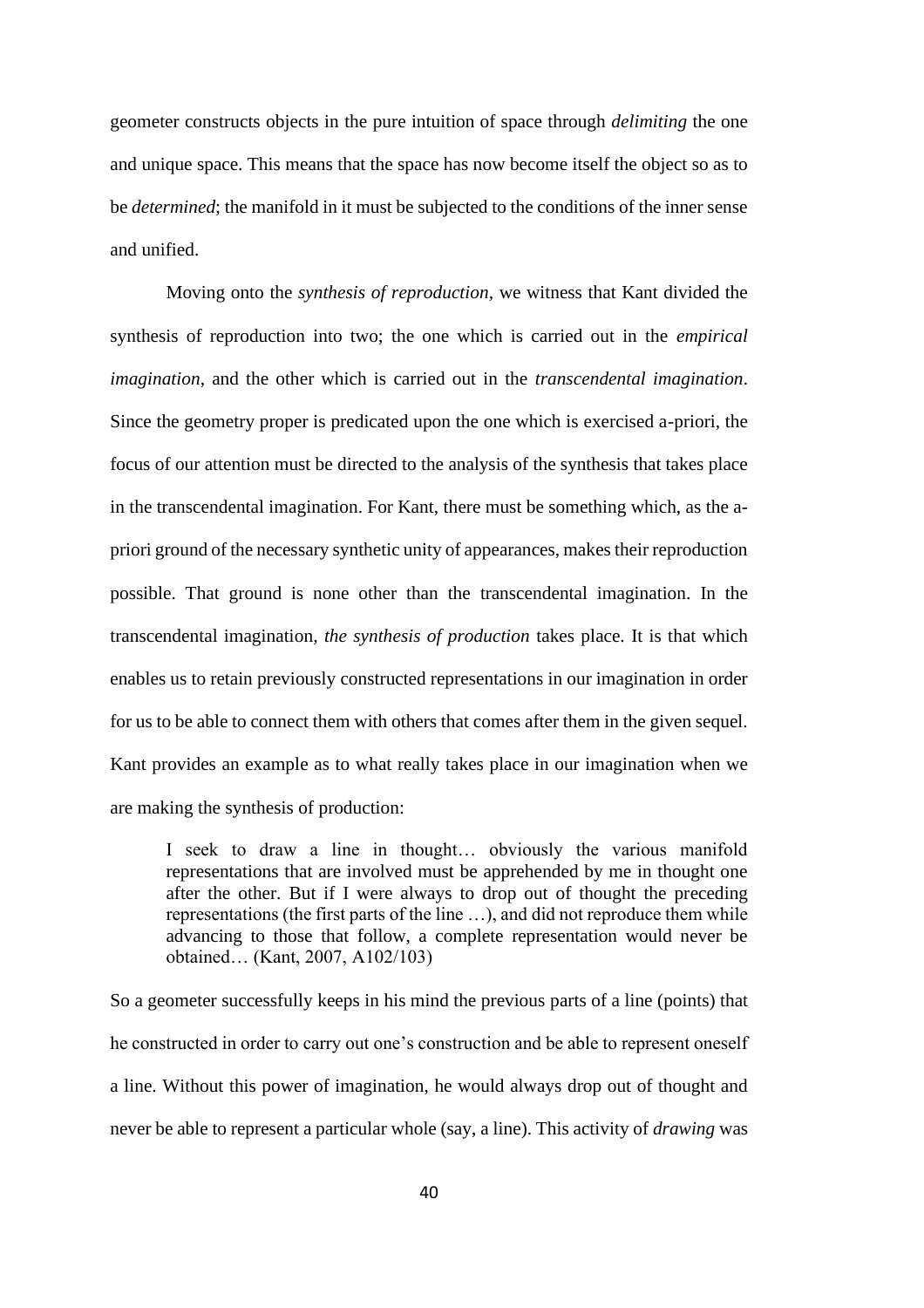given a different nuance in the *B-Deduction*. It was stated as this drawing is none other than the *figurative representation of time*, whereby the manifold of outer intuition is determined by means of our inner sense:

We cannot think a line without drawing it in thought... Even time itself we cannot represent, save in so far as we attend, in the *drawing* of a straight line (which has to serve as the outer figurative representation of time), merely to the act of synthesis of the manifold whereby we successively determine inner sense, and in so doing attend to the succession of this determination in inner sense. Motion, as an act of the subject (not as determination of an object), and therefore the synthesis of the manifold in space, first produces the concept of succession. (Kant, 2007, B155)

Kant confronts the reader with a very interesting and puzzling part; he talks about *motion* but apparently in a different sense. To a reader who is ready to come to a hasty conclusion, it might sound as if Kant has blended certain empirical elements into the construction of a figure. But as it was carefully explained in the footnote below the passage; *the motion as an act of a subject* is not the same thing as *motion as a determination of an object*, the latter belongs to an empirical science, but former to a pure science, which is entitled as *phoronomy* in Kant's *Metaphysical Foundations of Natural Sciences (1786)*. Kant noted the following: "Motion, however, considered as the describing of space, is a pure act of the successive synthesis of the manifold in outer intuition in general by means of the productive imagination." (Kant, 2007, B156) This proves that the construction of the geometrical concepts are not only spatial, but spatio-temporal. The temporal element is the necessary ingredient in every spatiotemporal construction, for it alone makes possible the act of drawing in the first place and the synthesis of the manifold in intuition.

The last and the most important ingredient of the three-fold synthesis is the recognition of the manifold under a concept. In *A-Deduction*, Kant opens up the section as follows: "If we were not conscious that what we think is the same as what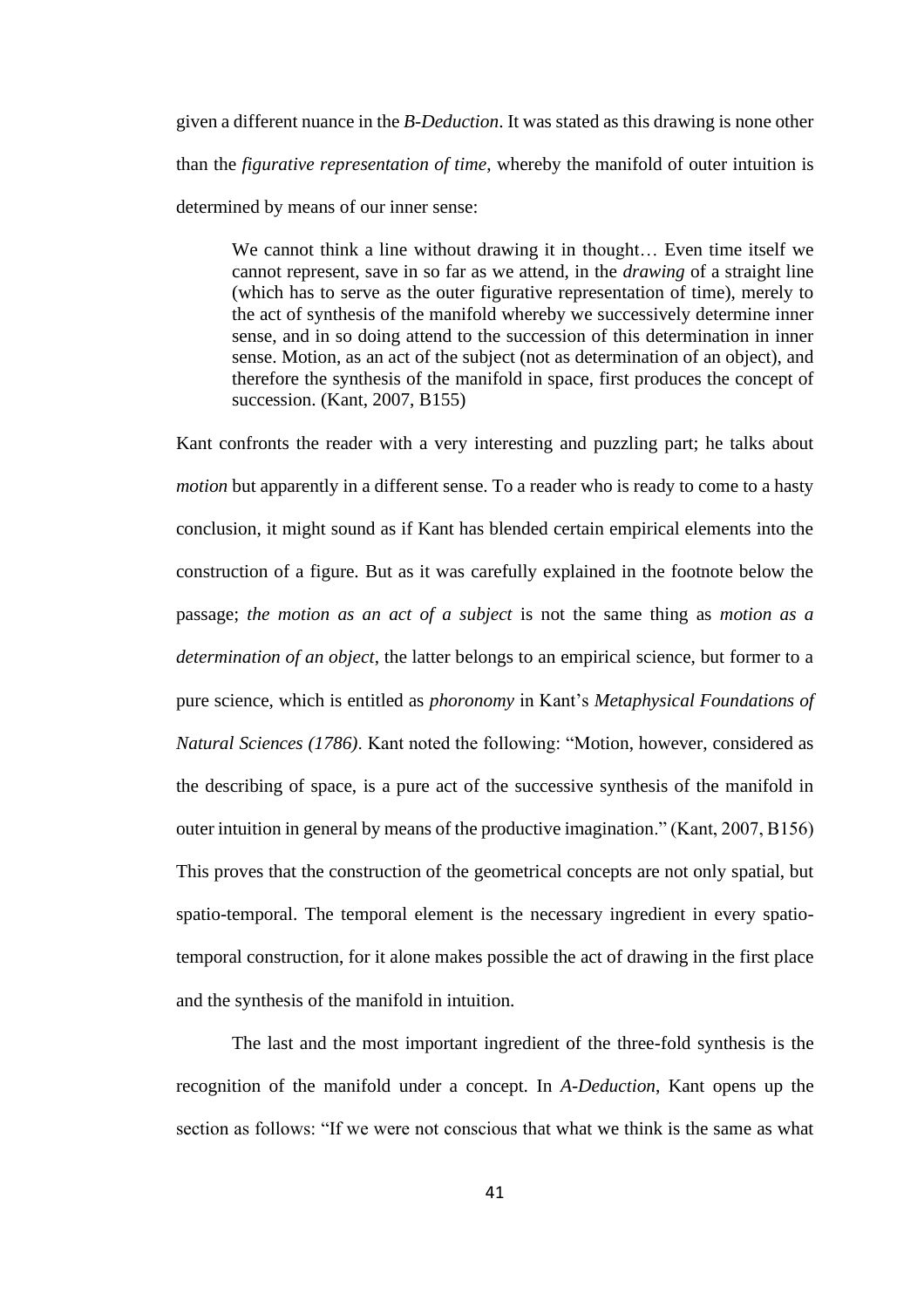we thought a moment before, all reproduction in the series of representations would be useless." (Kant, 2007, A103) The passage seems to be solely concerned with the identity of our representations; for without it, neither apprehension, nor reproduction would make any sense, for the representations would crowd up in the soul, as put by Kant, without being in a thorough connection with each other. Every representation thereby generated in time would seem to be a new representation without such a function of the understanding. The *rule* whereby we connect all representations with one another, and become conscious of the identity of them in time is none other than the synthetic unity of consciousness in the synthesis of the manifold of representations. This synthetic unity of consciousness is the transcendental ground of the unity of the synthesis of all manifold of intuition. Kant defines this synthetic unity as "pure original unchangeable consciousness" which goes by the name of *transcendental apperception*. The act through which the mind is capable of becoming conscious of the identity of a function whereby it synthetically combines the manifold into a single general representation which is generically identical to itself is the same act through which the consciousness of a manifold of intuition that pertains to its identity through time is made possible. So every act of unification and identification (be it the act of bringing various representations under a general representation, or the act of bringing together various intuitions) is necessarily predicated upon the original transcendental unity of consciousness. Through transcendental apperception, the awareness of the unity of the concept under which particular representations are subsumed, and the unity of the manifold of intuition which is successfully reproduced and apprehended made possible.

The *analytic unity of consciousness* is the same consciousness which is found in many distinct representations (one-in-many). It is the same "I" that we find in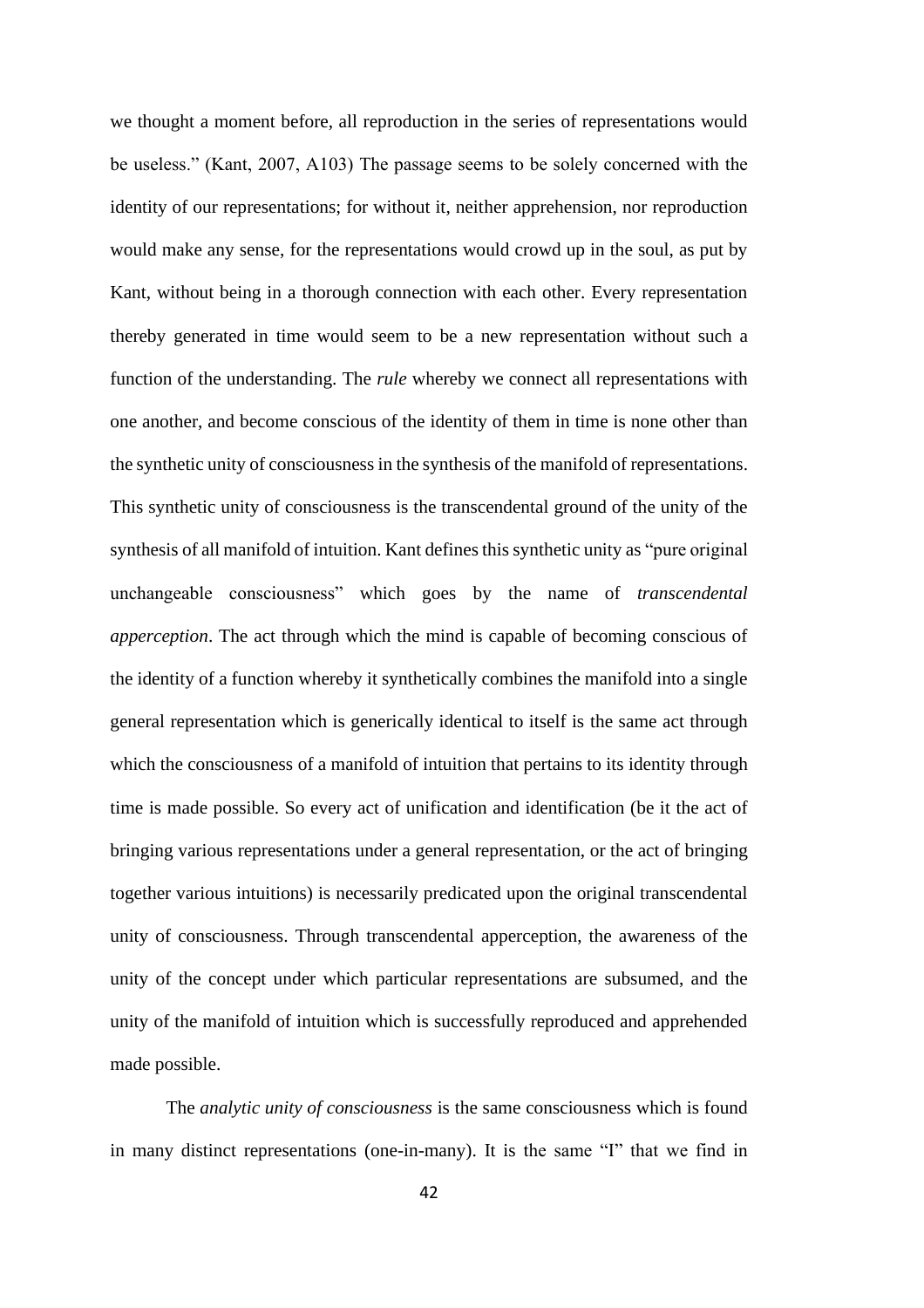distinct representations, therefore the original transcendental apperception has an analytic unity. But in order for us to be able to represent to ourselves the identity of this consciousness present in distinct representations, we must unite the given manifold of representations synthetically in one consciousness due to the temporal nature of the consciousness. The temporality of our consciousness demands that we do this necessary synthesis of the manifold given successively in time in order to obtain a unitary and single consciousness of it. This is why the analytic unity of consciousness, and along with it the analytic unity of concepts and logical forms of judgment, requires an active synthesis in time and brought into a synthetic unity (many-in-one).

The synthetic unity of apperception is therefore the highest principle of all understanding and precedes all concepts of the understanding. In fact, it is by virtue of the synthetic unity of apperception that the unity of the pure form of logical judgments and the unity of given concepts that enter into possible judgments made possible. It simply is the supreme principle of all understanding.

The consciousness of the *homogeneity* of the successive parts of a line, produced by the geometer in the transcendental imagination, has its ground in *the synthesis of recognition*, and therefore, in the *transcendental unity of apperception*. It is by virtue of the identification of the temporal parts as *homogeneous* the geometer can prove certain propositions in geometry, for without *congruence relations* in geometry, nothing can be proven. This is explicated by Kant along these lines:

Consciousness of the synthetic unity of the manifold and homogeneous in intuition in general, in so far as the representation of an object first becomes possible by means of it, is, however, the concept of magnitude *(quantum)*. (Kant, 2007, B203)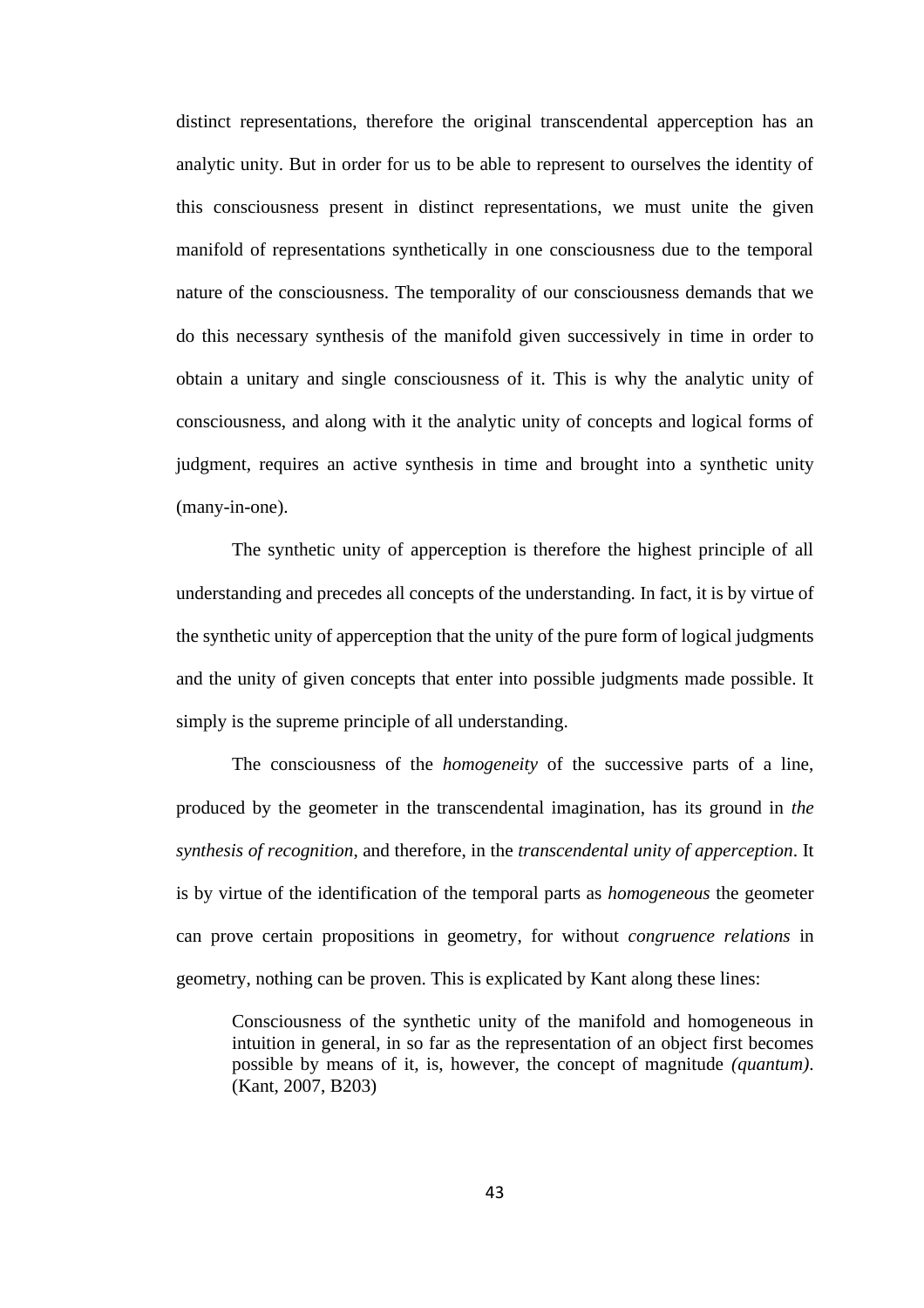The pure concepts of the understanding are, then, used as a rule of the unification of the manifold of intuitions, and through that rule we are able to recognize every temporal part of a manifold, given successively, as an identical instance of the general concept of magnitude. The rule describes the identity of the function whereby the synthesis of the manifold is iterated completely in an identical manner to generate series of homogenous syntheses in time in the production of the instances of the concept of magnitude. Thereupon, the construction of all of the objects of geometry must be in conformity with the *category of quantity* which serves as a rule whereby the geometer become conscious of a homogeneous intuition.

The necessary conformity between the produced manifold of intuitions in the imagination of the geometer and the concept whereby the same manifold in the imagination is unified under a generic whole is predicated upon the possibility of the subsumption of intuitions under concepts. It is by virtue of *the pure schemata of the concepts* that the intuitions are glued to concepts. A *schema* is nothing other than the transcendental determination of time which is both homogeneous to concepts and intuitions. This is because each category, when schematized, represent a different determination of time. The schemata, for Kant, "are thus nothing but a-priori determination of time in accordance with rules. These rules relate in the order of the categories to the time-series, the time-content, the time-order, and lastly, to the scope of time." (Kant, 2007, B185). With this last gluing link, Kant was able to show, on one hand, the possibility of the subsumption of appearances under the respective geometric concepts<sup>12</sup> (viz.,  $\langle$ triangle $\rangle$ ,  $\langle$ circle $\rangle$ , et. al) and on the other hand, the possibility of

 $12$  In fact, Kant opens this passage with an example from geometry to show that the construction of the geometrical concepts can be taken as a paradigm case of *schematism*. It is through constructing a figure in pure imagination (such as drawing a line in thought) that we make possible any geometrical concept. So, as J*ø*rgensen put it brilliantly; "our capacity for producing images by means of schemata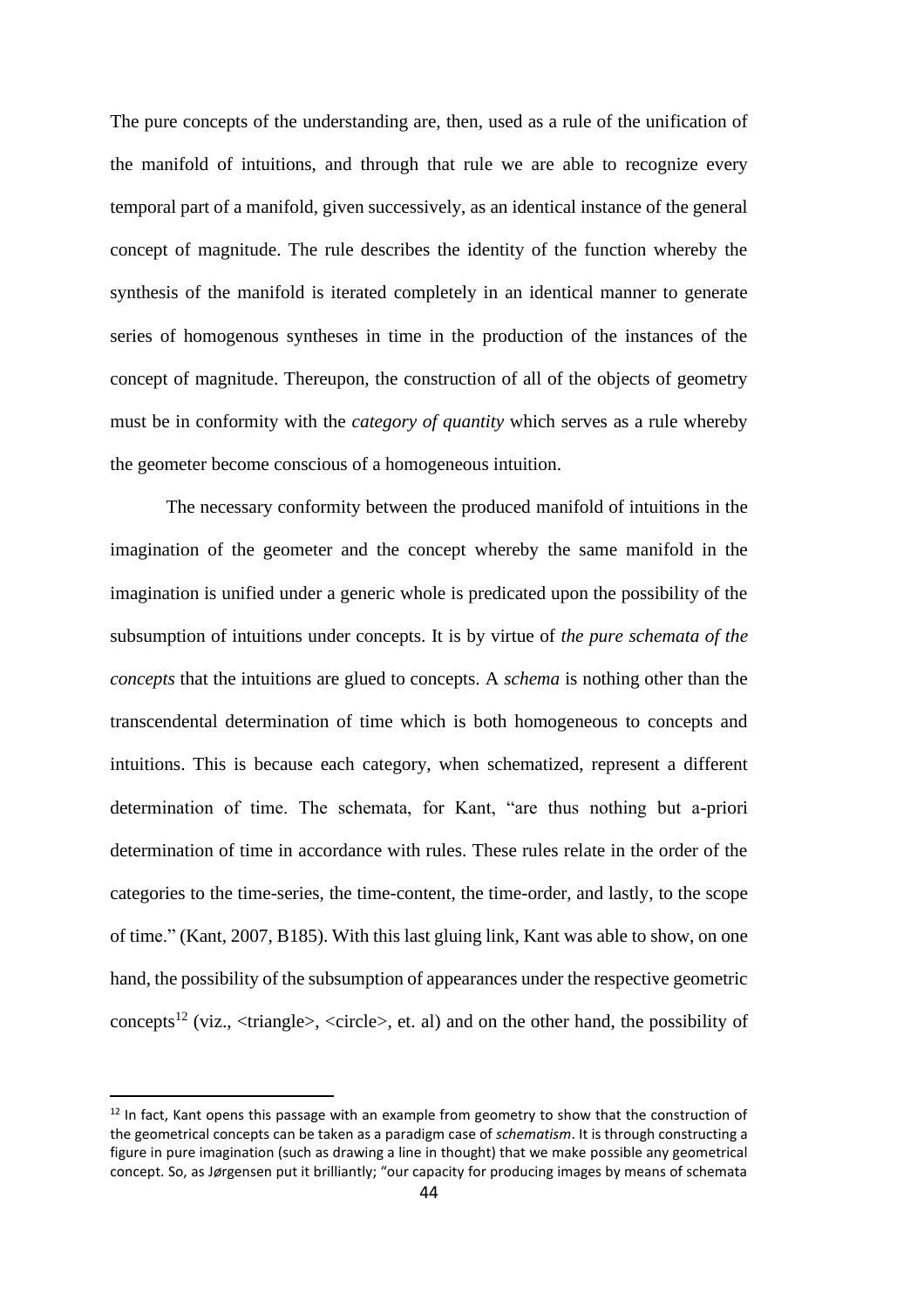subsuming them under the pure concepts of the understanding; especially under the concept of quantity.

Taken this way, the schema of a given concept becomes the condition for the possibility of the construction of the very concept. Through schematization, images are subsumed under their respective geometric concepts. The following passage brilliantly summarizes the point made by Kant:

The image is a product of the empirical faculty of reproductive imagination; the *schema* of sensible concepts, such as figures in space, is a product and, as it were, a monogram, of pure a-priori imagination, through which, and in accordance with which, images themselves first become possible. These images can be connected with the concept only by means of the schema to which they belong. (Kant, 2007, A142)

By 'image', what Kant simply equates the particular image of a triangle that we can form in our imagination with the image received through our sense organs. At the outset of this chapter, we entitled the former as *mental image* and the latter as *sensible image*. They both stand under the same rules prescribed by schematism. *Schema*, is the function which acts as a *norm* in prescribing the law-governed connection between the image and the concept. It is, to an important extent, the condition of the possibility of the image. Schema enables us to relate two images (as intuitions) as 'homogeneous', for both share the same spatio-temporal content, for both are constructed according to the same set of operations. The image is nothing other than the object, which is realized in the experience.

The geometry is thus established as a pure a-priori science; *Transcendental Aesthetic* provided space as the necessary content of geometry, and *Transcendental Logic* provided the pure concepts which function as necessary rules in constructing

can be seen as a transcendental condition for knowledge and objective representation." (J*ø*rgensen, 2005, p. 3)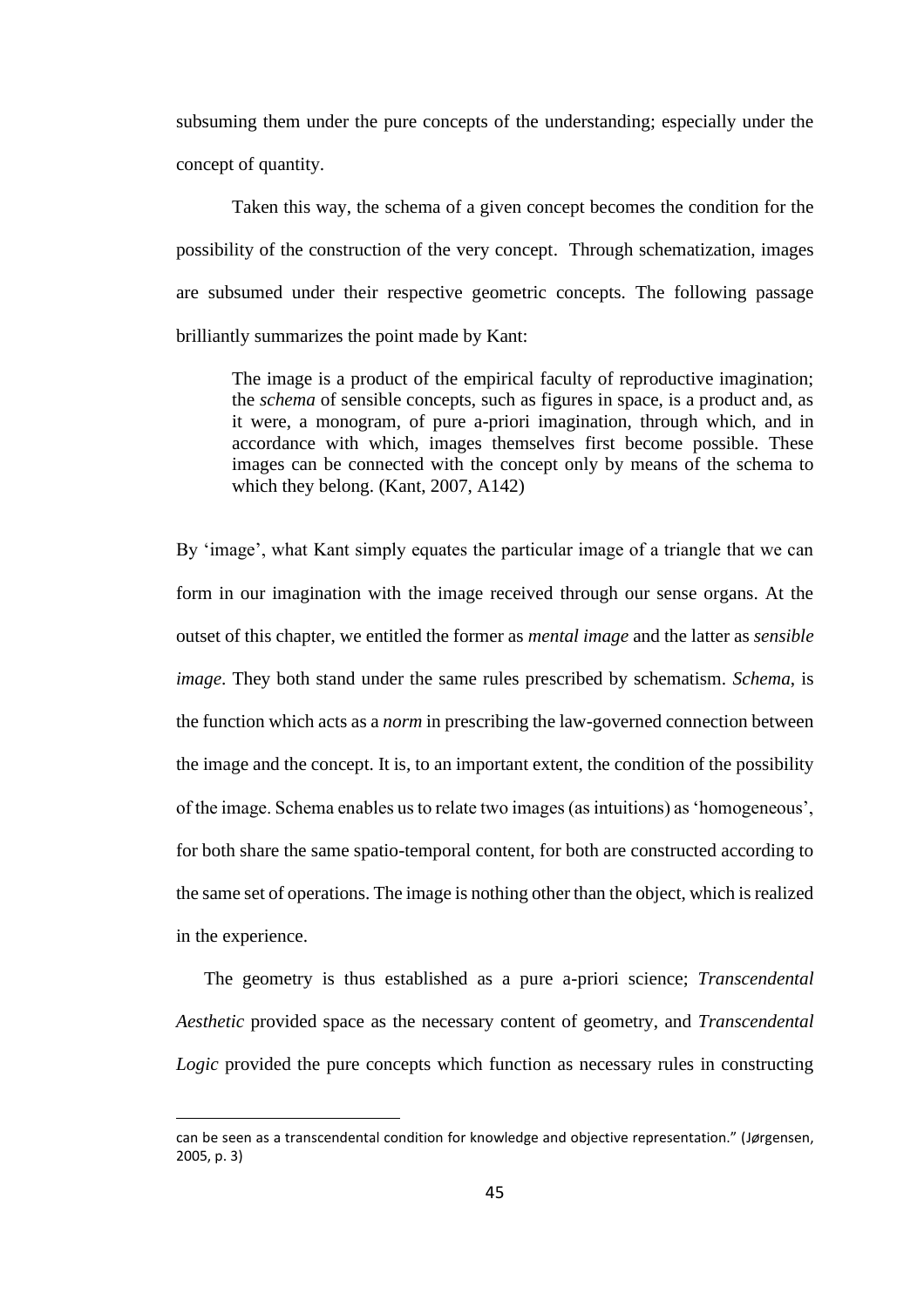geometric concepts in the pure intuition of space. The mediation between *sensibility* and *understanding* is accomplished via *imagination*; it is through the transcendental imagination that the pure concepts of the understanding are *schematized* and made possible to be used in the science of geometry.

The three-partite relation between space, geometry and our spatial perceptions are thus finally established. Space stands as the necessary pre-condition for both geometry and the geometrization of appearances. Without having first been acquainted with such a-priori framework, neither construction of any geometrical concept, nor the recognition of any appearance under those concepts be made possible. Through schematism of the pure understanding, appearances are subsumed under respective geometrical concepts; without concepts no knowledge is possible, therefore schematism of pure understanding, along with our pure intuition of space, is the necessary condition for the possibility of geometry.

### **3.6. Summary**

Kant's theory of geometry, as was tried to be shown in this lengthy chapter, is standing on three pillars. The first pillar is Kant's view as to the *origin* of our representation of space, it is formed as a solution offered to two dichotomous options; reality and ideality. Kant has chosen the latter and viewed space as ideal. As regards the *content* of our representation of space, the second pillar is formed as a solution to the dichotomy between intuitions and concepts. Kant located space and thereby the objects of geometry in intuition. So his answer to this dichotomy was that space is not a concept but an intuition. Finally, as regards the *modality* of our representation of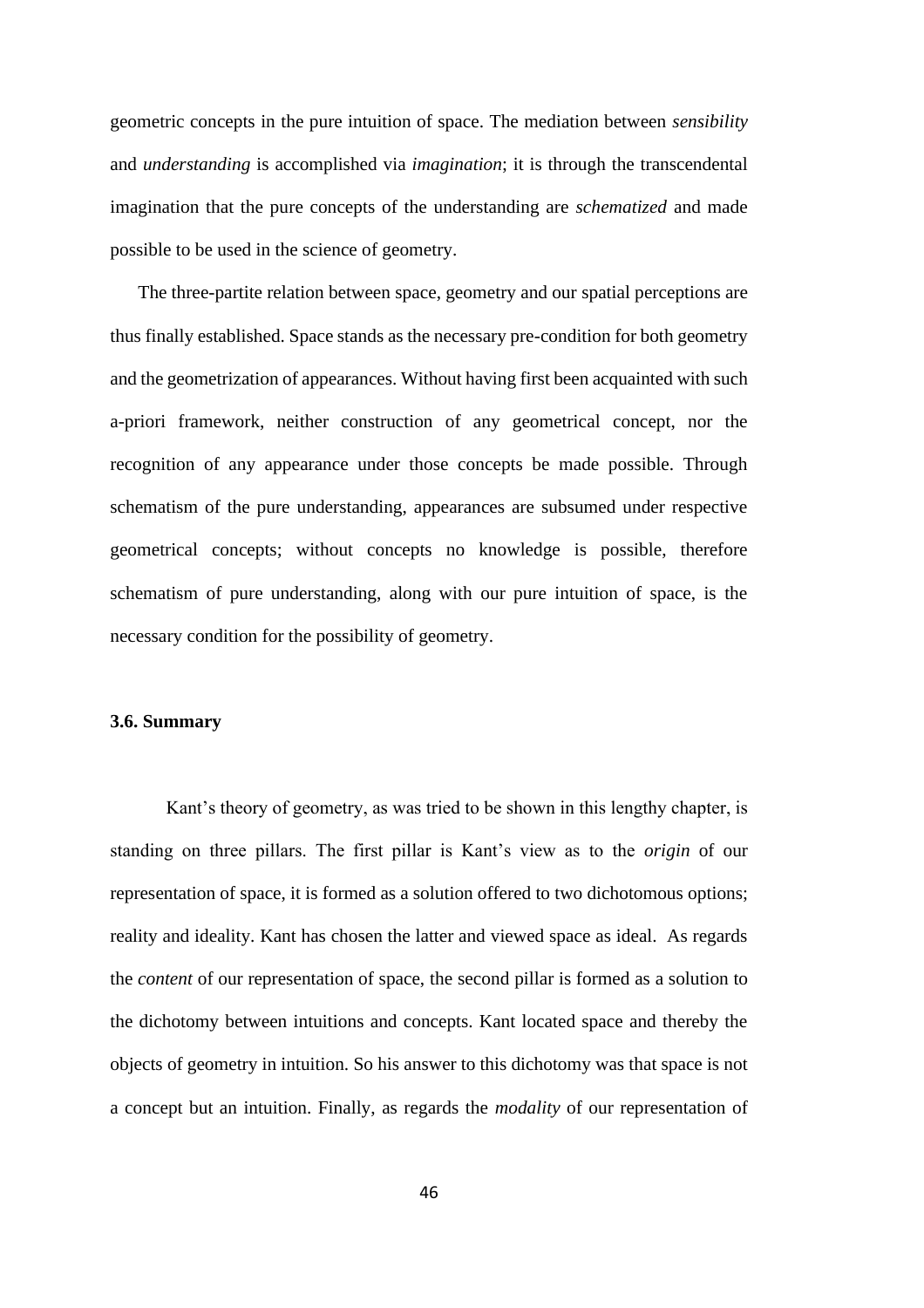space, the third pillar is predicated upon the dichotomy between a-priori and aposteriori. Kant held that space is an a-priori and an intuitive framework.

Without the collaborative work of our faculty of sensibility and understanding, no geometrical knowledge can arise. The construction of the concepts in pure intuition demands the subsumption what is manifold in our intuition under concepts. Along with the role played by our pure forms of sensibility, what must not be overlooked is the peculiar role played by schematism of pure concepts of understanding, for the construction of the geometrical concepts in pure intuition is the paradigmatic exemplar of how schematism works in producing a-priori knowledge of geometry.

In the following chapters, it will be seen that how the opponents of Kant's theory of geometry tackled these dichotomies, in the light of the discovery of non-Euclidean geometries, in their rejection of Kant's theory of geometry. The discovery of non-Euclidean geometries, and along with it its wide ranging applications in astronomy and cosmology posed serious threat to Kant's theory of geometry. The monumental edifice, upon which is constructed upon these three pillars seemed to be on the verge of collapse. In the face of the advent of non-Euclidean geometries, Kant's theory of geometry required certain modifications and reconsiderations in order that it be reconciled with these new geometries.

Prior to the explication of the views of the opponents of Kant's theory of geometry, a concise history of non-Euclidean geometries is going to be presented in the next chapter.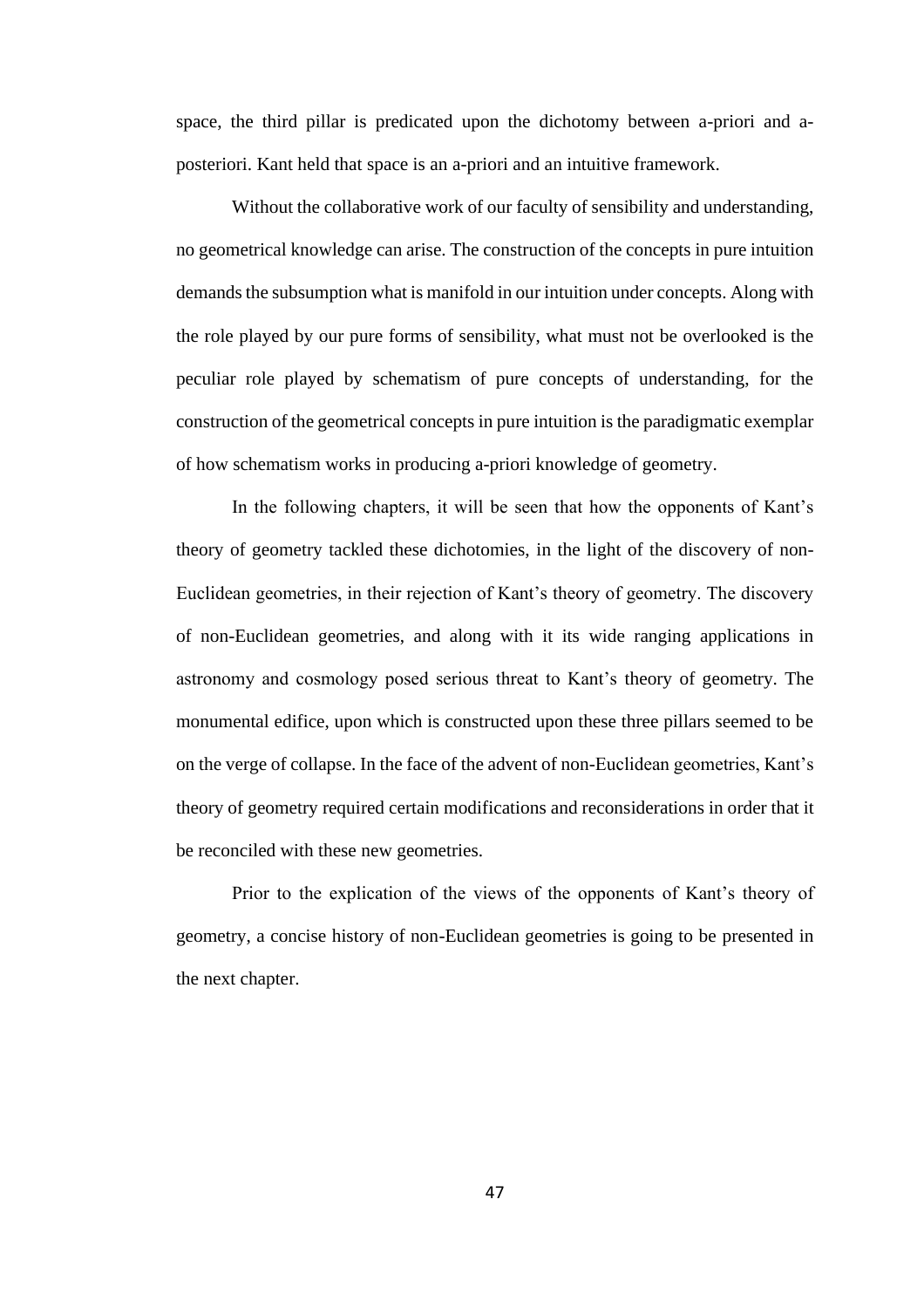### **CHAPTER 4**

# **THE DISCOVERY OF NON-EUCLIDEAN GEOMETRIES**

For a considerably long period of time, the mathematicians from the late antiquity to Renaissance tackled the parallel postulate of the Euclidean geometry. The parallel postulate had always been suspected to be a redundant proposition for mathematicians for many reasons. Mathematicians either had been dissatisfied with it as not being self-evident as the other four postulates, or as being capable of deduced from the rest. In the middle of the  $18<sup>th</sup>$  century, the logical independence of the parallel postulate was discovered by Girolamo Saccheri and it prepared the ground for a fruitful research for alternative geometries carried out by subsequent geometers mentioned above.

Saccheri's approach to the enigma of the fifth postulate was different than his predecessors. All of the mathematicians<sup>13</sup> and philosophers who tried to derive the fifth postulate before Saccheri either tried to deduce it by assuming other premises the truth of which must be taken as self-evident, or tried to deduce from the rest of the postulates and failed in their attempts. Saccheri tried to show that assumption of the negation of the fifth postulate must be incompatible with the rest of the theorems in

<sup>&</sup>lt;sup>13</sup> I need not go to the details of every attempt made prior to Saccheri, for it is out of the scope of the interest of this thesis. A keen reader can find all the data in *Harold E. Wolfe's* wonderful book, *Introduction to Non-Euclidean Geometry (1945).*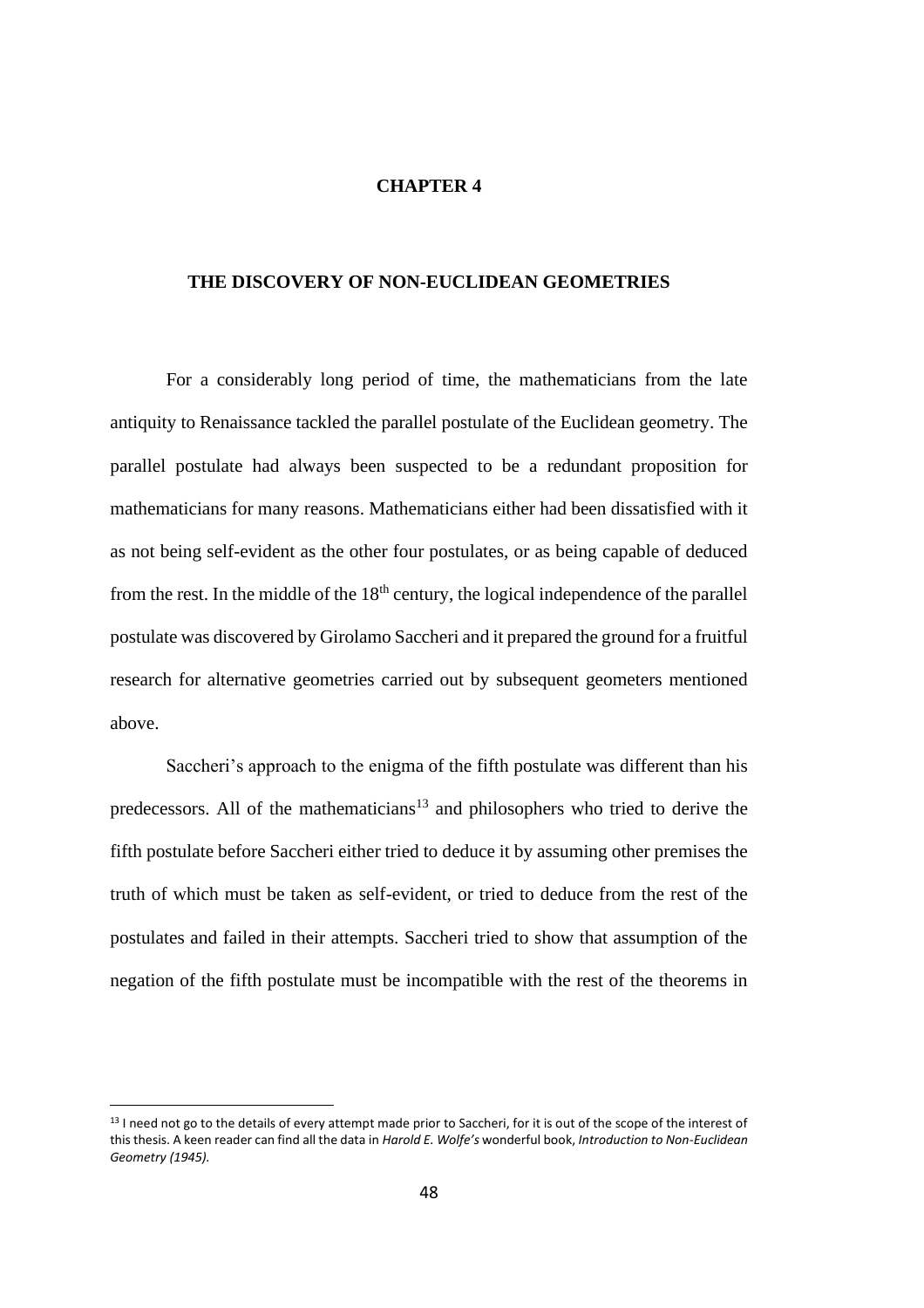Euclid's Elements. In other words, the negation of the fifth postulate is a threat to the consistency of the entire system.

The implementation of *reductio ad-absurdum<sup>14</sup>* was indeed a novel attempt which hitherto had not been tried. In *The Euclid Vindicated from Every Blemish (2014), Book I,* Saccheri listed, in total, 33 propositions. The first three propositions make use of quadrilaterals which, today, go by the name of *Saccheri quadrilaterals*. Each proof, then, begins by a construction of a specific quadrilateral. Saccheri's quadrilaterals are different from one another in terms of their *summit angles.* It can be seen from the first propositions that the summit angle of the constructed quadrilateral are either equal to, greater than, or less than a right angle. So there are, in total, three quadrilaterals to be considered for each proposition.

 $<sup>14</sup>$  In logic, it simply means deriving, from a given proposition to an absurd conclusion by assuming a</sup> false premise in the start. It is also a strategy to derive the truth of a given proposition indirectly by demonstrating that an absurd and impossible conclusion follows upon the assumption of the negation of the given proposition.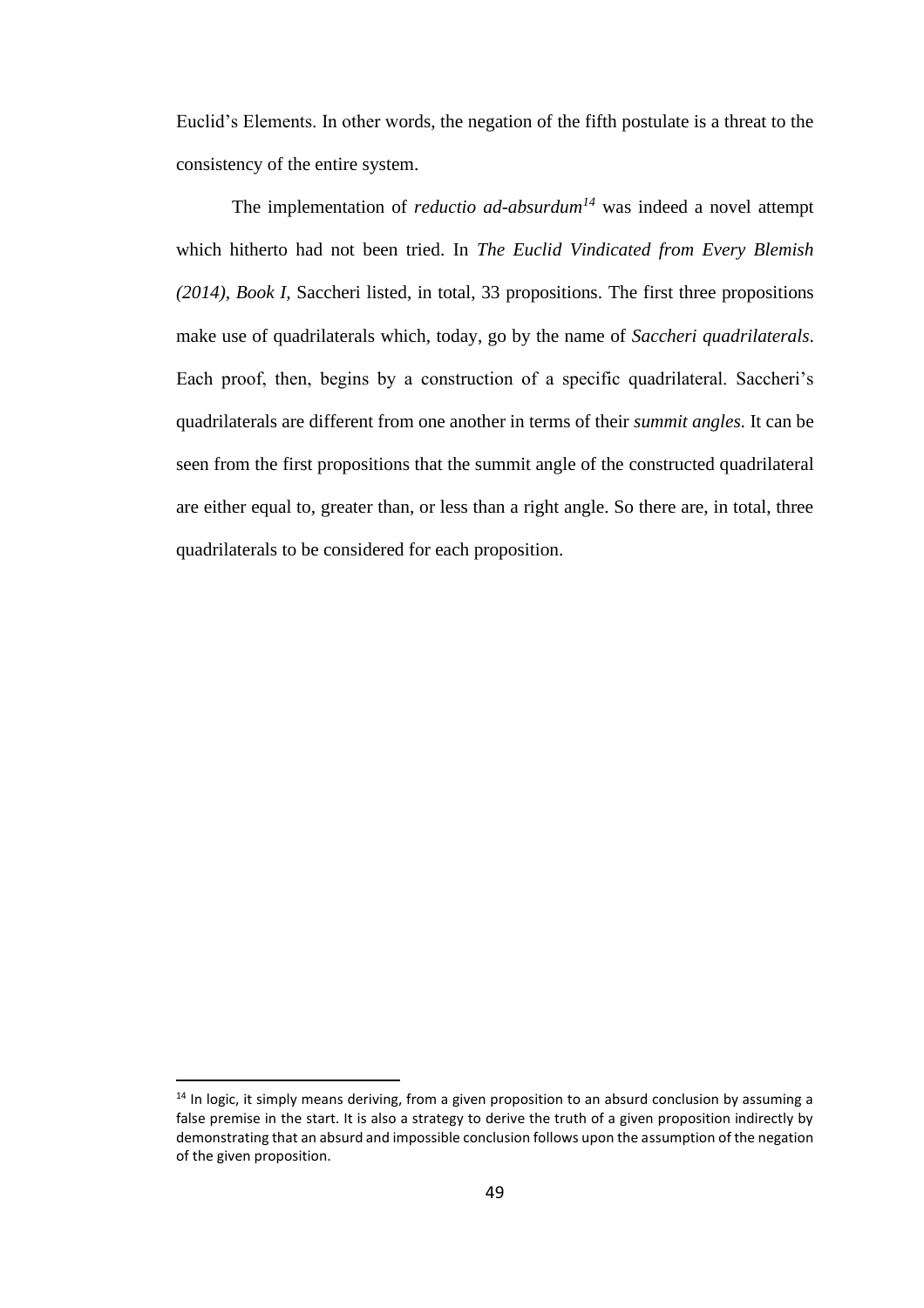



In first proposition, he established that the summit angles must be congruent to one another. In the second proposition, he proved that if the quadrilateral is bisected in the points M and H, then the angles at the joint MH will always be right angles. In the third proposition, he showed that the upper base of the quadrilateral on the joints of which the summit angles are contained must be equal to, greater or less than the base of the quadrilateral according as the summit angles are right, obtuse or acute respectively. In some of the remaining postulates, it can be seen that even though he managed to derive contradictory consequences on the assumption of *HOA,* he could never find any under the assumption of *HAA*. He was able to derive bizarre conclusions that followed from *HAA* which were later to be deemed as theorems of hyperbolic geometry.

It is very probable that Saccheri dismissed his findings due to their intuitive implausibility. Saccheri added that "the hypothesis of the acute angle is absolutely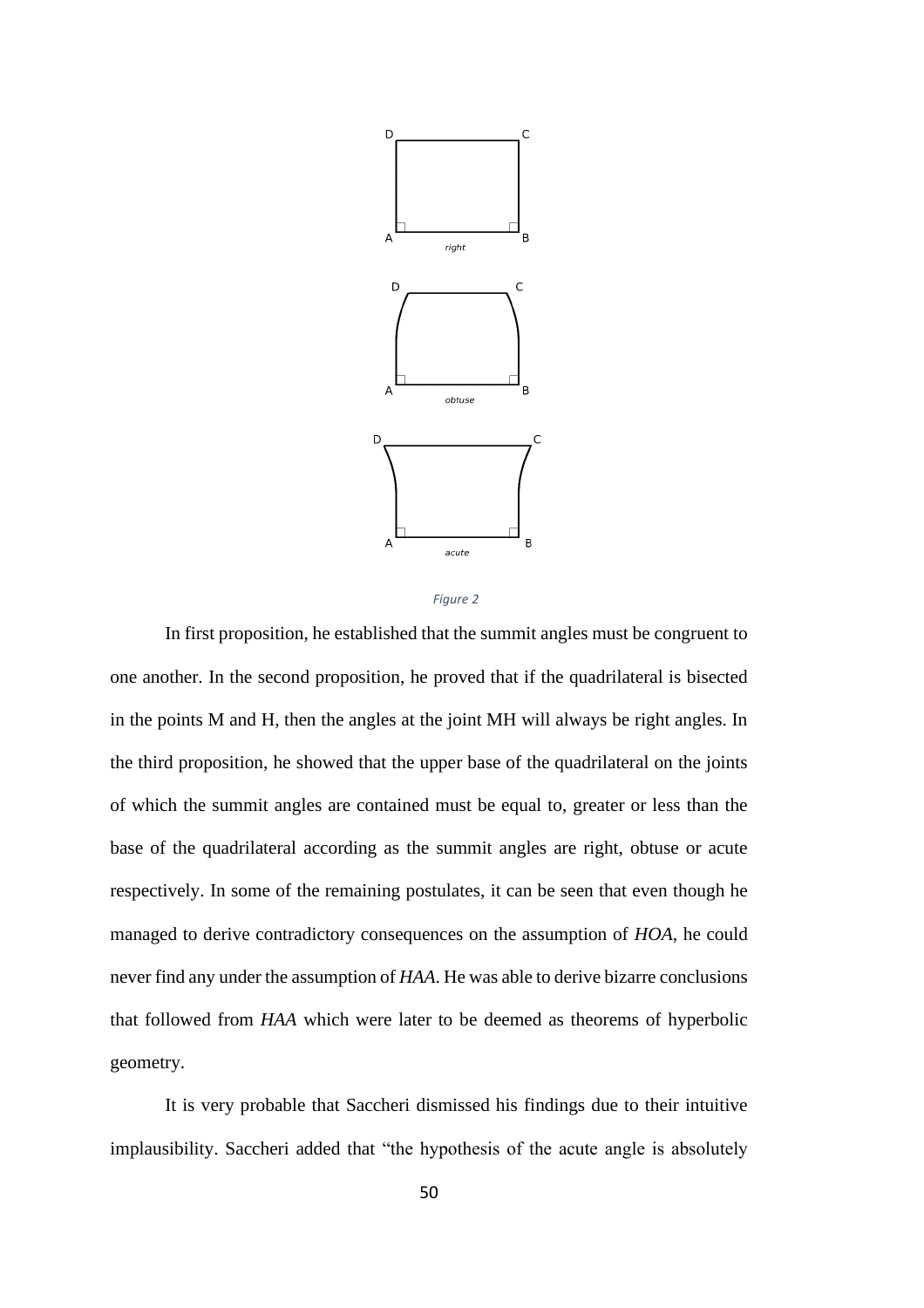false, because it is repugnant to the nature of the straight line." (Bonola, 1912, p. 43), which is nothing but an extra-logical reaffirmation of the truth of the fifth postulate. The parallel postulate, after all, is a statement about the behavior of straight lines; so rejecting *HAA* on the basis of his pre-conceptions about what straight line actually is gives away his intuitive stance towards parallel postulate from the beginning. Had he realized that he was on the verge of finding a new geometry, the discovery of the non-Euclidean geometries could have been made a century earlier.

After Saccheri, the next person who deserves to be credited in the course of the attempts made to vindicate Euclid, is without doubt Lambert. Lambert's approach was very similar to that of Saccheri. He made use of quadrilaterals and approach the problem through assuming the impossible, that is, the negation of the fifth postulate. The difference between the quadrilateral used by Saccheri and that used by Lambert is that the former included two summit angles whereas the latter had only one summit angle. The consequences that he was able to derive was much richer and exotic. Lambert was able to show that there is a relation between the area of a triangle and the sum of its angles. In *HOA*, the area of a triangle is directly proportional to the sum of its interior angles plus two right angles. In *HAA*, the area of a triangle is directly proportional to the sum of its interior angles minus two right angles<sup>15</sup>. (Wolfe, 1945, p.33). He also noticed that the geometry based on *HOA* resembled *spherical geometry<sup>16</sup>*. The geometry, on the other hand, based on *HAA*, could be modelled on a

<sup>15</sup> Mathematically, they can be expressed as follow: in the case of *HOA*, the formula for the area of a triangle becomes  $A\Delta = r^2(\pi + \alpha + \beta + \gamma)$ . In the case of *HAA*:  $A\Delta = \pi - (\alpha + \beta + \gamma)$ .

<sup>&</sup>lt;sup>16</sup> Spherical geometry is a branch of geometry which is made on the surface of a sphere. On the surface of a sphere, an area of triangle is directly proportional to the magnitude of the sides of the triangle, as the sides get bigger so does the area. This is what Lambert observed when dealing with *HOA*. It is through the realization of the similarity between the geometry based on *HOA* and spherical geometry, he was able to conclude that the same property holds for the triangles in the geometry based on *HOA.*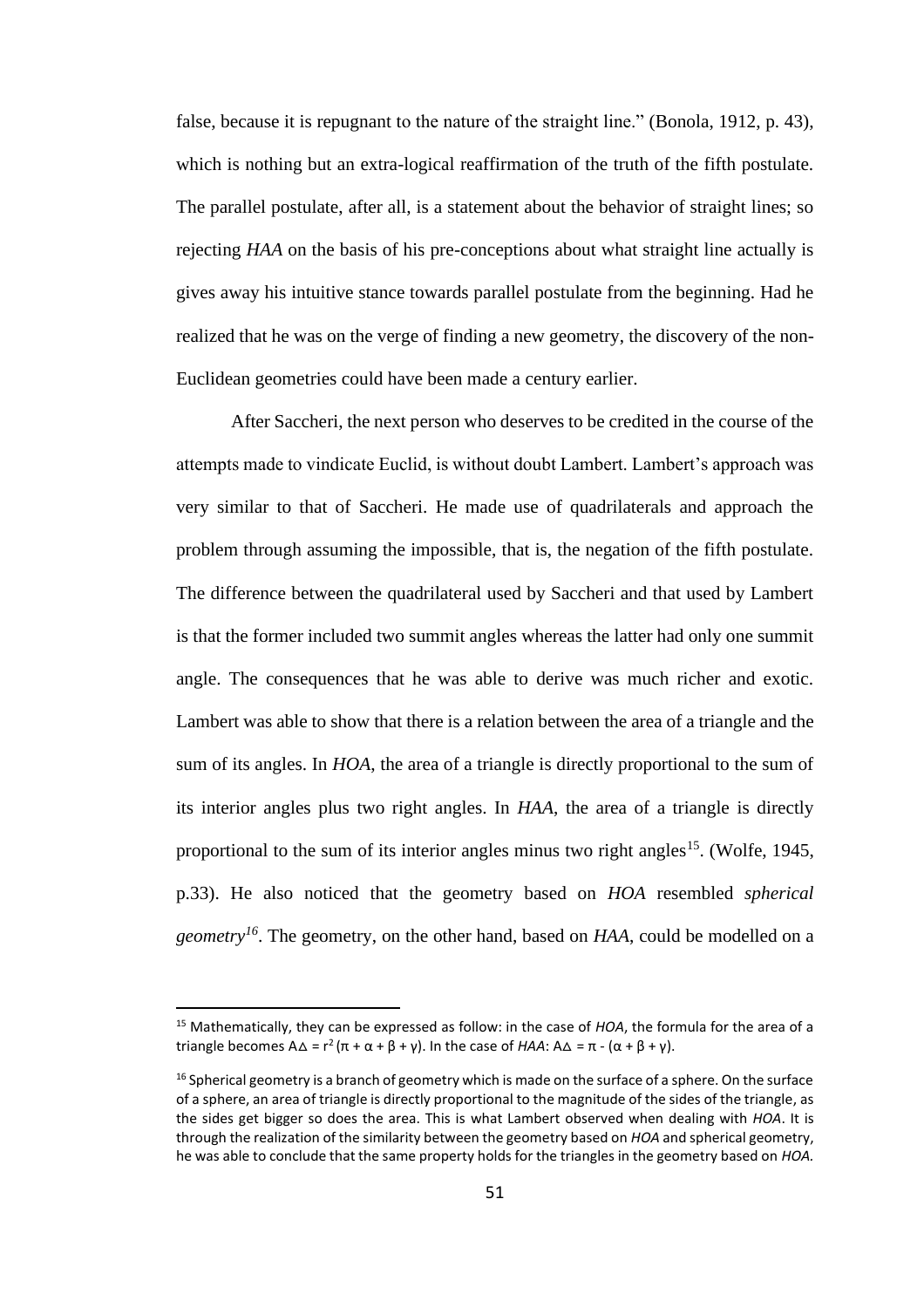sphere with an *imaginary radius<sup>17</sup>* (Wolfe, 1945, p.34). The last remark he made about the geometry based on *HAA* is that the figures, such as triangles and quadrilaterals, generated in it have an *absolute unit of length<sup>18</sup>* (Wolfe, 1945, p.34)*.*

Both Saccheri and Lambert were on the same boat; they already had been preoccupied with certain kind of tacit assumptions as to the nature of the fifth postulate prior to their investigations and their attempts to show its truth by virtue of reductio arguments. Therefore, neither of them were able to realize that they are on the verge of discovering a new territory in geometrical landscape.

The situation took a completely different course with Bolyai, Lobachevsky, Schweikart and Gauss. They were indebted to the works of Saccheri and Lambert in that both Gauss, Bolyai and Lobachevsky began their investigations with the utilization of the reductio method first tried by Saccheri and Lambert. Unlike, however, Saccheri and Lambert, their mind were more open to embrace the new evolution of geometry. It seems as though these mathematicians were no more under the spell of the dogma of the centuries, and had their gaze fixed on a new landscape. There were many reasons which delayed the admission of a new geometry. One of the important reasons which delayed it was of course the orthodoxy of Kant's theory of space among philosophers and scientists. Nobody was ready to give credence to a

 $17$  Imaginary sphere is a sphere with a radius of an imaginary quantity, which is usually denoted in mathematics by the symbol 'i'. In connection with the formula for the area of a triangle in the geometry based on *HOA* and *HAA,* one can obtain the formula for the area of an acute triangle by simply substituting 'r' in the formula  $r^2(\pi + \alpha + \beta + \gamma)$  with 'i' the square of which is equal to -1. One obtains, thus, by making the appropriate substitution, the formula for the area of an acute triangle,  $π$  $-(\alpha + \beta + \gamma).$ 

 $18$  This means that as one is provided an information as to the angles of a given triangle or a quadrilateral, one is likely to find its absolute length. This has certain consequences; unlike in Euclidean geometry, the objects do not have scalable properties, and the congruence relations do not hold for the same kind of object across different scales in the geometry based on *HAA*. In Euclid's Elements the constructed figures are always in a constant relationship independent of their scale. This is no longer true in the latter geometry.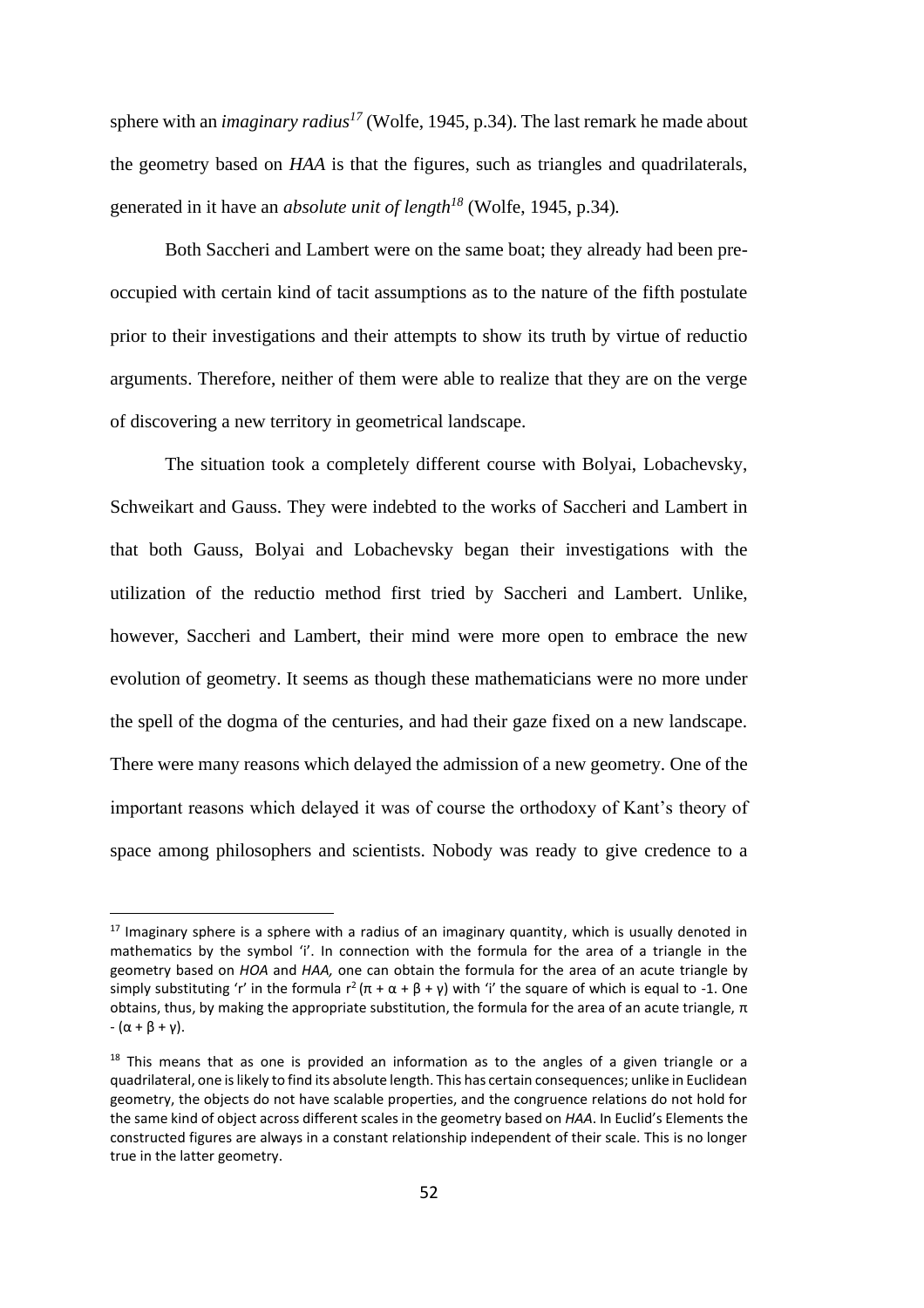system of geometry which was completely at odds with the picture of space drawn by Kant. Another reason was that the rate of transfer of ideas took place relatively slowly compared to the rate at which they are transferred today. It took years for the discovery made in the one portion of the earth to reach other portion of it. And thirdly, the preeminence of Euclidean geometry and its successful inheritance over almost two thousand years. Notwithstanding all these factors, things began to change with Bolyai, Lobatchevsky and Gauss.

Gauss published, compared to the publications made about the possibility of new geometry, almost no substantial work. But his lifelong interest as to the subject matter can be traced from the letters he exchanged with Farkas Bolyai, F. A. Taurinus, and many others. It was Gauss who first recognized, along with Lobatchevsky, Schweikart and Janos Bolyai, the geometry based on *HAA* as a new geometry, and was the first person to call it *Non-Euclidean geometry* (Wolfe, 1945, p.46). In a letter to written at Göttingen on November 8, 1824 to Taurinus, he stated that "the assumption that the sum of three angles is less than 180**°** leads to a curious geometry, quite different but thoroughly consistent." (Wolfe, 1945, p. 46) And he also mentions about a *constant* he discovered which, when taken infinitely large, makes the new geometry approximates to Euclidean in the same letter to Taurinus. He also states that all his attempts were in vain to discover a contradiction in this new system. His meditations on these issues led him to the idea that space is something utterly mysterious to us and led him to adopt an empiricist theory of space. To quote from the same letter:

But it seems to me that we know, despite the say-nothing word-wisdom of the metaphysicians, too little, or too nearly nothing at all, about the true nature of space, to consider as *absolutely impossible* that which appears to us unnatural. But if this Non-Euclidean geometry were true, and it were possible to compare that constant with such magnitudes as we encounter in our measurements on the earth and in the heavens, it could then be determined *a posteriori.* Consequently in jest I have sometimes expressed the wish that Euclidean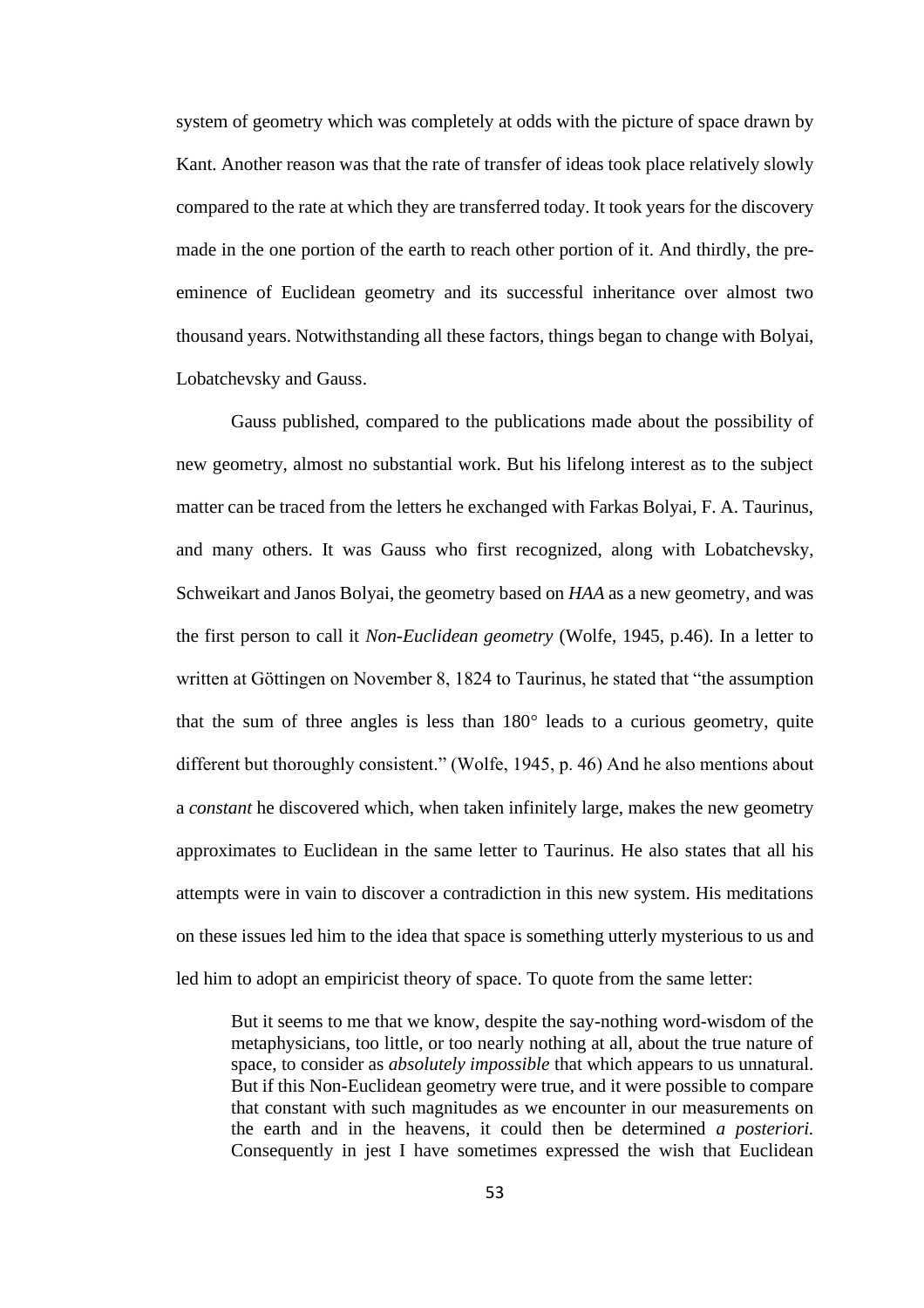geometry were not true, since then we would have a priori an absolute standard of measure. (Wolfe, 1945, p. 47)

The idea that Euclidean geometry may not be the true geometry of space, and in fact, may be a chapter of another geometry which encompass it, was not novel to Gauss. Karl Ferdinand Schweikart, in 1818, already developed a system in which there were two kinds of geometry; Euclidean and *Astral* (Halsted, 1900, p. 251). The sum of the interior angles in the former adds up to two right angles whereas in the latter to less than two right angles. He, like Gauss, talks about the same *constant<sup>19</sup>* that belong to astral geometry which, when taken large enough, yields Euclidean geometry. This, in fact, makes the first explicit description of a non-Euclidean geometry, which is made prior to the discovery of it by Janos Bolyai in the year 1923, and Nikolai Lobachevsky in 1926.

The first publication made that established non-Euclidean geometry as a consistent system of geometry was made by Janos Bolyai in the year 1923. Janos Bolyai was the son of Farkas Bolyai, who also had long been occupied with the problem of parallels. Janos Bolyai also started, like Saccheri and Lambert, his attempts to prove the fifth postulate by negating it. But prior to that, he changed the fifth postulate as had been formulated by Euclid with Playfair's<sup>20</sup>. The denial of the postulate, thus, implies that either *no* parallel lines could be drawn through a given point to a line or *many* parallels could be drawn (Wolfe, 1945, p. 50). Bolyai eliminated

 $19$  The letter in which Gauss talked about such a constant is that which was exchanged with Franz Taurinus, who was the nephew of K. F. Schweikart and whose attention was first directed to these matters by his uncle Schweikart. So, Gauss may have first acquainted with the idea of such a constant through Schweikart.

 $20$  Playfair's axiom is an axiom which was preferred to the fifth postulate in Euclid's Elements. The axiom is stated by Playfair as follows: "In a plane, given a line and a point not on it, at most one parallel to the given line can be drawn through the point" (Playfair, 1846, p. 29). The term "at most" is added to the original postulate to show that the parallel line drawn is *unique*.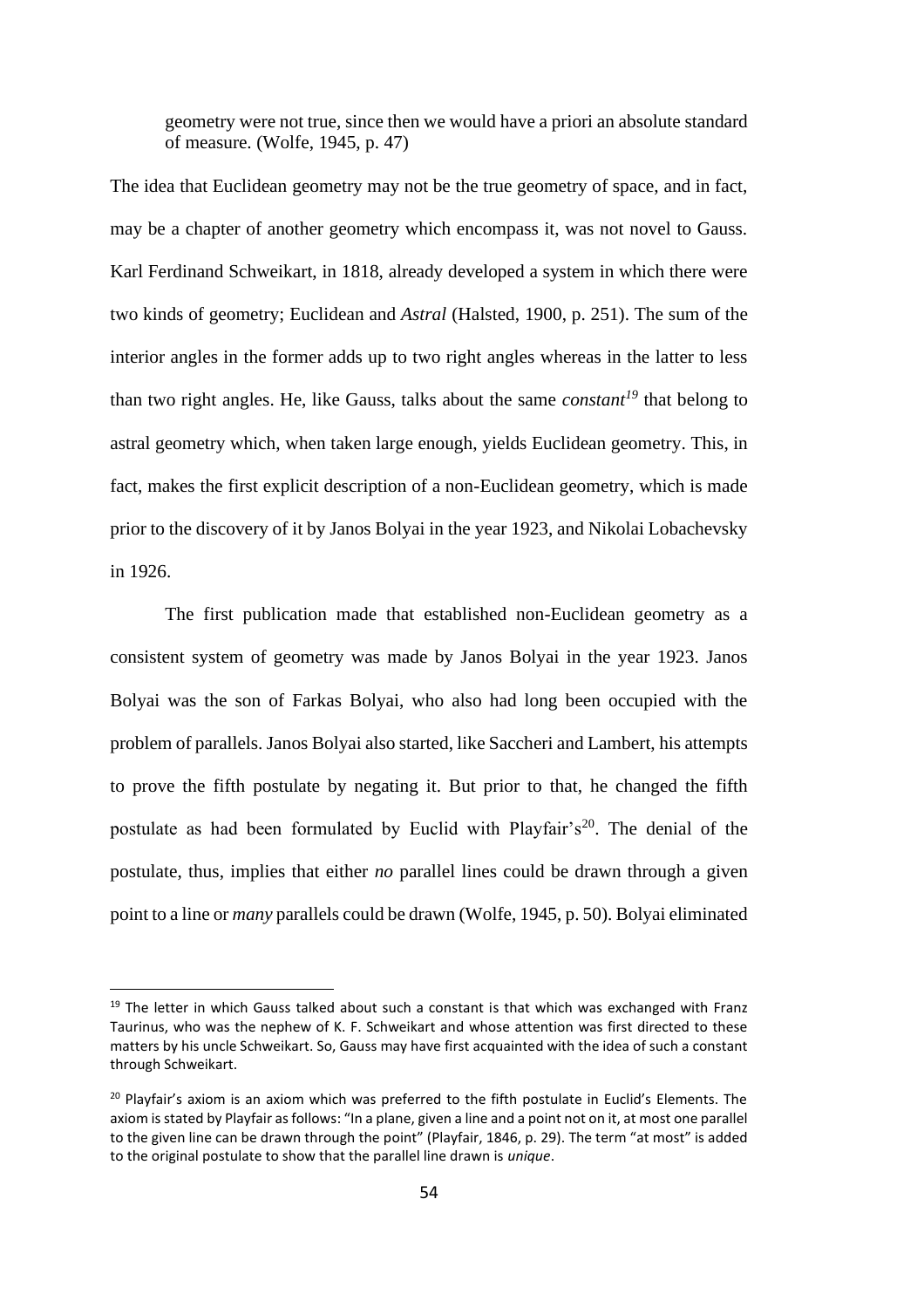the former hypothesis by arguing that it contradicted with the  $27<sup>th</sup>$  and  $28<sup>th</sup>$ propositions<sup>21</sup> in Euclid's Elements (Wolfe, 1945, p. 50). The consequences drawn from the second hypothesis, however, never ceased to amaze Bolyai for a very long time. He concluded that if there can be drawn two lines that are not parallel through a given point to a given line, then there must be infinitely many lines parallel to a given line (Wolfe, 1945, p. 50). As he worked upon the second hypothesis, he realized that a consistent geometry has risen from the assumption of its existence; he could not find any contradiction in this new system he is dealing with. He published all of his ideas and formulations in the book named *Appendix* in the year 1832.

Independently of the discoveries of Janos Bolyai, Nikolai Lobachevsky already reached similar conclusions in the year 1826 in Kazan. The results he obtained was similar to that of Bolyai; he discovered that a geometry exists in which there can be drawn, to a given line and through a point, more than a single line. The interior angles of the triangles constructed within that geometry is also less than 180° (Wolfe, 1945, p. 52).

The methodology used by Bolyai and Lobachevsky was the same as that used by Euclid; they were using what is called synthetic method in which they proceeded from certain axioms, postulates and definitions towards theorems. It is a progressive method developed by Euclid. With Riemann, an analytical method is developed in the treatment of space. The synthetic treatment of space required that the geometrical character of space could either be described by the propositions of Euclidean

 $21$  In the proposition 27, it is proven that if two straight lines intersected by a third line making the alternate interior angles congruent to each other, then the two straight lines must be parallel. It is provided by the second postulate that two straight lines can be extended indefinitely, therefore the proposition 27 clearly shows the existence of parallels which contradicts with the first assumption that there exist *no* parallels to a given line.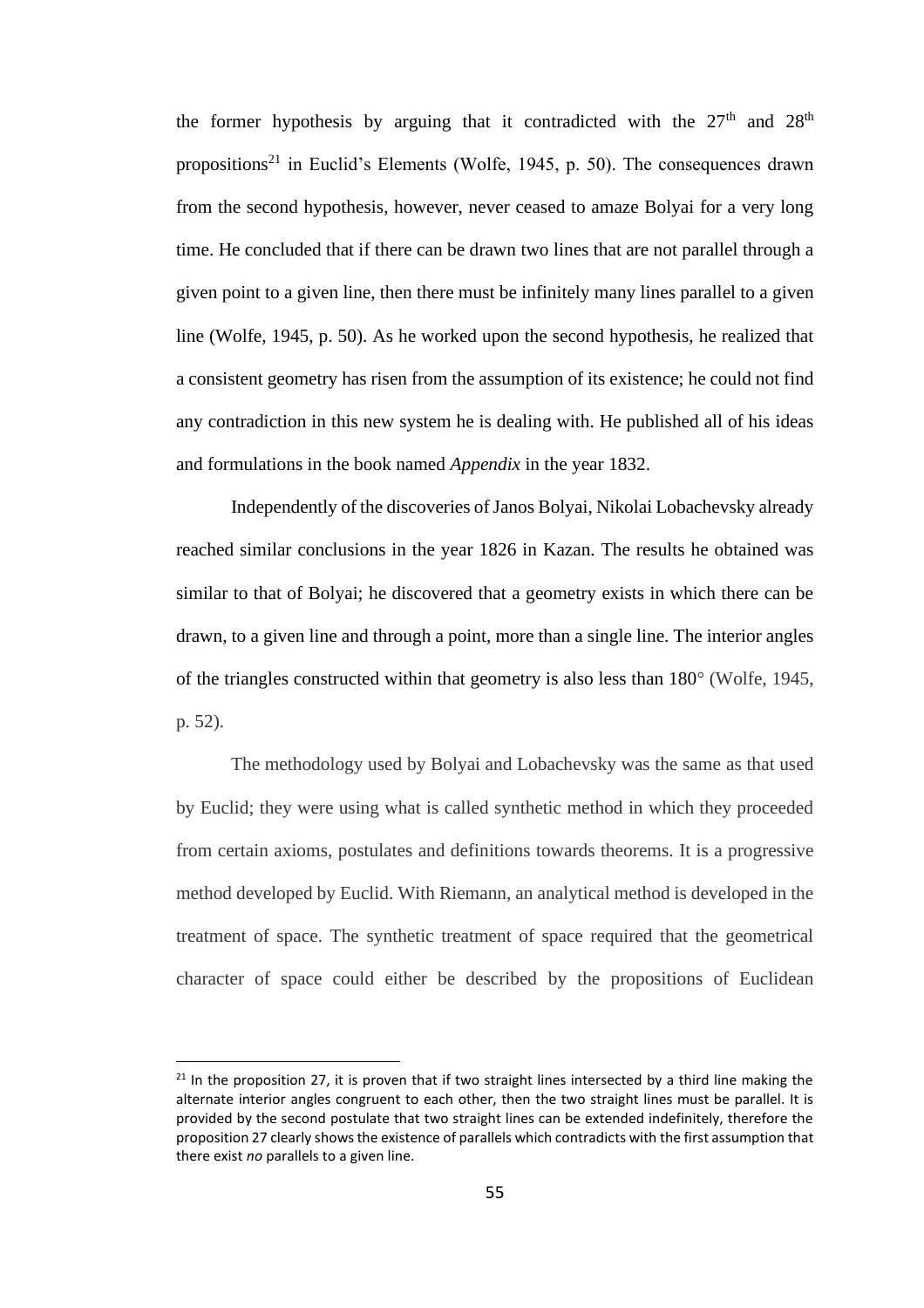geometry, or by the propositions of the new geometry developed independently by Bolyai, Lobachevsky, Schweikart and Gauss. More and more, especially with Schweikart, Taurinus and Gauss, it is believed that the geometry that is fit to describe the astronomical scales is astral geometry, and Euclidean geometry is nothing but a special case of this geometry. The assumption is grounded upon the discovery of the constant described by Schweikart which, when taken to infinity, yielded Euclidean space. Thus astral geometry seemed to have included Euclidean space in itself. But with Riemann, space is completely rid of a particular geometrical character. In his *On the Hypotheses which lie at the Foundations of Geometry*, he stated the following:

It is known that geometry assumes, as things given, both the notion of space and the first principles of constructions in space. She gives definitions of them which are merely nominal, while the true determinations appear in the form of axioms. The relation of these assumptions remains consequently in darkness; we neither perceive whether and how far their connection is necessary, nor *a priori*, whether it is possible… The reason of this is doubtless that the general notion of multiply extended magnitudes (in which space-magnitudes are included) remained entirely unworked. I have in the first place, therefore, set myself the task of constructing the notion of a multiply extended magnitude out of general notions of magnitude. (Riemann, 1873, p.1)

Riemann endeavors to construct the space from the general notions of magnitude and he adds to that that the possibility of obtaining measure-relations for a *continuous manifoldness<sup>22</sup>* rests upon *measuremen*t shortly after this passage. Given that space is a *continuous triply-extended magnitude*<sup>23</sup> , what follows strictly from this is the following: the general character of space cannot be obtained through axioms, it must

<sup>&</sup>lt;sup>22</sup> A collection of points or elements (objects, entities) that has the structure of a multiply extended magnitude

 $23$  A concept with an associated fixed number of magnitude concepts, each of which must be specified according to its mode in order to individuate and identify an instance of that concept; ordinary physical space, e.g., is a triply extended magnitude, because it needs three spatial lengths (coordinates, say, in a fixed coordinate system)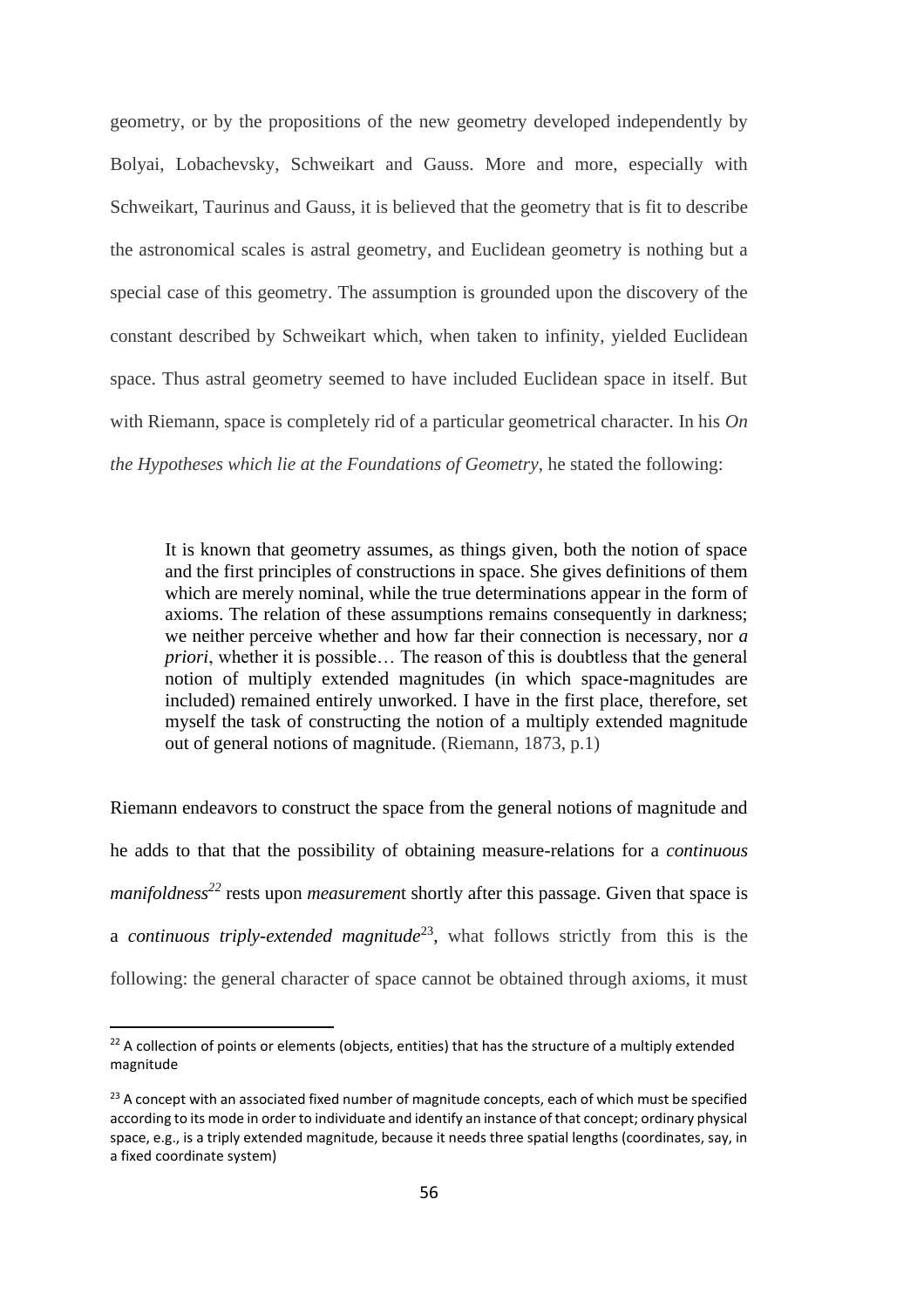be obtained through measurement. As was brilliantly said by Reichenbach; **"**Riemann's extension of the concept of space did not start from the axiom of the parallels, but centered on the concept of metric." (Reichenbach, 1958, p. 7).

Riemann's theory is grounded upon the Gauss' studies on curved surfaces and can be characterized as a brilliant extension of it. According to Gauss' *Theorame Egregium*, the curvature of any surface, which amounts to the deviation of a curve from a plane, can be completely determined within the two-dimensional surface alone without embedding the surface in a higher dimensional space. What Gauss had in mind was a geometry akin to practical geometry in which one could find how much the surface upon which one stands is deviated from being planar by making measurements with rigid rods. This is called as the intrinsic curvature. If one finds that the ratio of the circumference of the circle he measured with ones measuring rods to its diameter is greater than  $\pi$ , then one could conclude that one is standing on the surface of a sphere, *if it is less than*  $\pi$ , on the surface with a saddle-shape, if it is exactly  $\pi$ , on a planar surface. So each surface is characterized according to the measurements obtained with these rigid rods. Riemann can said to have advanced Gauss' theory in that he began with manifolds, for there existed possibility, for Riemann, that any two surfaces had different curvature. This is why he abolished the view that the geometric character of the all-inclusive space is given prior to the determination of the measurerelations between manifolds which constitute it. Reichenbach commented on the procedure adopted by Riemann as follows:

Riemann showed that it is not necessary to develop an axiomatic system in order to find the different types of space; it is more convenient to use an analytic procedure analogous to the method developed by Gauss for the theory of surfaces. (Reichenbach, 1958, p. 9)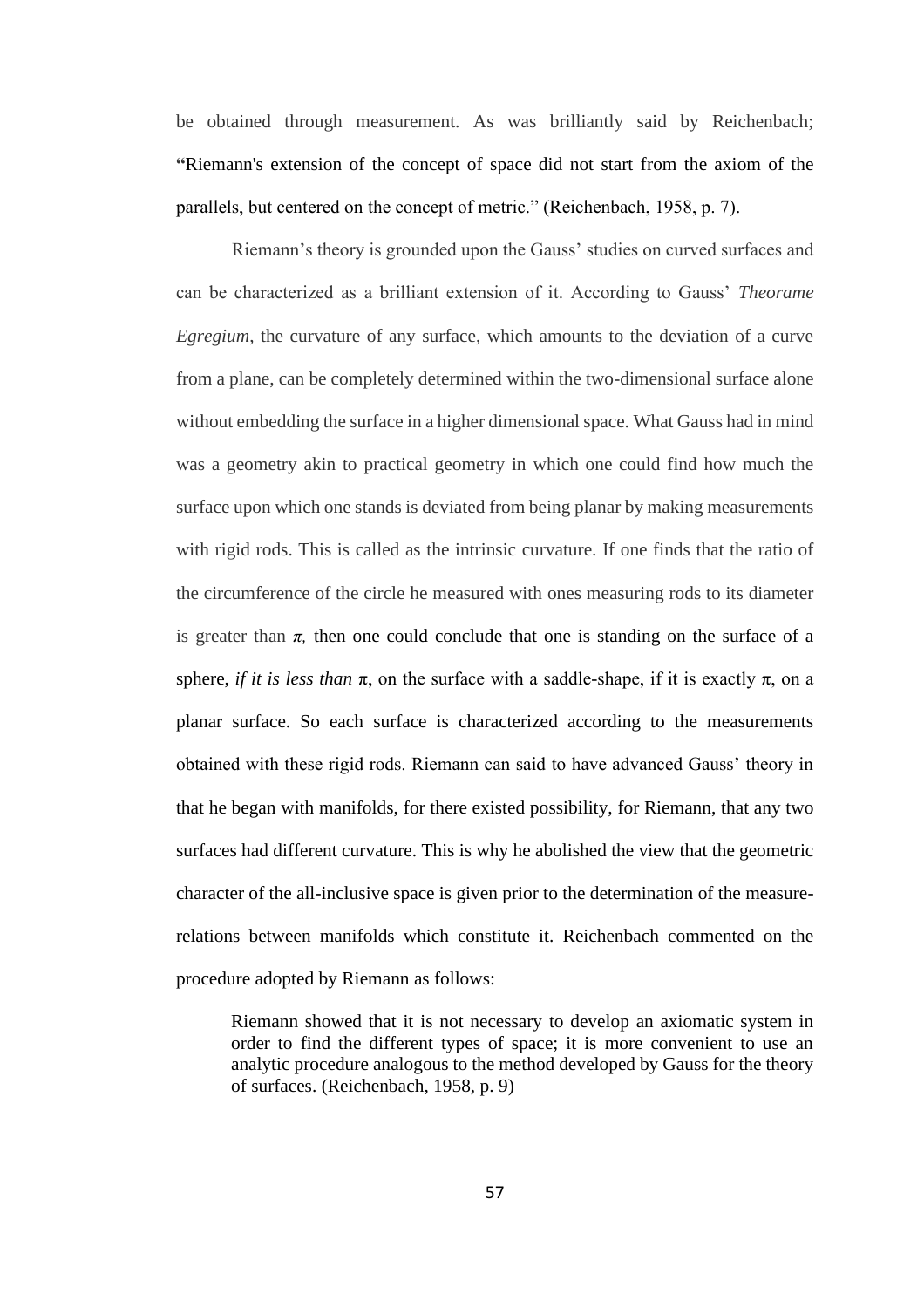Riemann looked like an adherent of empiricism about space, perhaps similar to Schweikart, Taurinus and Gauss. What differentiated the views of Riemann from the others are his statement that there are different measure relations which can hold for space. Euclidean geometry establishes one system of measure-relations; so it is only a hypothesis used by mathematicians. So far, mathematicians preferred to use Euclidean straight lines and segment for measurement, but Riemann thinks that the measurement could take place with totally different lines and segments. This means that there is no true and unique metric which we can employ to characterize the geometry of space; space is *metrically amorphous*. With regard to this, Riemann wrote:

It will follow from this that a multiply-extended magnitude is capable of different measure relations, and consequently, that space is a particular case of a triply-extended magnitude. But hence flows a necessary consequence that the propositions of geometry cannot be derived from general notions of magnitude, but that the properties which distinguish space from other triply-extended magnitudes are only to be deduced from experience. Thus arises the problem, to discover the simplest matters of fact from which the measure relations of space may be determined; a problem from the nature of the case is not completely determinate, since there may be several systems of matters of fact which suffice to determine the measure relations of space… (Riemann, 1873, p.1)

There are many measure-relations which can be used for the determination of the metric of the space, and Riemann thought that it is only through experimentation that one can determine those measure relations. Mathematicians must always expand their system and try different measure-relations. The determination would never be exact, for we are in the domain of empirical science. It is only through the extension of the variety of measure-relations we can get to know, of course again within the range of probability, the true metric of space. We must extend the systems of different measure relations to infinitely small and infinitely big and, in the light of experimentation and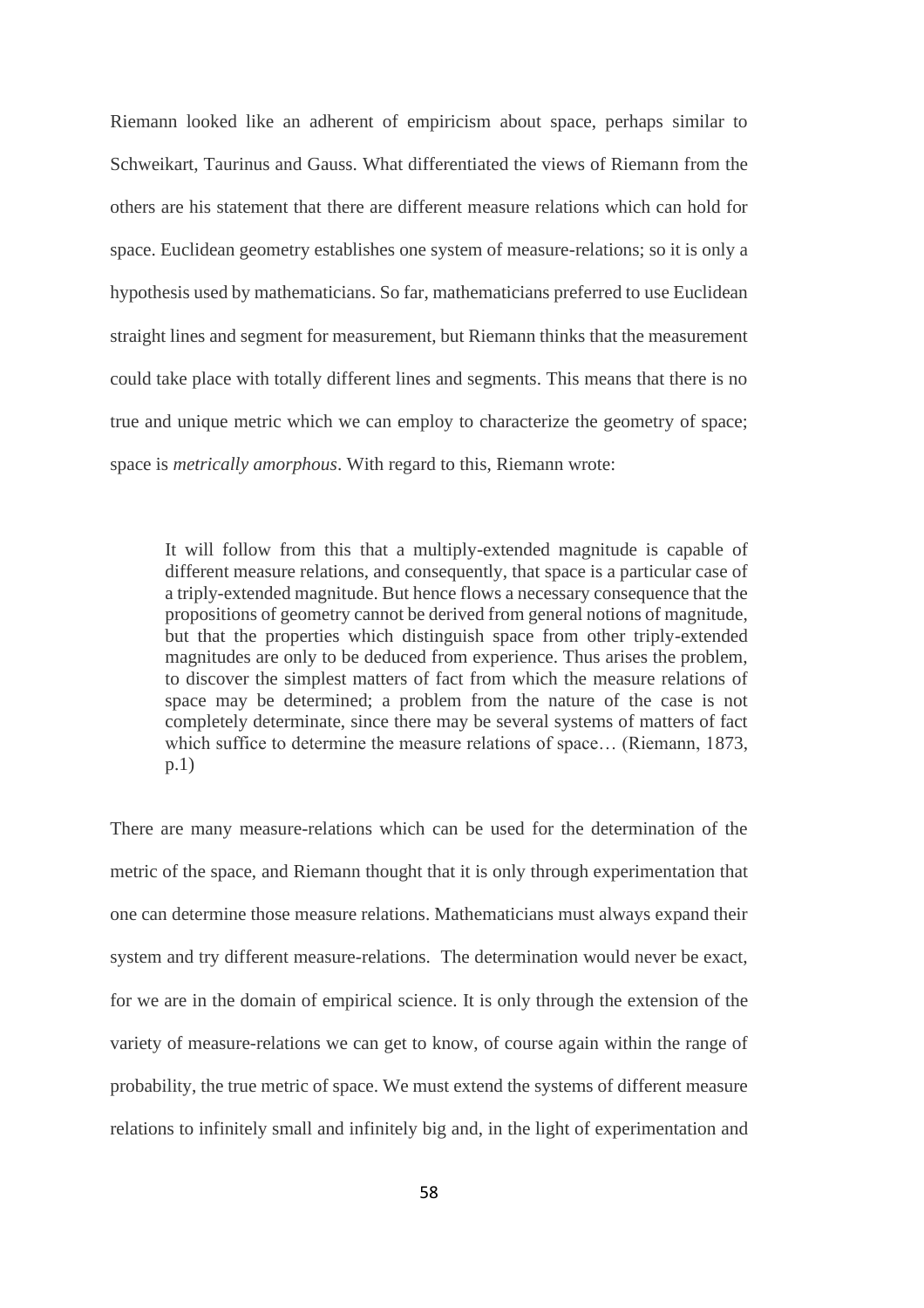test their validity (Riemann, 1873). But possibly contrary to his thesis as to the amorphousness of space in terms of its metric, Riemann held that the infinitesimal distance between two points are given; so, in a sense, as, his views can be taken as a confirmation that at the infinitesimal level, space is Euclidean.

Another remarkable achievement of Riemann is that he discovered another kind of non-Euclidean geometry with a constant curvature. This new geometry is obtained by the negation of the second postulate in addition to the negation of the parallel postulate. The new geometry thus formed is finite but unbounded, for one can walk indefinitely in the same direction without being brought to a halt. In it, every straight line converge at two antipodal points. Therefore, there exists no parallels in Riemann's geometry, whereas in Lobachevski's and Bolyai's geometries, there exists infinitely many parallels. It can be said that Riemann's geometry is a "spherical geometry extended to three-dimensions" (Poincaré, 1905, p. 38). So it naturally follows that the surface of a sphere provides a *model* to Riemannian geometry in twodimensions. Riemann's geometry serves as the axiomatic foundation for the spherical geometry of two and higher dimensions.

These new geometries throw a serious challenge to Kant's theory of space and geometry. If the axioms of the Euclidean geometry were synthetic a-priori, how is it that alternative geometries can in fact be conceived? The advancements initiated by Saccheri and ended up in Riemann called into the question the soundness of Euclidean geometry; more and more, the mathematicians adopted an empiricist approach, and thought that space could in fact be non-Euclidean. In the next chapter, it is going to be discussed how all of these advancements in the field of geometry impacted Kant's theory of space and geometry.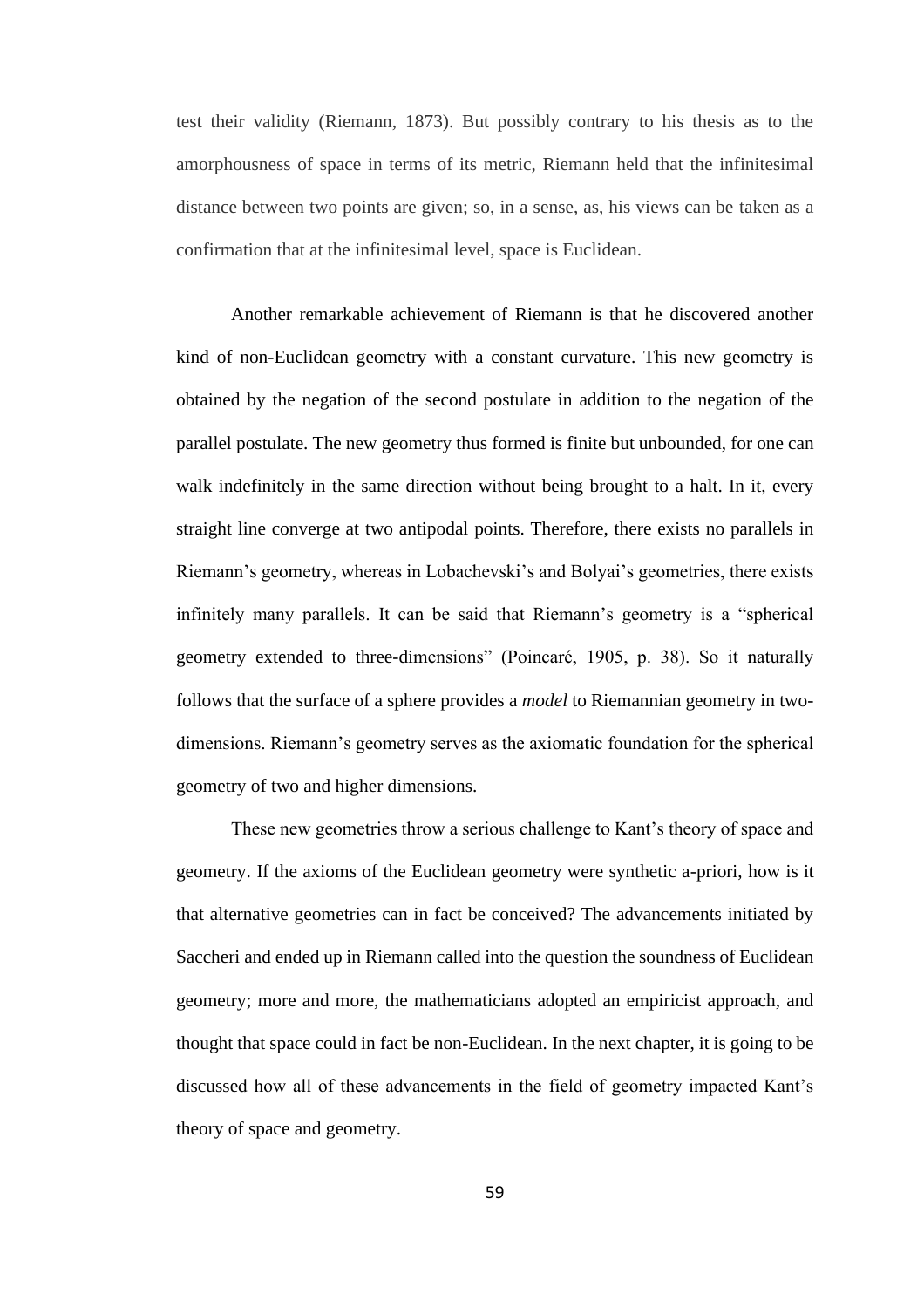#### **CHAPTER 5**

# **THE IMPACT OF NON-EUCLIDEAN GEOMETRIES TO KANT'S PHILOSOPHY OF MATHEMATICS**

## **5.1. The Possibility of Non-Euclidean Geometries in Kant's Philosophy**

The attractiveness of the thesis that space is transcendentally ideal and is dependent upon the subjective constitution of our mind was lost after the advent of non-Euclidean geometries. The discovery of non-Euclidean geometries almost rendered Kant's theory of space and geometry obsolete. The consistency and the fruitfulness of these alternative geometries provided philosophers and scientists a ground for their presumption that non-Euclidean spaces can be 'conceived', or 'thinkable'. These new geometries are indeed thoroughly thinkable, and free from contradiction. But does this make these new geometries conceivable in the sense that Kant uses the term *'conceivability'*? How should a Kantian react to the thesis that non-Euclidean geometries are as equally conceivable as Euclidean geometries? Apparently, Kant himself did not deny that we can *reason* about everything as long as our reasoning is not brought to a halt by contradictions. He claimed "I can think whatever I please, provided only that I do not contradict myself." (Kant, 2007, Bxxvii/Bxxviii) From the mere *logical possibility*, Kant claimed, the *objective validity*  cannot be ascribed to the concept. To ascribe an objective validity to the concept, something more is needed; something in the experience must correspond to the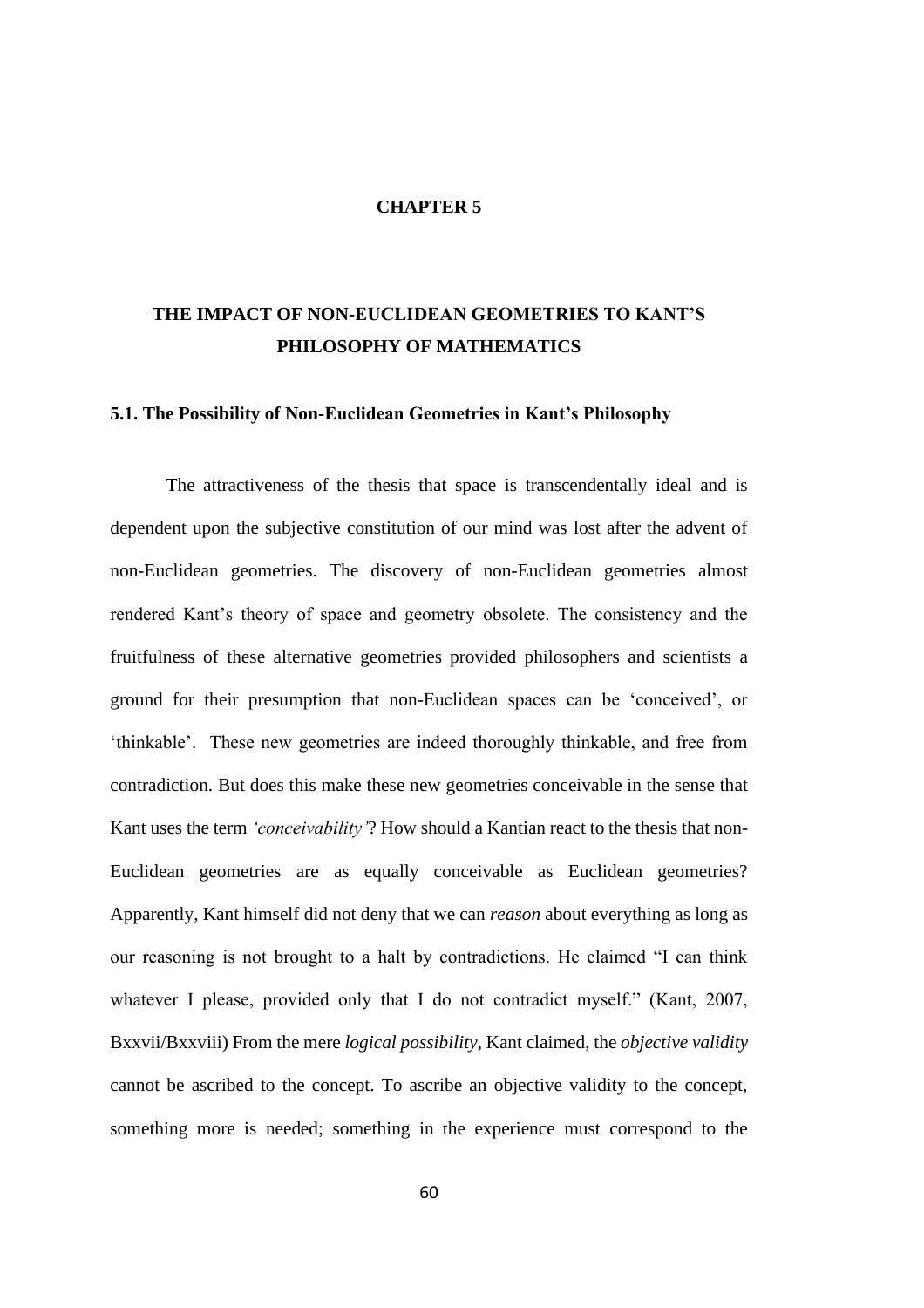concept. If there exists no object which correspond to the concept, than the concept is empty; it only stands for a possible experience, which is yet to be actualized. The following passage can be given as a contra-thesis to the proponents of the view that non-Euclidean geometries are as equally conceivable as Euclidean geometries:

It is, indeed, a necessary logical condition that a concept of the possible must not contain any contradiction; but this is not by any means sufficient to determine the objective reality of the concept, that is, the possibility of such an object as is thought through the concept. Thus there is no contradiction in the concept of a figure which is enclosed within two straight lines, since the concepts of two straight lines and of their coming together contain no negation of a figure. The impossibility arises not from the concept in itself, but in connection with its construction in space, that is, from the conditions of space and of its determination. And since these contain a priori in themselves the form of experience in general, they have objective reality; that is, they apply to possible things. (Kant, 2007, B268)

From what Kant said here, it can be inferred that there is a difference between *logical possibility* and *intuitive plausibility*. Every intuitively plausible concept must also be logically possible, but not vice versa. As long as the given concept cannot be constructed in pure intuition, the concept remains empty. It must be recalled from what is laid out in the second chapter that *objective reality* cannot be secured only through constructing the given concept in pure intuition. At the end of the construction procedure, a particular object must be realized in the experience in conformity with the constructive action of the geometer in order for that concept to gain an objective reality. After all, the construction, as a *schema of a given concept,* is a function which acts a *norm* that provides a recipe for subsuming particular objects under their respective geometric concepts; it is in virtue of the normative function that the image is connected to the geometric concept. At the basis of Kant's thesis, there lies the argument that within our experience, neither we can confront non-Euclidean relations within our experience; nor we can construct any geometrical object that deviates from the Euclidean characteristics in our imagination.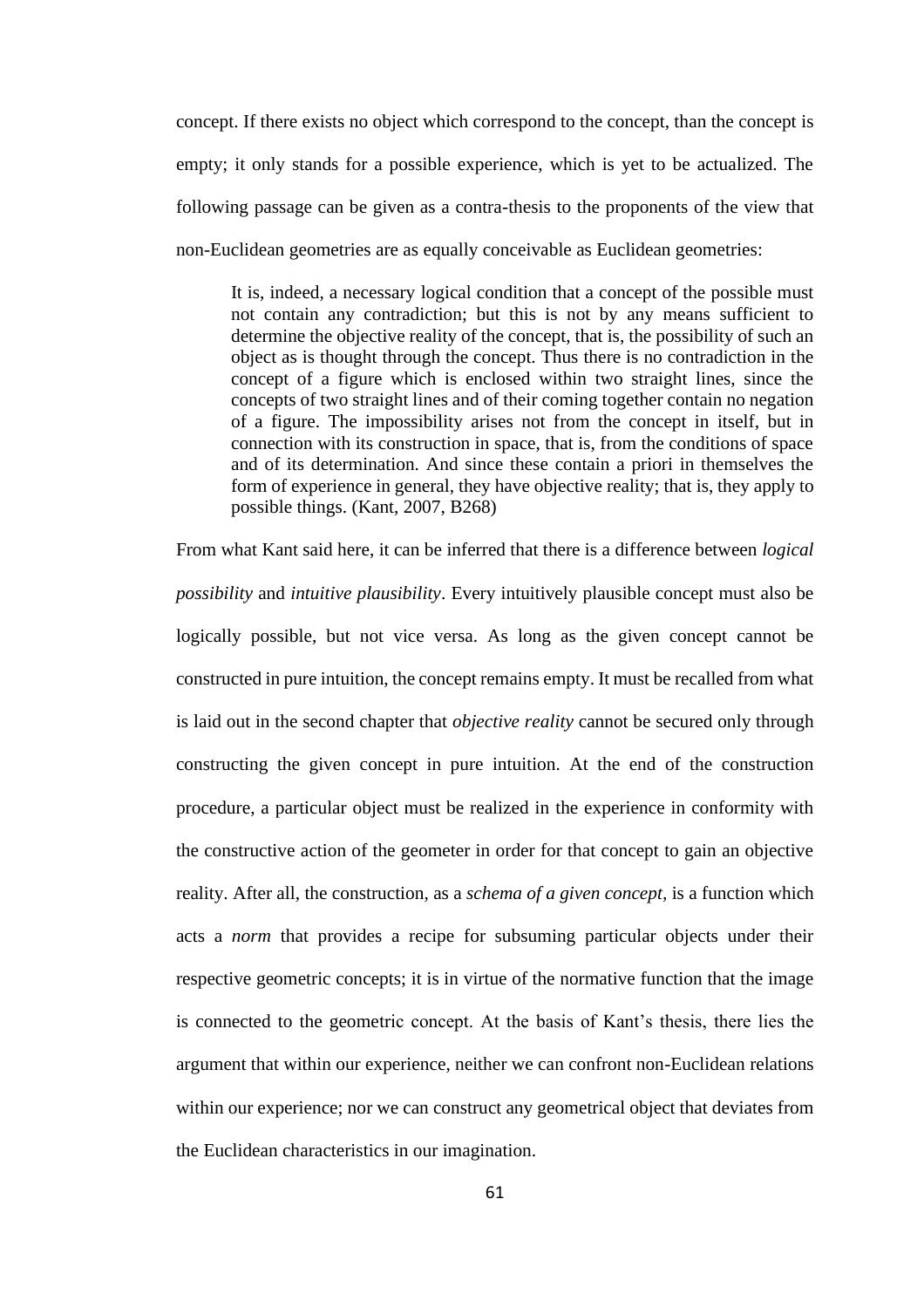## **5.2. Helmholtz, Poincaré and Conventionalism in Geometry**

The possibility of the intuitive plausibility of non-Euclidean geometries were first realized and extensively treated by Helmholtz and Poincaré. The views of these two thinkers were not identical, but what was common in both of them was their effort to provide a psycho-physiological genesis for the foundations of geometry. In a sense, this means a return to the empiricist programme. But even though Helmholtz can said to be committed to the empiricist programme about the genesis of geometry<sup>24</sup> by stressing the importance of the environment in which the species is embedded and its impact on the species in its acquisition of a particular geometry, Poincaré, by partially building up on the accounts of Helmholtz, offered a completely novel epistemological category to account for the foundations of geometry. The new epistemological category introduced by Poincaré is entitled as *conventionalism*.

Conventionalism aimed to incorporate the empirical and rational elements to account for the genesis of geometry; but not in the sense that Kant incorporated them. For Poincaré, the propositions of geometry were not synthetic a-priori truths, for if it were the case, then "they would be imposed upon us with such a force that we could not *conceive* of the contrary proposition." (Poincaré, 1905) Here again, the reader is confronted with the term *conceivability* of the propositions of non-Euclidean geometry. For Poincaré, the comprehension of the propositions of non-Euclidean

<sup>24</sup> Helmholtz shared his views about the foundations of geometry in his short article *On the Origin and Significance of Geometrical Axioms (1870).* The article was included in the book *Epistemological Writings (1921)* which was edited and published by positivist philosophers; Moritz Schlick and Paul Hertz. More about the relevant content about these publications will be discussed in the subsequent chapters.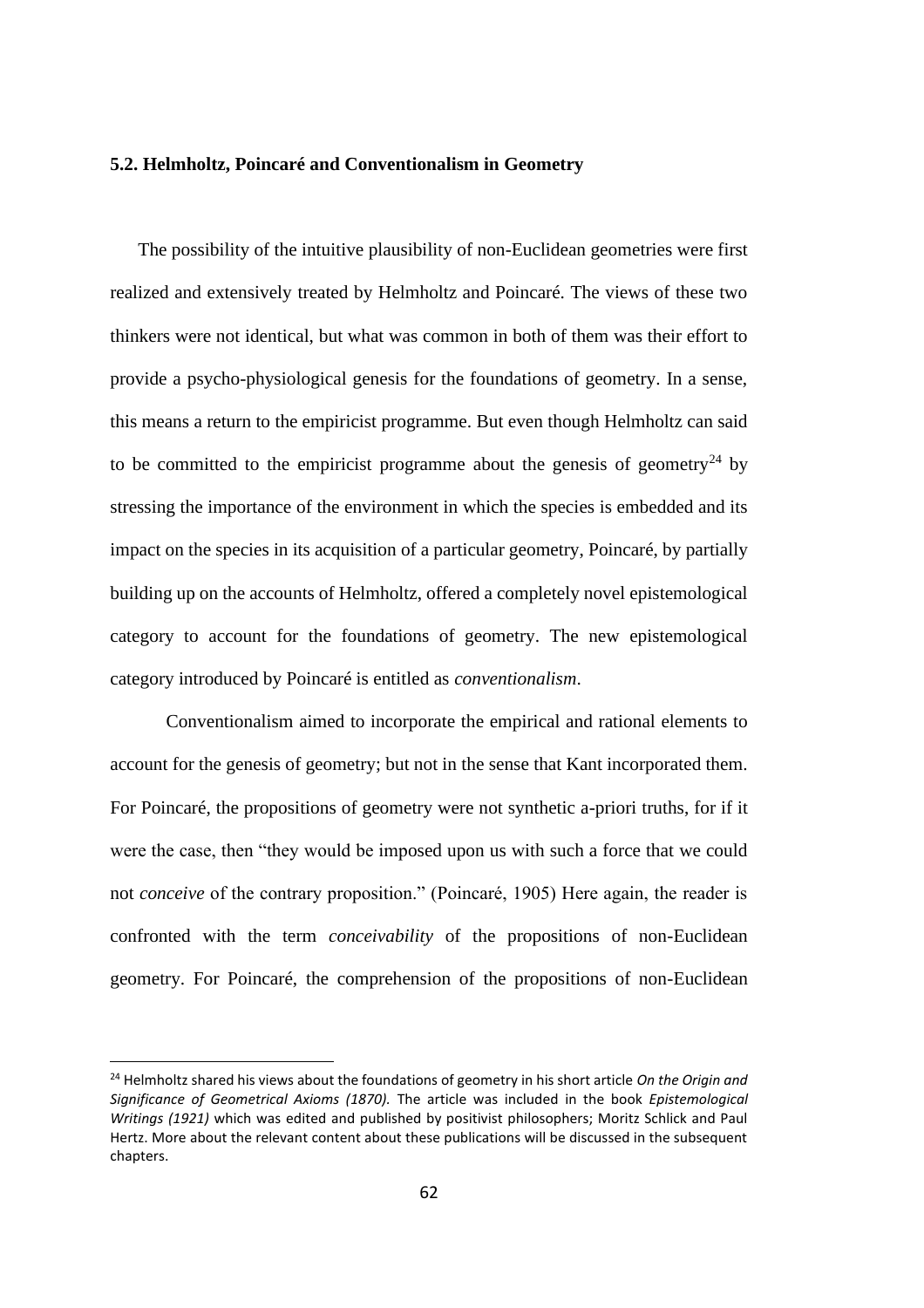geometry is not only expressed as our ability to reason about them without running ourselves into any contradiction. He offered many thought experiments in which he depicted fictive worlds to show that different environmental conditions would compel us to reinterpret the primitive geometrical terms. This in turn makes possible the comprehension of different geometries for sentient beings who are equipped more or less with same kind of sense organs as ours. This, in effect, reflects the impact of Helmholtz's psycho-physiological arguments on Poincaré's philosophy of geometry. Helmholtz, before Poincaré, gave similar arguments, in his *On the Origin and Significance of Geometrical Axioms (1870),* in which he argued that the different environmental conditions would inevitably cause species like us to adopt a different geometry. Neither it was the case that the propositions of geometry were experimental facts, for "we do not make experiment on ideal lines or circles, we can only make them on material objects", (Poincaré, 2011) they were conventions; and our choice of one particular geometrical over another is carried out in the guidance of the nature. Nature does not dictate which particular geometry is to be chosen to account for the phenomena, nature can only be suggestive of which particular geometry is to be chosen.

Poincaré offered an exhaustive list of empirical and a-priori conditions to account for the constitutive factors in the genesis of space and geometry. The empirical conditions for a species to come up with the idea of space and geometry can be divided into two categories; *subjective* and *objective conditions<sup>25</sup> .* The subjective conditions *are* to have a *body* and *mobility,* and the objective condition is the *possibility of the* 

<sup>&</sup>lt;sup>25</sup> This division I announced here does not mean that subjective conditions are not objective; it only means that they are the conditions which is related to the experiencing subject, that is to say, the conditions must be satisfied by the subject.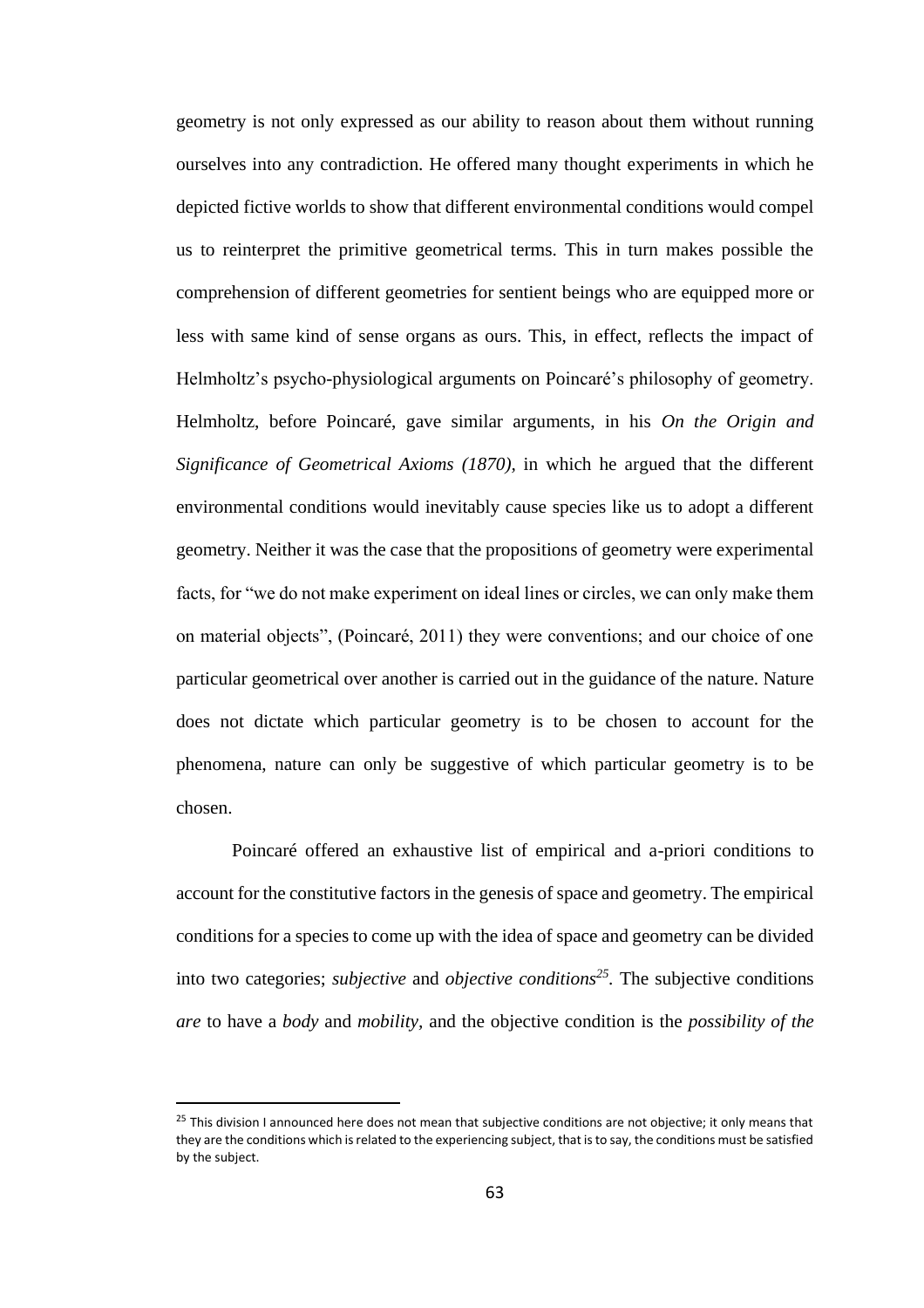*motion of the invariable figure*. Poincaré, first, begins by analyzing our sensations and how they contribute to the idea of space. He affirms, just like Kant did in his *Transcendental Aesthetic*, that "our sensations cannot give us the notion of space", and by themselves "they have no spatial character" (Poincaré, 1898). But, unlike him, Poincaré thought that in order for an organism to have an idea of *space* and in turn be capable of doing *geometry*, the organism, first of all, must be capable of moving. He clearly acknowledges it when he says "For a being completely immovable, there would be neither space nor geometry." (Poincaré, 1905, p. 48)

The origins of the idea of space depends upon the reciprocal relations formed between the subject and the object. There are some *external changes*, in which it is possible for the subject to restore the aggregate of primitive sensations through performing certain locomotor actions, and the idea of space is predicated upon our ability to compensate for the *external changes* through respective *internal changes.* It is through these compensatory acts and performed *displacements* that an organism gets to know the spatial relations and thus forms the idea of space. An organism incapable of performing certain displacements would not even know the very primitive spatial relations such as *contiguity* or *distance*. This is at odds with the Kantian thesis which claims that "space must already be presupposed in order for the appearances are represented as alongside one another" and ordered accordingly (Kant, 2007, B38/B39). This, however, would be totally meaningless to that organism according to Poincare. Poincaré, in his *Foundations of Geometry (1898),* wants to imagine us a hypothetical person "who possessed but a single immovable eye" (Poincaré, 1898). This man is completely paralyzed, and one of his eyes is blind. The other is not blind, but he is not able to move it at his will. For Poincaré, this man would not be able formulate these mentioned relations and he emphasizes that the origin of the idea of space as a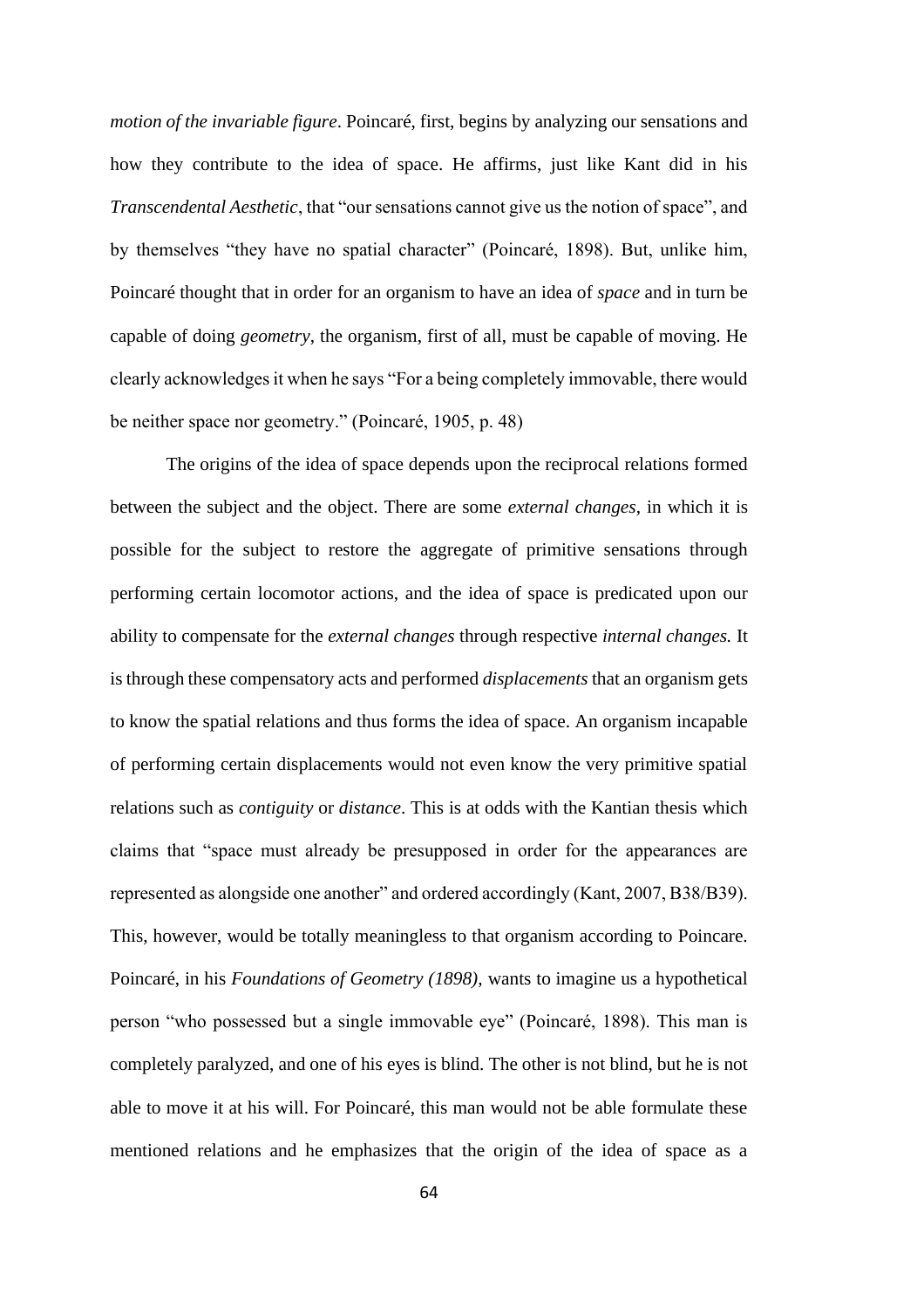framework of relations could be traced back to our capability of moving, and our capability of retaining the aggregate of primitive relations through performing certain *displacements.* Within this context, focusing on an object with our eyes and capable of following it continuously is an example of a displacement that we make with our eyes. Since our hypothetical man is incapable of performing these movements, the changes he spots upon his retina cannot be categorized spatially; because there remains no possibility for our man to retain his old impressions back.

The idea of the motion of an invariable figure plays an equally important role in the genesis of the Euclidean geometry and in the birth of the idea of space. Every change we observe in the nature is either a *change of position* or a *change of state*. The former category is comprised of changes that the solid bodies generally undergo. In order for compensation to be possible, Poincaré says "the external object in the first change must be displaced as an *invariable solid* would be displaced." (Poincaré, 1905, p. 60). He emphasized the importance of the possibility of free-mobility of objects, and said "if, then, there were no solid bodies in nature, there would be no geometry." (Poincaré, 1905, p. 61). *Changes of state,* on the other hand, can be exemplified by the chemical reactions of various sorts, or the displacements of fluids, which cannot be compensated for by making internal displacements. Since the motion of an invariable figure was not explicitly stated as an axiom by Euclid, Poincaré considered it to be an *implicit axiom* which was used by Euclid to provide a ground for the possibility of establishing *congruence relations.* In Euclid's system almost every proof is predicated upon the notion of congruence. Helmholtz himself said that "the foundation of all proofs in the Euclidean method is the proof of the congruence of the relevant lines, angles, plane figures, bodies, etc." (Helmholtz, 1977, p. 3) But this axiom, for Poincaré, is evidently disguised in the fourth axiom of *The Elements*, which is not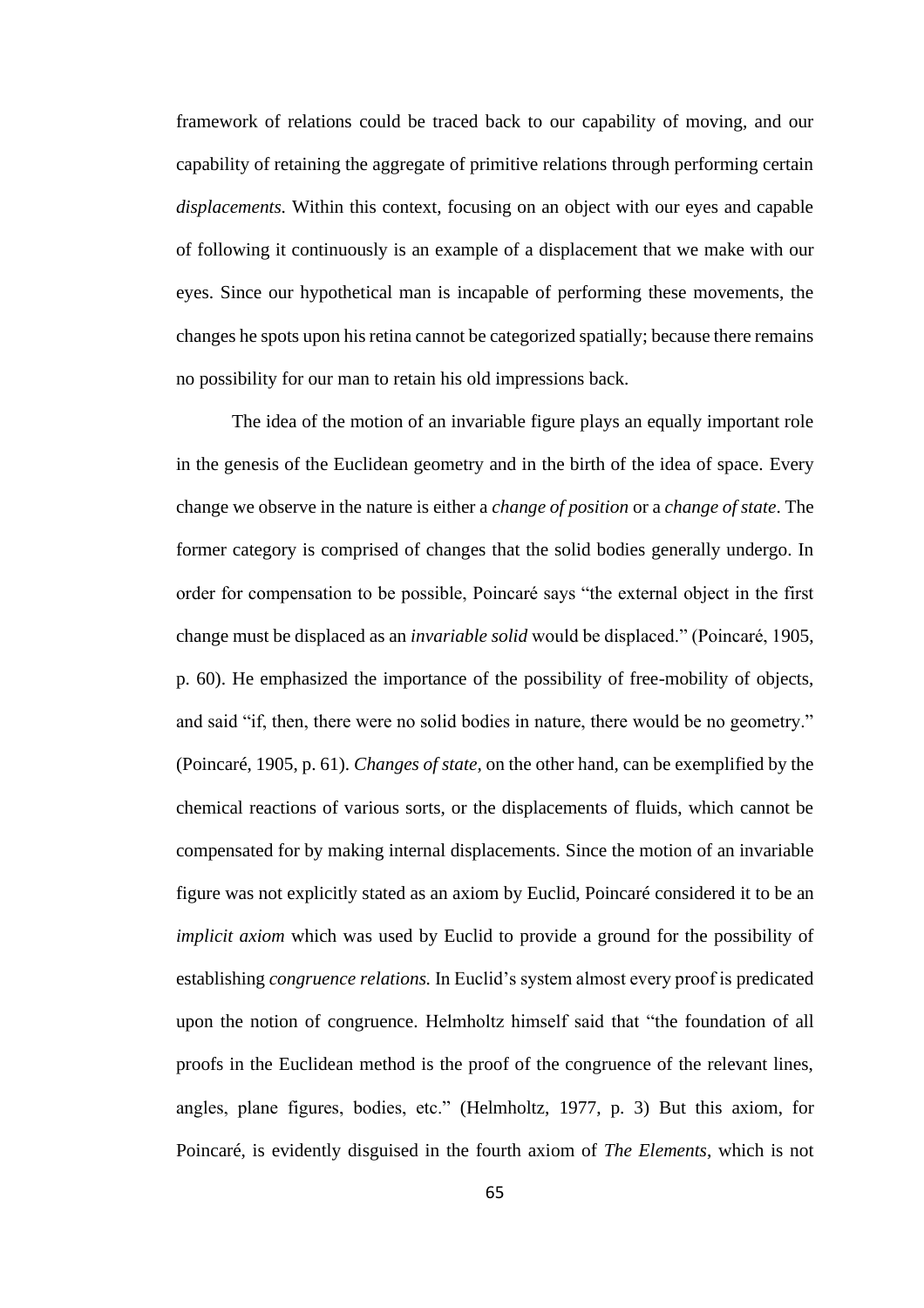explicitly stated by Euclid, but utilized nonetheless. The fourth axiom seeks to show that two figures are congruent if one can be superimposed on top of the other. But moving a figure in space in such a way requires that the figures conserve their shape while moving. This, for Poincaré, blends Euclidean geometry with an empirical element; *motion*. The alleged purity of the geometrical practice is thus stained by the introduction of a physical element. In contrast to Kant, Poincaré did not differentiate between *pure* and *empirical motion* as Kant did. For Poincaré, motion cannot be determined a-priorily, for we do not know *a-priori* that the motion of objects that we observe within our environment obey the *group of Euclidean displacements*; they could just as well obey to another *group of non-Euclidean displacements*.

Here, the summit of the thesis of Poincaré is reached, the ultimate empirical condition necessary for the genesis of geometry is nothing other than the reciprocal relation formed between the subject and the object. Subject contributes to it through performing certain *internal displacements* which are aimed to compensate for the change caused by the *external displacements* of an object. Together, they form a *displacement group*. This is why Poincaré held that alternative geometries are as equally *conceivable* as Euclidean geometries, for in a *possible world*, the solid bodies may obey to different laws of displacements than the ones to which have been long accustomed to observe. Perhaps the most famous thought experiment provided by Poincaré is his *Sphere-world* which he gave in his *Science and Hypothesis* (1903). This sphere world is in an imaginary world governed by different laws. The properties of the sphere-world are listed down by Poincaré as follows:

### 1. The world is enclosed within a sphere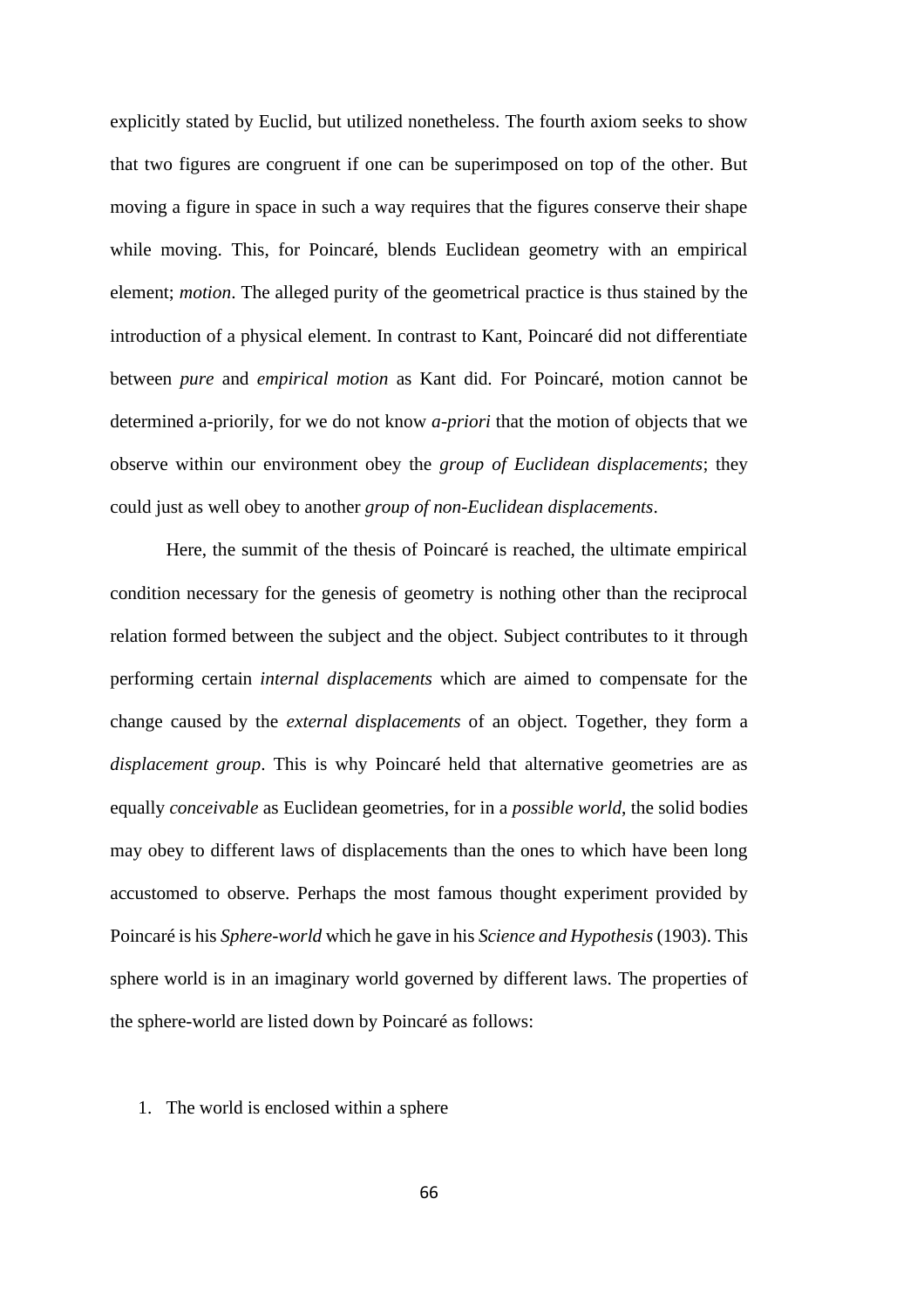2. Temperature is not uniform; it gradually decreases as we move away from the center of the sphere. The absolute temperature is proportional to  $R^2 - r^2$  $R =$ Radius of the sphere

 $r = Distance$  of the point considered from the origin

- 3. Each body has the same coefficient of dilatation, so that each body shrinks or expands in the same proportion as they move
- 4. The law of refraction is inversely proportional to  $R^2 r^2$
- 5. This means that the path of the ray of lights are not linear, they are circular.

The sentient beings, Poincaré argues, would cultivate a geometry different from ours; their geometry would be a non-Euclidean geometry. Imagine that two people;  $P_1$ and  $P_2$ , are transferred into sphere-world from our world;  $P_1$  and  $P_2$ , for so long, have been habituated to use Euclidean geometry, so the geometry that they have so long accustomed to is Euclidean geometry. The question is the following: would they notice the difference between those two worlds? If so, how? First of all, as Poincaré stated, the world would appear as infinite for those beings, whereas from our perspective, it appears as finite. The reason is that bodies shrink as they move away from the origin, and this makes the periphery not approachable for those beings, which would make them think that their world is infinite.  $P_1$  and  $P_2$  would not so easily be able to detect the effect of shrinking and expanding through measurement. Because every time they wanted to measure an object which moves far away from the origin, they would have to move away from the origin to reach that object and superimpose their measuring rod on top of that object, so their measuring rods, together with their bodies, would shrink in the same proportion as the body that they wanted to measure.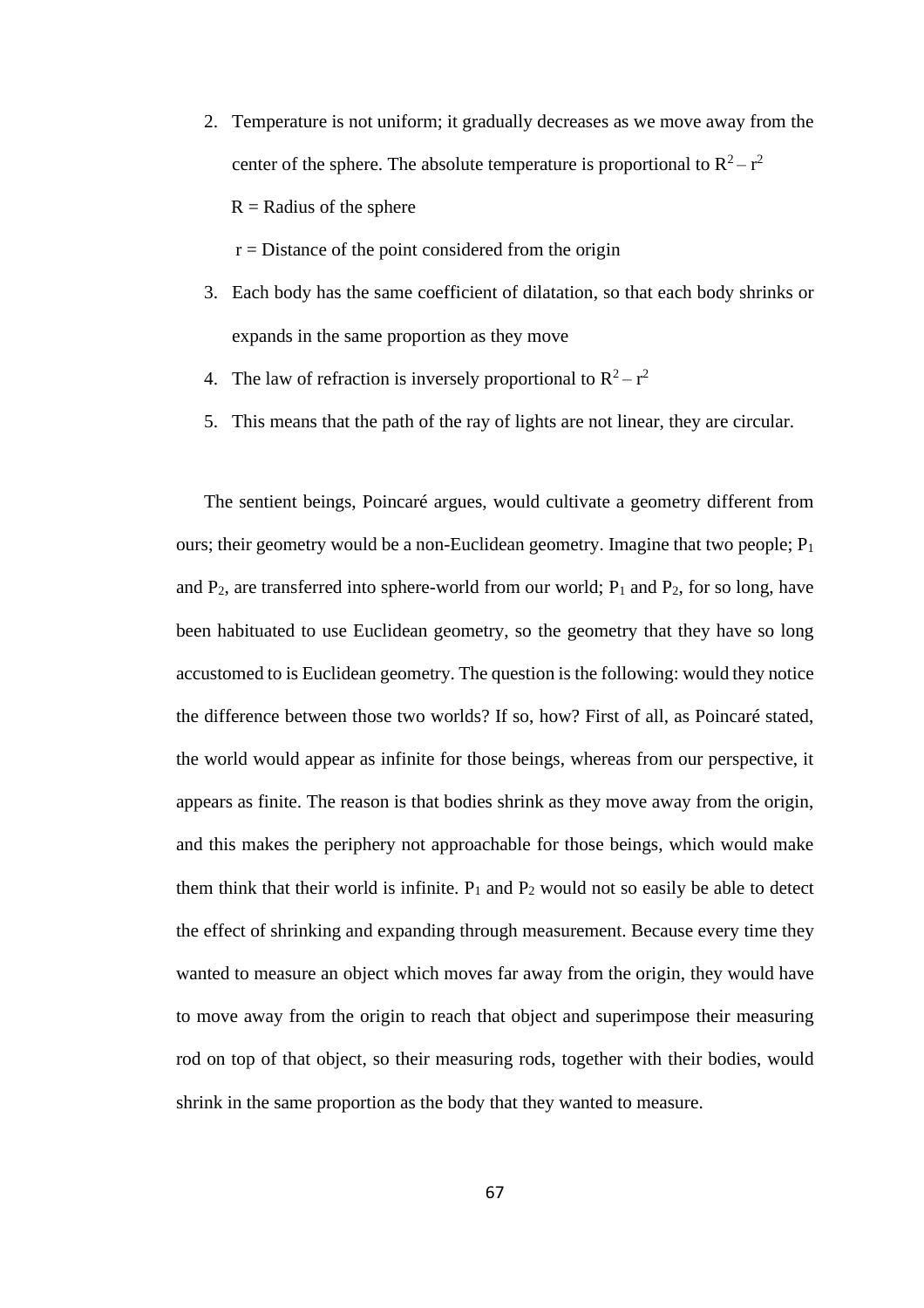But is not there, then, a way to find out that the world in which  $P_1$  and  $P_2$  are embedded is different than their previous world? They would have to consider their *tactile* and *visual* impressions in the sphere-world and compare them with that in our Euclidean world. The realization of the differences between their tactile impressions in the sphere-world and those in the Euclidean world demands that they make certain experiments with their bodies or rigid rods. Suppose that  $P_1$  and  $P_2$  are located at the origin of the sphere. Let  $P_1$  make a 90 $^{\circ}$  counter-clockwise rotation to the left and let  $P_2$ make a 90° rotation to the right. After each completes his rotation, let them walk ten steps in a straight line and stop and rotate their bodies back to their initial orientation. This indicates that they walked away from one another for about twenty steps, stopped, and reconfigured their bodies back to their initial orientation. Lastly, let each of them walk ten steps in a straight line again for the last time. This imply that they walk in parallel lines; for both are separated from one another for about twenty steps, and walking towards the same direction. Now if they want to measure the distance in between them, they have to walk towards one another and count their steps. They will notice that the number of steps that needs to be taken is far greater now, for they both moved away from the origin about ten steps and their bodies shrank as they moved, so their steps will be much smaller when they are away from the origin, and in turn the distance they measure when they move towards one another will be much greater. If those two people were transported to that world from a Euclidean world, they would be astonished, for they knew that in the Euclidean world, the parallel lines are equidistant to one another everywhere. But here, even though they moved parallel to one another, they see that the distance between them gets larger and larger as they move away from the origin. So, just like in hyperbolic geometry, the distance between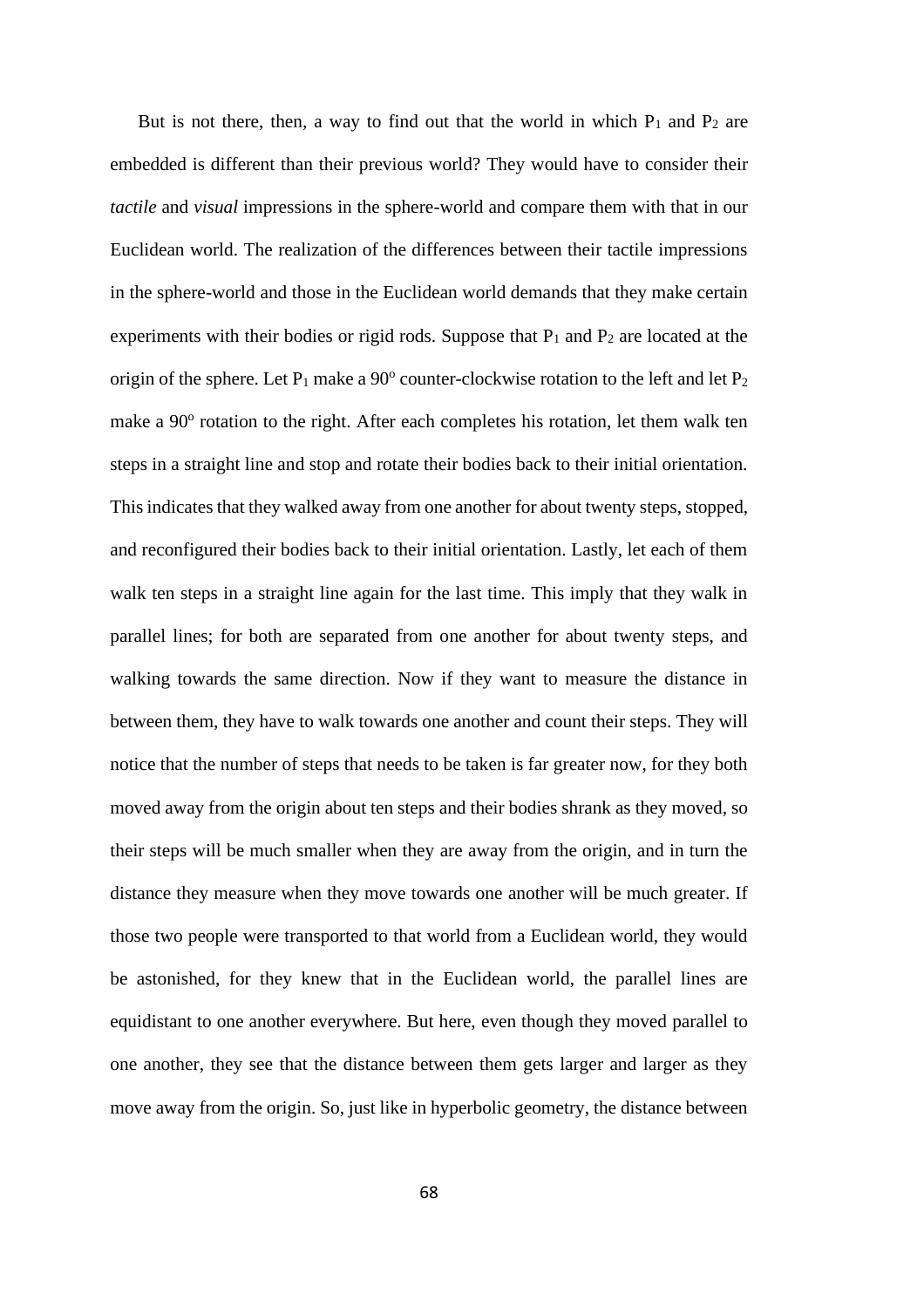two parallel lines in this world does indeed change; the more they move away from the origin, the more space there becomes in between them.

There are other ways to find out the differences between the sphere world and our Euclidean world. Through the measurement of the ratio of the circumference of a circle to its diameter with physical rods, those people would likely to discover that it is bigger than  $\pi$ ; and as the diameter increases the ratio exceeds  $\pi$  more and more. The reason behind this is simple; as the physical rods move away from the origin, they shrink, so measuring the circumference with smaller rods means that more rods can placed on it compared to the number of the rods that could be placed on it if the diameter were smaller. This would in turn mean that the measurement of the circumference would yield exceedingly large values compared to the value of the diameter, and when the ratio is thus taken, this would imply an excess compared to the ordinary ratio between circumference and diameter.



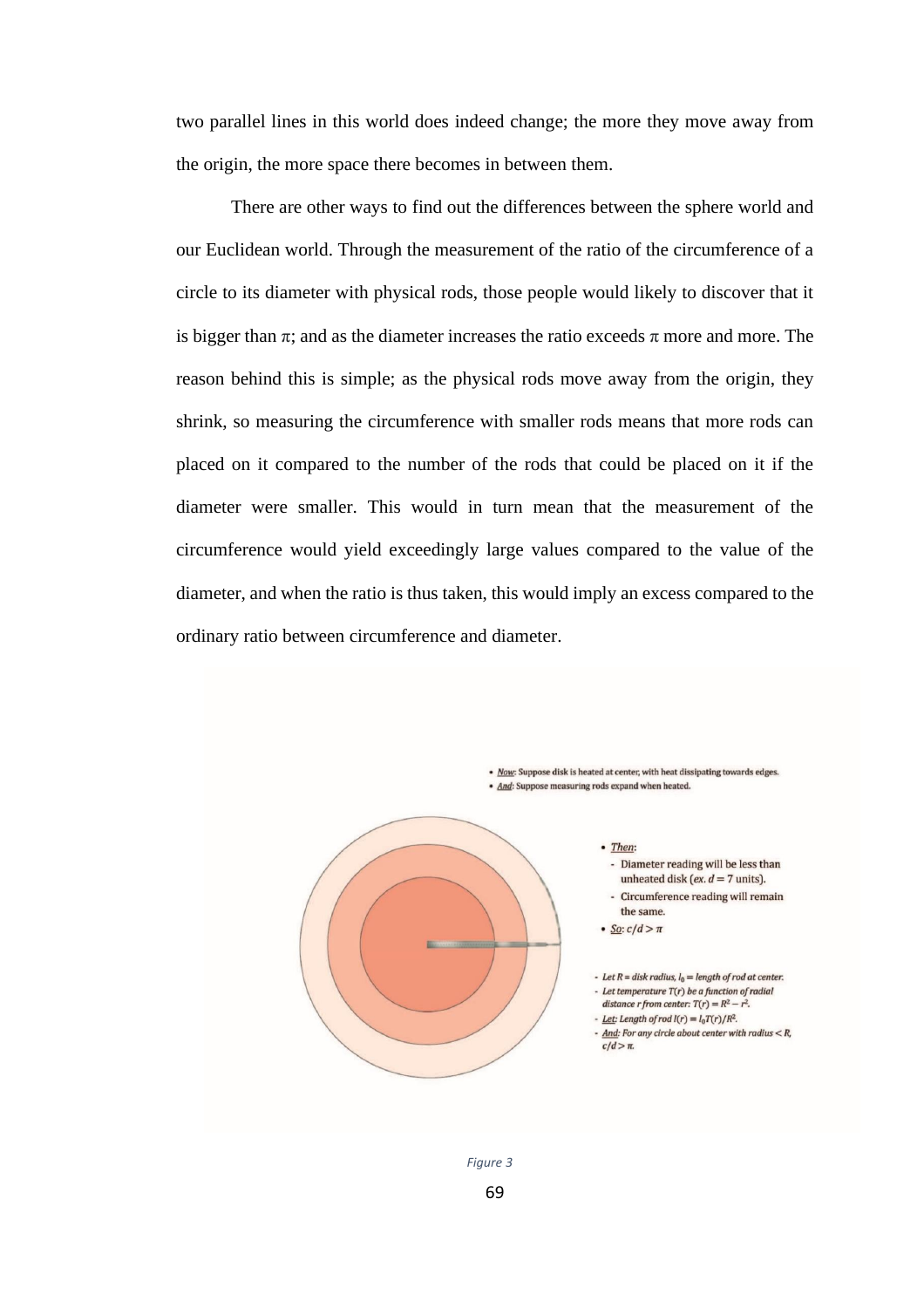What about the visual impressions of those people in the sphere-world? How would the visual impressions of  $P_1$  and  $P_2$  be different from those they used to experience in their previous Euclidean world? Is the sphere-world been qualitatively identical with the Euclidean space? So far, considering only the tactile impressions of  $P_1$  and  $P_2$ , the space in which they live display the characteristics of the hyperbolic space; in hyperbolic space the ratio of the circumference to its diameter is bigger than  $\pi$  and the parallel lines are not equidistant. So the question can be translated to the following: how different the visual impressions of beings like us in a hyperbolic space? Helmholtz, in his *The Origin of the Geometrical Axioms*, offered a detailed explanation about it. He said that the most distant objects of this space would be seen at a finite distance to the observer, but the distance between those objects and the observer appears to be dilated as the observer moves towards these objects. This means that two physical lines that are remotely placed relative to the standpoint of the observer appears to be parallel at first sight. But as the observer moves towards these physical lines, he would see that those lines bulge outwards, and the distance between them is increased. (Helmholtz, 1977). Considering what Helmholtz said about the visual estimations of the subject, it is evident in these passage that the visual impressions of  $P_1$  and  $P_2$  would also be different than that they had in their native world. Considering the difference both in their tactile and visual sensations in the sphere-world, can it be concluded that these people would necessarily adopt the hyperbolic geometry in explaining the succession of their impressions in that world? It is clear that the solid bodies that  $P_1$  and  $P_2$  encounters in the sphere world are totally different than the bodies that they experienced in their ordinary world. Despite the difference in their tactile and visual impressions, they would still regard the bodies that they encounter in the sphereworld as solid, for they are able compensate for the external changes through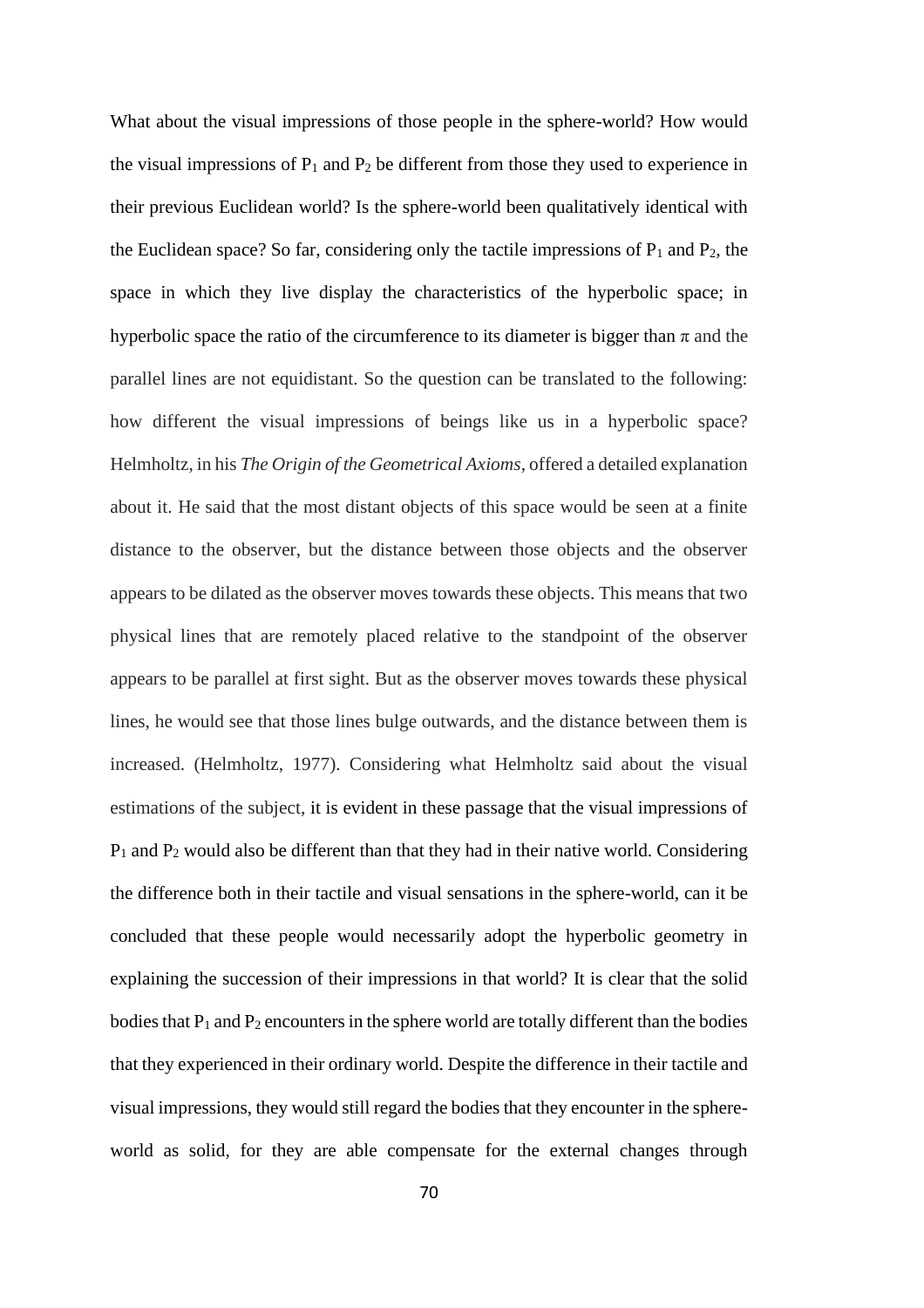performing certain internal changes. But it would be a hasty conclusion to say that they would adopt hyperbolic geometry, because then "geometry would be only the study of the movements of solid bodies" (Poincaré, 1905, p. 70). Poincaré stated that experience could only guide us in our choice of a particular geometry, it could never dictate to us which geometry to choose among alternatives. This brings us to the role played by the a priori elements in choosing a particular geometry. Regarding this, Poincaré wrote:

The object of geometry is the study of a particular "group"; but the general concept of group pre-exists in our minds, at least potentially. It is imposed on us not as a form of our sensitiveness, but as a form of our understanding; only, from among all possible groups, we must choose one that will be the *standard,*  so to speak, to which we shall refer natural phenomena. (Poincaré, 1905, p. 70)

The a-priori element is the notion of *group.* Poincaré aimed to provide a grouptheoretical foundations for both space and geometry. Among various groups, we are particularly interested in *displacement groups* to obtain the idea of space, and geometry is nothing other than a particular choice of a displacement group among the existing alternatives. Poincaré underscored that the notion of a group does not belong to our *form of sensibility*; it belongs to our *form of understanding*. This is important, for it separates Poincaré's philosophical position from Kant. For Kant, space is a form of sensitiveness which precedes all the data provided to us by our senses. Poincaré thought that our capability of forming a network of relations is not due to our form of sensitiveness but due to our having the idea of group in the first place. "What mathematicians call a group is the ensemble of a certain number of operations and of all the combinations which can be made of them" said Poincaré (Poincaré, 1898, p. 13). Space and geometry owes its existence to these specific operations and the combinations of those operations that we are able to make. The very idea of the compensation of our aggregate of sensations, is grounded upon the idea of a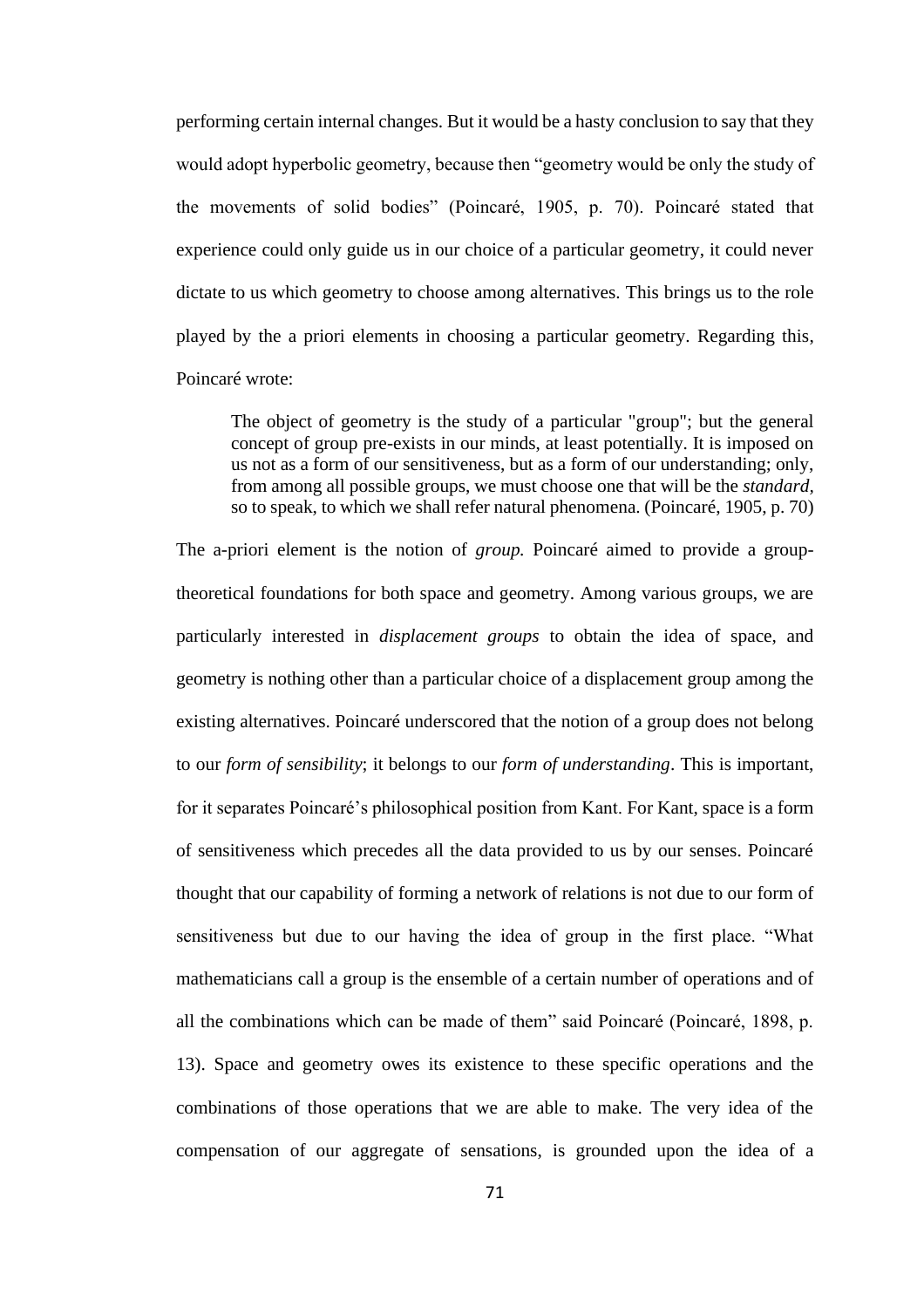displacement group. Our ability to compensate for an external change is taken as the fundamental group operation. The idea of compensation is not taken from experience, for experience *roughly* informs us that the sensations that we feel at  $t_1$  are retained after making necessary displacements at t<sub>2</sub>. But the very idea of making compensatory acts arises from within, and this alone is the condition of the possibility of classifying our sensations.

The set of operations Poincaré gives as examples can in fact be explained by using the language of group theory. To give an example, consider an aggregate of sensations that I receive through my thumb, A at  $t_1$ . Consider that an internal displacement S takes place at  $t_2$ , and this makes me feel the same set of sensations with my index finger at  $t_2$ . So at  $t_2$ , my index finger is now feeling the set of sensations A. Now consider that at  $t_3$  an external displacement R takes place and makes my index finger feels an aggregate of sensations B with my index finger. Now I observe that, through making an *inverse displacement*, S' at t<sub>4</sub>, I bring my thumb in the place of my index finger and my thumb feels now the aggregate of sensations B. Thus S' becomes the *inverse displacement* of S. *Inverse element* is one of the axioms of group theory and its utilization is nowhere limited to displacements; even in manipulating algebraic quantities that are totally devoid of spatial significance we use the same group structure. This is why the idea of group belongs to the form of understanding for Poincaré. Heinzmann declared it to be an *algebraic intuition<sup>26</sup>* which is applicable to our sensations and is useful in classifying them.

Even though it was first mentioned earlier as an empirical condition of the possibility of both space and doing geometry, the idea of the possibility of the motion

<sup>26</sup> See, Heinzmann (1999)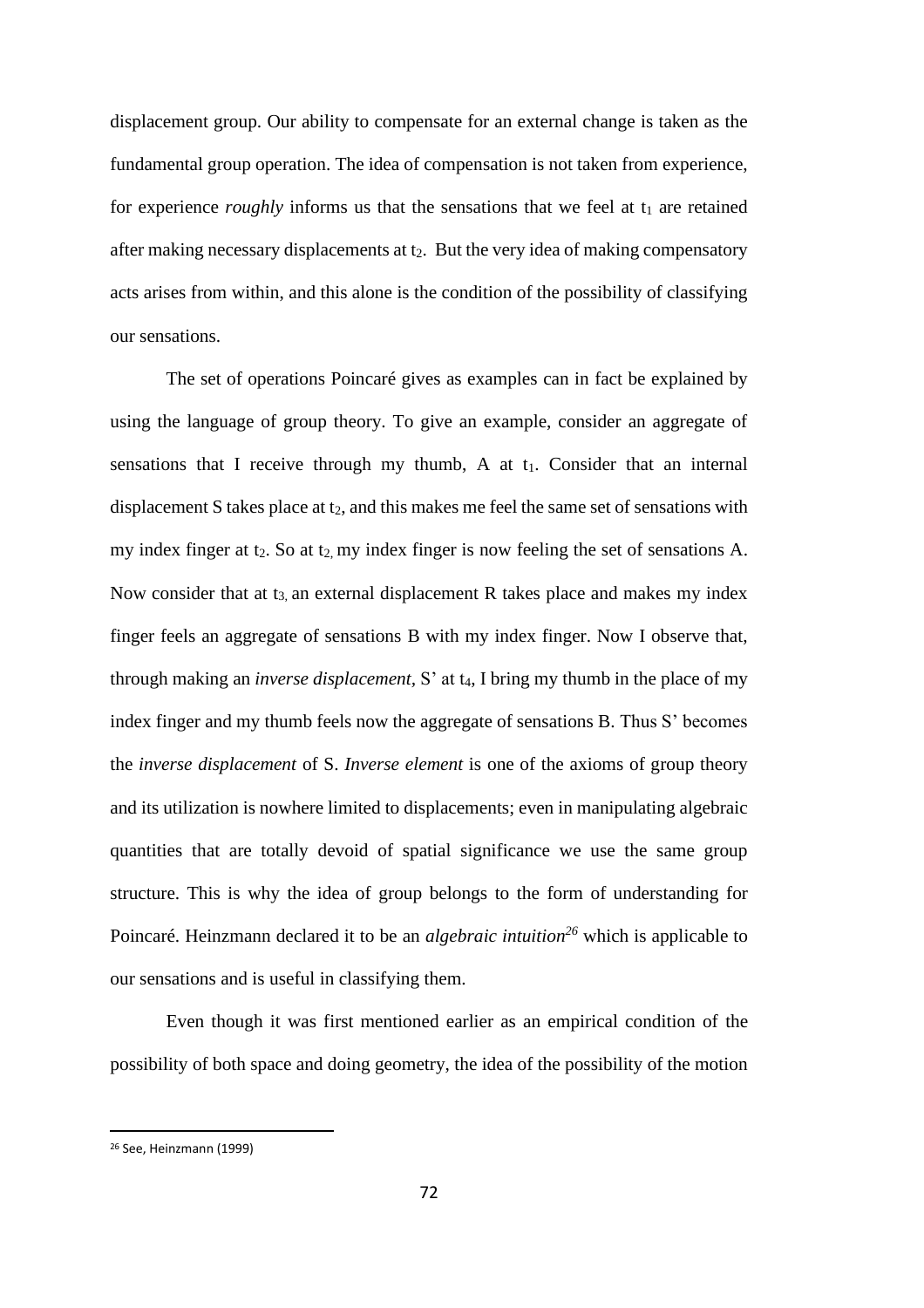of an invariant figure is not something that we derive from experience directly. It is true that experience provides us with solid bodies that are invariant under any displacement, but solid bodies must not be confused with *rigid bodies*. Rigid bodies are idealized solid bodies. Solid bodies must be taken as approximations of rigid bodies. The difference between solid bodies and rigid bodies are made clear brilliantly by Hans Reichenbach in his *Philosophy of Space and Time*<sup>27</sup>. In brief, Reichenbach claimed that a rigid body is a solid body whose minute deformations can be ignored. This definition squares with Poincaré's intentions. Poincaré was aware of the fact that the mind intervenes and eliminates those minute deformations present in solid objects in creating *ideal objects*; and geometry does not study solid objects, it studies those ideal objects. This is where the opinions of Poincaré is departed from that of Helmholtz. Helmholtz thought that the idea of the motion of an invariable figure is obtained directly from experience. The following passage aims to exhibit the views of Helmholtz with respect to the origin of the possibility of the motion of an invariable figure:

If, however, we want to build necessities of thought upon this assumption of free mobility of fixed spatial structures with unaltered form towards every part of space, then we must raise the question whether this assumption does not involve some logically undemonstrated presupposition. We shall presently see that it does in fact involve such a presupposition--and, indeed, one very rich in consequences. But if it does so, then every proof of congruence is based upon a fact taken only from experience. (Helmholtz, 1977, pp. 4-5)

Poincaré, in contradistinction Helmholtz's views, was aware of the fact that nature can only provide us with approximately rigid bodies. It is the mind which acts upon these approximate sensations and convert them into ideal ones. So the possibility of an

<sup>&</sup>lt;sup>27</sup> The complete definition is given as follows: "Rigid bodies are solid bodies which are not affected by differential forces, or concerning which the influence of differential forces has been eliminated by corrections; universal forces are disregarded" (Reichenbach, 1958, p. 22) I refrained from providing the original definition in the text for I believed that certain terms that are used in it; such as 'differential forces' and 'universal forces', are apt to create more confusion than to clarify the point I tried to make. These terms will be expounded upon in the next section.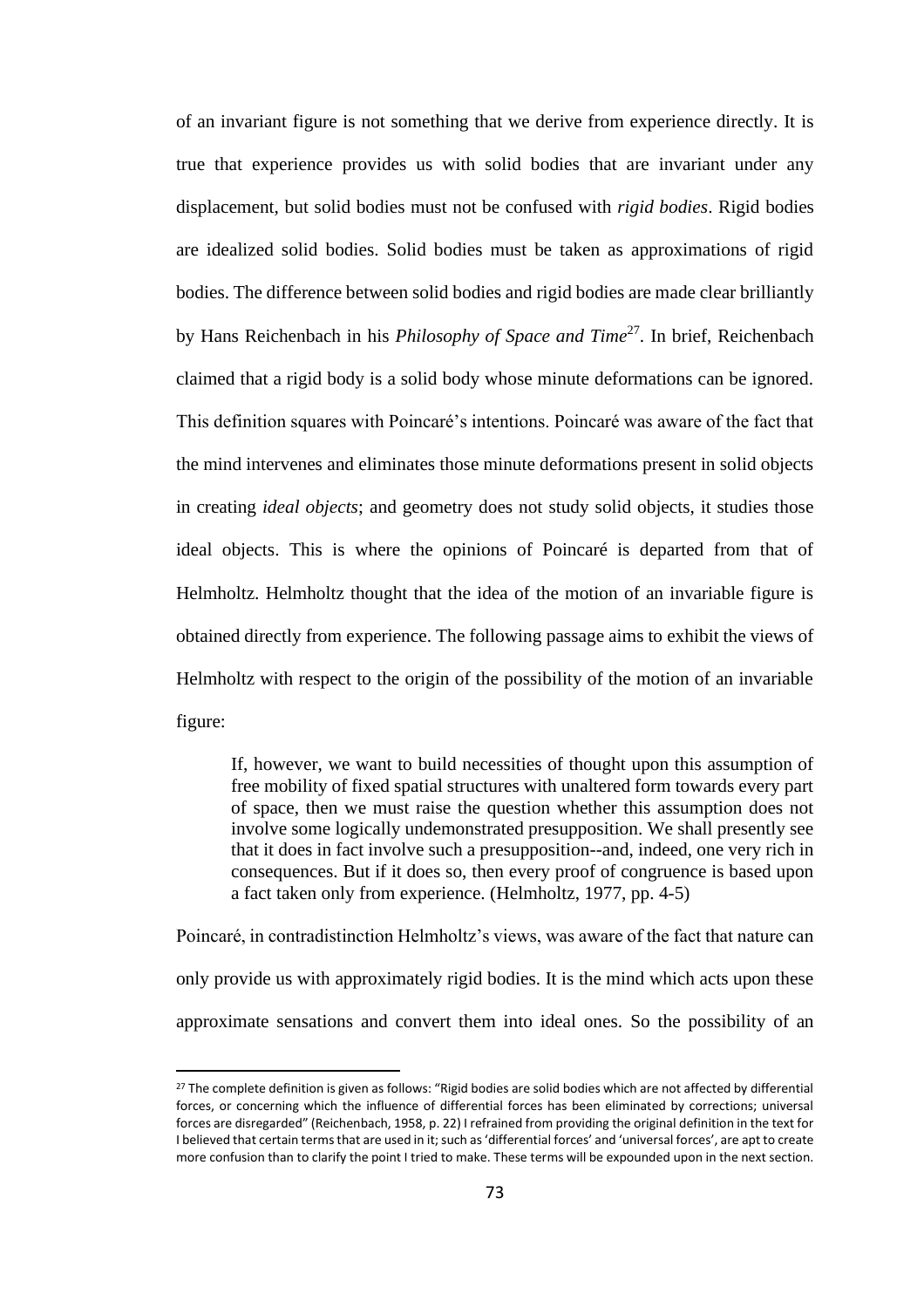invariant figure is known a-priori in geometry, it is not attained from experience. This is one of the a-priori elements of geometry without which the practice of it becomes impossible.

Poincaré's conventionalism allowed him to ridicule the question whether the space is Euclidean or not. This question, for Poincaré, has no meaning, for one geometrical structure cannot be *true* or *false,* it can only be more *convenient* (Poincaré, 1905, p. 50)*.* Experience can neither refute, nor verify the Euclidean geometry. Even if, as perhaps believed by the discoverers of non-Euclidean geometry such as Taurinus, Gauss and others, one day it will turn out that the *parallax* of a distant start is different than it currently is, the practitioners of geometry and science will be faced with two options; either they will give up on the Euclidean geometry and adopt non-Euclidean geometry, or they will give up on the law of optics which state that a ray of light propagates in a straight line and retain the Euclidean geometry. So his conventionality thesis is centered on the interdependence between physics and geometry. In the light of new experiments and observations, the current geometrical structure used in science may require a modification. But scientists will always be free to choose whether the geometrical structure is going to be modified or the laws of physics are going to be modified. The choice cannot be dictated to him by experience, experience can only guide the scientists to choose the *simplest* and the most *convenient* geometric structure to explain the relation between phenomena. Poincaré thought that the scientists will always favor the Euclidean geometry over the alternatives, for it is the *simplest* and the most *convenient* geometric structure to explain phenomena.

In conclusion, Poincaré renounced Kant's theory of space and geometry. Space could not be a priori form of sensitiveness, for a human being incapable of producing necessary movements would not be able to possess the idea of it. One of the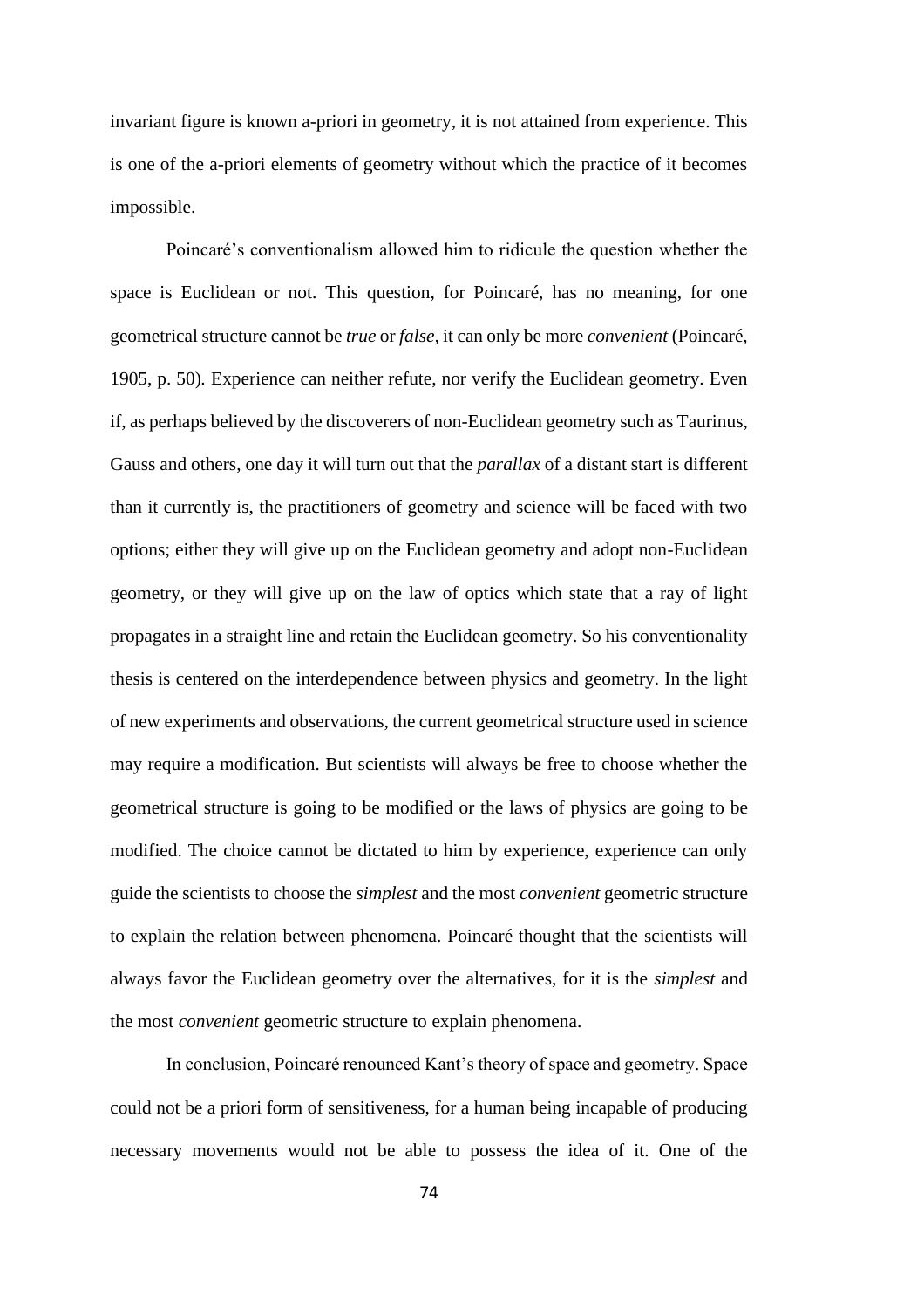constitutive a-priori elements of space<sup>28</sup> is the idea of *group*, which pre-exist in us as a form of understanding. Geometry, cannot be a body of knowledge comprised of synthetic a-priori truths; for there are alternative geometries which can also be used to describe the spatial behavior of objects. So there is no necessity in singling out the Euclidean geometry to describe the relation between phenomena.

Even though Poincaré rejected Kant's theory of space and geometry, he nonetheless tried to remain, loyal to the Kantian terminology throughout his works and sided with Kant on the issue of the *content* of mathematics. Very similar to Kant, for Poincaré mathematics is not devoid of an intuitive content. He, too, believed that mathematics harbored extra-logical elements in it, and thought that it cannot be reduced to logic. He associated these extra-logical elements with our intuitions just like Kant. However, the term 'intuition' received very different connotations with Poincaré. The geometrical intuition, in the sense it was used by Kant, is likened to a sort of intuition which is fallible and unable to provide any certainty. Poincaré shared in his book *The Value of Science* the following quote taken from Royce's article, *Kant's Doctrine of the Basis of Mathematics*: "That very use of intuition which Kant regarded as geometrically ideal, the modern geometer regards as scientifically defective, because surreptitious. No mathematical exactness without explicit proof from assumed principles-such is the motto of the modern geometer." (Poincaré, 1958. p. 2) The Kantian style of construction of a spatial magnitude resulting from a successive spatio-temporal synthesis carried out in the transcendental imagination

<sup>&</sup>lt;sup>28</sup> The notion of group is not the only mental capacity that plays a constitutive role in the genesis of space. Poincaré lists other powers of the mind which equally contributes to the genesis of space. The remaining capacities are the power of an indefinite repetition (principle of mathematical induction) and the idea of continuum. These are often mentioned as *intuitions*, the idea of group is expressed as the *algebraic intuition*, mathematical induction as *arithmetic intuition,* and continuum as *topological intuition* by Heinzmann in his article, *Poincare on Understanding Mathematics (1999)*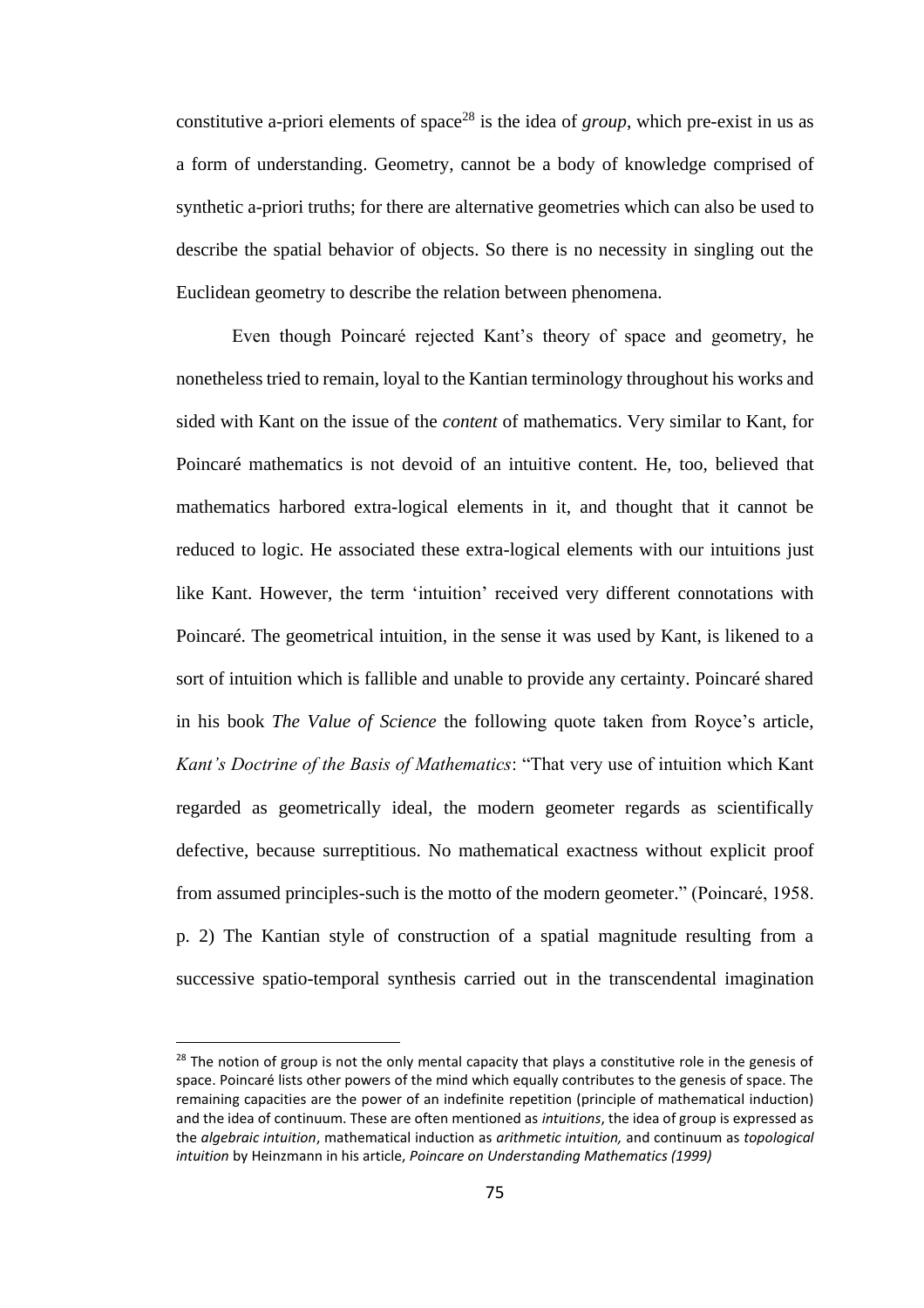cannot rigorously account for the *continuity* of the produced magnitude in the sense that modern mathematics today demand it. Michael Friedman, in his *Kant's Theory of Geometry*, discussed that the existence of certain points that are used in the diagrammatic representations of certain propositions becomes problematic if the Euclid-style constructive procedure is chosen to generate them. The existence of such points can only be established by using *polyadic quantification theory*, to which Kant simply had no access. Friedman also stresses the fact that had Kant known the polyadic quantification theory, he would not have tried to base the origin of space in our pure intuition. If it is to be remembered from the second chapter of this thesis, Kant offered an argument to show that our space is a non-conceptual representation, for the mereological structure of it does not obey that of concepts, and the representation of a concept which contains *within it* infinitely many concepts could not be achieved with the tools of the logic. His argument was indeed brilliant, for Friedman, in showing the inadequacy of the *monadic logic<sup>29</sup>* in representing the *infinity*. Friedman wrote:

We can now begin to see what Kant is getting at in his doctrine of construction in pure intuition. For Kant logic is of course syllogistic logic or (a fragment of) what we call monadic logic. So, for Kant, one cannot represent or capture the idea of infinity formally or conceptually: one cannot represent the infinity of points on a line by a formal theory […] If logic is monadic, one can only represent such infinity intuitively: by an iterative process of spatial construction (Friedman, 1985, p. 466)

But the discovery of *polyadic quantification theory<sup>30</sup>* availed logicians the opportunity to represent the infinite logically*.* What is at stake here is actually the representation of the *infinite divisibility,* for Kant seemed to have concerned himself with the

<sup>&</sup>lt;sup>29</sup> Monadic logic is a branch of  $1^{st}$ -order logic that involves well-formed formulas constructed from a one-place predicate. Every well-formed formula involves a single argument about a single object in monadic logic.

<sup>&</sup>lt;sup>30</sup> Polyadic logic, in contrast to monadic logic, involves well-formed formulas constructed from a many-place predicate. Every well-formed formula involves an argument about multiple objects, so the predicates in polyadic logic are essentially relational predicates, and the quantifiers denote the essential order relations among the variables that enter into the well-formed formula.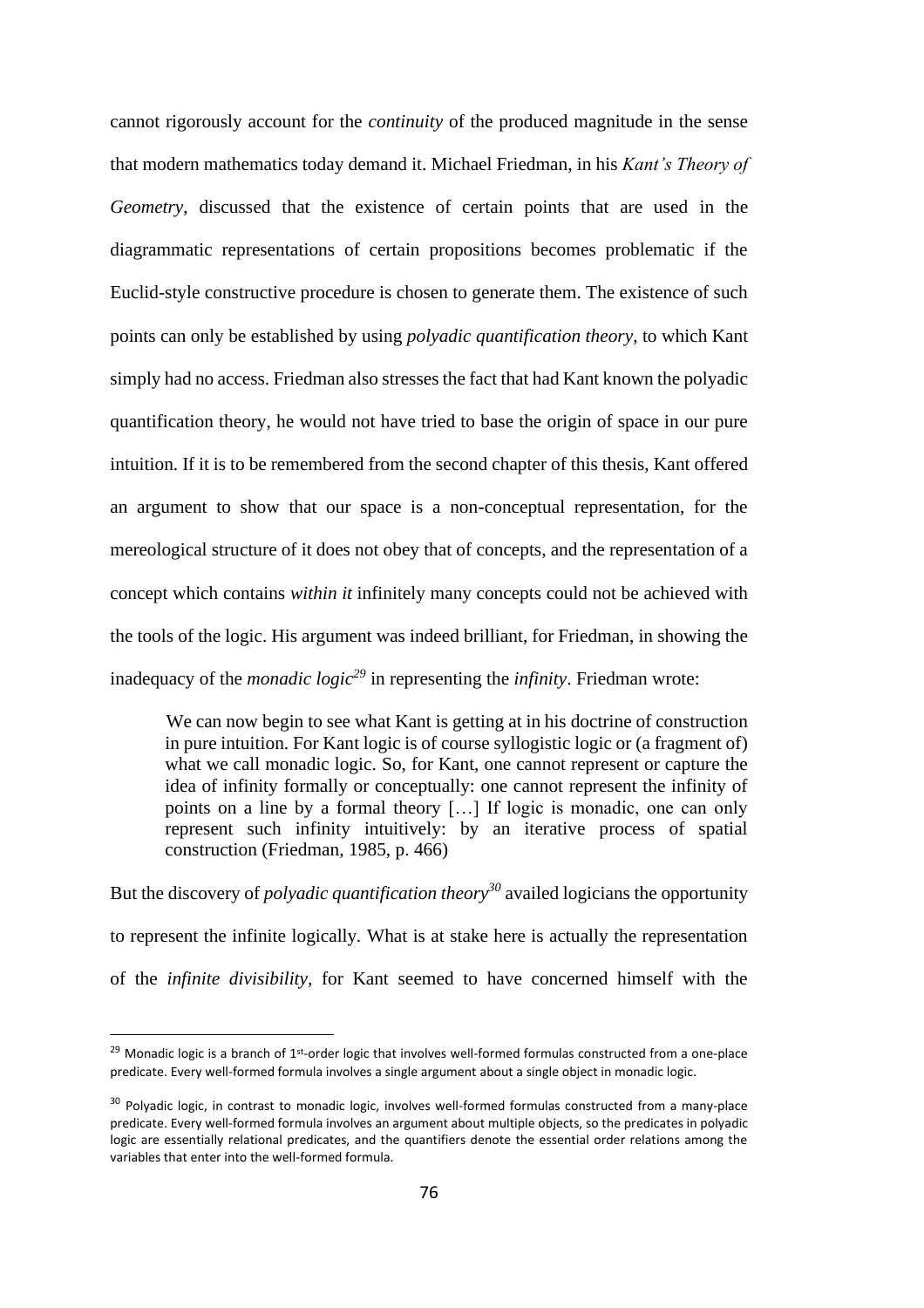impossibility of the representation the constituents of a geometric line logically. He thought that such representation could only be achieved through an indefinite number of bisection, which is a synthetic activity of the geometer that takes place in our pure intuition. But modern quantification theory showed that the representation of *infinite divisibility* and continuity are in fact possible. Friedman said "what makes this representation itself possible is precisely the quantifier-dependence of modern polyadic logic." (Friedman, 1985, p. 474) Geometric intuition, when it comes to the representation of infinite divisibility, continuum and differentiability, has the potential to mislead and to err for Poincaré. Poincaré thus treats the *geometric intuition* of Kant as a *sensible intuition* by affiliating it to the productivity of our imagination, and accuses it for not being able to provide the rigor the *pure intuition,* such as the *pure intuition of number<sup>31</sup>*, can give. Despite all that, he did not seek refuge in *formalism* either; he thought that formalizability of infinite divisibility and continuum does not tell anything about the true character of what continuum is and where its origin lies. Poincaré, in his *Last Essays,* stated that we have a direct *intuition of continuum<sup>32</sup>*. The idea of continuum is already pre-supposed by the logician and expressed as an axiom

<sup>31</sup> *Pure intuition of number*, for Poincaré, is essentially a synthetic a-priori intuition. It is the awareness of our ability to iterate indefinitely. We use this intuition more than often in arithmetic and geometry when we want to generalize over particulars and prove a certain theorem by using mathematical induction. This ability, for Poincaré, cannot be reduced to logic, for it represents an infinite number of syllogisms link together in a series. This intuition is not reducible to logic, for logic cannot provide us how to pass infinitely many numbers of syllogisms to reach a general conclusion without recurring to this power of our minds

 $32$  Poincaré accuses Hilbert of using this intuition and treating as if it is an axiom of logic in his axiomatic treatment of geometry. *The axiom of order*, which was used as an axiom by Hilbert in his *Foundations of Geometry,* has its root in our *topological intuitions* for Poincaré. He wrote the following:

As to the axioms of order, […] they are true intuitive propositions relating to *analysis situs*. We see that the fact that the point C is *between* two other points on a line relates to the method of *cutting up* one-dimensional continuum with the aids of *cuts* formed by impassable points. (Poincaré, 1963, p. 43)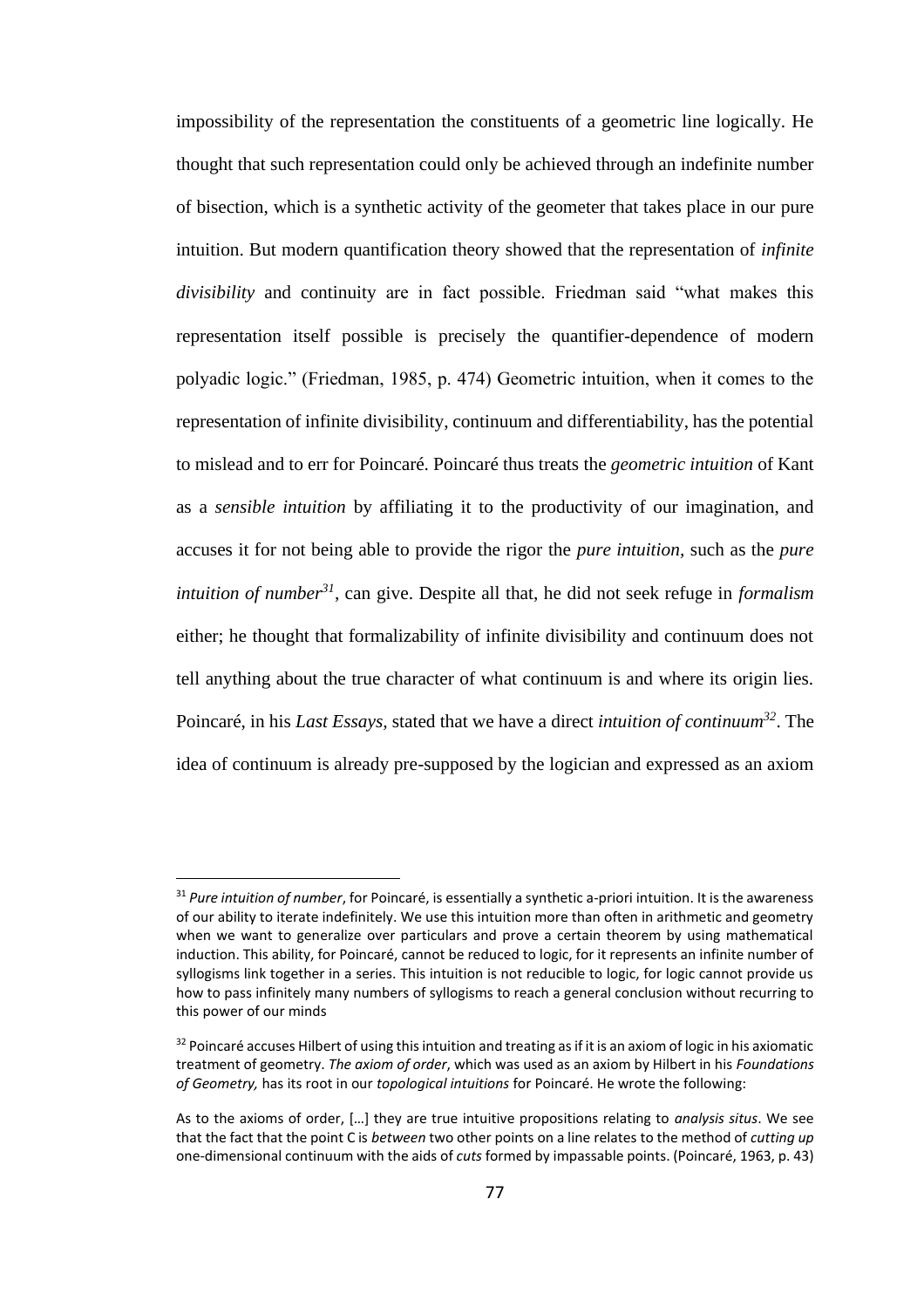of logic. But the truth is that the axiom is made possible only through the availability of that intuition.

## **5.3. Reichenbach and the Relativity of Geometry**

Poincaré and Helmholtz strived vigilantly to establish the possibility of conceiving a different geometry in different environmental conditions. They meticulously strived for explaining how, on the basis of the data provided to us by our senses, we generate the web of relations called space whose geometrical character depends solely on the observed character of those relations. The role that our sensations play in the adoption of a particular geometry even became more noticeable and gained a pedagogical importance in the *possible worlds* that they have created. Within these possible worlds there were different set of spatial relations observed among bodies which are completely alien to us. It was first seen with Albert Einstein that that our actual world, turned out to be as bewildering as those possible worlds that Poincaré and Helmholtz generated in their thought experiments. Unfortunately, both Poincaré and Helmholtz could not live long enough to see Einstein's remarkable achievements. Einstein successfully implemented Riemannian geometry to our actual world and overthrown the old Newtonian conception which was built upon the system of Euclid. According to Einstein's general relativity theory (GRT), the light is bent when it travels close to a gravitational region, and the bending of light becomes more noticeable as the strength of the gravitational field is increased. This bending of light was something that replaced the old conception of straight line; the straight line in Einstein's universe was no more defined as was defined by the Euclidean geometry, and to give the name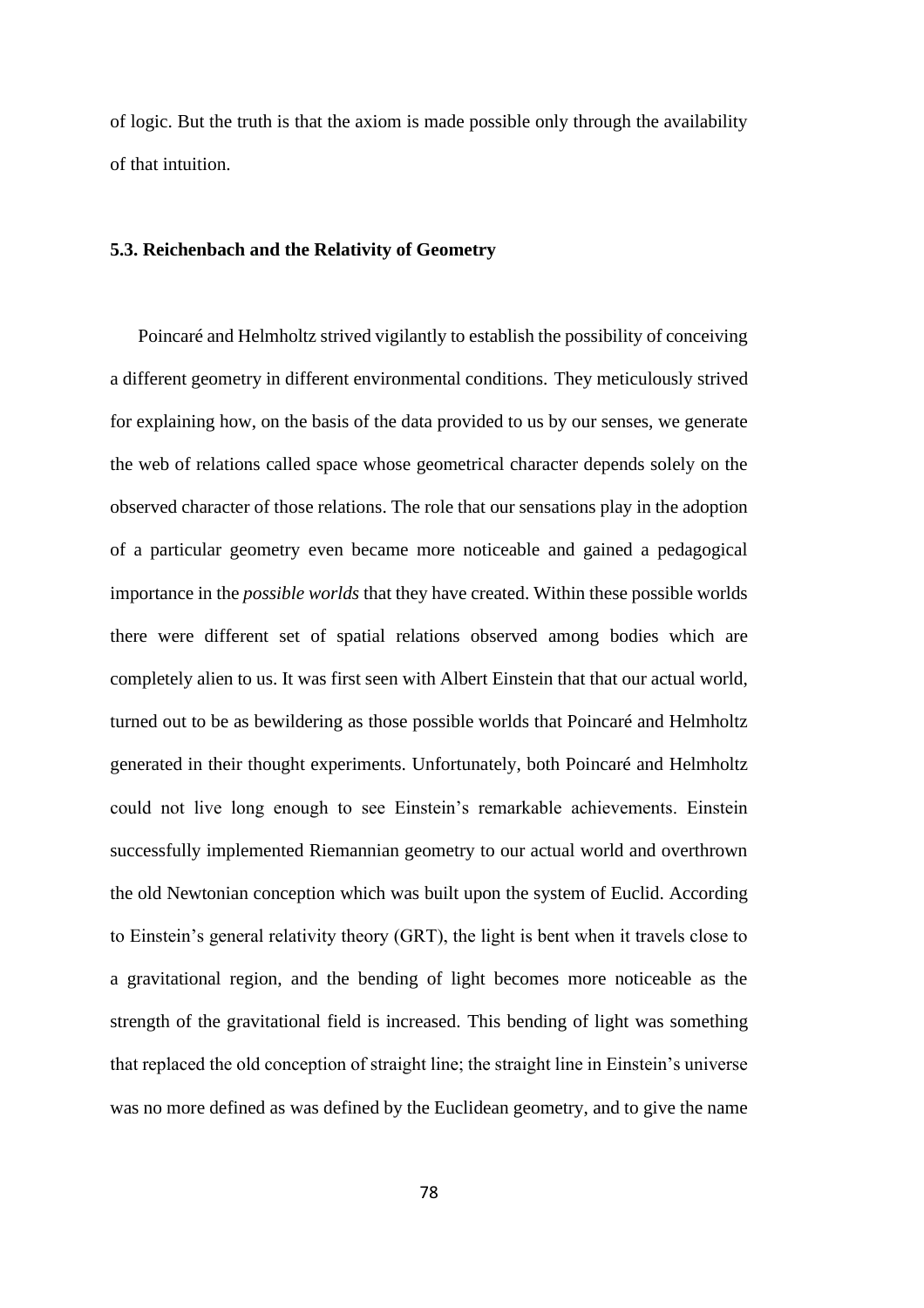straight to the curvilinear path traced by a ray of light would mean to adopt non-Euclidean geometry.

Having witnessed the success of physics in describing accurately the spatial relations between objects by way of non-Euclidean geometry, logical positivists raised concerns similar to that of Poincaré and Helmholtz about the orthodox conception of the nature of space and geometry. The general complaint raised by the logical positivists, such as Schlick, Carnap and later Reichenbach, to Kant's philosophy of geometry is its failure to distinguish between *pure geometry* and *applied geometry*. The subject of pure geometry is the study of the logical relations between uninterpreted primitive terms. So it is a science which is concerned solely with derivability in accordance with the laws of formal logic. Every term that is used in pure geometry is devoid of any content; only the relations between these terms are concerned. Applied geometry, on the other hand aims to select a particular structure which best fits the data acquired by means of observations and experiments. To achieve that explanatory success, un-interpreted terms find their meaning in applied geometry. The terms "point", "straight line", etc. are no more devoid of meaning; each of them is successfully coordinated to a physical object. The distinction between pure and applied geometry can be boiled down to the distinction between *mathematical space* and *physical space*. Mathematical space is that in which the mathematicians work with possible spatial structures. They, as it were, deal with hypothetical spaces and hand them on to physicists whose job is to select among those hypothetical spaces the one which truly describes the physical space, that is to say, the space described by physics.

The general concept of space seems to be bifurcated into two distinct conceptions of space with the logical positivists after Poincaré. The idea of a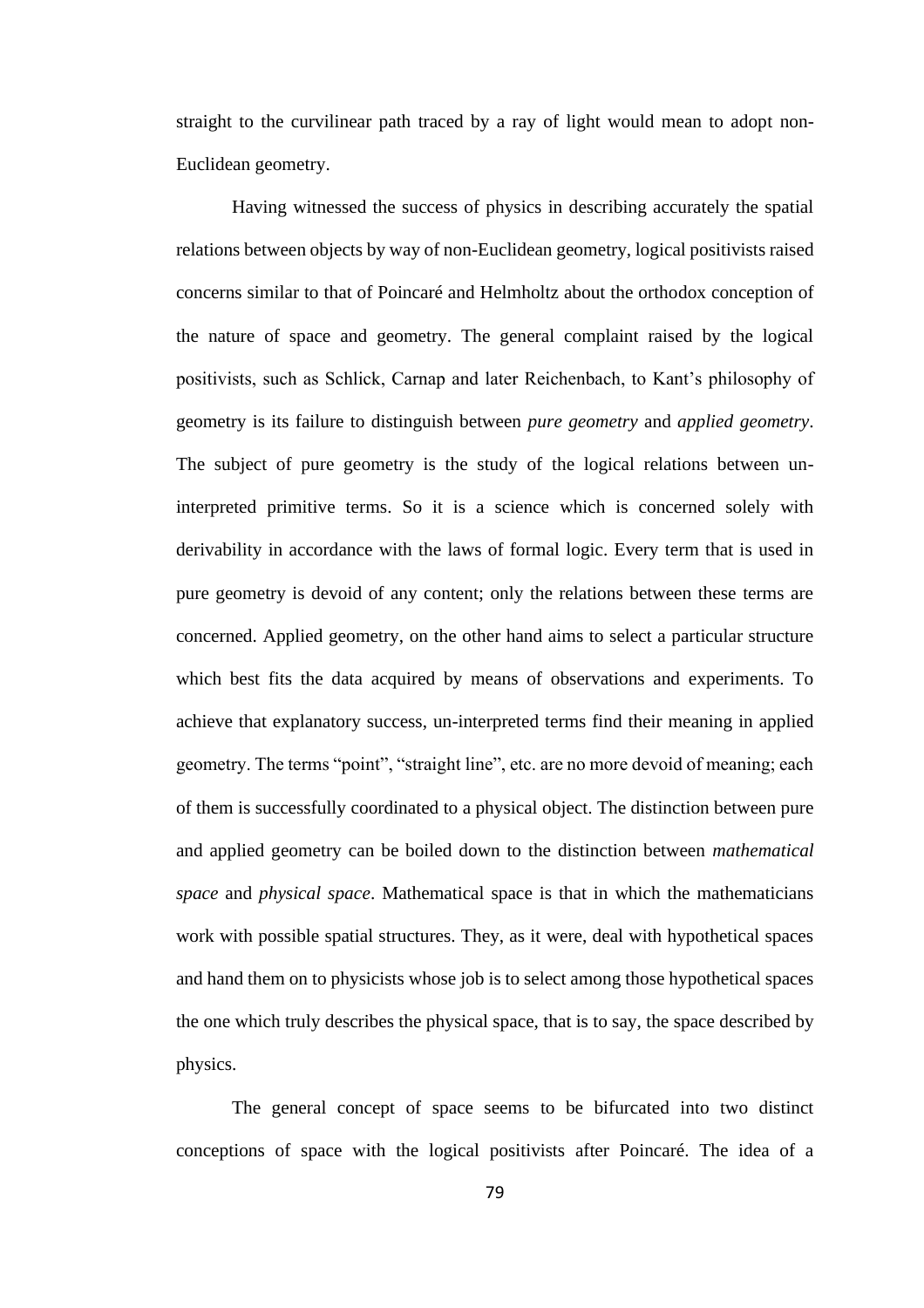*mathematical space* is nowhere spotted in Poincaré's philosophy, and it cannot be, for Poincaré did not give any credence to the possibility of the conception of the axioms of geometry independent of our sensations and the relations between sensations. For him, there is also no such thing as *physical space* in his philosophy, for there is no *true metric* which can we select to depict the spatial relations. Any metric will do the job, for the choice is always conventional. The introduction of this new dichotomy between mathematical space and physical is partly due to the success of Einstein's GRT in describing and predicting the phenomena and partly due to the work done by Hilbert in his *Foundations of Geometry<sup>33</sup>*. Einstein's impact, both as a scientist and a philosopher, on these philosophers cannot be underestimated. After all, in the era of positivists, Einstein's famous dictum; "as far as the laws of mathematics refer to reality, they are not certain; as far as they are certain they do not refer to reality" (Einstein, 1921) echoed and taken as a maxim of an utmost value.

Perhaps the most outstanding work in the philosophy of space and time was carried out by Reichenbach shortly after the reign of positivism over philosophy of science. Reichenbach shared the tenets of conventionalism and positivism, and provided a successful mixture of them. Unlike Poincaré, he did not believe that the choice of a particular geometry is purely conventional to describe spatial relations. However, similar to Poincaré, he thought that there is also a conventional ingredient in geometry, and it is the way congruence is defined. The geometry of the physical

<sup>&</sup>lt;sup>33</sup> Hilbert thought that geometry is devoid of a particular content; according to his view, geometry is nothing but a system of relations between primitives that are not yet defined. In his *Foundations of Geometry*, showed that the constructive procedures deemed as necessary by Kant are just auxiliary tools and therewith not a necessary condition for proving any result in Euclidean geometry. Hilbert argued that it is because of the deficiency of the axiomatic structure of the Euclidean geometry that the geometers had to recur to diagrams and visible figures. In a rigorously established axiomatic system, there would be no need for any figure for Hilbert.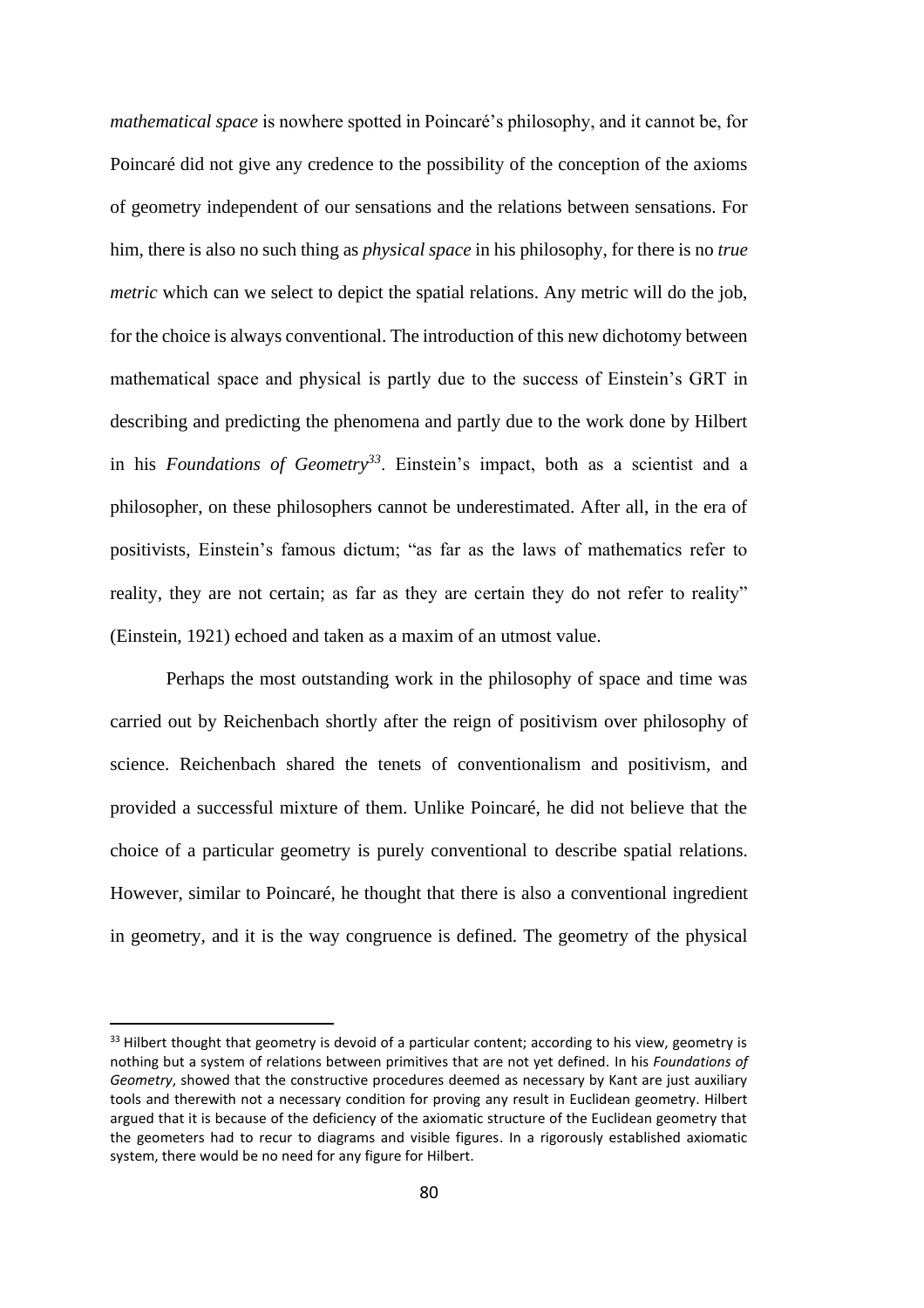space can be determined only after the conventional definition of congruence is given; once the congruence is defined, the problem of the geometric character of space becomes an empirical problem. To define congruence, a physical object must be coordinated to the concept of unit length, this is called a *metrical coordinative definition* (Reichenbach, 1958, p. 15). Definitions in physics are different than that of mathematics, for in the former, the *definiens* is a physical object that do the job of defining the corresponding concept whereas in the latter, the *definiens* is generally another set of concepts that aim to define the target concept. The standard meter in Paris is coordinated to the concept unit length. This is a great example of a metrical coordinative definition. The completion of our coordinative definition of congruence requires the comparison of two unit lengths at different locations. Once the unit length is physically defined, what remains to be done is to define how the rod should behave when it is transported from one region to another. The definition of a *rigid body* is then predicated on the definition of the behavior of our measuring rod during its transport. The question that needs to be asked at this point is this: would not it suffice to consider our *factual observations* made distinctly at different places to conclude that the same rod is congruent to itself in different places? Reichenbach answers this question negatively; we cannot conclude from *observed facts* that two rods are congruent to one another at different places; to assume that they are always equal in length would only be an additional convention. But he also states that this conventional definition can be *empirically verified* through comparing the length of the rods measured at different places. This is why, Reichenbach stated that "one can say that the factual relations holding for a local comparisons of rods, though they do not require the definition of congruence in terms of transported rods, make this definition admissible". (Reichenbach, 1958. P. 17) In Poincaré's sphere-world *gedanken*, it was shown that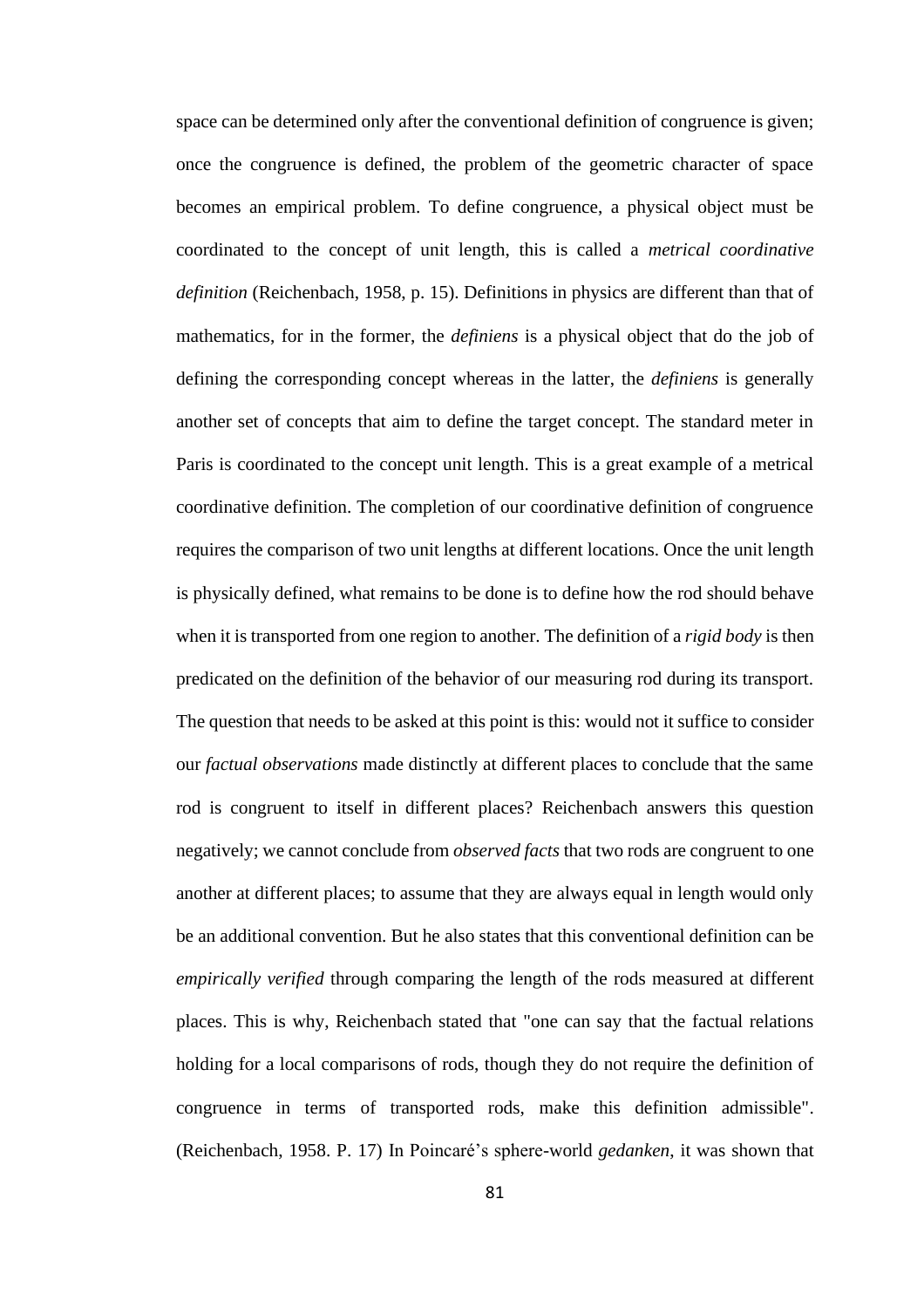the same rod turned out to be self-congruent across transportation, for there were no noticeable change in its shape during its transport. However, the comparison of the measurement of certain ratios (such as  $\pi$ ) has shown that the shape of the rod must have been altered during its transport. This is why we have to make, prior to the observations, a metrical coordinative definition; and this is why, for Reichenbach, the definition of congruence is "not a matter of cognition, but a matter of definition." (Reichenbach, 1958. P. 17).

The aim of a coordinative definition of congruence is to eliminate *universal*  and *differential forces*, and establish the possibility of empirically determining the geometry of the physical space. Universal forces are forces which affect all materials in the same way. Going back to Poincaré's sphere-world, the uniform increase in the temperature is an effect produced by a universal force. Each body, in that sphereworld, is affected by the temperature equally, and this was expressed by each body having the same *coefficient of dilatation*. The local comparison of the lengths of the transported rods in sphere-world were not noticeable, this is why Reichenbach stated that it is "fundamentally impossible to detect changes that were caused by universal forces." (Reichenbach, 1958, p. 16) A coordinative definition of congruence aims to eliminate universal forces, this is called, by Rudolf Carnap, *the principle of the elimination of the universal forces.* (Reichenbach, 1958, p. vii) This is the exact place where Reichenbach criticizes Poincaré's conventionalism; for Reichenbach, there is a disturbing element of arbitrariness in our choice of a particular geometrical structure in Poincaré's conventionalism, and he wanted to eliminate that point of arbitrariness by introducing his principle of the elimination of the universal forces. Once the universal forces are not admitted, a unique geometrical system can be chosen to describe our observations. Carnap says: "if this principle is accepted, the arbitrariness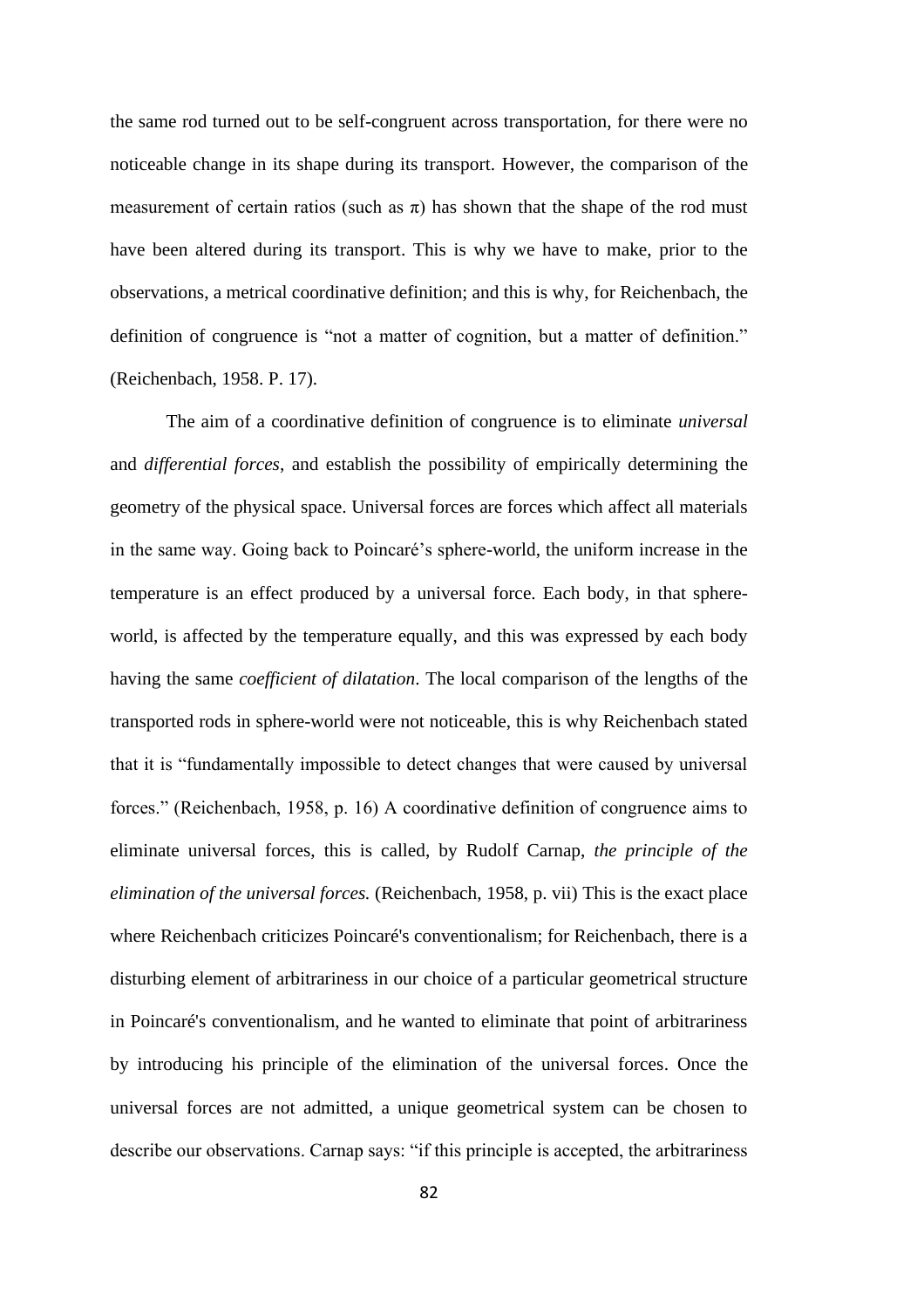in the choice of o a measuring procedure is avoided and the question of the geometrical structure of physical space has a unique answer." (Reichenbach, 1958, p. vii) Differential forces, on the other hand, are forces which does not affect every material in the same way; different materials respond differently to differential forces. These forces also must be eliminated to reach the idea of *rigid body*. For it corrects the minute differences in each body produced by various internal and external forces. Through the elimination of the differential forces, we no longer consider those minute deformations in bodies as a change in the geometrical structure of geometry. If we do not eliminate differential forces, then we would have as many geometries as there are bodies which reacts differently to same forces (such as heat). This would unnecessarily overcomplicate the task of the physicists, so by definition, all differential forces are set to zero.

In conclusion, the determination of the geometry of the physical world depends on the coordinative definition of congruence, until then, the physical geometry is *indeterminate*. "The geometry of the physical space is not an immediate result of experience, but depends on the choice of coordinative definition of congruence." (Reichenbach, 1958, p.19) The criteria for selecting the most adequate definition of congruence is the same criteria that Poincaré embraced; *simplicity*, and *convenience*. However, Reichenbach argues that the scientist will not always select the theory which involves the simplest geometry, but which involves overall the simplest structure. This is what Einstein did in his GRT, he chose the simplest coordinative definition of congruence, not the simplest geometry to describe the relations between phenomena.

Reichenbach's own unique *conventionality thesis* implies that one is free to choose whatever geometrical structure one wishes to describe the physical space if universal forces are admitted. This analysis directly lead us to the *relativity of*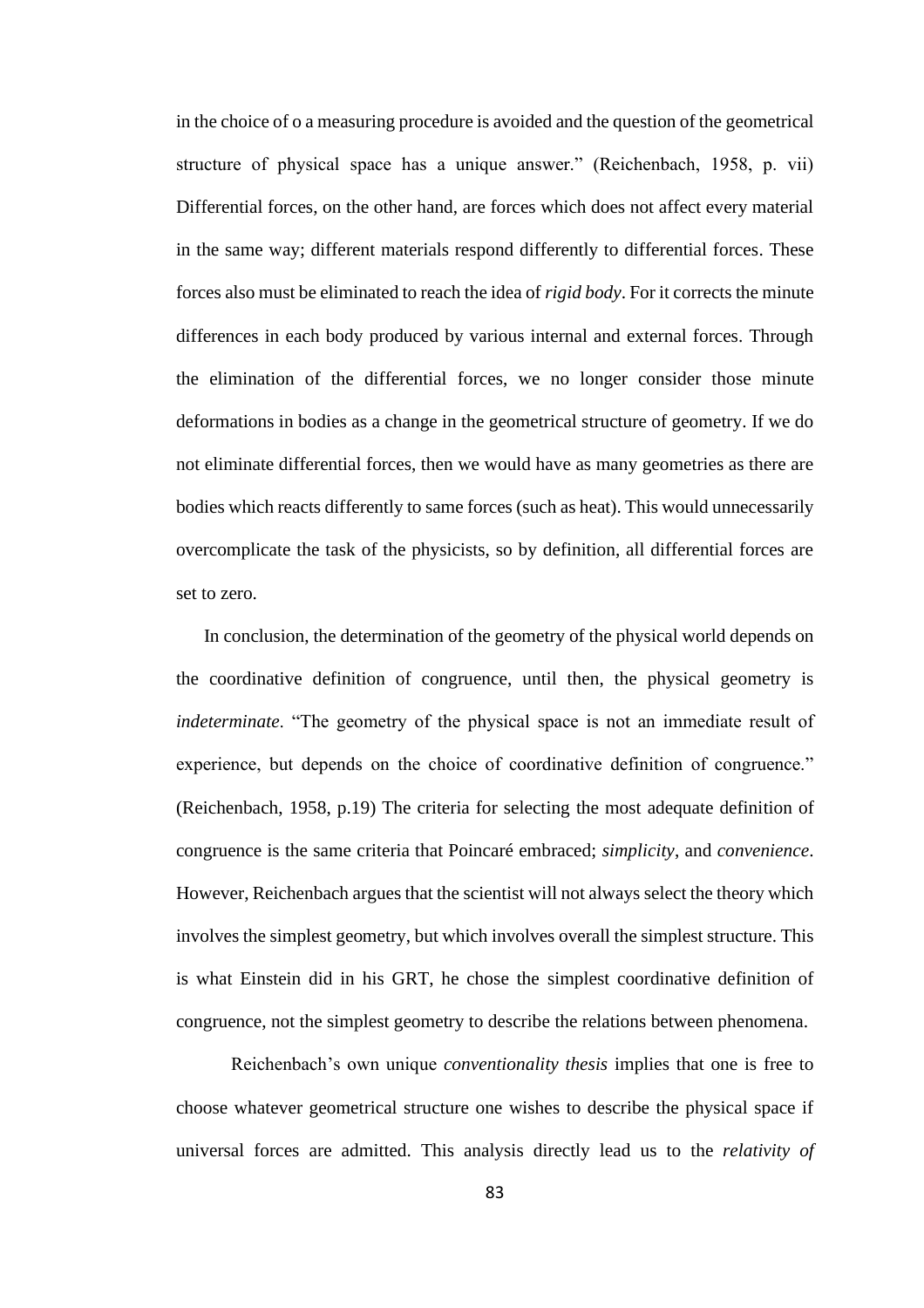*geometry*. Going back to sphere-world experiment again, the same set of observed relations can be explained in two different ways Let  $G_0$  = Euclidean Geometry,  $G_1$  = Non-Euclidean Geometry,  $F =$  Universal Forces that causes materials to shrink or expand. We can either say that the geometry of the sphere-world is Euclidean and there are universal forces which affects all the materials in it  $(G_0 + F)$ , or we can say that the geometry of the sphere-world is non-Euclidean and there are no universal forces in it  $(G<sub>1</sub>)$ .

The relativity of geometry made Reichenbach renounce the Kantian thesis that the Euclidean geometry is *synthetic a-priori*. He did not believe that the Euclidean geometry is *epistemologically prior* to other geometries. However, it is possible to retain Euclidean geometry in every scenario, all we have to do is to choose between the set of possible coordinative definitions of congruence, the one which includes the Euclidean geometry. He listed the reasons which predisposes us to cling onto the Euclidean geometry in every possible scenario. I entitle these reasons as *visual preferability* and *local soundness<sup>34</sup>* .

Notwithstanding the success of these criticisms of Poincaré and Reichenbach, and how they rendered Kant's philosophy of geometry obsolete, there were other group of philosophers; P. F. Strawson and Gottlob Frege being important representatives, who tried to rescue Kant's philosophy from these death-blows. Strawson's thesis was centered on the view that even though Kant's philosophy of geometry cannot truly describe the space described by physics, it still necessarily and universally holds for the *space of human visualization* and for *local space*. In essence,

<sup>34</sup> By *local soundness*, I mean the soundness and the validity of the geometry within a confined region of the entire universe.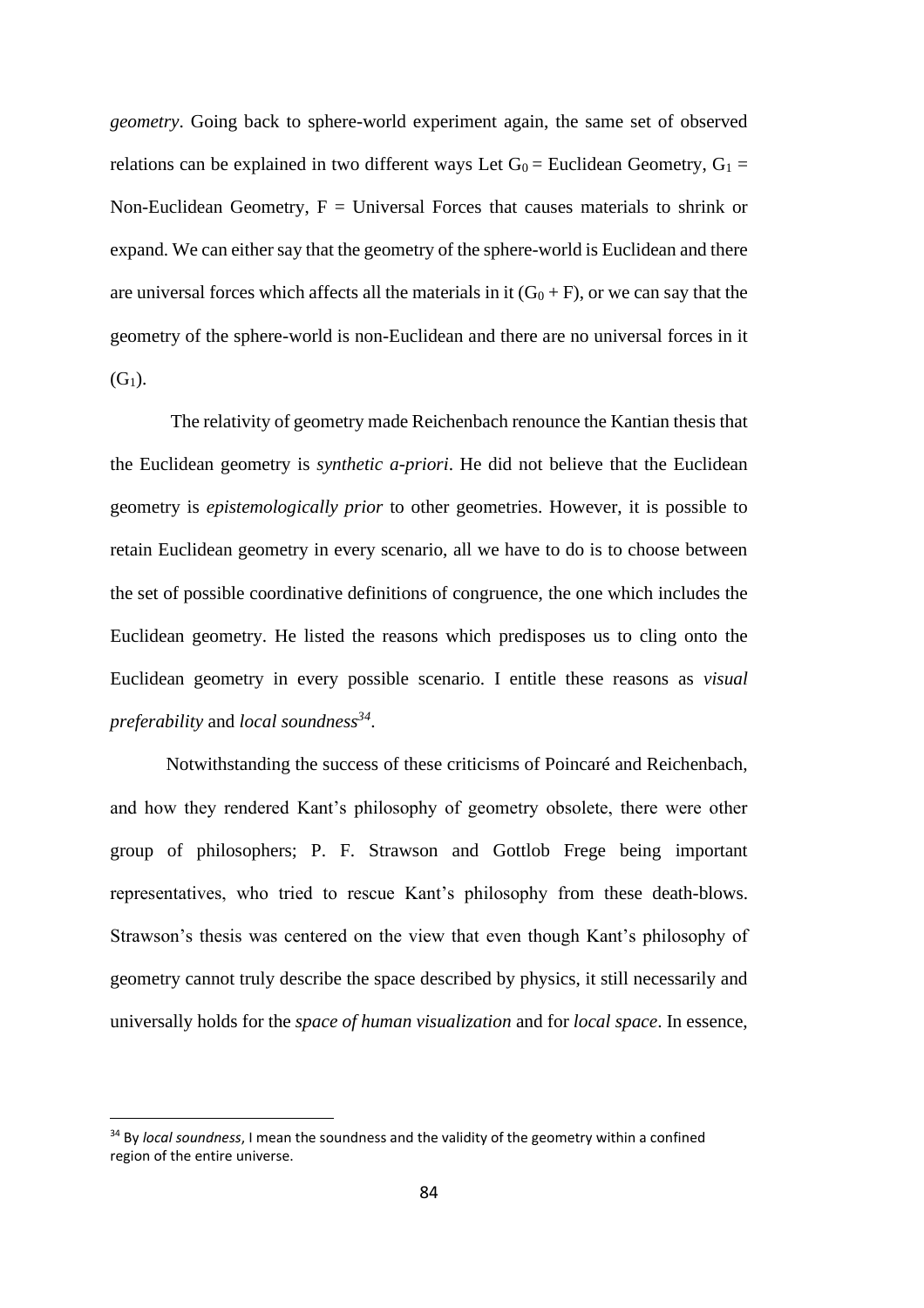he narrowed down the scope of Kant's theory of geometry to encompass only the visual and local space.

To begin with, it must be noted that Strawson seemed to have endorsed the existence of the *physical space*. He clearly stated that we have a conception of physical space in his *Bounds of Sense*. He also went further and claimed that the space talked about by Kant in *The Metaphysical Exposition of Space* is actually the physical space. He wrote:

I have already remarked that the space declared to be "essentially one" can only be understood to be physical space, the space in which there stand, mutually related, public physical bodies conceived of by us as objects distinct from our perceptions of them.

He also affirmed that the geometry studied by the astronomers and physicists were different than the Euclidean geometry. His following words suggests that he was aware of the discrepancy between the *local* and *global* properties of space:

The testing of Euclidean geometry by observation and measurement shows its theorems to be verified with an acceptable degree of accuracy for extents of space less than those which astrophysics is concerned; but for astrophysics itself, a different physical geometry, inconsistent with Euclidean, is found to accommodate observation and measurement (Strawson, 1966, p. 286)

The Euclidean geometry holds *true* in small areas. The curvature of the space cannot be detected within these small areas, therefore the deviation from Euclidean space cannot be detected in small areas. The necessary corrections that must be made to make possible the transition from the Euclidean and non-Euclidean geometry also lie within the errors of observation, thus they are not realizable.

In addition to the postulated dichotomy between mathematical geometry and physical geometry by positivists, he postulated the existence of another kind of geometry, which he calls *phenomenal geometry,* which is distinct from *physical geometry*, and known a-priori. The phenomenal geometry is the geometry of the visual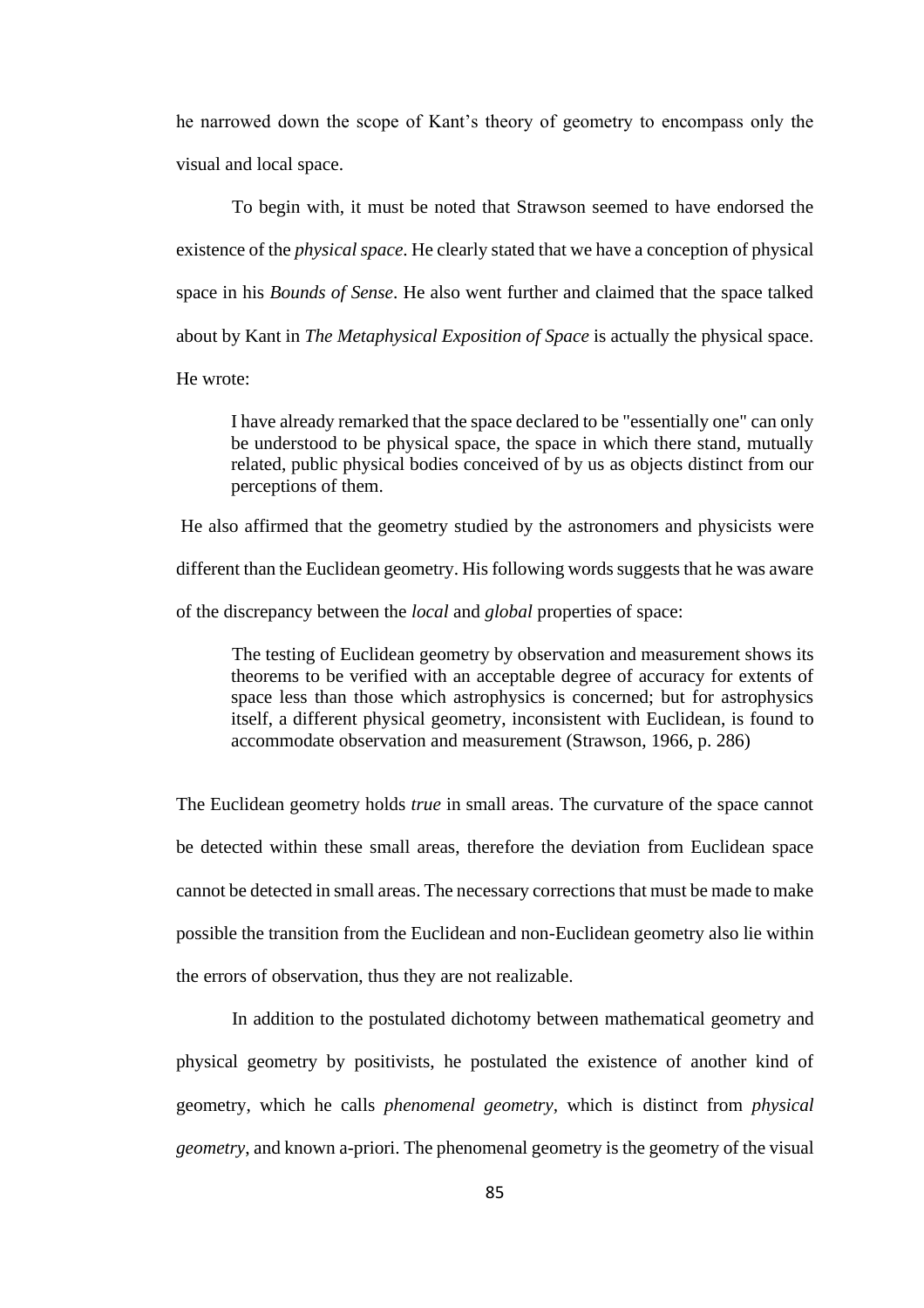images. "The visual imagination cannot supply us with physical figures, but it can supply us with *phenomenal figures*" said Strawson. (Strawson, 1966, p. 282). Strawson said that this third option was completely overlooked by positivists. He wrote:

What we have had to notice is that there is a third way, different from either of these, which is also possible and which the positivist view neglects […] Euclidean geometry may also be interpreted as a body of unfalsifiable propositions about phenomenal straight lines, circles, etc. (Strawson, 1966, p. 286)

Strawson said that we can never "see" or "picture" two straight lines between two points. If there are two lines between two points, at least one of them has to be curved. Since in non-Euclidean geometry, two straight lines can be drawn between two points (specifically, in Riemannian geometry), then it seems that we can form Euclidean but not non-Euclidean pictures. In short, Strawson's *phenomenal geometry* strived for accommodating Kant's theory of geometry with the advancements in physics and mathematics. A geometry is phenomenally true only insofar as it can be interpreted by virtue of phenomenal figures. This is why the Euclidean geometry is necessarily and universally true; for every geometric concept is interpreted according to the phenomenal items that corresponds to those concepts. The postulates of the phenomenal geometry are *phenomenally analytic* (Strawson, 1966, p. 286), that is to say, they are true in virtue of the meanings attached to the concepts that they contain, and those meanings are themselves phenomenal, or visual. To give an example, whenever I think of the concept of straight line, the phenomenal item, the picture of a straight line, is analytically contained in it. So there is a necessary identity relation between the concept and the picture which makes my phenomenal interpretation of the given concept necessarily true.

To what extent Strawson's modification of Kant's theory of geometry can said to be successful? There are many gaps that needs to be filled in Strawson's account. It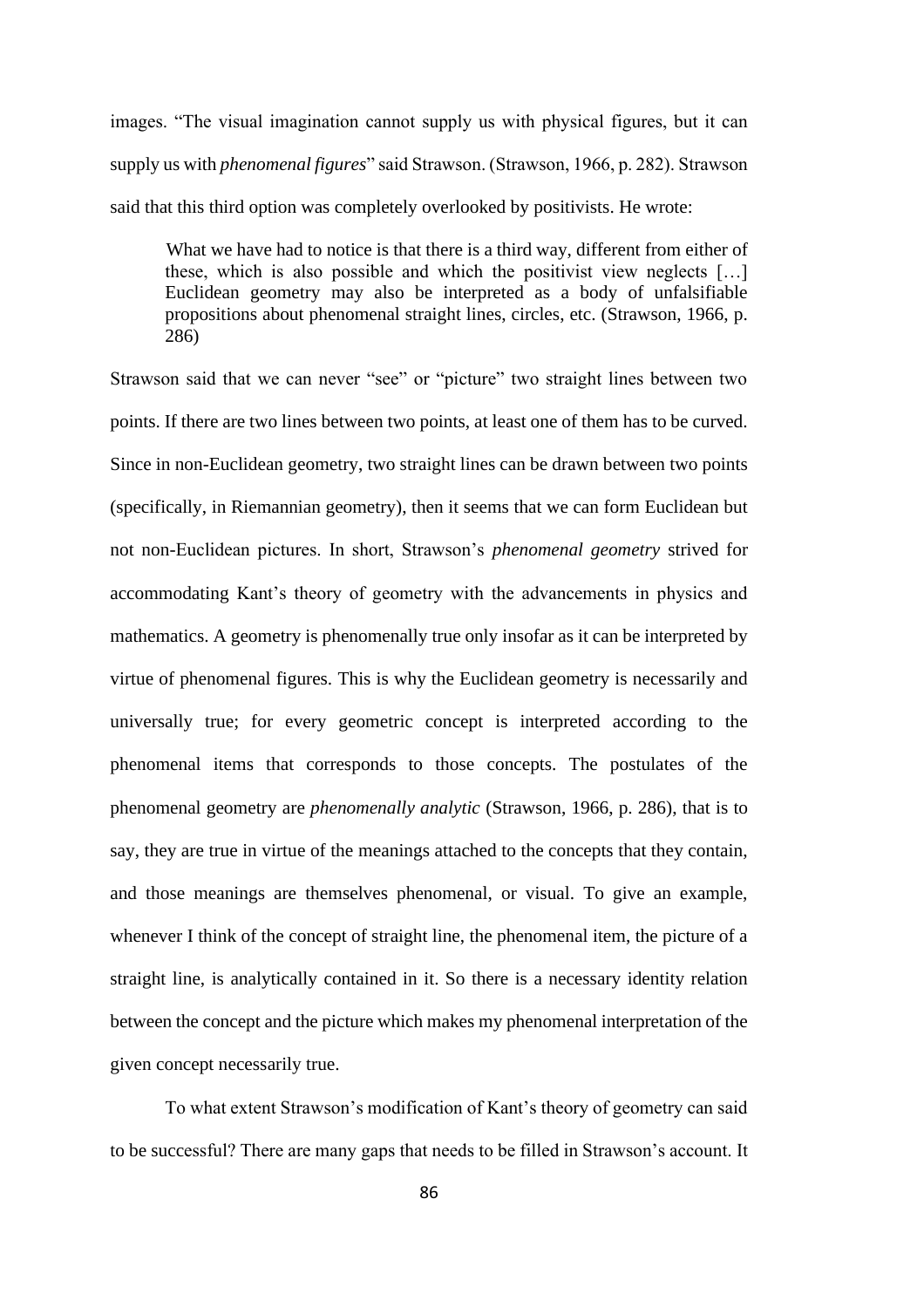must not go unnoticed that Strawson did not said anything about the tri-partite relation between the phenomenal geometry, the physical geometry, and the mathematical geometry. Reichenbach tackles the issue of *visual a-priori* in his *The Philosophy of Space and Time (1958)*. The following words brilliantly summarizes Reichenbach's take on the issue of *visual a-priori*:

The theory contends that an innate property of the human mind, the ability of visualization, demands that we adhere to Euclidean geometry. In the same way as a certain self-evidence compels us to believe the laws of arithmetic, a visual self-evidence compels us to believe in the validity of Euclidean geometry. It can be shown that this self-evidence is not based on logical grounds. Since mathematics furnishes a proof that the construction of non-Euclidean geometries does not lead to contradictions, no *logical* self-evidence can be claimed for Euclidean geometry, This is the reason why the self-evidence of Euclidean geometry has sometimes been derived, in Kantian fashion, from the human ability of visualization conceived as a source of knowledge. (Reichenbach, 1958, p. 32)

Reichenbach states that our subjective preference for Euclidean geometry stems from

the *epistemological function of visualization* (Reichenbach, 1958, p. 34), which is a function of utmost importance in terms of the psychological and pedagogical utility that it brings. But this, for Reichenbach, does not violate the principle of the relativity of geometry, for every geometry which can be mapped onto one another must be treated epistemologically on par with each other<sup>35</sup>. Because of the epistemological

<sup>35</sup> Reichenbach states that as long as two spaces are *topologically equivalent*, the mapping can be done. One cannot, however, map a toroidal space or a spherical space to Euclidean geometry without modifying *the law of causality* accordingly. In that scenario, an observer who is actually moving on the surface of a torus would periodically confront the same set of impressions after covering certain amount of distance. This happens because the observer goes through the same regions over and over again due to the fact that the constant positive curvature of toroidal and spherical spaces forms loops. If the observer wants to retain the Euclidean geometry, he must change, along with the laws of physics, the law of causality. For that space seems to display a *causal anomaly* which is completely at odds with the classical (Kantian) conception of causality according to Reichenbach. So, a Kantian would be having a very hard time explaining the causal relations on that space, for certain regions which are separated by a certain distance would display identical events when the classical conception of causality is preferred. A Kantian's overall system would be in the form of  $G_0 + F + A$ , where 'A' refers to a newly introduced principle which goes by the name of *the pre-established harmony*. This preestablished harmony aims to explain "the instantaneous coupling of distant events." (Reichenbach, 1958, p. 65)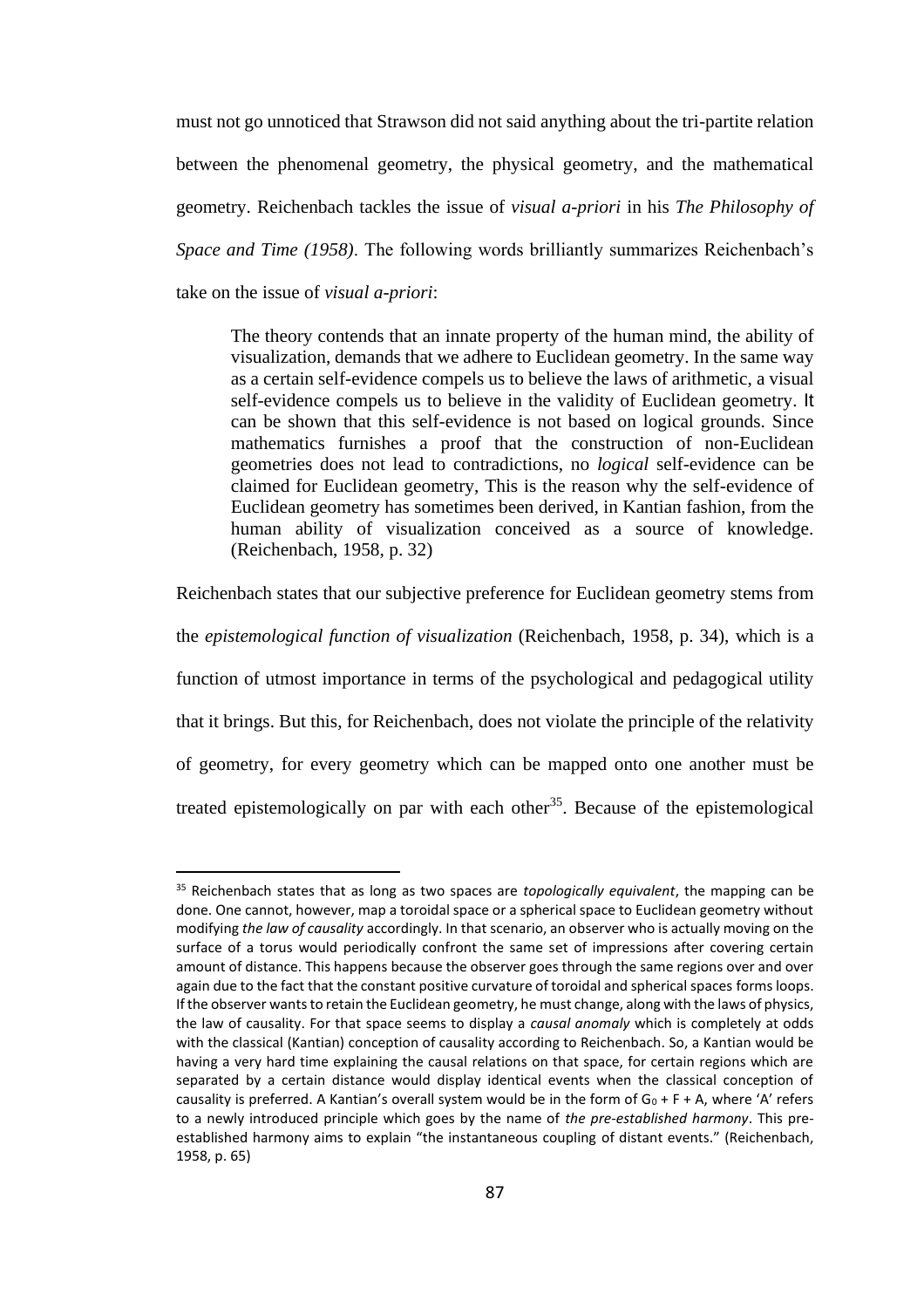function of visualization, we generally prefer the Euclidean geometry by setting the geometry to Euclidean, and then, according to our observations and experiments, introduce the existence of universal forces. So our overall system, if we stick with the Euclidean geometry, will always be in the form of  $G_0 + F$ ; in which  $F = 0$  or  $F \neq 0$ , depending on the results we obtain from experiments and observation.

Is it true that we can only visualize the Euclidean geometry? If the answer provided to this question is negative, then Strawson's attempts to rescue Kant's philosophy of geometry inevitably fails. Can human beings visualize non-Euclidean geometries? To recall what was written in the chapter where the views of Helmholtz and Poincaré are discussed, the answer that they have provided to this question seems to be positive; both of them thought that our visual impressions would change in different environments where bodies succeed one another according to different laws. This, in a sense, would compel us to adopt a different geometry, which would in turn compel us to associate different images with different geometric concepts. But they did not tackle the issue of visualization in a great detail. Reichenbach attempts to provide more satisfactory answers than his predecessors with regard to the possibility of visualizing non-Euclidean geometries. To do this, he begins by determining the properties of the visual space.

Visualization is "the reproduction of the particular object in the form of image" (Reichenbach, 1958, p. 38). The attainment of the precision of the image requires more effort on part of the subject. So Reichenbach seems to divide the ability to produce an image into distinct levels. When, for example, we attempt to visualize a particular triangle, or any other geometric object, a blurred image somehow emerges in our mind. This image lack the vividness and particular details. Reichenbach calls these images *schematic images* (Reichenbach, 1958, p. 38). The schematic images lack particular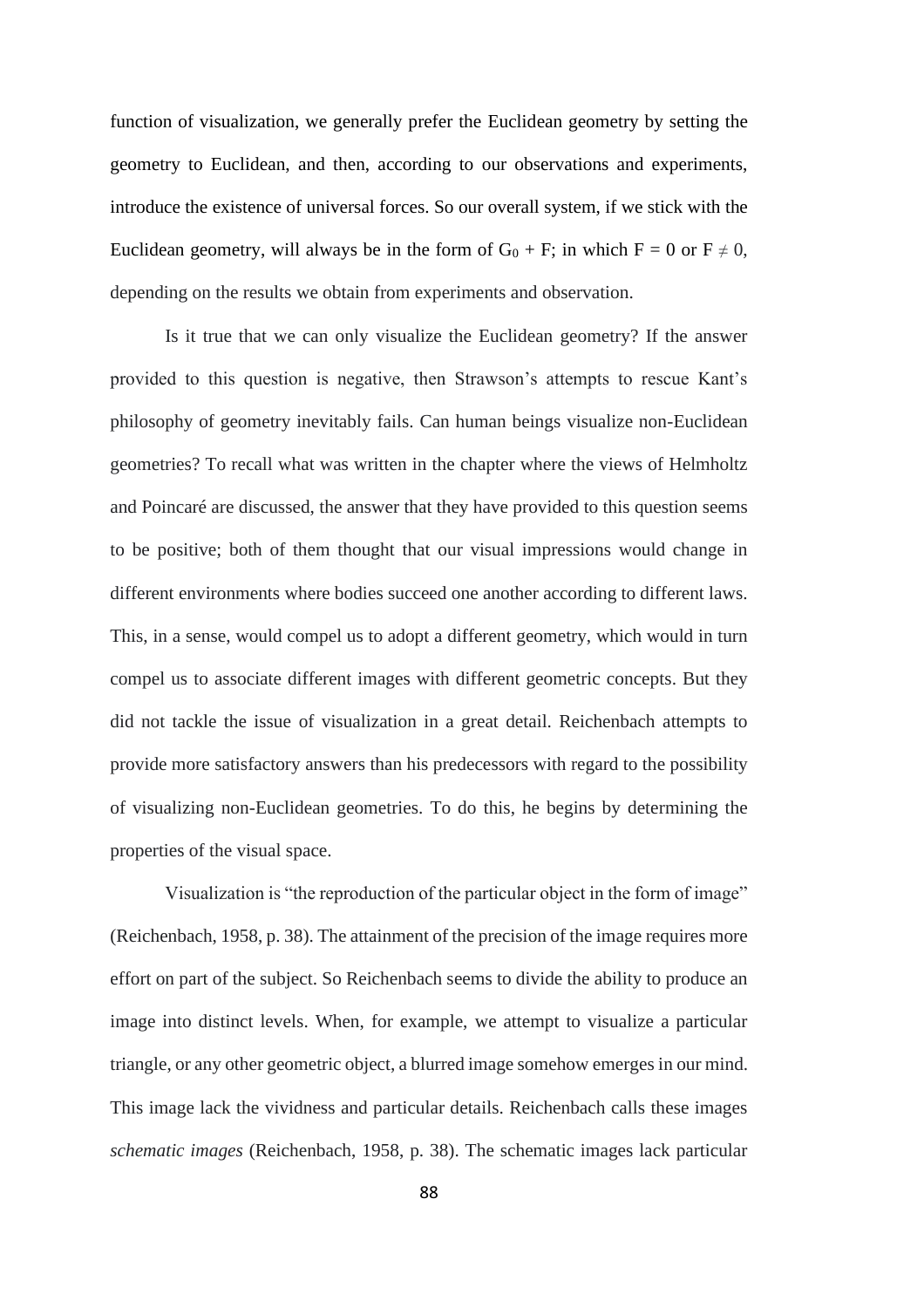details and exact metrical properties, but have general properties that belong to the object. The exact length of the sides of a triangle, or the angle between its vertices, cannot apprehended precisely in the imagination. Nonetheless, we never fail to apprehend the number of its sides. The former stage is capable of representing the *topological properties<sup>36</sup>* but not the *metrical properties* of the figures, that is to say, it is able to provide us with a rough sketch of the object but it fails to provide us with the exact quantitative relations among the parts of the objects. Reichenbach calls this particular function of the imagination which is able to produce schematic images *image-producing function* (Reichenbach, 1958, p. 39).

The second stage of the visualization is called *the normative function of visualization* (Reichenbach, 1958, p. 39), and for him, it is the stage which is philosophically important. The normative function of visualization is used to make clearer the relations between the objects that I imagined in the former stage. Compared to the images provided to us by the image-producing function, the normative function is able to provide clearer images and is able to correct the drawings we performed in our imagination in the first stage. The rough sketch that is generated in the former process is transformed into an exact diagram which is capable of representing the relations between the images more accurately. When I am asked, for example, to count all the diagonals in a pentagon, I need to pay considerable attention to the figure I am constructing in my head, since it is not the same thing as counting the sides of a

<sup>&</sup>lt;sup>36</sup> Topological properties of a figure are the properties which do not involve any quantitative measure. Poincaré tends to call these properties *qualitative properties*, and the area of mathematics which studies these qualitative relations is *analysis situs.* (Poincaré, 1963, p. 25) The topological relations between objects include, *adjacency, in-betweenness, connectivity, etc.* Poincaré states that topology precedes geometry epistemologically, for it is possible to disregard the metric properties of a figure and study those qualitative relations, but it is impossible to disregard those qualitative relations and study the metrical relations. (Poincaré, 1963, p. 26)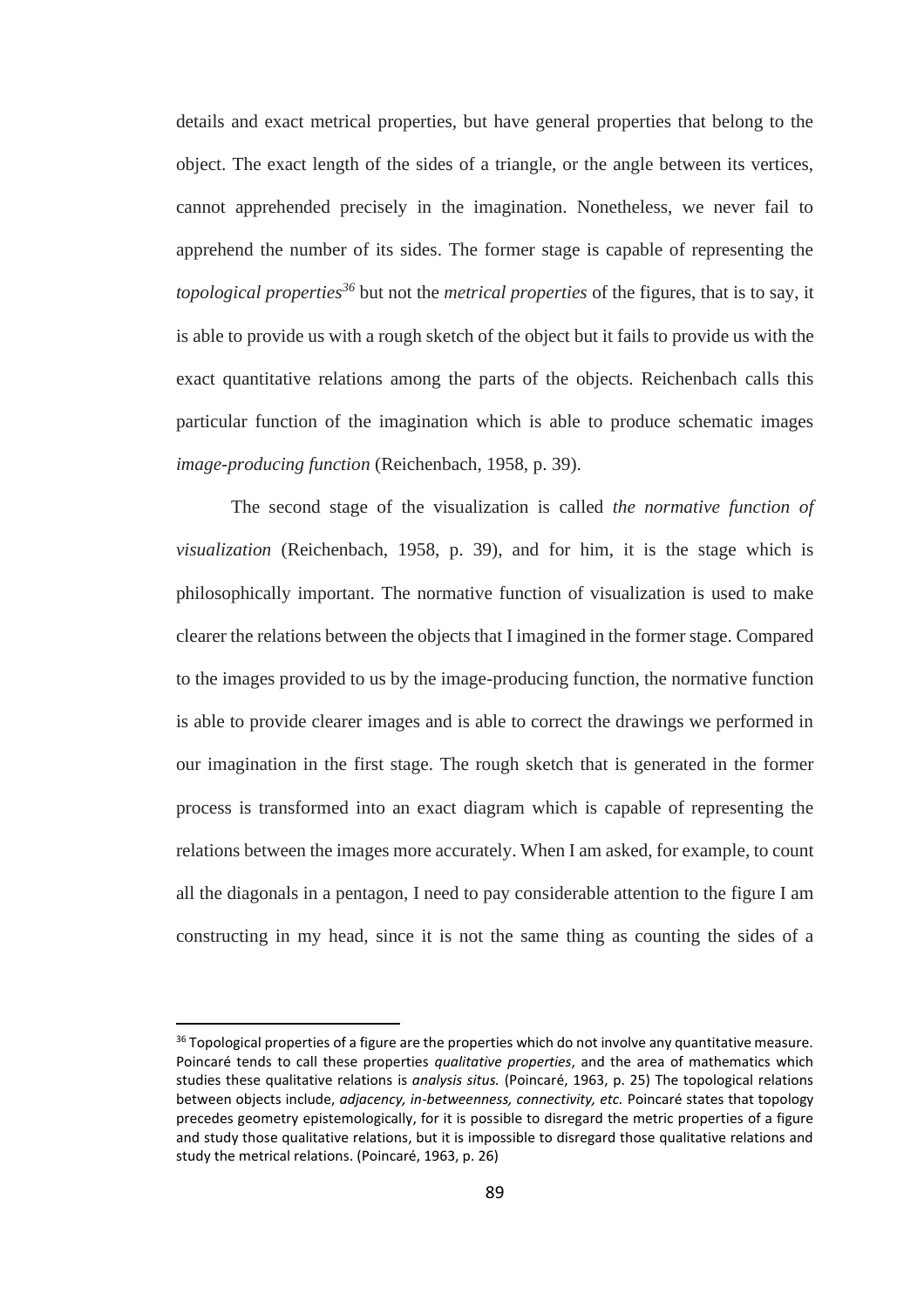triangle. In the rough sketch, which is nothing but the output of the image-producing function, certain properties of the image may be wrong, that is to say, I may find the number of diagonals that can be drawn inside the pentagon less or more than its true value. But when the normative function takes over, the total number of diagonals in a pentagon can be apprehended clearly. Even the normative function does able to provide us with more exact images, it does not have the power to represent accurately the exact metrical relations between objects since measurement has nothing to do with our sense of sight. Every measurement is carried out with measuring rods in the physical space.

Reichenbach claims that "Kant's synthetic a-priori intuition springs from the normative function of visualization" (Reichenbach, 1958, p. 39), and that this function alone singles out the Euclidean geometry from other geometries. The a-priority of visualization is explained as the conformity of the imagination to certain *tacit conditions* when producing an image. These presumed tacit conditions are the norms imposed upon the figures that we draw, therefore the normative function, according to these presumed tacit conditions, directs and restrains our imagination so as to provide images that obey certain visual characteristics. As a consequence, *visual impossibility/possibility* is related to these tacit conditions, and these tacit conditions, in turn, are related to the generally preferred *topological structure* in accordance with which our imagination produces images. When we are asked, for example, whether there exists a surface with one side, we hastily say "no". But "every student of a lecture on topology has taken a strip of paper, twisted around itself, pasted it together in the form of a ring" (Reichenbach, 1958, p. 41) to form a one sided surface. So if we modify the underlying topological conditions which we impose upon our scenery of imagination as norms, we can turn impossible into possible.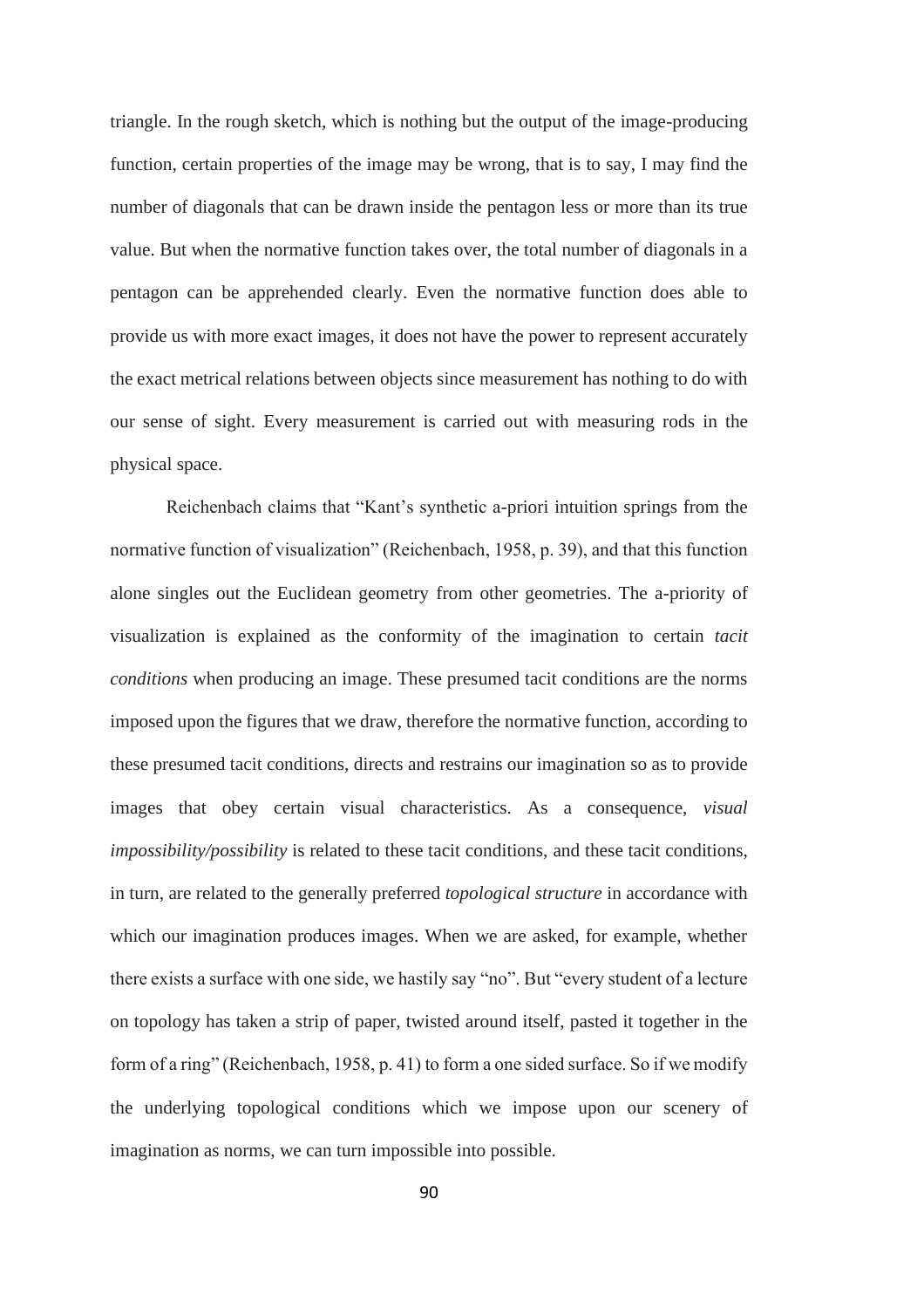The Euclidean geometry is singled out among alternative geometries in a similar fashion. The particular Euclidean objects that we construct in our imagination are constructed in a space which has a determinate topological structure; and this topological structure act as a norm in producing images. Consider the following question: "Do parallel lines diverge?" Offhand, we must say "no", if we consider the surface on which these lines are constructed as flat. But if we change the surface on which these two straight lines are constructed, the answer to this question can in fact turn out to be positive. There seems to be no necessary relation between the image and the concept in Reichenbach's treatment in contradistinction to the treatment of Kant and Strawson. Kant thought that the image is necessarily connected to the concept through a *schema,* and Strawson thought that images are necessarily contained under the concepts. But for Reichenbach, the connection between the image and the concept is flexible and guided by certain tacit conditions which can be modified. These tacit topological conditions, which act as a norm in producing an image, are implicitly presumed in the conceptual elements of the particular geometrical structure. These conceptual elements are the postulates, definitions and axioms. What we are doing is developing a function which is habituated to associate certain images and rules of construction with the conceptual skeleton of the geometry that we are practicing. In support of this view, Reichenbach wrote:

The merit of visualization consists only in the fact that it translates the logical compulsion of Euclidean geometry into a visual compulsion. The normative function of visualization is revealed as a correlate of the logical compulsion and achieves the same results by means of the elements furnished by the imageproducing function as the logical inference does by means of the conceptual elements of thought. (Reichenbach, 1958, p. 42)

Geometrical practice seems to be essentially logical for Reichenbach, a view which is not shared by Poincaré. The diagrams are useful in aiding us to carry out the proof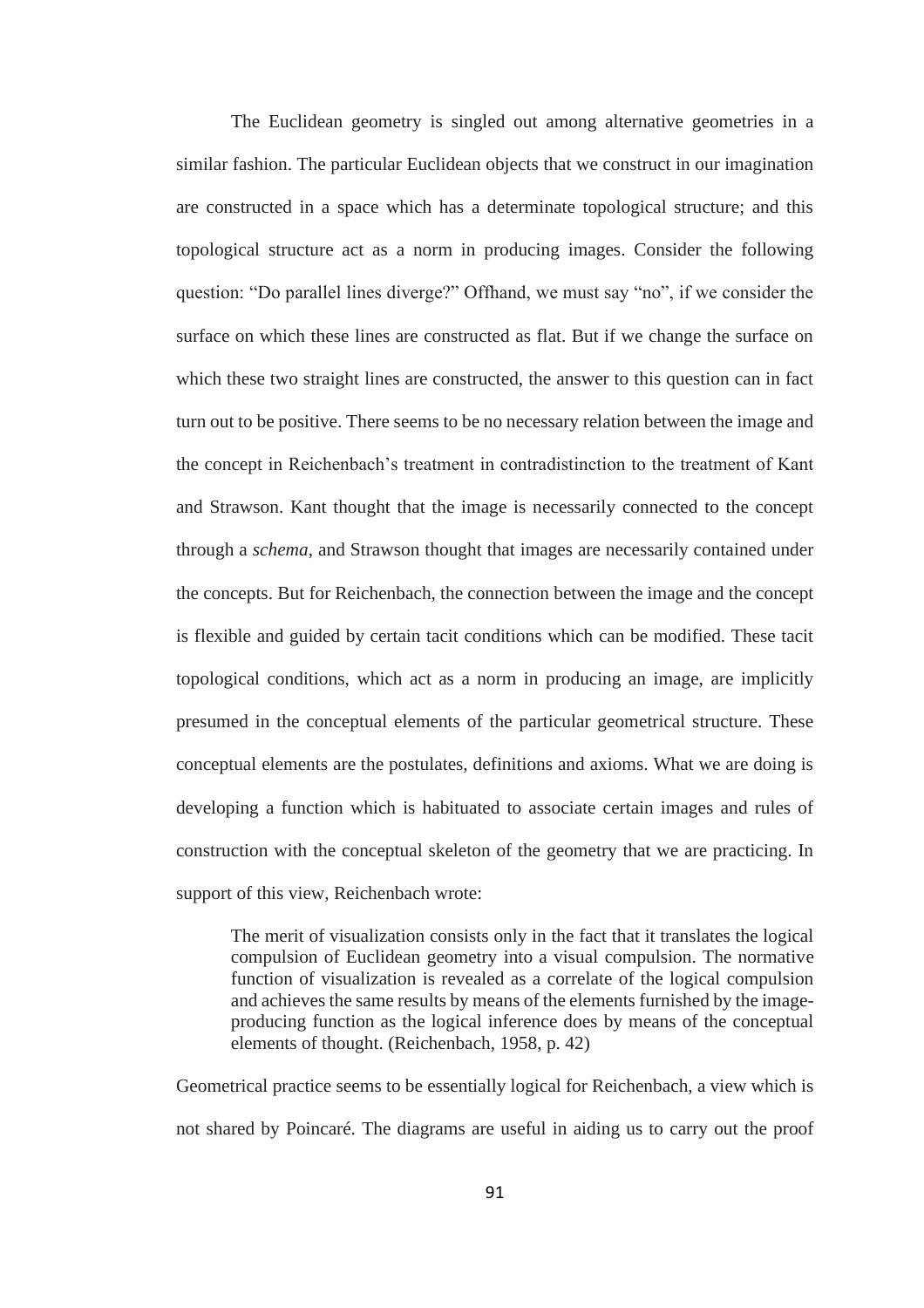which is essentially logical in nature. The normative function of the visualization is a function whereby we associate images with logical concepts; this in turn help us to complete the proof through using diagrams.

Even though Poincaré and Reichenbach did not agree on the content of geometry, they agreed on the possibility of the association of different images with different concepts, which go against the central doctrine of Kant's theory of geometry. For them, non-Euclidean geometries are as equally plausible as the Euclidean geometry. For Poincaré, different adaptive conditions would compel the organism to adopt a different geometry. Similarly, for Reichenbach, visualization of the Euclidean geometry is a result of a *biological habit* (Reichenbach, 1958, p. 82), and he believed that we can gradually break this habit. This habit of ours resulted from our everyday experience of the behavior of solid bodies. If the solid bodies behaved differently, we would be able to strain the normative function of visualization to be able to adopt a new way of imagining and visualizing geometric relations. In brief, what is actually needed is an emancipation from the congruence relations that belong to our *native geometry*. If we were immersed in a non-Euclidean environment, we would at first resisted to redefine the coordinative definition of congruence and interpret those changes as an actual change in the shape of an object. But after a while, we would no longer perceive those changes as a change in the shape of an object, but rather as a change in our perspective. Reichenbach states that "the moment we no longer see any change in the transported object, we have accomplished a visual adjustment. (Reichenbach, 1958, p. 54)

In the light of these discussions, Reichenbach rejects the view that there exists a visualization which is static and not changing according to different environmental conditions that produces different visual sensations in an organism. It cannot be the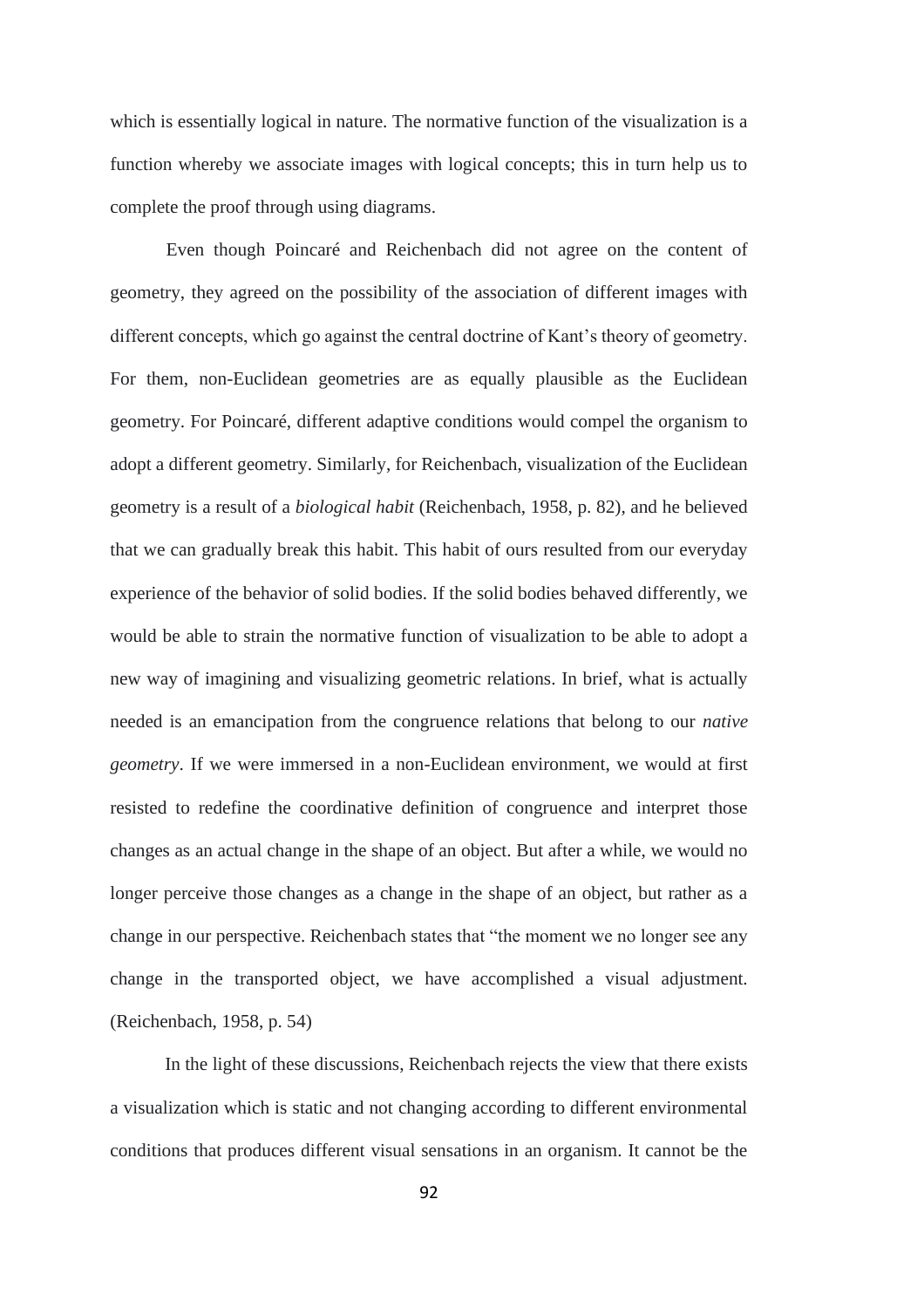case that there existed a pure form of visualization which is necessarily Euclidean as claimed by Kant. The visualization of the Euclidean space was cultivated as a result our observations of rigid rods and light rays. It was cultivated over the course of the biological history of our species as a developmental adaptation. This is why he called it a biological habit and implicitly stressed the role played by *evolution*. In fact, similar views were shared by Poincaré in his discussions about the possibility of the adaptation of different geometries. One of the dominant force that is likely to have shaped Poincaré's conventionalism is the theory of evolution. One of the examples provided by Poincaré is centered around the role of *adaptation* and *inheritance* in the acquisition of the idea of space. In this example, Poincaré raises important questions as to whether the origination of the idea of space truly happen on an individual level, or it is a fruit which is a result of a long chain of continuation of habitual movements of the members of a race and inherited throughout the biological history of the race. The example given by Poincaré is displayed as follows:

It will be seen that though geometry is not an experimental science, it is a science born in connexion with experience; that we have created the space it studies, but adapting it to the world in which we live. We have chosen the most convenient space, but experience guided our choice. As the choice was unconscious, it appears to be imposed upon us. Some say that it is imposed by experience, and others that we are born with our space ready-made. After the preceding considerations, it will be seen what proportion of truth and of error there is in these two opinions. In this progressive education which has resulted in the construction of space, it is very difficult to determine what the share of the individual is and what of the race. To what extent could one of us, transported from his birth into an entirely different world, where, for instance, there existed bodies displaced in accordance with the laws of motion of non-Euclidian solids-to what extent, I say, would he be able to give up the ancestral space in order to build up an entirely new space? (Poincaré, 1914, pp. 115-116)

Reichenbach rejects the idea that there exists a faculty in us, given completely prior to any experience and is the condition of the possibility of generating images. He rejects that there is a separation between the *form* of the image and the *content* of it. The form,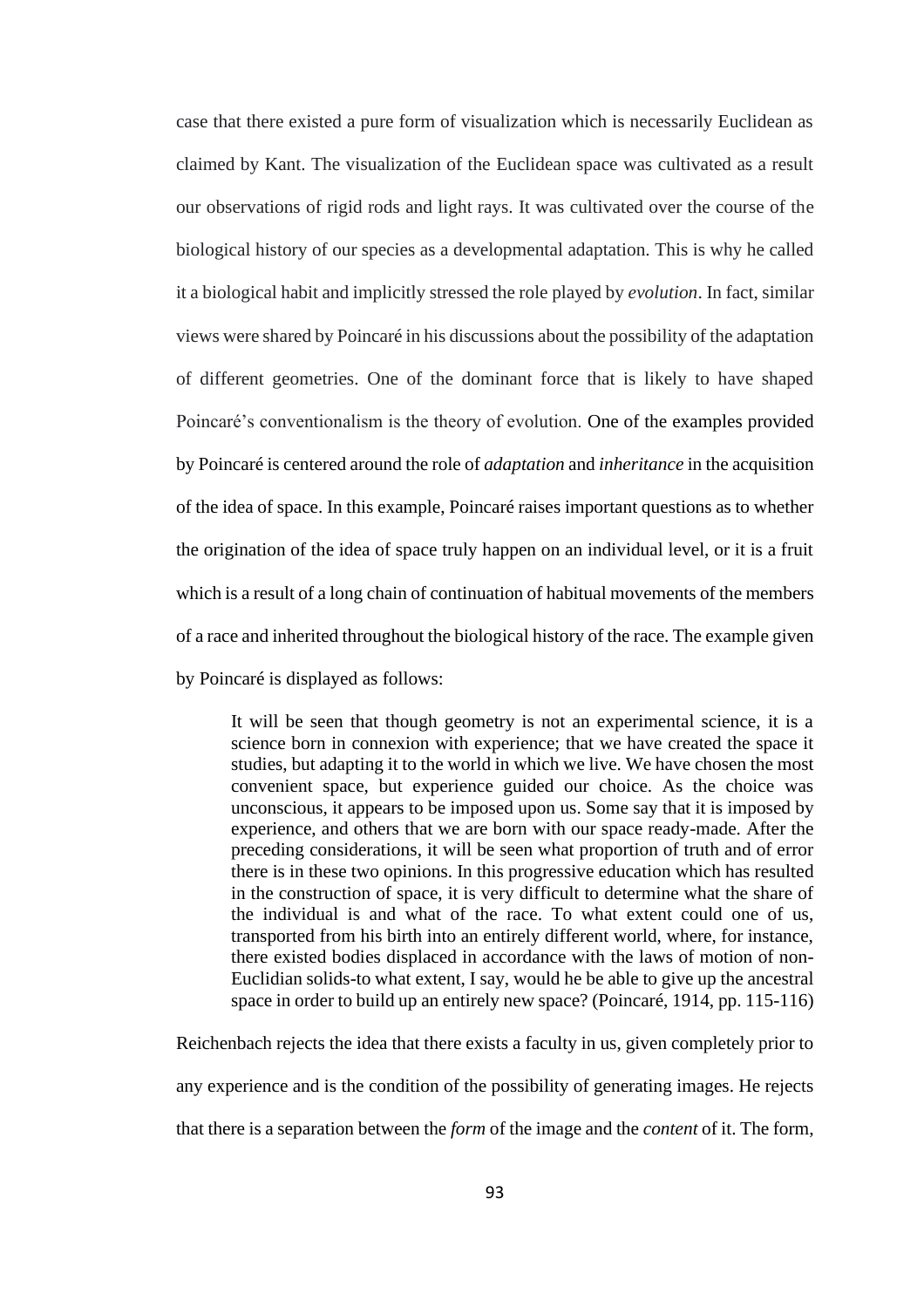for Reichenbach, is not over and above the content, which is nothing but the displayed visual qualities of an object, such as its color or brightness. In support of this, Reichenbach wrote "visual forms are not perceived differently from color or brightness. They are sense qualities, and the visual character of geometry consists in these sense qualities." (Reichenbach, 1958, p. 84)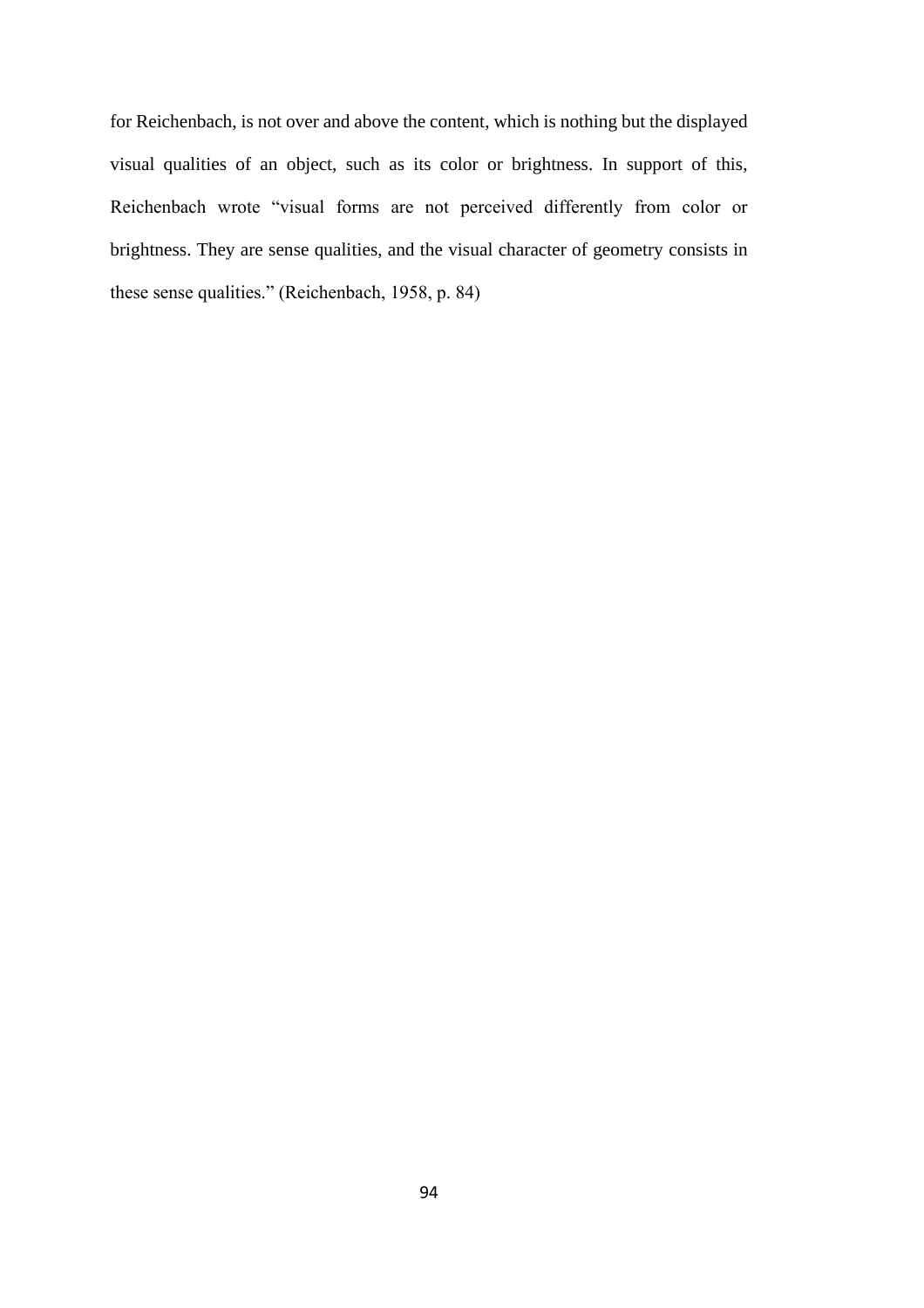## **CHAPTER 6**

## **CONCLUSION**

My thesis aimed to provide an answer whether it is possible to reconcile Kant's theory of geometry with non-Euclidean geometries in the light of the criticisms and modifications, a sufficient portion of which was displayed above. And the answer that thesis gives to that question is negative; it seems not possible to reconcile Kant's theory of geometry with non-Euclidean geometries. Kant's theory of geometry cannot embody non-Euclidean geometries even if undergoes appropriate modifications. Strawson, Frege and others have tried to rescue Kant's theory of geometry by reducing the scope of its validity. They have tried to show that Kant's theory that geometry is synthetic a-priori is still tenable in the face of non-Euclidean geometries, for they thought that the Euclidean geometry is still necessarily applicable to our visual space, even if it does not explain the structure of the world studied by physicists and scientists. This modification, however, did not stand a chance against the criticisms of Helmholtz, Poincaré and Reichenbach, for both of them thought that it is possible to visualize other geometries in different environments. As a philosopher who did not witness the revolutionary turns in logic, mathematics, physics and biology, Kant's current philosophical stance towards the nature of geometry must not be accused of its ignorance as to these matters. Had he known the theory of evolution, he might have contemplated the possibility of a dynamic and evolving intuition, which is capable of adapting itself to the environment. Had he known, similarly, the new logics discovered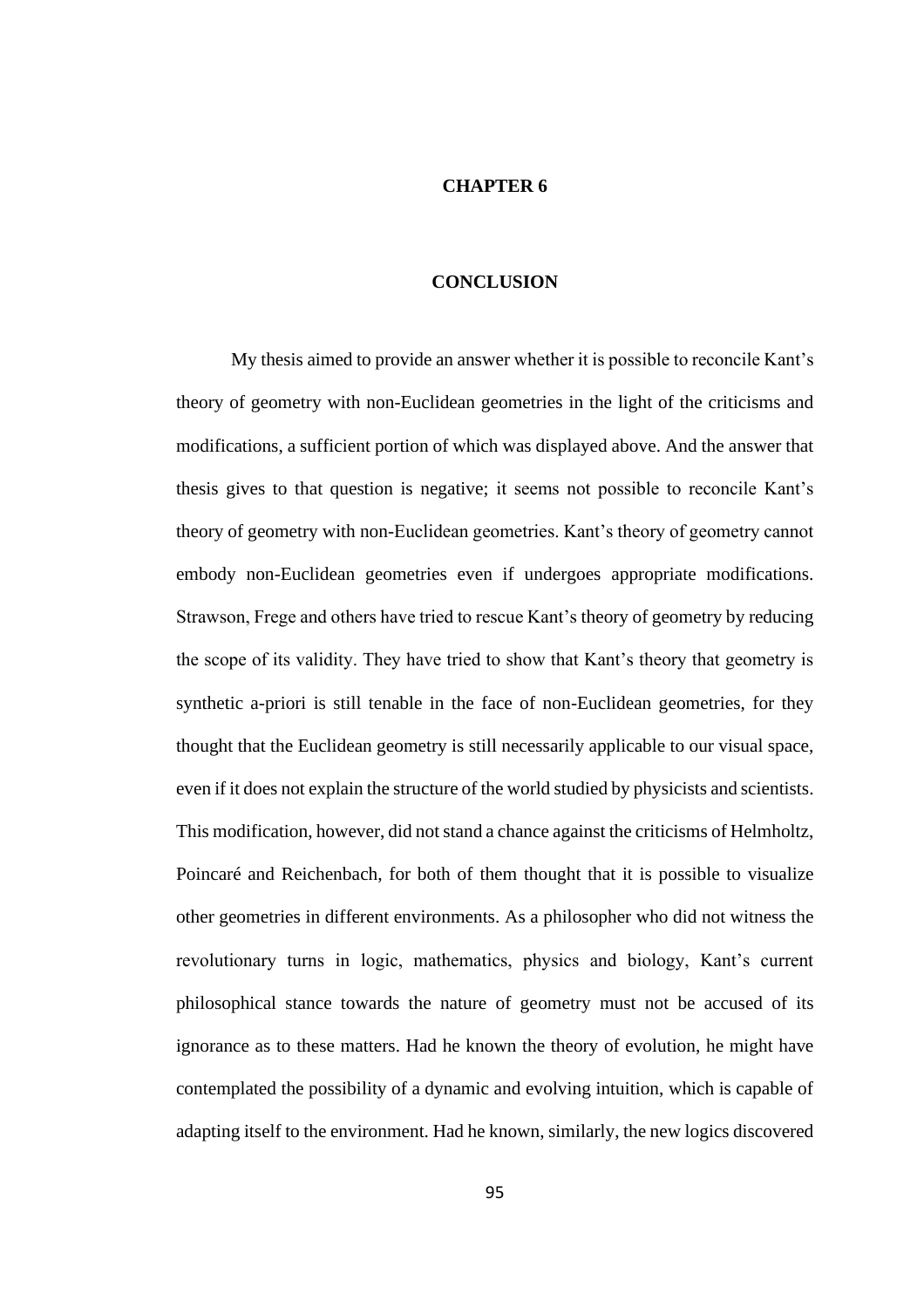in the  $19<sup>th</sup>$  and  $20<sup>th</sup>$  Century, the discovery of non-Euclidean geometries, etc., he would have reconsidered his philosophical stance towards the nature of geometrical construction. He simply lack all the valuable information that would have helped him to revise his own philosophical position and his transcendental idealism.

Helmholtz, Poincaré and Reichenbach tried to show that the synthetic a-priori nature of geometry is not tenable under these new developments mentioned above. They both stressed the importance of the role played by the empirical elements in the formation of a geometry; the possibility for a species to develop new biological habits in new environments is a great example of it. According to Kant, this cannot be possible, for the determination of space cannot be a function of the environment. The character of the space is invariant under any different environmental context according to Kant. Even though Poincaré and Reichenbach differed in their views as to role played our minds in the formation of geometry, they agreed that it nevertheless is one of the conditions of the possibility of geometry as a science proper, but not in the sense that Kant had thought. Poincaré sought the role played by our minds in the formation of geometry in other mental powers that belong to our form of understanding; Reichenbach in logic, but what is common in both is that they both reduced the normative mental operations carried out in the alleged *transcendental imagination* to psychological operations. This reduction in turn rid the normative constructive procedure that takes place in the imagination of its epistemological import. So the *transcendental idealism* of Kant is reduced to mere *psychologism*, and the normativity found in the construction of a geometric entity to a habit developed over time. This is why the term 'intuition' received very different connotations after Kant in the light of these advancements in both pure mathematics, physics and biology. *Poincaré,* in Janet Folina's words, "attempted to reconceive, or reconfigure intuition" (Folina, 2018, p.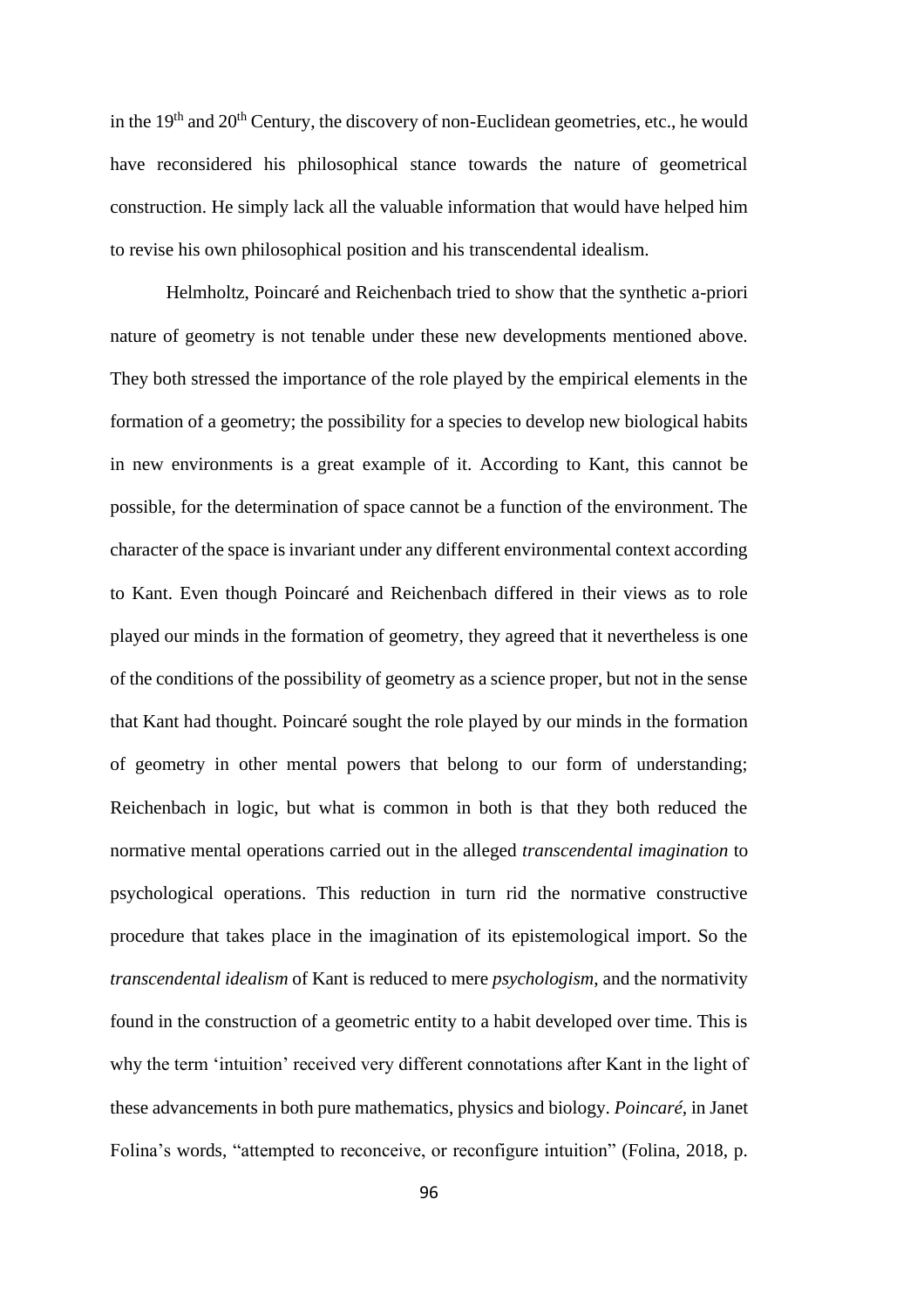165). For Poincaré, intuition become something *psychological*, it became a faculty which enabled us to "to see the end from a far" *(*Poincaré, 1958, p. 22). It does not and cannot provide us with the expected rigor that Kant thought that it provided, it could only be seen as a fallible tool of discovery. For Reichenbach, on the other hand, the term *pure intuition* simply means '*pure visualization'*, which is some sort of a '*biological habit'*, developed as a "result of an adaptation of a psychological capacity to the environment." (Reichenbach, 1958, p.82). The appropriate modifications of the term 'intuition' is a way of renouncing the thesis that our pure intuition of space provides the ground of the necessity and universality of the propositions of geometry. This is due to the fact that Kant's theory of geometry is modally connected to his theory of space, and, as was clearly argued in the conclusion part of the second chapter, as the pillar geometry falls, so must the pillar of space. I thereby conclude that Kant's overall theory of space and geometry is rendered obsolete in the light of these new advancements in sciences and their philosophical consequences.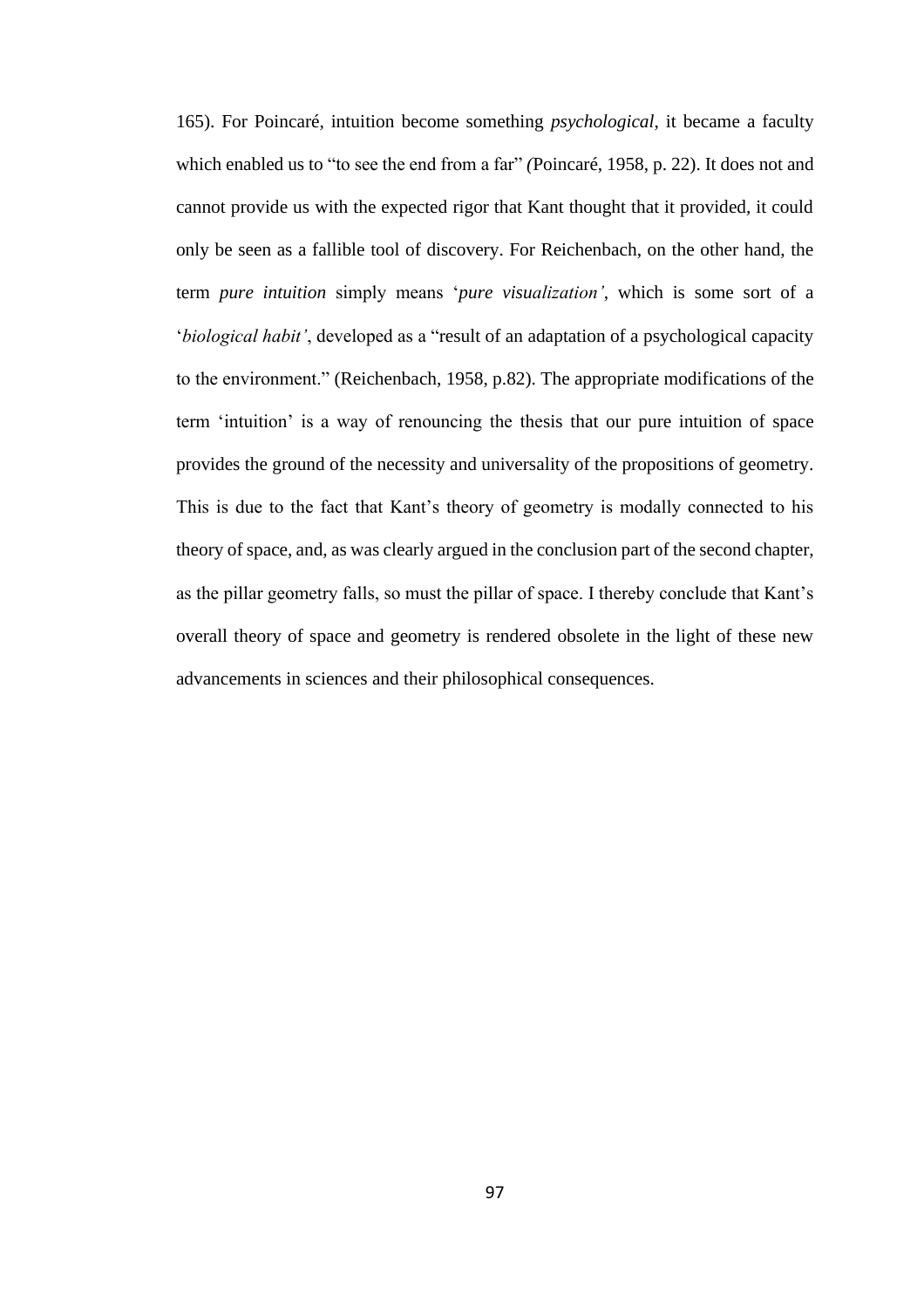### **REFERENCES**

Allison, H. E. (2015). *Kant's transcendental deduction: An analytical-historical commentary* (1st ed.). Chicago, IL: Oxford University Press, USA.

Barker, S. (1964). *The Philosophy of Mathematics*. Prentice Hall Press.

Berkeley, G. (2019). *Philosophical Commentaries by George Berkeley: Transcribed from the Manuscript and Edited with an Introduction by George H. Thomas, Explanatory Notes by A.A. Luce*. Routledge.

Bloom, A. (1968). *The Republic of Plato*. Basic Books.

- Bonola, R. (1912). *Non-Euclidean Geometry*. Leipzig, Germany: The Open Court Publishing Company.
- Brook, R. J. (2012). Berkeley and Proof in Geometry. *Dialogue*, *51*(3), 419-435. doi:10.1017/s0012217312000686
- Cantu, P. (2018). The Epistemological Question of the Applicability of Mathematics. *Journal for the History of Analytical Philosophy*, *6*. doi:10.15173/jhap.v6i3.3435
- Descartes, R. (2008). *Meditations on First Philosophy: With Selections From the Objections and Replies*. Oxford University Press.
- Einstein, Albert (2005). Geometry and Experience (1921). *Scientiae Studia* 3 (4):665-675.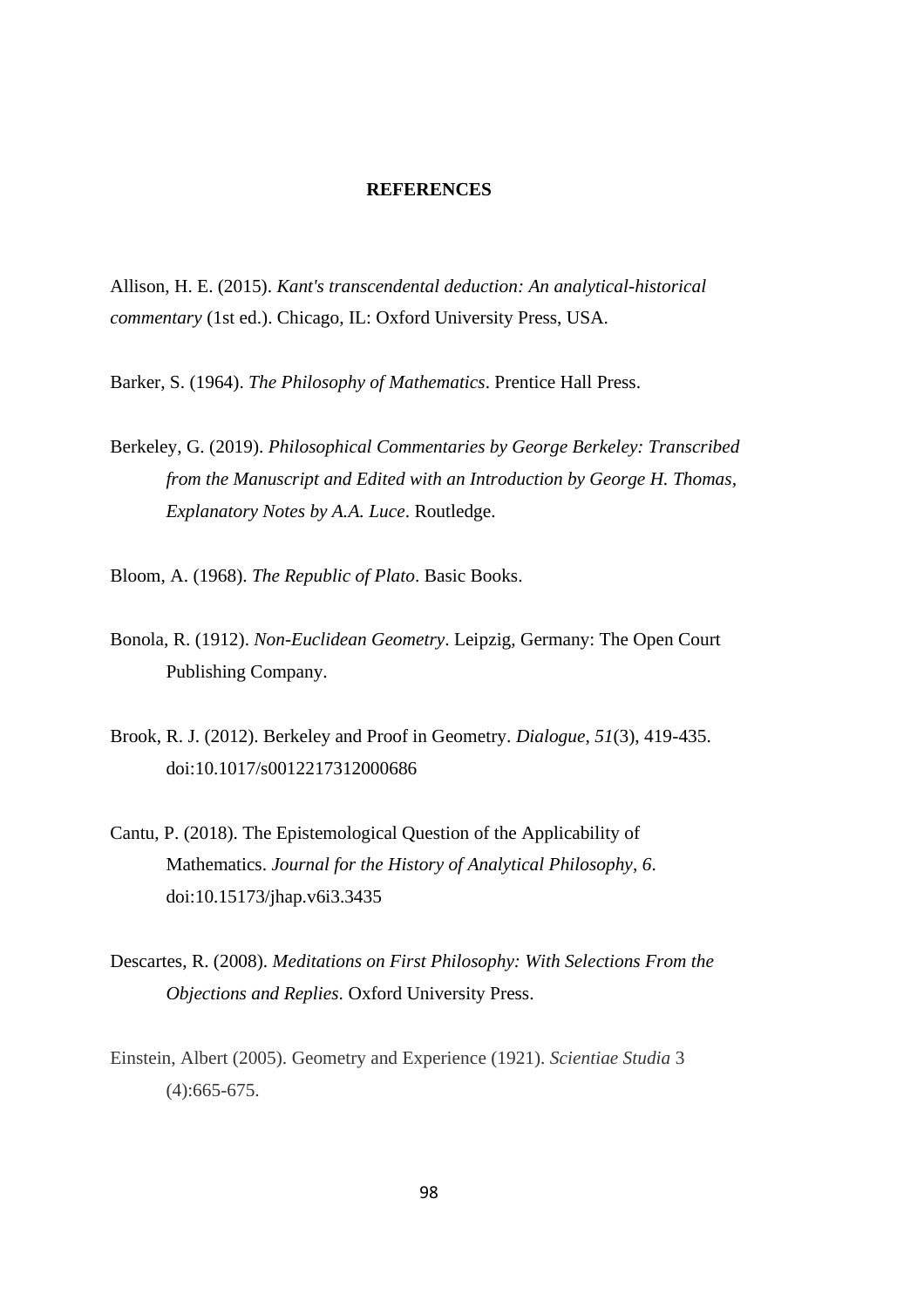Euclid, & Heath, S. T. (1956). *The Thirteen Books of Euclid's Elements*. New York, NY: Dover Publications.

Fitzpatrick, R. (2007). *Euclid's Elements* (1st ed.). NY: Lulu.com.

- Folina, J. (2018). After Non-Euclidean Geometry: Intuition, Truth and the Autonomy of Mathematics. *Journal for the History of Analytical Philosophy*, *6*(3), 163-181. doi:10.15173/jhap.v6i3.3438
- Fraser, A. C. (2020). *The Works of George Berkeley D.D* (1st ed.). Frankfurt, Germany: Outlook Verlag.
- Friedman, M. (1985). Kant's Theory of Geometry. *The Philosophical Review*, *94*(4), 455-506. doi:10.2307/2185244

Friedman, M. (1992). *Kant and the Exact Sciences*. Harvard University Press.

- Gerhard, H. (1999). Poincaré on Understanding Mathematics. *Philosophia Scientiae*, *3*(2), 43-60. Retrieved from [http://www.numdam.org/item/PHSC\\_1998-1999\\_\\_3\\_2\\_43\\_0/](http://www.numdam.org/item/PHSC_1998-1999__3_2_43_0/)
- Halsted, G. B. (1900). Gauss and the Non-Euclidean Geometry. *Mathematical Monthly*, *7*(11), 247-252. doi:10.2307/2968396
- Hilbert, D. (1902). *The Foundations of Geometry* (E. J. Townsend, Trans.). The Open Court Publishing Company.

Hume, D. (1960). *A Treatise of Human Nature*. Clarendon Press.

Jesseph, D. (2009). Berkeley's Philosophy of Geometry. *De Gruyter*, *72*(3). doi:10.1515/agph.1990.72.3.301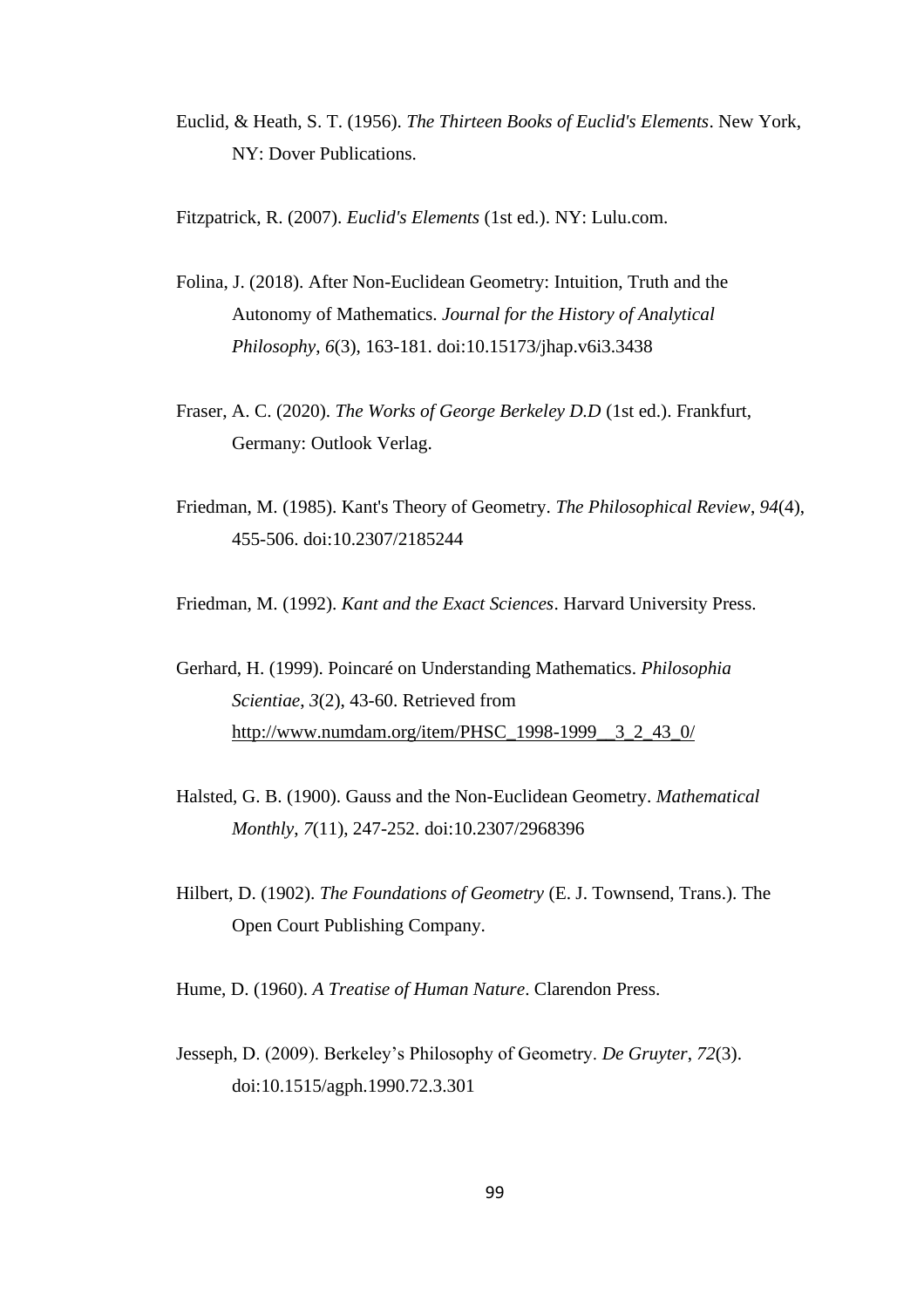Jørgensen, K. F. (2005). *Kant's Schematism and the Foundations of Mathematics* (Doctoral dissertation, Roskilde Universitet, Danmark). Retrieved from

[https://forskning.ruc.dk/en/publications/kants-skematisme-og-matematikkens](https://forskning.ruc.dk/en/publications/kants-skematisme-og-matematikkens-grundlag)[grundlag](https://forskning.ruc.dk/en/publications/kants-skematisme-og-matematikkens-grundlag)

Kant, I. (2007). *The Critique Pure Reason* (N. K. Smith, Trans.) (2nd ed.). Palgrave Macmillan.

Kant, I. (2017). *Dissertation on the Form and Principles of the Sensible and the Intelligible World Inaugural Dissertation 1770 by Immanuel Kant - Delphi Classics (Illustrated)*. NY: Delphi Classics.

- Kant, I., & Ellington, J. W. (2001). *Prolegomena to any Future Metaphysics: And the Letter to Marcus Herz, February 1772* (2nd ed.). Hackett Publishing.
- Kitcher, P. (1987). Discovering the Forms of Intuition. *The Philosophical Review*, *96*(2), 205. doi:10.2307/2185158
- Leibniz, G. W. (1996). *New Essays on Human Understanding*. Glasgow, Scotland: Cambridge University Press.
- Playfair, J. (1846). *Elements of Geometry*. New York, NY: W. E. Dean Printer & Publisher.
- Poincaré, H. (1898). On the Foundations of Geometry. *The Monist*, *9*(1), 1-43. Retrieved from<http://www.jstor.org/stable/27899007>
- Poincaré, H. (1905). *Science and Hypothesis*. New York, NY: The Walter Scott Publishing Co.LTD.
- Poincaré, H. (1914). *The Science and Method* (F. Maitland, Trans.). Thomas Nelson and Sons.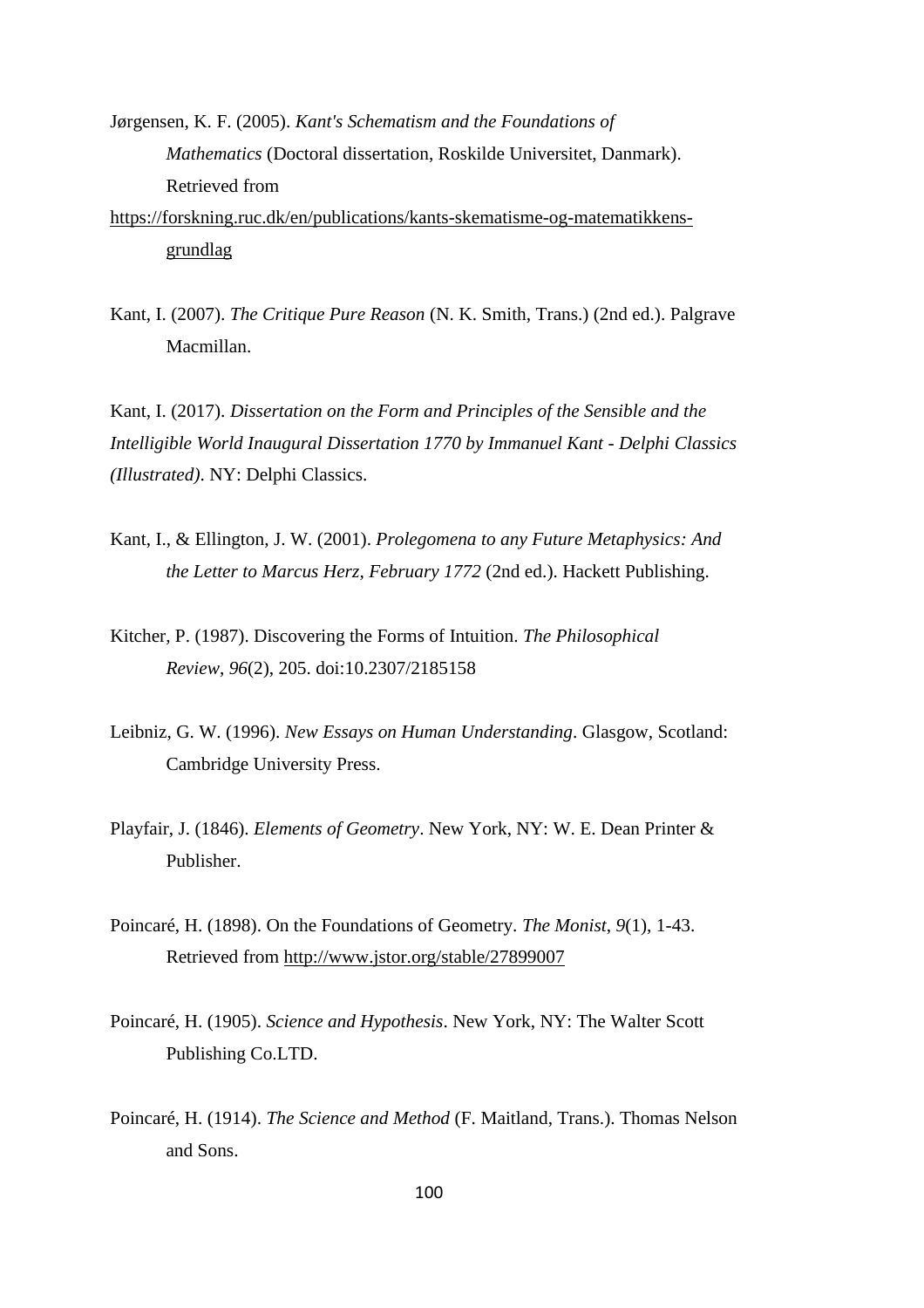Poincaré, H. (1958). *The Value of Science*. New York, NY: Dover Publications.

- Poincaré, H. (1963). *Mathematics and Science, Last Essays* (J. W. Bolduc, Trans.). New York, NY: Dover Publications.
- Poincaré, H. (2011). *Science and Hypothesis (W.J.Greenstreet, Trans.)*. New York, NY: Dover Publications.
- Proclus. (1970). *Proclus: A Commentary on the First Book of Euclid's Elements. Translated, with Introduction and Notes, by Glen R. Morrow*. Princeton, New Jersey, NJ: Princeton University Press.
- Reichenbach, h. (1958). *The Philosophy of Space and Time* (M. Reichenbach, & J. Freund, Trans.). New York, NY: Dover Publications.
- Riemann, B. (1873). On the Hypotheses which Lie at the Bases of Geometry. *Nature*, *8*, 14-17. doi:10.1038/008014a
- Saccheri, G. (2014). *Euclid Vindicated from Every Blemish: Edited and Annotated by Vincenzo de Risi. Translated by G.B. Halsted and L. Allegri*. Springer.
- Scriba, C. J., & Schreiber, P. (2015). *5000 Years of Geometry: Mathematics in History and Culture*. Birkhäuser.
- Shabel, L. (2004). Kant's "Argument from Geometry". *Journal of the History of Philosophy*, *42*(2), 195-215. doi:10.1353/hph.2004.0034
- Strawson, P. F. (1966). *An Essay on Kant's Critique of Pure Reason*. New York, NY: Routledge Taylor and Francis Group.

Strickland, L. (2014). *Leibniz's Monadology*. Edinburgh University Press.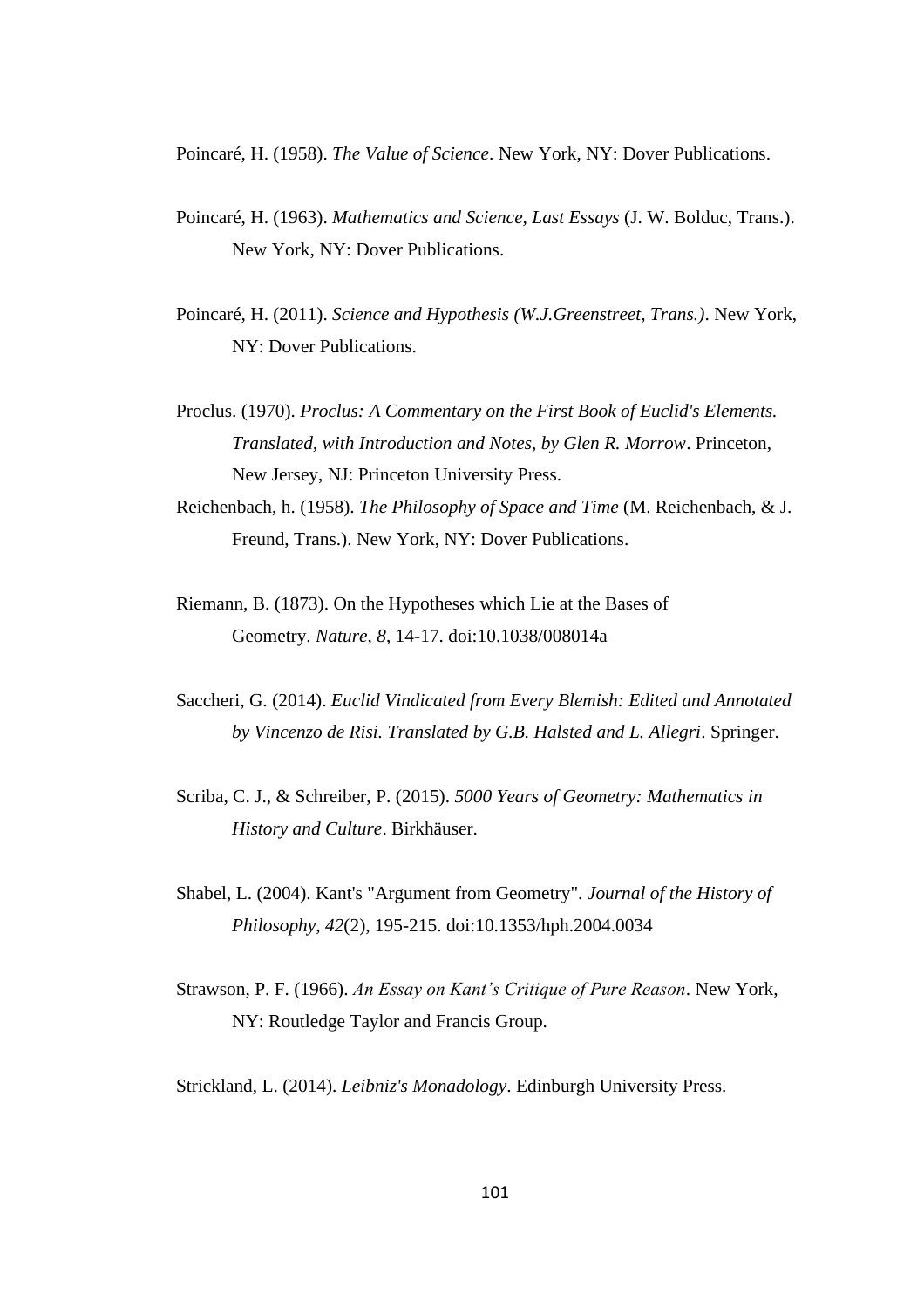- Von Helmholtz, H. (1977). On the Origin and Significance of the Axioms of Geometry. *Boston Studies in the Philosophy of Science*, *37*, 1-38. doi:10.1007/978-94-010-1115-0\_1
- Wolfe, H. E. (1945). *Introduction to Non-Euclidean Geometry*. New York, NY: The Dryden Press.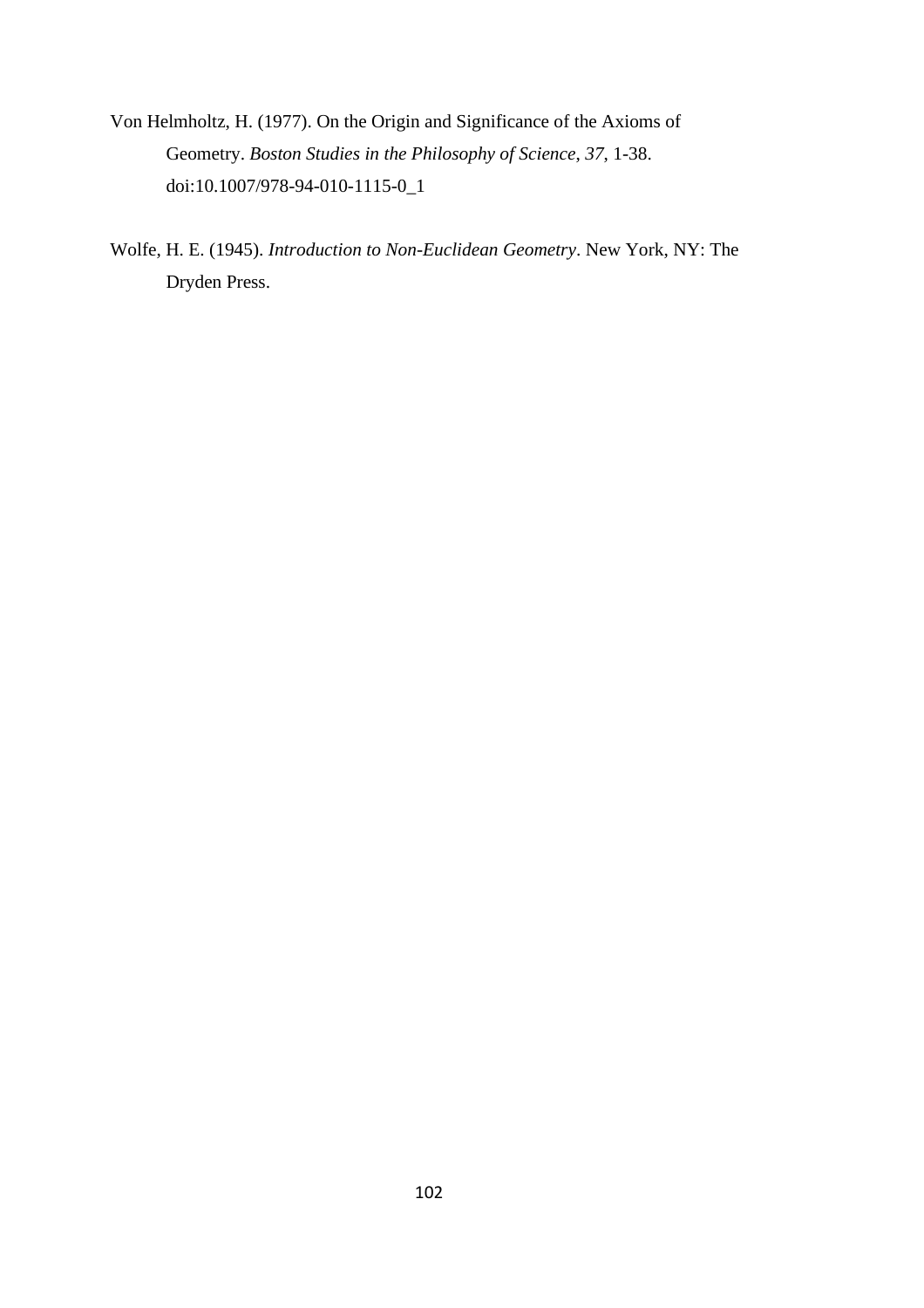## **APPENDICES**

# **A. TURKISH SUMMARY / TÜRKÇE ÖZET**

Bu tez Öklid-dışı geometrilerin Kant'ın matematik felsefesi ile uzlaştırılabilirliğinin mümkünatını konu almıştır. Tezimde Kant'ın geometri kuramının Öklid-dışı geometrileri içerecek bir kuram olamadığı ve Kant'ın sistemi üzerinde yapılan hiçbir modifikasyonun Öklid-dışı geometriler ile Kant'ın sistemini uzlaştırmaya muktedir olmadığı gösterilmeye çalışılmıştır. Uzlaştırma sözcüğünün kapsamı, Öklid-dışı geometrilerin varlığının Kant felsefesi için bir tehdit teşkil etmemesi ve hem Öklid-dışı geometrilerin hem de Kant'ın geometri kuramının birbirlerine sorun teşkil etmeden aynı anda var olabilmelerini içerir. Varılan sonuçları temellendirmek amacıyla tezin ilk dört bölümünde Kant'ın geometri kuramı ve bu kuramı oluşturmasını gerektirmiş olan tarihsel ve felsefi problemlere detaylı bir şekilde değinilmiştir. Dördüncü bölümde Öklid-dışı geometrilerin keşfi ve son bölümde Helmholtz, Poincaré ve Reichenbach gibi düşünürlerin eleştrileri ışığında Öklid-dışı geometrilerin Kant'ın geometri kuramı üzerindeki etkileri araştırılmıştır.

Kant için geometri uzayın özelliklerinin sentetik ve a-priori belirlenimidir. Geometrik bilgimiz a-priori'dir çünkü deneyimden türetilmiş bir bilgi türü değildir. Geometrik bilgimiz sentetiktir çünkü hiçbir kavramsal analiz bize analize tabi olan kavrama ilişkin tüm özellikleri veremez. Kant' tan önce geometrik bilgimizin içeriğine ait yaygun görüş onun kavramsal bir etkinlik olduğuna dairdi. Rasyonalist gelenekten gelen Leibniz ve Wolff, geometrik önermelerin, o önermeleri oluşturan kavramların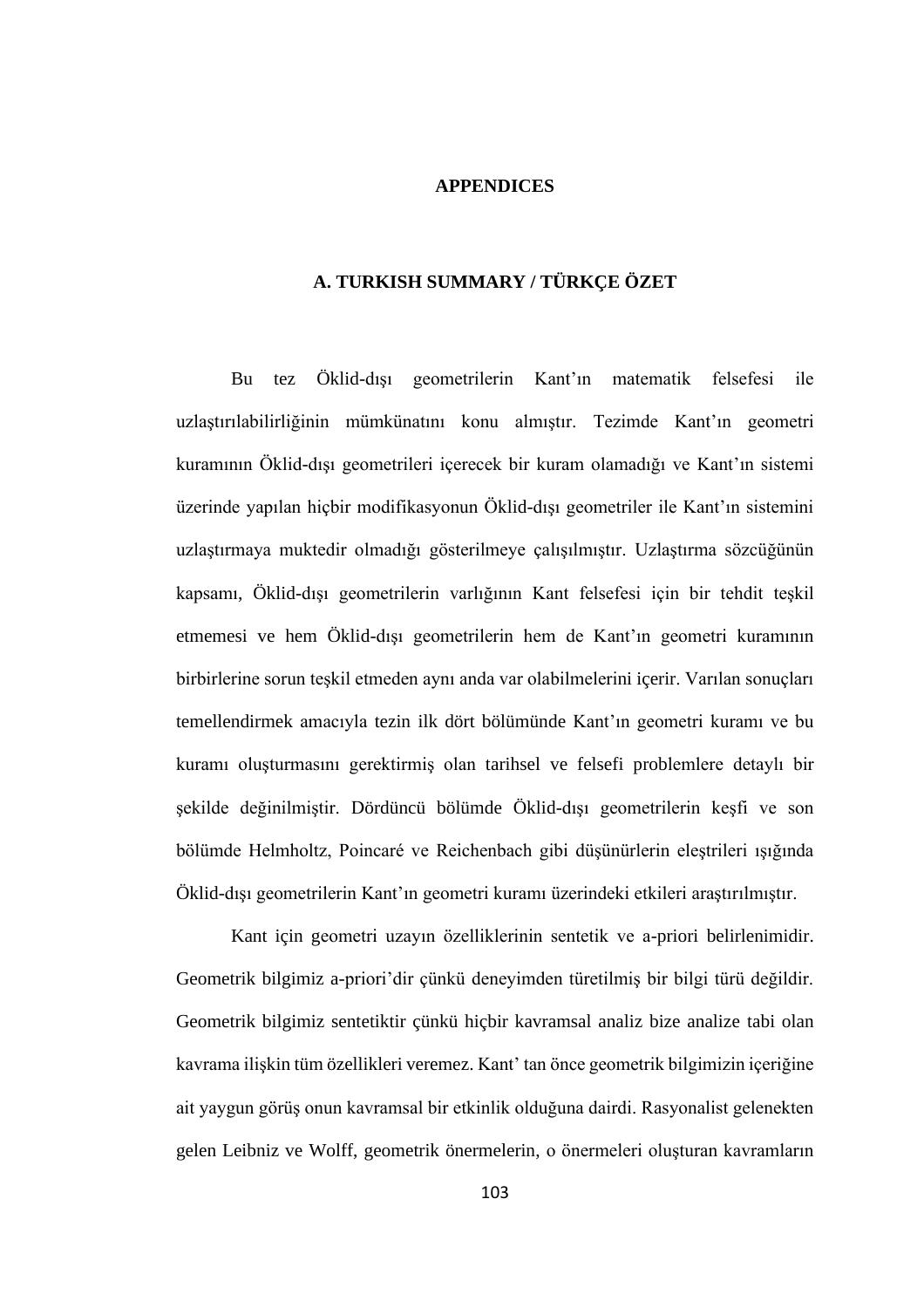analizinin yapılarak gösterildiğini düşünüyorlardı. Bu filozoflar için benim üçgenin özelliklerine ilişkin her bilgim üçgen kavramını analiz etmemle ortaya çıkıyordu. Kant Öklid'in Elemanlar'ında geçen kanıt prosedürlerini baz alarak geometrik bilginin bu tarz salt kavramsal analizle mümkün olamayacağı görüşünü ileri sürmüştür. Sözgelimi bir üçgenin iç açılarının toplamının iki dik açıya eşit olduğunu bulmak istersek bize verilen üçgen kavramının ötesine gitmemiz gerekir. Biz üçgenin iç açılarını bulmak için öncellikle bir üçgen çizerek başlarız. Fakat asla bu figürle sınırlı kalmayız. Bize verilen üçgenin tabanını uzatır ve o taban üzerinde toplamları iki dik açının toplamını veren bir iç ve bir dış açı yaratırız. Sonra bu dış açıyı kesecek ve dış açının komşusu olan iç açının gördüğü kenara paralel olacak şekilde bir düz çizgi daha çizeriz. Bu sayede elde ettiğimiz yeni dış açının iç açılardan birine eşit olduğunu buluruz. Bu sayede, bir kağıdın üzerinde ya da imgelemimizde oluşturduğumuz ve genişlettiğimiz figürler üzerinden akıl yürüterek göstermek istediğimiz önermeyi, yani bir üçgenin iç açılarının toplamının iki dik açıya eşit olduğunu göstermiş oluruz. Bu bakımdan geometrik bilgimiz sentetik bir bilgidir. Çünkü asla bize ilk başta verile üçgen figürü ile sınırlı kalmaz tasımlamamız; biz yeni figürler ve yeni bağıntılar inşa ederek göstermek istediğimiz şeyi göstermeye girişiriz. Geometri bu şekilde farklı şekillerin uzay görümüz içindeki sentezi ile olanaklı olan bir bilimdir.

Geometriye ilişkin sententik a-priori bilgimizin olanaklılığının koşulu uzayın saf bir görü formu olmasından kaynaklanır. Uzay ve zaman Kant için arı birer sezgidir ve deneyimimizin olanaklılığının koşuludurlar; objeler bize bu arı görü formları olmadan verilemez ve bu arı görü formlarımız objelerin birbirleri ile uzamsal olarak ilişkilendirilebilmelerinin ve sıralanabilmelerinin zeminini oluştururlar. Kant öncesi düşünürler uzayın zihinden bağımsız olduğu görüşünü benimsemişlerdir. Kant öncesi uzayın kökenine ilişkin yapılan felsefi tartışmalar iki başlık altında toplanabilir; uzayın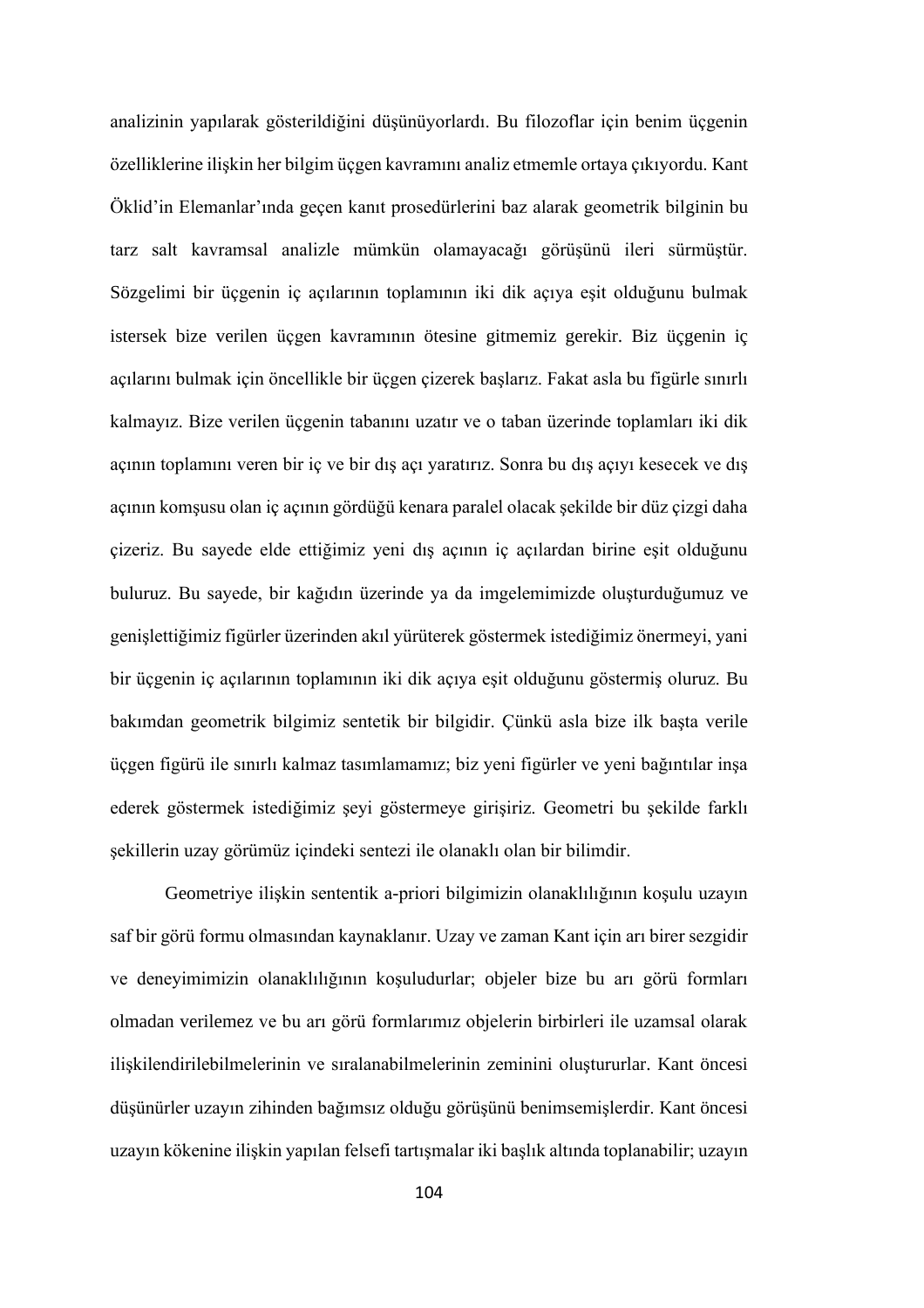ilişkisel olduğuna dair görüşler ve uzayın mutlak olduğuna dair görüşler. Leibniz uzayın aslen şeyler arasındaki ilişkilerden olduğu görüşünü savunmuştur. Newton ise uzayın mutlak olduğunu ve şeylerden bağımsız olarak var olduğunu savunmuştur. Her iki görüşte Kant için yanlıştı çünkü her iki görüşte uzayın zihinden bağımsız bir gerçeklik olduğu kanısına dayanıyordu. Kant ile beraber uzayın ideal ve zihne bağlı birer çerçeve olduğu görüşü ortaya çıkmıştır. Kant'a göre uzay düşünen bir bireyden bağımsız olarak kendi içinde var olabilen bir nen olamaz. Uzay bizim kendi tasarımımızdır. Uzay bir nevi bir gözlüğe benzetilebilir. Biz bu gözlükler olmadan ne görüngüler ile temas halinde olamayız; bizi görüngülerle doğrudan ve dolaysız bir şekilde temas haline sokan şey bu gözlüklerdir. Biz asla bu gözlükleri çıkarıp gerçekliğin kendi içinde nasıl olduğunu da bilemeyeceğiz; çevremizde olan biten herşeyi bu gözlüklerde bakarak algılamak zorundayızdır. Kısacası uzay a-priori bir çerçevedir ve görüngülerin bize verilebilmesinin olanaklılığının koşulunu oluşturur.

Geometri bu saf uzay görümüzün içerisinde belli birtakım inşalar yaparak sürdürdüğümüz bir etkinliktir. Saf görü formumuzu çeşitli bir takım inşalarla tahdit ederek belli geometrik objeler oluştururuz. Geometrik bilgimizin içeriği bu görü formunda inşa edilmiş objeler ve bu objeler arasındaki ilişkileridir. Geometrik bilmin önermelerin zorunluluğu ve evrenselliğinin mümkünatının koşulu bu bize a priori olarak verilen uzay görümüzdür, eğer bu içinde bir takım inşalar yaptığımız çerçevenin kendisi a priori olarak bizlere verilmeseydi geometrik edimimizin kendisi de asla a priori olamayacaktı.

Kant uzay görümüzün belirlenimin zorunlu ve evrensel olarak Öklidyen olduğunu savunmuştur. Öklit geometrisinin önermeleri kendilerini akla bir zorunlulukla dayatır ve Öklid-dışı geometrilerin kavranabilmesi Kant'ın felsefesi içinde mümkün değildir. Kant Öklid-dışı geometrilerin imkansızlığının bu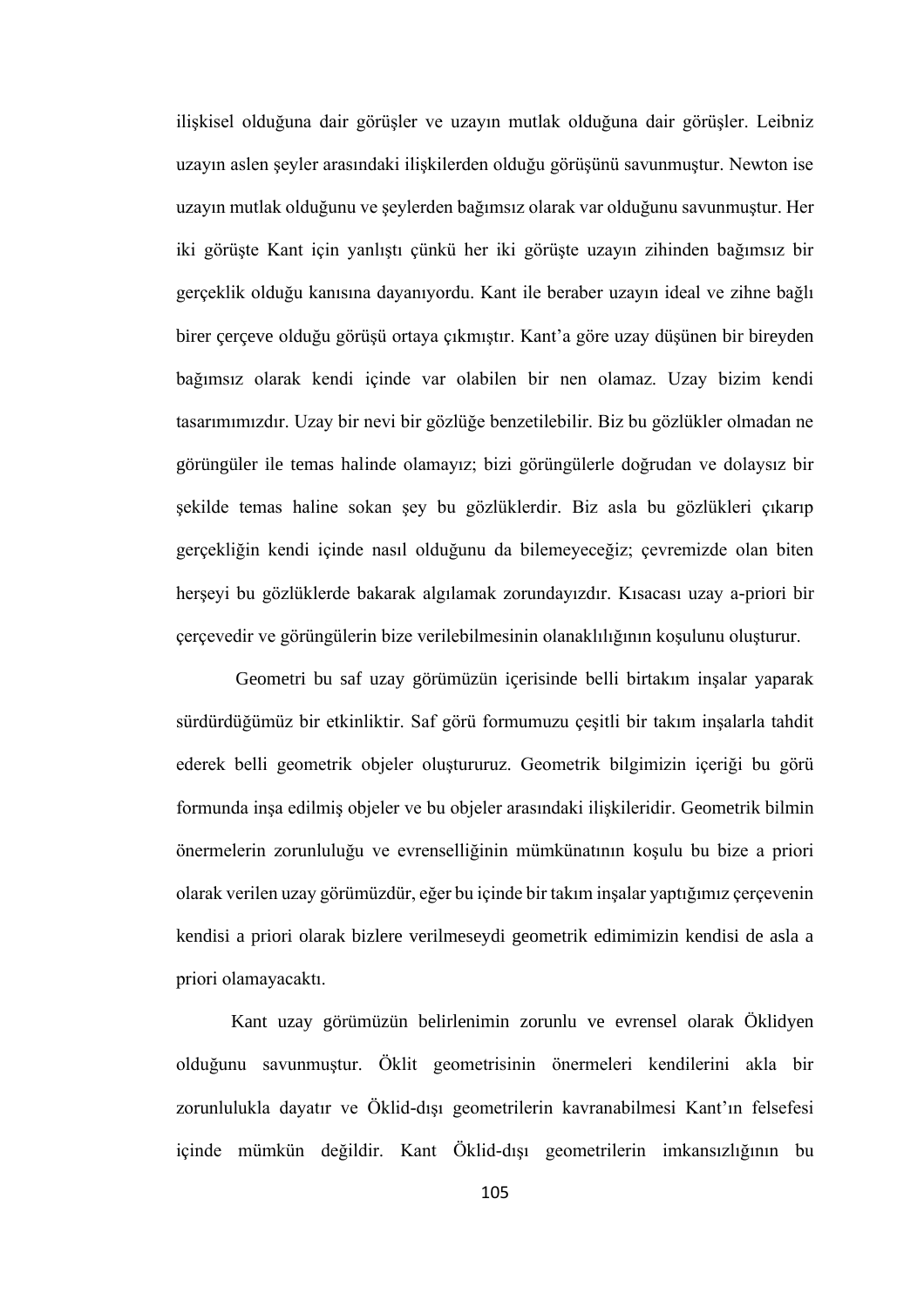geometrilerin kavramlarının saf görüde inşasının mümkün olmamasından ötürü olduğunu tartışır. Söz gelimi birbirlerine paralel ve belirsizce uzatılmış düz birer çizgi bir alan kapar önermesi bir imkansızlığa işaret eder. Fakat bu önermenin imkansızlığı mantıksal bir imkansızlık değildir; çünkü biz bu önermeyi değili ile birlikte ele aldığımızda asla bir çelişki yarattığını göremeyiz. Önermenin değili göz önüne alındığında, değilinin de orjinali kadar mantıksal olarak imkanlı olabileceği göz önünde bulundurulmalıdır. Hem orjinalinin hem de değilin mantıksal açıdan eş düzeyde olanaklı olmalarının sebebi düz çizgi kavramı ne kadar analiz edilirse edilsin, birbirine paralel ve belirsizce uzatılan iki düz çizginin kapayabileceği bir figürün imkansız olduğunu bize göstermez. Önermede dile getirilen figür, ancak diğer bir takım daha primitif olan figürlerin bir araya getirilmesi ile bir sentez sonucu meydana getirilebilir. Bu önermede bahsi geçen kavramın imkansızlığı Kant'a göre bu figürü oluşturabilecek sentezin imkansızlığı ile alakalıdır. Bu bahsi geçen kavrama duyumda (ve ya görüde) bir obje veremememizden kaynaklanır. Sonuç olarak Öklid-dışı geometrilerin imkansızlığı mantıksal bir imkansızlığa işaret etmez, görüsel/sezgisel bir imkansızlığa işaret eder.

Helmholtz, Poincaré ve Reichenbach gibi filozoflar, Öklid-dışı geometrilerin duyumsal bir içeriğe sahip olabilmesinin imkansız olduğuna dair görüşü reddederler. Bu filozoflar farklı fiziksel koşulların içinde bulunduğumuzda, içerisinde bulunduğumuz dünyayı ve bu dünyanın içindeki objelerin arasındaki ilişkileri betimlemek için farklı geometrik yapıları benimseyeceğimizi söylerler. Yani bu ilişkilerin betimi için bir sürü aday geometrik yapı arasından seçilen Öklidyen geometrinin asla ve asla diğer geometrik yapılara karşı epistemolojik olarak bir üstünküğü ve önceliği var sayılamaz. Özellikle Helmholtz ve Poincaré, oluşturmuş oldukları varsayımsal olanaklı dünyaların içerisinde yer alan ve bizimle aynı biyolojik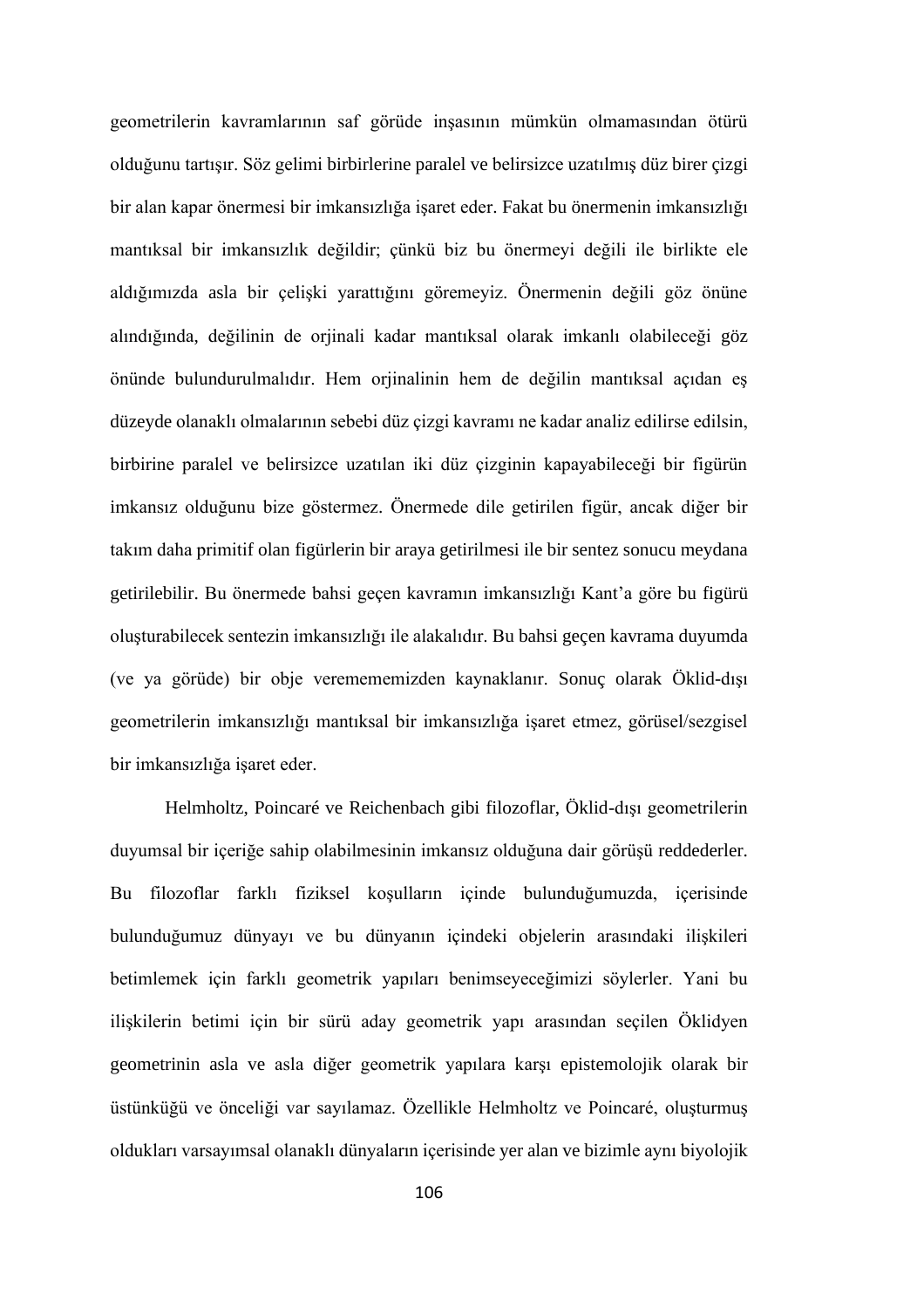donanıma sahip organizmaların değişen çeşitli görsel ve taktil duyumları doğrultusunda benimseyecekleri farklı geometrik yapılar olduğunu tartışırlar. Poincaré'nin meşhur küre-uzay deneyi bunun en iyi örneklerinden biridir. Poincaré bizden farklı bir dünya tasvir etmemizi ister ve bu dünyanın özelliklerini sıralar. Bu dünya bir kürenin içinde hapsolmuştur. Bu dünyada sıcaklık da yeknesak değildir; bu kürenin merkezinden uzaklaşmaya başladığımızda sıcaklık düşer. Bu dünyada var olan tüm maddelerin sıcaklığa bağlı genleşme katsayısı da bizim dünyamızdaki maddelerin aksine aynıdır. Yani her cismin sıcaklık yüzünden boyutlarında meydana gelen değişmeler bu kürenin içinde nerede olduklarına göre belirlenecektir. Poincaré ayrıca bu dünyada ışığın kırılma endeksinin de bizim dünyamızdan farklı olduğunu, ve ışığın düz bir yol değil eğimli bir yol izlediğini ekler. Bu dünya Poincaré için düşünülmesi imkansız olan bir uzay değildir. Bu uzay düşünülebilir, çünkü herhangi bir mantıksal çelişmeden muhaftır. Bu uzayı oluşturan bahsi geçmiş özelliklerin hiçbiri birbiri ile çelişir değildir. Poincaré' yi Kant'tan ayıran düşüncesi onun bu dünyanın algılanmasının da mümkün olduğunu söylemesinde yatar. Poincaré' ye göre bu dünyada yaşayan bize benzer canlıların da geometrik bilgisinin olacağını, ve bu geometrik bilginin bizimkinden farklı olacağını savunmuştur. Bu küre-dünyada bu canlıların gözlemleyeceği ilişkiler Öklit geometrisi ile açıklanmaktansa hiperbolik geometri kullanılarak açıklanacaktır Poincaré'ye göre. Eğer bi Bu dünyayı bir gün biz ziyaret etseydik, başta herşeyi Öklit geometrisi kullanarak açıklamay çalışacaktık. Fakat zamanla bu küre-dünyada edindiğimiz yeni taktil ve görsel izlenimler ışığında geometrik sistemimizi değiştirecek ve gözlemlediğimiz ilişkileri farklı geometrik yapılar kullanarak açıklamaya girişecektik. Özet olarak bu üç filozof, Kant'ın aksine, geometrik önermelerin sentetik a-priori olduğu fikrini reddeder, çünkü geometrik kavramlarla eşleştireceğimiz imgeler veya objeler tamamen deneyimlerimiz ışığında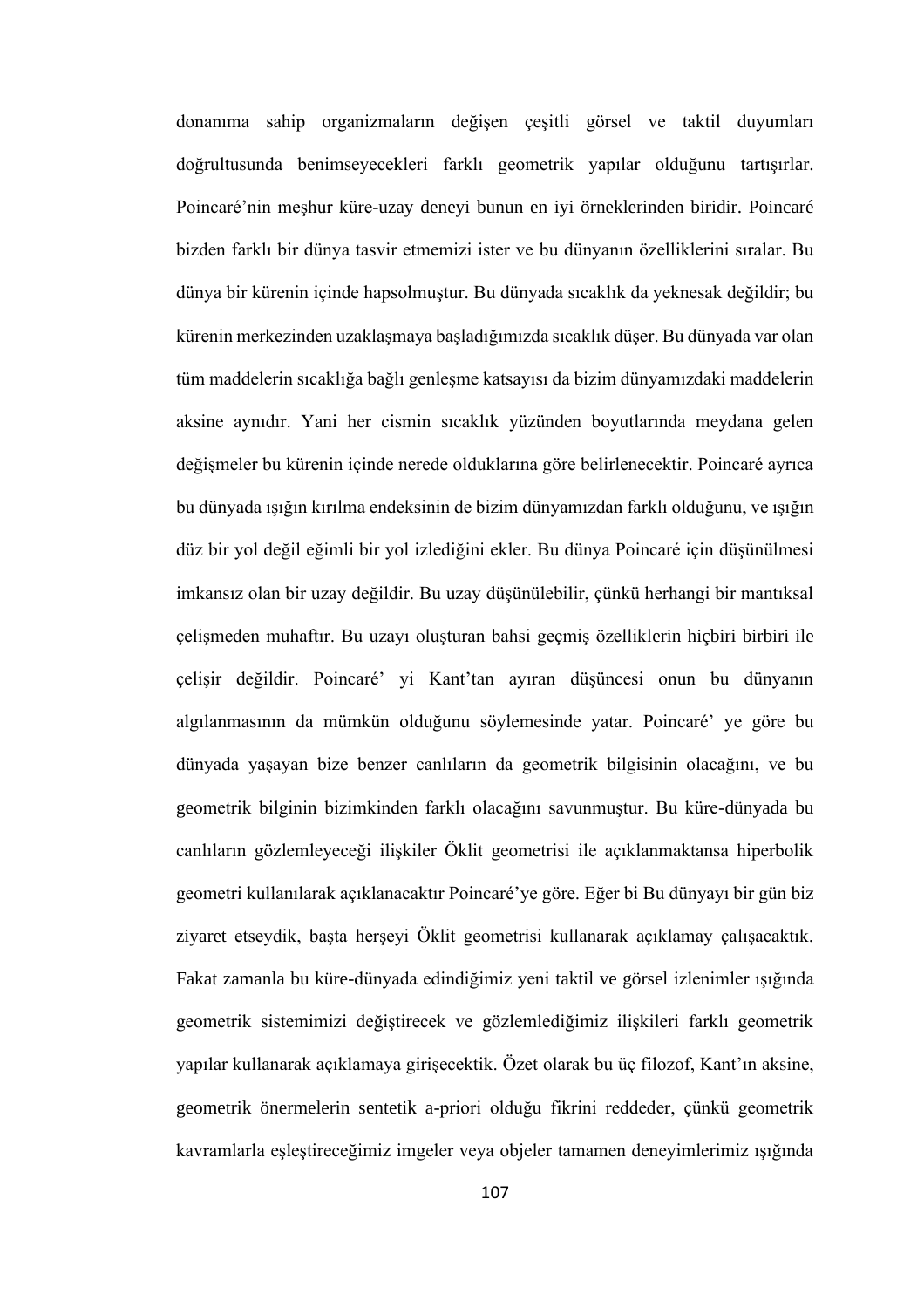belirlenir. Biz düz çizgi kavramını bugün Öklit geometrisin buyurduğu şekilde tanımlıyorsak bu deneyimi açıklayıcılığı bakımdan en uygun geometrik yapının Öklidyen geometri olmasından kaynaklanır. Farklı fiziksel dış koşullar düz çizgi kavramını nasıl tanımlayacağımız konusunda bize farklı şekilde kılavuzluk edebilirler.

Her ne kadar Helmholtz ve Poincaré'nin geometrinin kaynağına ilişkin görüşleri birbirlerinden farklı olsa da, mütabık oldukları görüş geometrinin önermelerinin asla a priori bilinemeyeceği ve deneyimin bu önermelerin bilinebilmesinde bir payının olduğudur. Helmholtz geometrik bilgimizin tamamen empirik olduğunu savunmuştur. Fakat Poincaré geometrik bilgimizi mümkün kılan ön koşulların uzlaşımsal karakteri üzerinde durmuştur. Poincaré için geometrik önermeler uzlaşımsaldır; çünkü biz geometri yapmaya başlamadan bir takım uzlaşımlar hakkında mütabık oluruz. Uzlaşımlar gizlenmiş tanımlardır ve Öklit geometrisi bu uzlaşımlarla doludur. Bir örnek verecek olursak, Öklit Geometrisi'nde önermelerin neredeyse hepsi kongrüans ilkesi üzerinde temellenir. Kongrüans ilkesi iki cismin birbirlerine eşit olması için uzayda üst üste denk getirilebilmesi gerektiğini söyler. Poincaré için kongrüans ilkesi uzlaşımsal bir ilkedir ve geometrinin temelinde bu ilke vardır. Bu ilke bir ölçüde deneyimden türetilir. Bunun sebebi doğada herhangi iki nokta arasında hareket ederken şekil değiştirmeyen ve izlenimlerini vücudumuzun karşılıklı bir hareketiyle düzeltebildiğimiz katı cisimlerin var olmasıdır. Öklit geometrisinde kongrüans ilkesi örtük bir belite işaret eder ve bu belit bu yukarıda bahsedilen hareketin mümkünatıdır. Sözgelimi Öklit iki cisim arasındaki denkliği kanıtlamak istediğinde bu cisimler uzayda hareket ettirerek üst-üste getirmeye çalışır. Bu kanıtın başarılı olması için belli geometrik cisimlerin şekil değiştirmeden hareket edebildiği varsayılmalıdır. Fakat bu Öklit geometrisinde açıkça bir belit olarak belirtilmez. Buna ancak dolaylı yoldan varılır. Öte yandan her ne kadar doğada bu tarz cisimler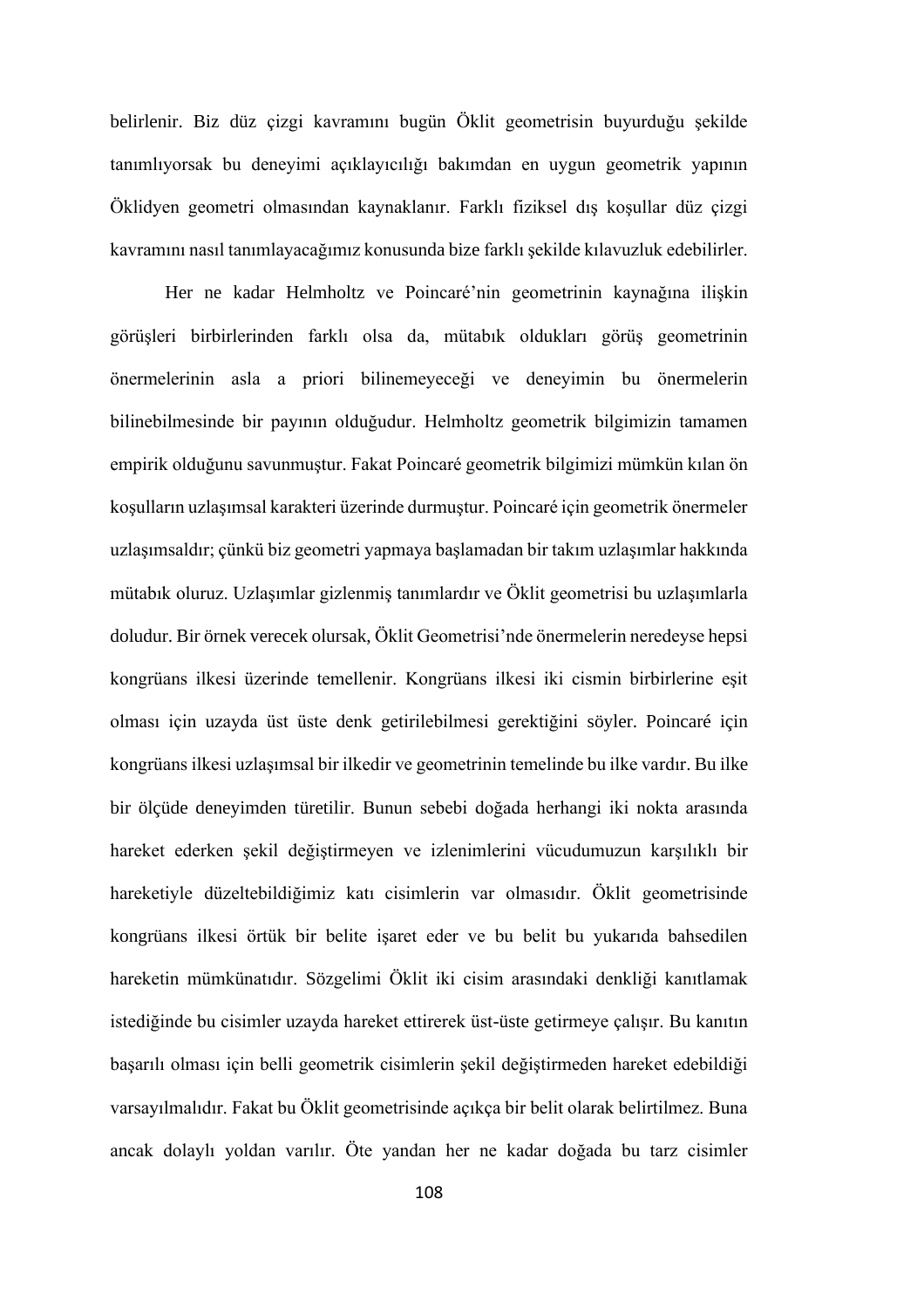gözlemlesekte doğa bize ancak ve ancak aşağı yukarı ilkeler sunabilir. Gerçekten şekil değiştirmeden hareket eden cismi aklın bir ürünüdür. Fakat bu düşünce Kant'ın düşündüğü gibi saf sezgimizde tasarlayabildiğimiz bir düşünce değildir, anlama yetisinin bir ürünüdür.

Bu bağlamda Poincaré için katı cisimlerin ve ışığın hareketleri konusunda önden vermiş olduğumuz bir ön tanım uzlaşımsal olan bir elementtir. Katı cisimlerin ve ışık süzmelerinin hareketlerini tanımlayışımız bize hangi geometrik yapının gözlemlediğimiz ilişkileri açıklamak için kullanacağını belirlerler. Bu tanım gözlemlenen katı cisimler ve ışığın hareketi doğrultusunda değişebilir. Durmadan şekil değiştiren cisimlerin içinde ve de yörüngesi düzlemsel olmayan ışık süzmelerinin gözlemlenebildiği bölgelerde uzunca süreler yaşamış olsaydık Öklidyen bir düz çizgi tanımına ulaşmamız mümkün olmayabilirdi. Deneyim bize hangi tanımı kullanacağımız konusunda yardımcı olabilir, ama asla hangi tanımın kesinlikle seçileceğine deyin bir şey söyleyemez. Her tanım iş görebilir, fakat bazı tanımlar diğer tanımlardan daha kullanışlıdır. Bunun sebebi bazı tanımlar ışığında gözlemlenen ilişkileri betimlemek diğer tanımlara kıyasla çok daha kolay ve elverişlidir. Bunun sonucunda deneyimin asla ve asla bir geometrik yapının doğru ya da yanlış olduğuna dair bir yargıda bulunmamıza bir olanak tanımayacağında şahit oluruz. Poincaré için geometrinin önermelerinin uzlaşımsal olması tam da bu demektir; bir geometrik yapı diğerinden daha doğru ya da daha yanlış olamaz, ancak daha kullanışlı ve uygun olabilir. Bu durumda Öklit geometrisi asla deneyim ışığında yanlışlanamaz. Bir bilim adamı gözlemlediği ışık süzmelerinin ve katı cisimlerin düz bir doğrultuda hiç bir zaman ilerlemediğini saptarsa yapması gereken şey katı cisimlerin hareketine ilişkin yasalar ile optikte ışığın hareketine ilişkin yasaları değiştirip Öklit geometrisini tutmak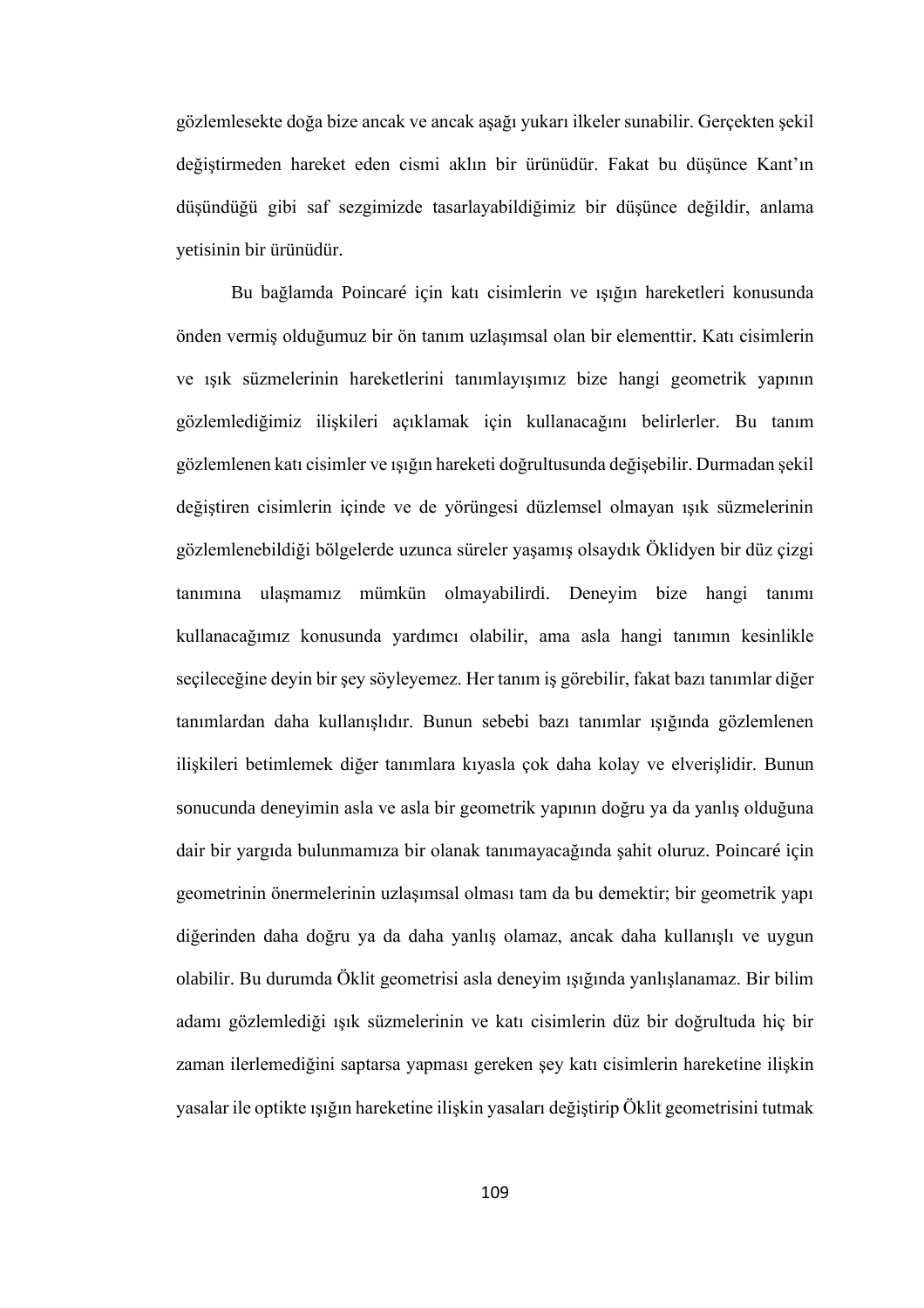olacaktır. Geometri ve fizik yasaları bir noktada birbirleri ile karşılıklı sınanma ilişkisi içerisindedir.

Öklit geometrilerinin diğer geometrik yapılara tercih edilmesinin arkasında yatan sebepler konusunda Reichenbach kapsamlı bir çalışma yapmıştır. Reichenbach Poincaré gibi geometrinin uzlaşımsal bir karakteri olduğunu savunmuştur. Ona göre kongrüans ilkesine ilişkin verilen koordinatif tanım, bütün geometrik egzersizimden önce gelir. Reichenbach bütün geometrik egzersizin öncelikle bir birimin uzunluğunun tanımlanması ile başladığını söyler. İkincil elzem olan tanım bu ilk aşamada tanımlanmış birim uzunluğun hareket ederken şekil değiştirmediğini öne süren tanımdır. Bu iki tanım yapıldığı anda bir geometrik yapıya işaret eder. Reichenbach, Poincaré'ye benzer bir biçimde gözlemlediğimiz ham olguları dilediğimiz geometrik yapı ile belirleyebileceğimizi vurgular. Dikkat edilmesi gereken şey deneyimde gözlenen olgularla tam örtüşmesi bakımından fiziksel yasaların kullanılan geometrik dile bağlı olarak modifiye edilip edilmeyeceğidir. Örnek verecek olursak biz bir takım olguları Öklidyen geometri kullanarak modelleyebiliriz, fakat eğer olguları açıklayıcılığı bakımından Öklit geometrisi yeterli değil ise, biz fizik yasalarını da kurduğumuz sistemin olgularla örtüşmesi bakımından modifiye etmeliyiz. Eğer gözlemlediğimiz iki düz çizgi arasındaki mesafe açılıyorsa ve bu olguyu açıklamak için Öklit geometrisinde ısrarcı oluyorsak, bu iki düz çizgi arasındaki açılmayı evrensel bir kuvvetin varlığından söz ederek açıklamaya girişmeliyiz.

Reichenbach' ın kendine mahsus uzlaşımsalcılığı uzayı açıklamada seçilecek geometrinin göreli olduğunu vurgular. O da Poincaré ile bu hususta taraf olarak geometrik bilgimizin Kant'ın düşündüğü gibi sentetik a-priori olmadığını savunmuştur. O da tıpkı Poincaré gibi bir geometrik yapının bir diğerinden epistemolojik anlamda daha üstün olamayacağını söyler. Fakat Poincaré' nin aksine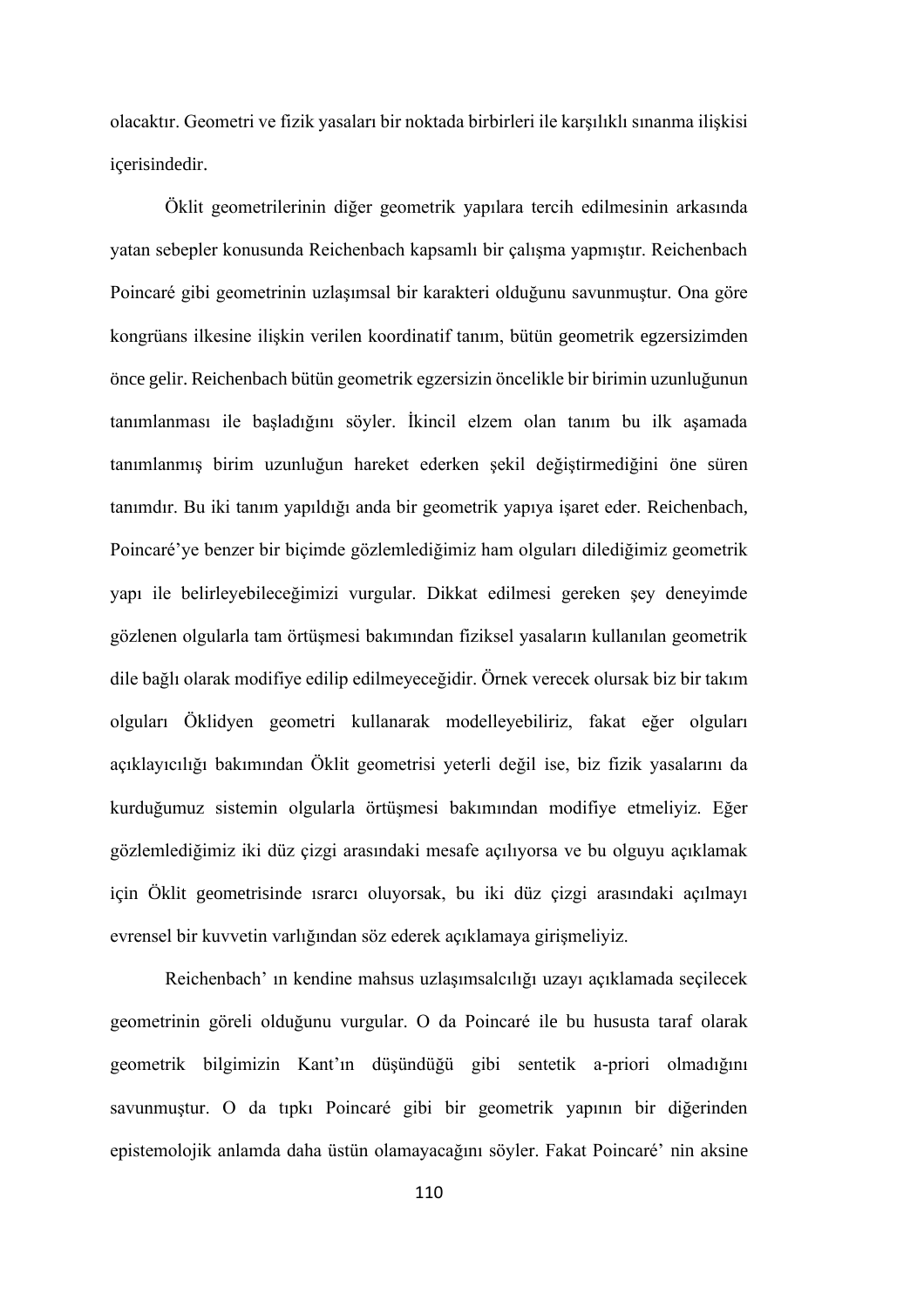bizim neden Öklidyen geometriyi diğer geometrik sistemlere tercih ettiğimiz üzerinde kapsamlı açıklamalar yapmaya çalışır. Öklit geometrisi lokal ve deneyimleyebildiğimiz uzayı açıklayıcılığı bakımından en makul geometri olduğundan ve görselleştirilebilirliği bakımından özel bir epistemolojik fonksiyonu olduğundan diğer geometrilere tercih edilir. Poincaré' nin aksine Reichenbach, Einstein'in Öklid-dışı geometrileri başarılı bir şekilde aktüel deneyimimizdeki ham olguları açıklamak için kullandığına tanık olmuş bir bilim filozofudur. Bu bir nevi ona uzayın geometrik karakterinin tam anlamı ile uzlaşımsal olmadığını ve birim uzunluğa ve onun hareketlerine ilişkin uzlaşımsal tanımlar yapıldıktan sonra uzayın geometrik karakterinin ampirik olarak belirlenebileceği görüşünü kazandırmıştır. Reichenbach, Einstein'in kuramının astronomik ölçekte zuhur eden ilişkilerin açıklanmasında kullanıldığını biliyordu. Fakat Öklit geometrisinin Öklid-dışı geometrilerle olan farkının insanların gündelik hayatta gözlemlediği objelerin ölçeğinde saptanamayacağının da farkındaydı. Bu bakımdan fiziksel uzamın lokal ve global özelliklerini betimlemede seçilecek geometrik yapılar birbirinden farklı olabilirdi. Bu bakımdan Reichenbach Öklit geometrisinin bu gündelik hayat ölçeğinde tercih edilebileceğini savunmuştur.

Reichenbach ikincil olarak Öklit geometrisinin görselleştirilebilirliği bakımdan özel bir epistemolojik fonksiyonu olduğunu söyler. Sözgelimi biz imgelemimizde düz bir çizgi tasarlamaya çalıştığımızda genellikle Öklidyen niteliklere sahip bir düz çizgi tasarlarız. Çoğu Kant sonrası filozof Kant'ın geometri kuramını kurtarmak için Öklit geometrisinin zorunlu ve evrensel olarak görsel uzayımız için geçerli olduğunu savunmuştur. Bu filozoflardan biri olan Strawson'a göre bizim görsel uzayımız, yani imgelemimizde tasvir ettiğimiz objeler ve onların ilişkileri, zorunlu ve evrensel olarak Öklidyen niteliklere sahiptir. Strawson görsel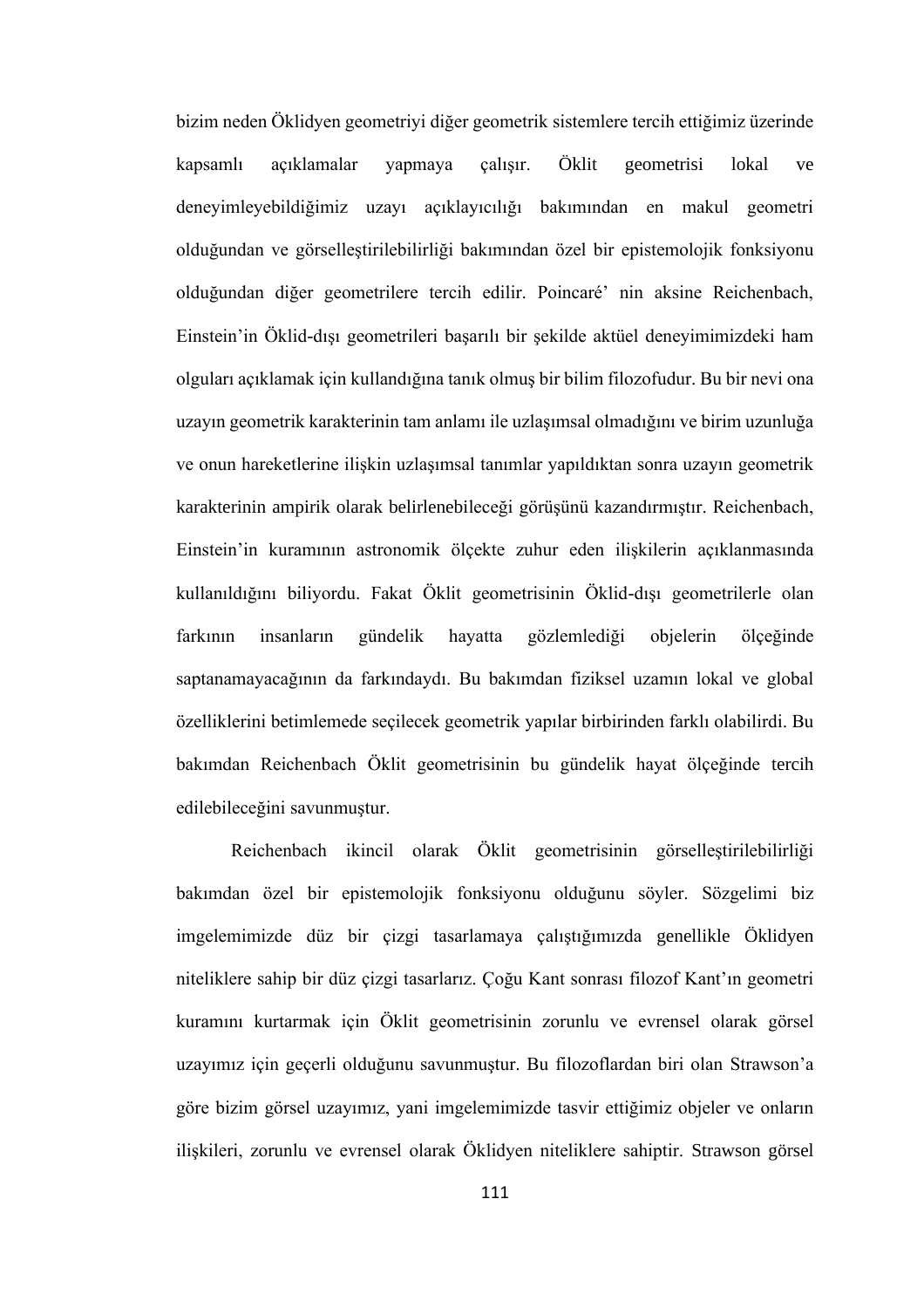uzayımızı konu alan geometriye fenomenal geometri ismini verir. Fenomenal geometrinin objeleri fenomenal imgelerdir. Bu imajların geometrik karakteri zorunlu ve evrensel olarak Öklidyen geometri ile betimlenebilir. Strawson Öklidyen geometrisinde bahsi geçen kavramlara tekabül eden imajların zorunlu olarak o kavramlarla birlikte düşünüldüğünü söylemiştir. Biz düz çizgi kavramını düşündüğümüzde o kavramın altında zorunlu olarak Öklidyen niteliklere sahip bir düz çizgi tasvir ederiz. İmaj zorunlu olarak kavramda içerilir. Bu bağldamda Strawson bizim asla ve asla Öklid-dışı bir düz çizgiyi imgelemimizde tasvir edemeyeceğimizden bahseder. Bu ona göre imkansızdır çünkü biz Öklid-dışı bir düz çizgi düşündüğümüzde ister istemez bir eğri düşünürüz. Yani Öklid-dışı geometrilerde var olan kavramların imgelemdeki tasviri daimi olarak Öklid geometrisinin birtakım başka kavramları ile eşleştirdiğimiz imgeler vasıtası ile mümkün olabilir.

Reichenbach için görsel uzayımız asla ve asla a-priori belirlenemez. O görsel uzayımızın Öklidyen olmasının epistemolojik bir fonksiyonu olduğundan bahseder fakat Strawson gibi ileri giderek görsel uzayımızın geometrik belirleniminin zorunlu ve evrensel olarak Öklidyen olduğunu ileri sürmez. Reichenbach imgelemimizde bir kavrama tekabül eden imajı canlandırdığımızda ya da çizdiğimizde bir takım düzgüsel ve örtük koşulların etkisi altında kaldığımızdan bahseder. Biz bir düz çizgi düşündüğümüzde ister istemez o düz çizginin çizildiği yüzeyin düz olduğunu hayal ederiz. O yüzey çeşitli deformasyonlara uğradığında artık üzerine çizilen düz çizgilerin birbirleri ile girdikleri çeşitli geometrik ilişkilerin aynı kalması beklenemez. Bu bir bakıma şunu ifade eder: biz geometrik edimimizi imgelemimizde gerçekleştirirken daima bir takım topolojik bir yapıyı örtük olarak benimseriz. Bu topolojik yapı bir değişime uğradığında ister istemez geometrik edimimizin içeriğini oluşturan imgeler ve onların arasındaki ilişkiler de değişime uğrar. Örnek vermek gerekirse topoloji dersi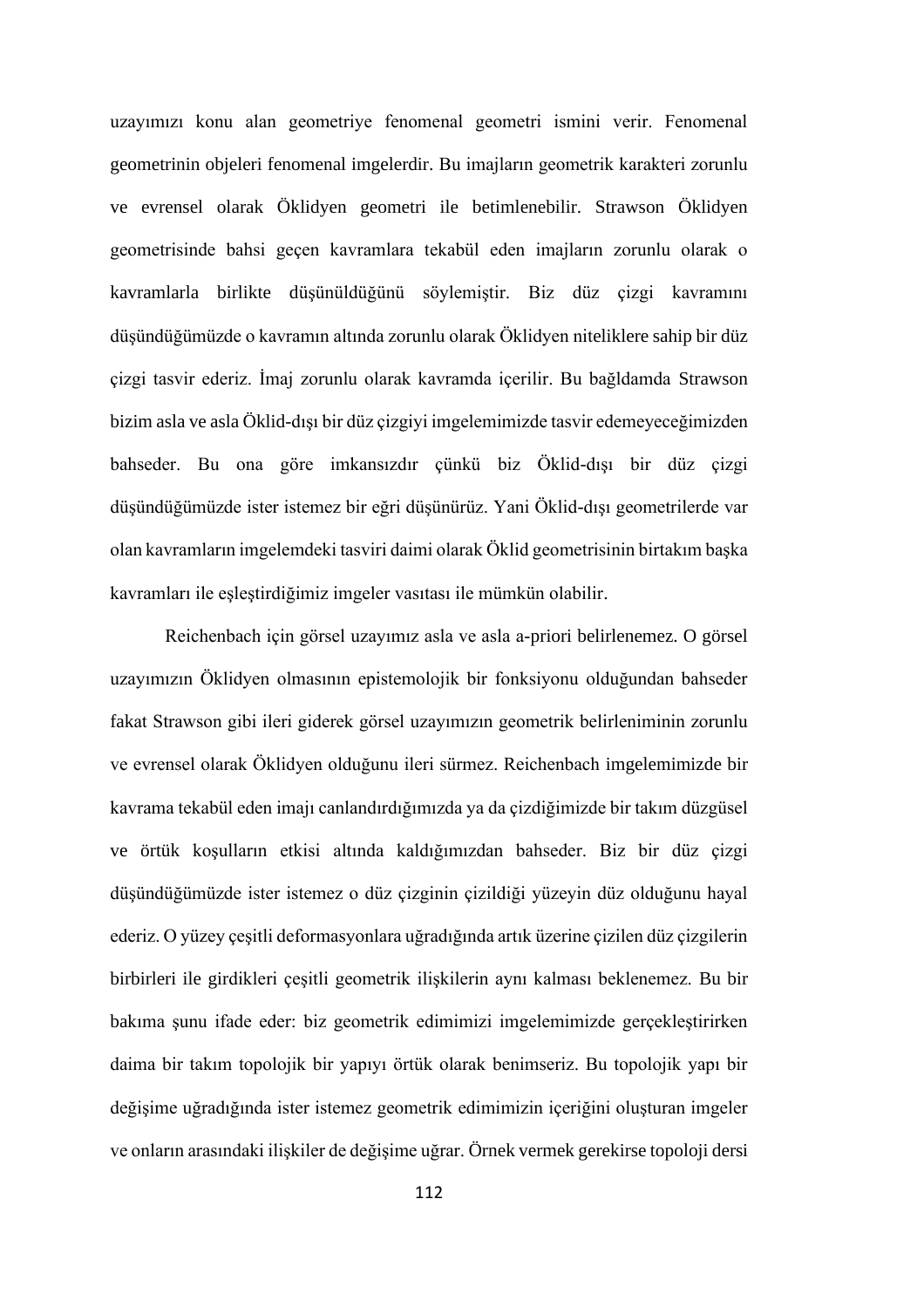almış bir matematik öğrencisine tek yüzü olan bir yüzeyin mümkün olup olmadığı sorulsa öğrenci buna olumlu bir cevap verecektir. O bir yüzeyi alacak ve onun bir ucunu 180 derece bükerek diğer ucu ile birleştirecek ve tek yüzeyi olan bir yüzey inşa edecektir. İki paralel çizginin kesişip kesişmediğine ilişkin soru da bu türden bir sorudur. Bu soruya verilecek cevap önceden benimsenmiş topolojik bir yapıya göre şekillenir. Yüzeyleri düzlemsel olarak tasvir eden bir kimse bu soruya olumsuz yanıt verecektir. Yüzeyleri küresel olarak tasvir eden bir kimse de bu soruya olumlu yanıt verecektir.

Reichenbach'a göre bu düzgüsel ve örtük koşulların kökeni biyolojik bir alışkanlığa dayanır. Bu bir nevi psikolojik, fizyolojik ve evrimsel bir sürecin nihai sonucudur. Bu sebeple bizim gibi organizmalar, kendi biyolojik ve evrimsel tarihleri hesaba katıldığında, bu tarz düzgüsel ve örtük koşulların içinde evrilmiş ve belirli bir topolojik yapıyı görselleştirme edimi için örtük olarak benimsemiş olsa da, bu süregelen alışkanlığı bozabilirler. Bu benimsenmiş ve düzgüsel olarak kendini bize dayatan topolojik yapı, biz farklı bir kongrüans ilişkisine adapte olmaya başladığımızda değişime uğrar. Biz kendi biyolojik ve evrimsel tarihimiz boyunca belirli bir kongrüans tanımına adapte olan ve bu tanım üzerinden düzgüsel bir topolojik yapıyı örtük olarak benimsemiş bir organizmayızdır. Farklı çevresel koşullar bize farklı kongrüans ilişkilerini seçmeye, ve bununla beraber farklı topolojik yapıları imgelemimizdeki imajları tasvir etmek için benimsememize sebep olur. Poincaré' de Reichenbach gibi benzer bir evrimsel ve biyolojik argüman sunmuştur. O da geometrik bilgimizin kökenlerine ilişkin yaptığı sorgulamada atasal deneyimlerimizin önemi üzerinde durur. Poincaré gerçek anlamda uzaya ilişkin tasarımlarımızın sadece bireyi deneyimlerine indirgenip indirgenemeyeceğini sorgulamıştır. Uzay fikrinin oluşumu ve bunun sonucu olarak sürdürdüğümüz geometrik edimlerimiz ya bireyin sadece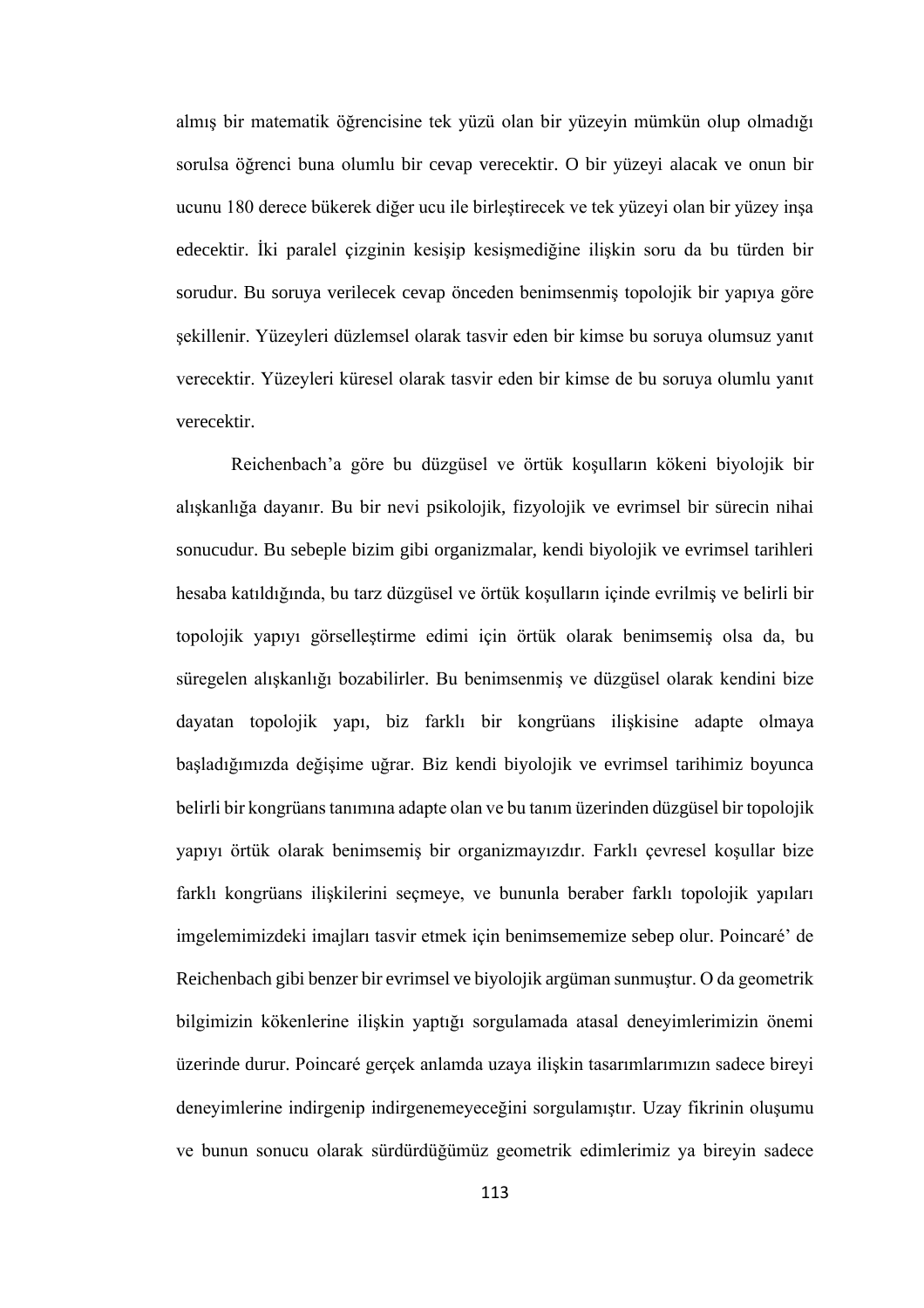kendi hayatında deneyimledikleri ile doğrudan ilişkilidir ya da o bireyin bir üyesi olduğu ırka mensup bir bilgi çeşididir. Sonuç olarak Poincaré belli bir geometrik sistemin diğer sistemlere tercih edilmesinde rol oynayabilecek faktörlerin başında adaptasyon ve inheritans olabileceği üzerinde durur, fakat bu argümanları için eksiksiz bir temel aramaya girişmez.

Özetle bahsi Helmholtz, Poincaré ve Reichenbach geometrik bilgimizin asla ve asla Kant'ın öne sürdüğü gibi sentetik a priori olmadığını savunmuştur. Bunu göstermek için fizyolojimizin, çevresel koşullarımızın, biyolojik tarihimizin ve psikolojimizin oynadığı rolün altını çizmişlerdir. Bu filozoflar Kant'ın aksine Darwin'in evrim kuramına, Öklid-dışı geometrilerin keşfine ve bu Öklid-dışı geometrilerin Einstein tarafından başarılı bir şekilde aktüel dünyamızdaki uzamsal ilişkileri betimlemede kullanılmasına tanık olmuşlardır. Bütün bu farklı alanlardaki gelişmeler hesaba katıldığında Kant'ın geometriye ilişkin kuramı kaçınılmaz olarak bu filozoflar tarafından yoğunca eleştrilmiş ve geometrik bilgimizin kökenine ilişkin alternatif olasılıklar ortaya sürülmüştür. Kant'ın geometrik bilgimizin zorunluluğunu ve evrenselliğinin olanaklılığının koşulunu açıklamak için ortaya sürdüğü arı görü formları bu filozoflarca artık kabul edilmemiştir. Uzay'ın bize içkin olduğu görüşü zaman içinde geometrik bilgimizin zorunluluğu ve evrenselliği sorgulanmaya başlandığında reddedilmeye başlanmıştır